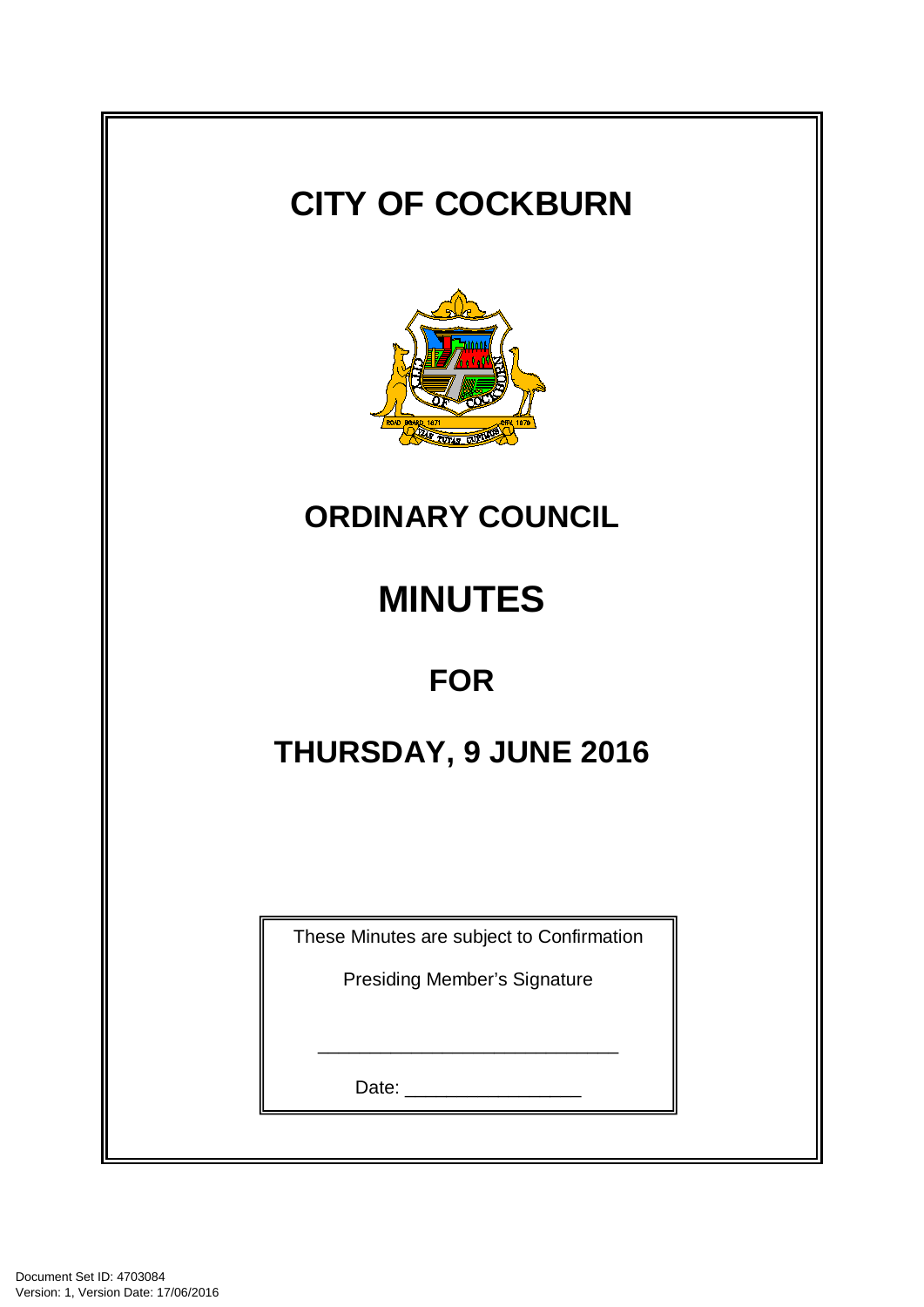# **CITY OF COCKBURN**

## **SUMMARY OF MINUTES OF ORDINARY COUNCIL MEETING HELD ON THURSDAY, 9 JUNE 2016 AT 7:00 PM**

## **Page**

 $\overline{\phantom{0}}$ 

| 1.             |                                                                                                        |                                                                                                                                                        |  |  |  |
|----------------|--------------------------------------------------------------------------------------------------------|--------------------------------------------------------------------------------------------------------------------------------------------------------|--|--|--|
| 2.             |                                                                                                        | APPOINTMENT OF PRESIDING MEMBER (IF REQUIRED)  3                                                                                                       |  |  |  |
| 3.             |                                                                                                        |                                                                                                                                                        |  |  |  |
| $\overline{4}$ |                                                                                                        | (OCM 9/6/2016) - ACKNOWLEDGEMENT OF RECEIPT OF WRITTEN<br>DECLARATIONS OF FINANCIAL INTERESTS AND CONFLICT OF                                          |  |  |  |
| 5              |                                                                                                        |                                                                                                                                                        |  |  |  |
| 6.             |                                                                                                        | ACTION TAKEN ON PREVIOUS PUBLIC QUESTIONS TAKEN ON                                                                                                     |  |  |  |
| 7 <sub>1</sub> |                                                                                                        |                                                                                                                                                        |  |  |  |
| 8.             |                                                                                                        |                                                                                                                                                        |  |  |  |
|                | 8.1                                                                                                    | (MINUTE NO 5806) (OCM 9/6/2016) - MINUTES OF THE                                                                                                       |  |  |  |
| 9.             |                                                                                                        |                                                                                                                                                        |  |  |  |
| 10             |                                                                                                        |                                                                                                                                                        |  |  |  |
| 11.            | BUSINESS LEFT OVER FROM THE PREVIOUS MEETING (IF                                                       |                                                                                                                                                        |  |  |  |
| 12.            | DECLARATION OF COUNCILLORS WHO HAVE NOT GIVEN DUE<br>CONSIDERATION TO MATTERS IN THE BUSINESS PAPER  5 |                                                                                                                                                        |  |  |  |
| 13.            |                                                                                                        |                                                                                                                                                        |  |  |  |
|                | 13.1                                                                                                   | (MINUTE NO 5807) (OCM 9/6/2016) - MINUTES OF THE<br>DELEGATED AUTHORITIES, POLICIES & POSITION<br>STATEMENTS COMMITTEE MEETING - 26 MAY 2016 (182/001; |  |  |  |
|                | 13.2                                                                                                   | (MINUTE NO 5808) (OCM 9/6/2016) - MINUTES OF THE<br><b>COCKBURN COMMUNITY EVENTS COMMITTEE MEETING -</b>                                               |  |  |  |
|                |                                                                                                        | 13.3 (MINUTE NO 5809) (OCM 9/6/2016) - STRATEGIC COMMUNITY                                                                                             |  |  |  |
|                |                                                                                                        | 13.4 (MINUTE NO 5810) (OCM 9/6/2016) - CORPORATE BUSINESS<br>PLAN 2016/17-2019/20 (021/008) (M TOBIN) (ATTACH)  12                                     |  |  |  |
|                | 13.5                                                                                                   | (MINUTE NO 5811) (OCM 9/6/2016) - LONG TERM FINANCIAL<br>PLAN 2016/17-2025/26 & WORKFORCE PLAN 2016/17-2021/22                                         |  |  |  |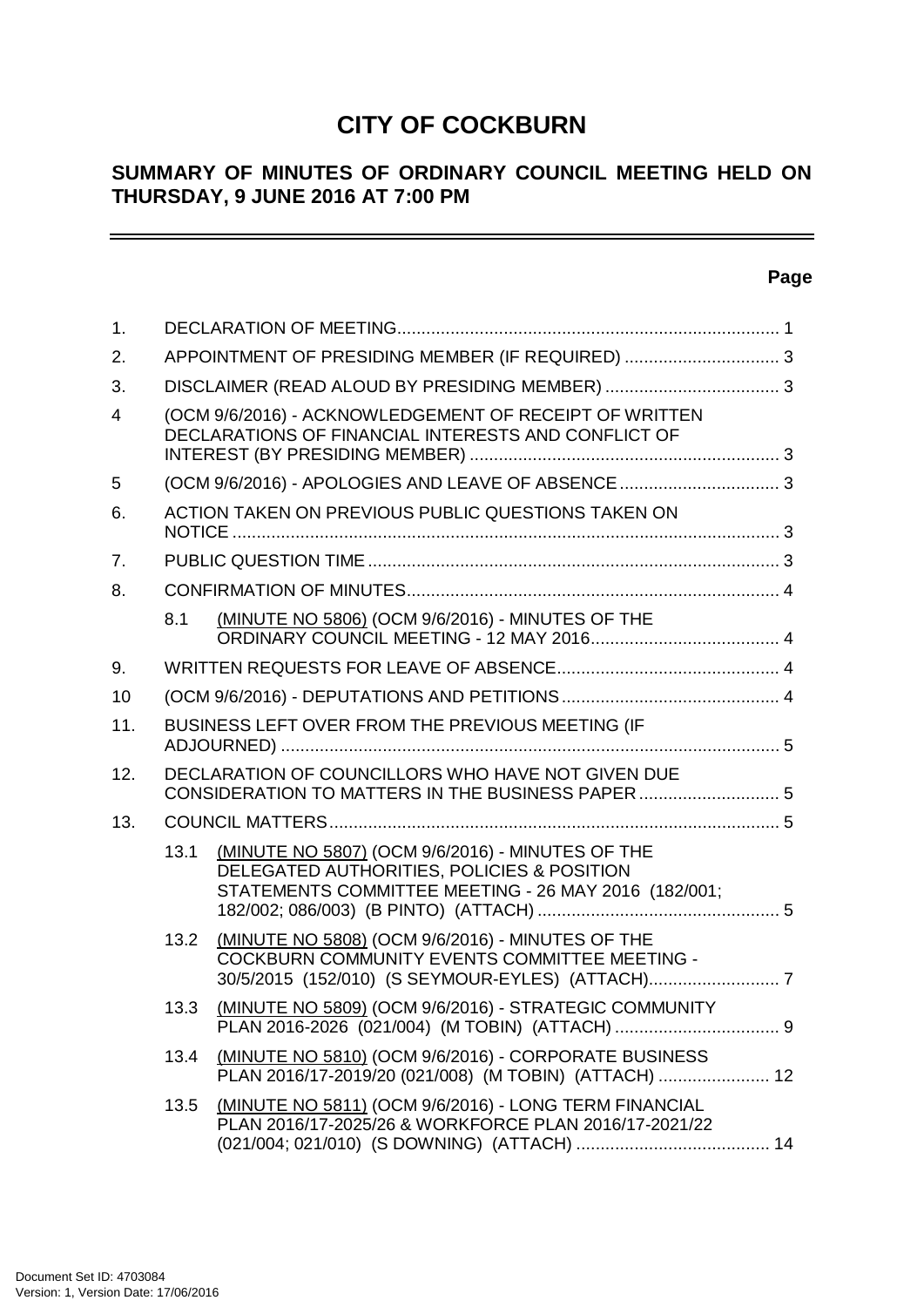## **Page**

|     | 13.6 | (MINUTE NO 5812) (OCM 9/6/2016) - REVIEW OF CITY OF<br>COCKBURN LOCAL LAW RELATING TO STANDING ORDERS                                                                                                                                                                                |  |
|-----|------|--------------------------------------------------------------------------------------------------------------------------------------------------------------------------------------------------------------------------------------------------------------------------------------|--|
| 14. |      |                                                                                                                                                                                                                                                                                      |  |
|     | 14.1 | (MINUTE NO 5813) (OCM 9/6/2016) - CHANGE OF USE FROM<br>FAST FOOD OUTLET TO PETROL FILLING STATION - LOCATION:<br>NO. 114 (LOT 505) ROCKINGHAM ROAD, HAMILTON HILL<br>OWNER: VERI PTY LTD - APPLICANT: 3 MOON DESIGN PTY LTD                                                         |  |
|     | 14.2 | (MINUTE NO 5814) (OCM 9/6/2016) - CHANGE OF USE FROM<br>SINGLE HOUSE TO CONSULTING ROOMS (DENTAL CLINIC) AND<br>SINGLE HOUSE - LOCATION: 282 (LOT 252) LYON ROAD, AUBIN<br>GROVE - OWNER: VINCENZO FIGLIOMENI - APPLICANT:<br>TAYLOR BURRELL BARNETT (6002929 & DA16/0143) (R TRINH) |  |
|     | 14.3 | (MINUTE NO 5815) (OCM 9/6/2016) - ADOPTION FOR<br>ADVERTISING - PHOENIX ACTIVITY CENTRE STRUCTURE PLAN,<br>DESIGN GUIDELINES LOCAL PLANNING POLICY AND CONCEPT<br>FOR ROCKINGHAM ROAD UPGRADE (110/088 & 110/043) (D DI                                                              |  |
| 15. |      | FINANCE AND CORPORATE SERVICES DIVISION ISSUES 62                                                                                                                                                                                                                                    |  |
|     | 15.1 | (MINUTE NO 5816) (OCM 9/6/2016) - LIST OF CREDITORS PAID -                                                                                                                                                                                                                           |  |
|     | 15.2 | (MINUTE NO 5817) (OCM 9/6/2016) - STATEMENT OF FINANCIAL<br>ACTIVITY AND ASSOCIATED REPORTS - APRIL 2016 (071/001)                                                                                                                                                                   |  |
| 16. |      |                                                                                                                                                                                                                                                                                      |  |
|     | 16.1 | (MINUTE NO 5818) (OCM 9/6/2016) - RELOCATION OF FIVE<br>CASUARINA EQUISETIFOLIA SUBSPECIES INCANA ADJACENT<br>TO THE OCEAN EDGE APARTMENTS COMMUNITY<br>CONSULTATION RESULTS (148/003) (A LEES) (ATTACH) 74                                                                          |  |
|     | 16.2 | (MINUTE NO 5819) (OCM 9/6/2016) - TENDER NO. (C100334)<br>RFT06/2016 - ROAD CONSTRUCTION SERVICES - BERRIGAN<br>DRIVE IMPROVEMENT WORKS AND CONSTRUCTION OF<br>PILATUS STREET, JANDAKOT WA (RFT06/2016) (O PEREIRA)                                                                  |  |
|     | 16.3 | (MINUTE NO 5820) (OCM 9/6/2016) - DRAFT WALGA AGM                                                                                                                                                                                                                                    |  |
|     |      |                                                                                                                                                                                                                                                                                      |  |
|     | 16.4 | (MINUTE NO 5821) (OCM 9/6/2016) - WASTE MANAGEMENT -<br>GREEN WASTE THIRD BIN (167/012) (C SULLIVAN) (ATTACH) 91                                                                                                                                                                     |  |
|     | 16.5 | (MINUTE NO 5822) (OCM 9/6/2016) - TENDER NO. RFT 03/2016 -<br>PRE-MIXED CONCRETE - SUPPLY AND DELIVERY (RFT 03/2016)                                                                                                                                                                 |  |
| 17. |      |                                                                                                                                                                                                                                                                                      |  |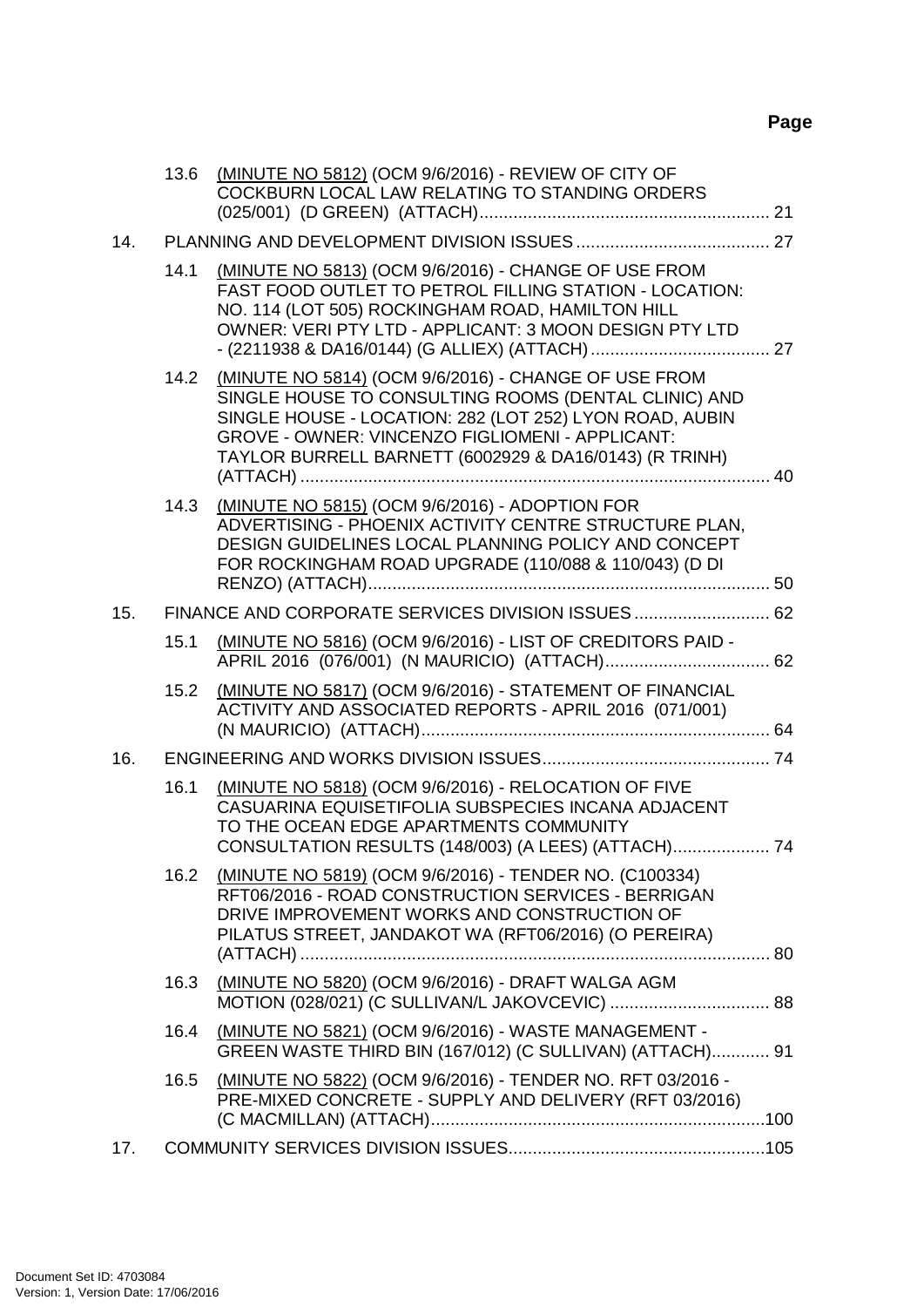## **Page**

| 18. |                                                                    |  |
|-----|--------------------------------------------------------------------|--|
| 19. | MOTIONS OF WHICH PREVIOUS NOTICE HAS BEEN GIVEN                    |  |
|     | (MINUTE NO 5823) (OCM 9/6/2016) - ROE 8/PERTH FREIGHT LINK<br>19.1 |  |
| 20. | NOTICES OF MOTION GIVEN AT THE MEETING FOR CONSIDERATION           |  |
| 21. | NEW BUSINESS OF AN URGENT NATURE INTRODUCED BY                     |  |
| 22  | (OCM 9/6/2016) - MATTERS TO BE NOTED FOR INVESTIGATION,            |  |
| 23. |                                                                    |  |
| 24  | (MINUTE NO 5824) (OCM 9/6/2016) - RESOLUTION OF COMPLIANCE         |  |
| 25  |                                                                    |  |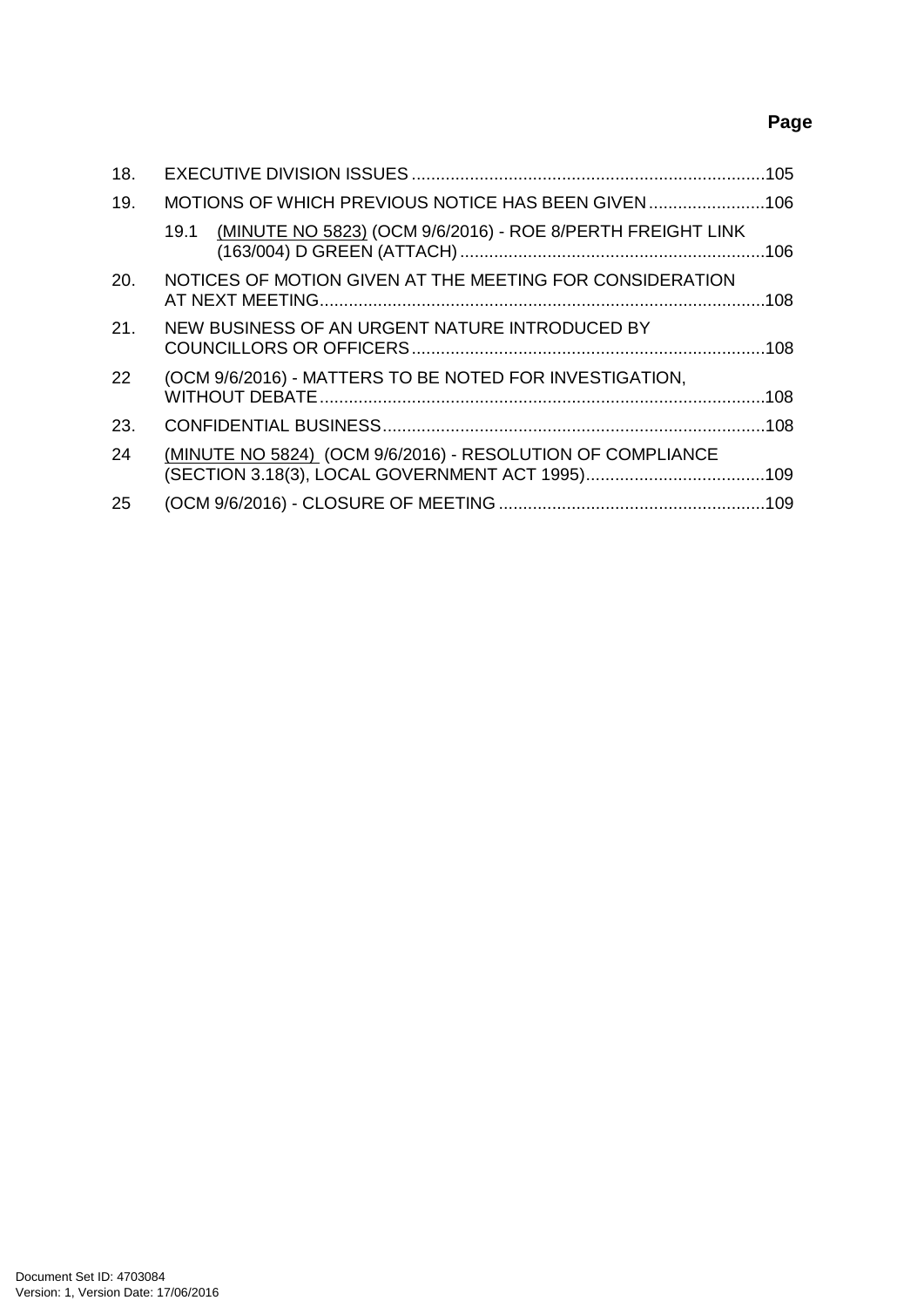# **CITY OF COCKBURN**

## **MINUTES OF ORDINARY COUNCIL MEETING HELD ON THURSDAY, 9 JUNE 2016 AT 7:00 PM**

#### **PRESENT:**

#### **ELECTED MEMBERS**

| Mr L Howlett  | $\overline{\phantom{0}}$ | Mayor (Presiding Member) |
|---------------|--------------------------|--------------------------|
| Mr K Allen    | $\blacksquare$           | Councillor               |
| Mr S Portelli | $\blacksquare$           | Councillor               |
| Mr S Pratt    | $\blacksquare$           | Councillor               |
| Mr B Houwen   | $\blacksquare$           | Councillor               |
| Mr P Eva      | $\overline{\phantom{a}}$ | Councillor               |
|               |                          |                          |

#### **IN ATTENDANCE**

| Mr S. Cain       | $\blacksquare$           | <b>Chief Executive Officer</b>                  |
|------------------|--------------------------|-------------------------------------------------|
| Mr D. Green      | $\blacksquare$           | Director, Governance & Community Services       |
| Mr S. Downing    | $\blacksquare$           | Director, Finance & Corporate Services          |
| Mr C. Sullivan   | $\sim$                   | Director, Engineering & Works                   |
| Mr D. Arndt      | $\overline{\phantom{a}}$ | Director, Planning & Development                |
| Ms C. Murphy     | $\blacksquare$           | <b>Media &amp; Communications Officer</b>       |
| Ms A Santich     | $\overline{\phantom{a}}$ | Media & Communications Officer                  |
| Mr J Ngoroyemoto | $\sim$                   | Governance & Risk Co-ordinator                  |
| Mrs B. Pinto     | $\overline{a}$           | PA - Directors, Fin. & Corp. Serv./Gov. & Comm. |
|                  |                          | Serv.                                           |

#### **1. DECLARATION OF MEETING**

The Presiding Member declared the meeting open at 7.00 pm and acknowledged the Nyungar People who are the traditional custodians of the land where this meeting is held and pay respect to the Elders of the Nyungar Nation, both past and present and extend that respect to Indigenous Australians who are with us tonight.

Mayor Howlett also made the following announcements:

He welcomed Antonia Santich, the new Media and Communications Officer to her first Council meeting at the City.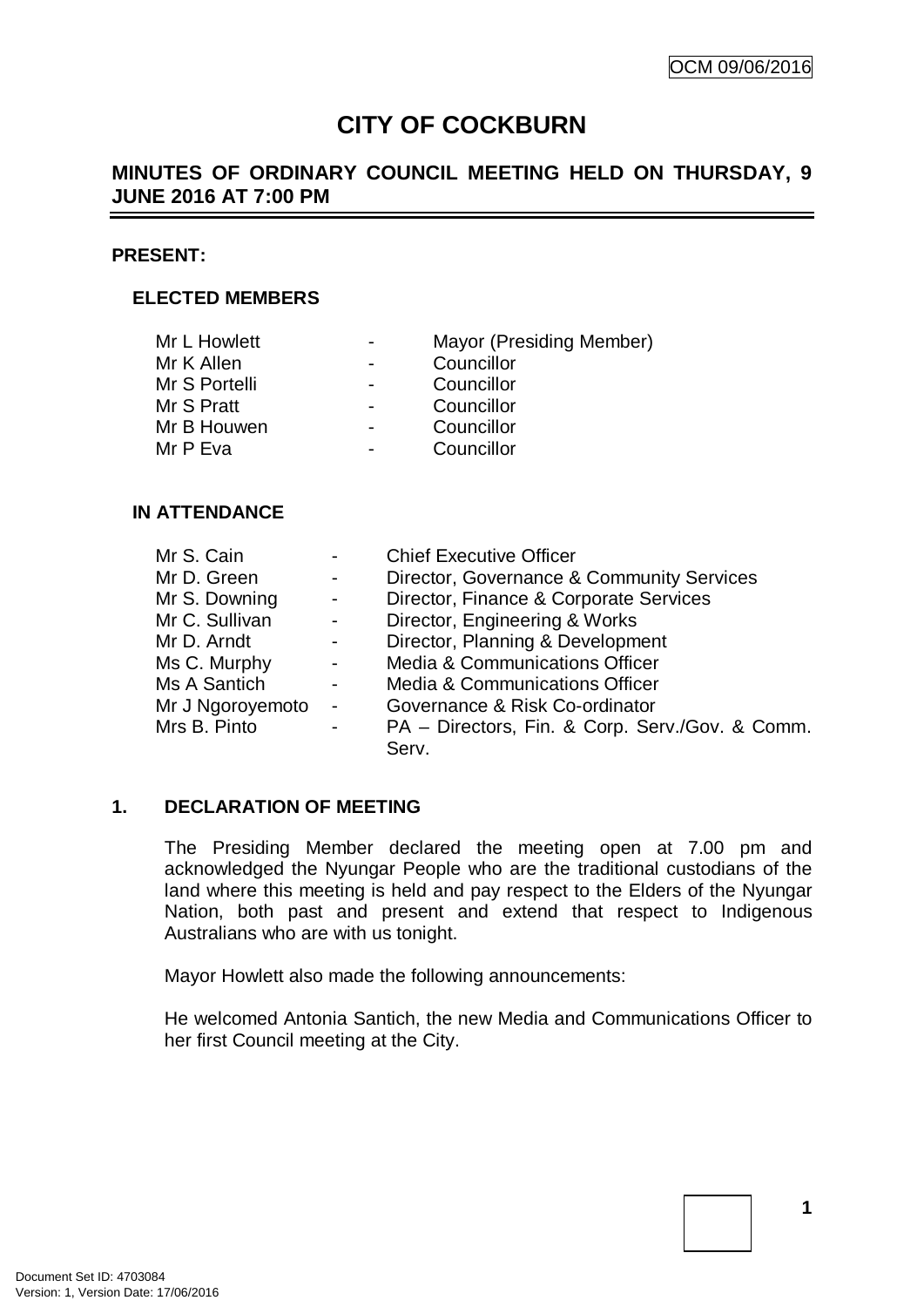## *Library & Information Services*

The City of Cockburn's Success Library has earned  $2<sup>nd</sup>$  place at the inaugural worldwide International Federation of Library Associations and Institutions (IFLA) Green Library Award for its sustainable building design and programs.

The IFLA Award attracted 30 submissions from countries including Columbia, Germany, the USA, India, Ghana and Taiwan. The top three awards winners were:

1<sup>st</sup> place was The Little Sun Ecological Library in Mexico which judges said was found to be *a project where sustainability was in the soul of the project from the first starting of the idea until the new library.*

3<sup>rd</sup> place was The Land for those who sow, Columbia, which was found to be *Good working for sustainability with the community!.*

The Success Library also won the 2016 Library Board of Western Australia for Excellence Award for its innovative business model after co-locating with a number of medical and health services having partnered with Curtin University, Centrelink and two not-for-profit job assistance programs. The project is designed to attract target demographics such as the Indigenous community, seniors and migrants to use accessible and affordable services; these include adult reading groups, free health checks and English conversation groups.

Two great achievements for the City's Library and Information Services.

*Official Opening of Woolworths, Port Coogee Village*

On Wednesday, 8 June Ms Simone McGurk, MLA, Member for Fremantle and Mayor Howlett officially opened Woolworths in the Port Coogee Village.

It was great to see the hundred plus people there for the official opening. The speciality stores will be officially opened in the coming week.

Importantly all leases have been let for the complex.

#### *2016 Pioneers Luncheon*

Another very successful Pioneers Luncheon was conducted on Friday, 3 June with close to 400 guests in attendance.

Mr Bill Wallington was the recipient of the 2016 Cockburn Citizen of the Year Award given his contributions to the Cockburn Community & Cultural Council, the promotion of the Arts and Sport within the district for over 40 years and his more recent contribution to the local government reform process.

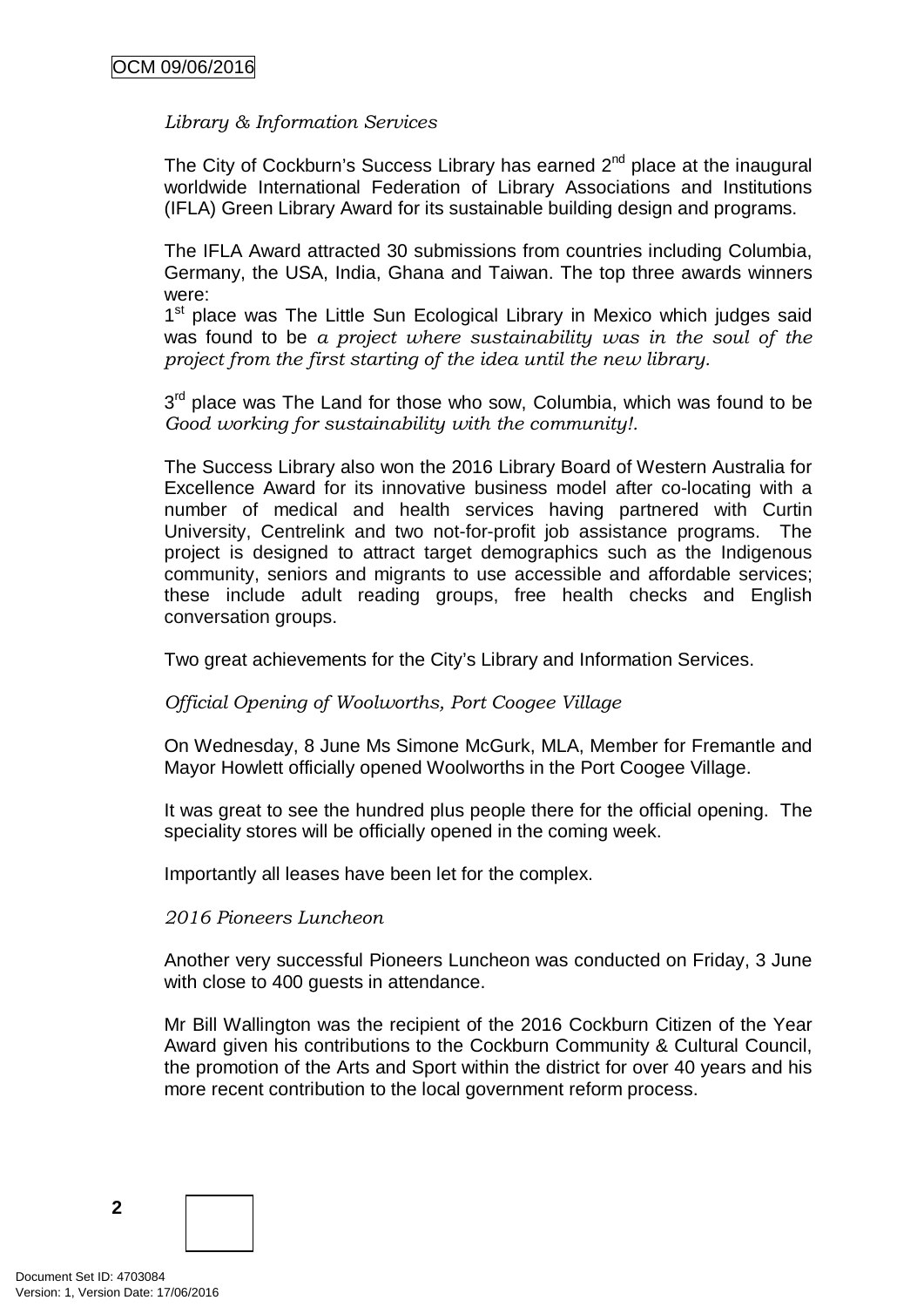Mayor Howlett congratulated Mr Bill Wallington on behalf of the Elected Members and the City.

#### **2. APPOINTMENT OF PRESIDING MEMBER (If required)**

Nil.

#### **3. DISCLAIMER (Read aloud by Presiding Member)**

Members of the public, who attend Council Meetings, should not act immediately on anything they hear at the Meetings, without first seeking clarification of Council's position. Persons are advised to wait for written advice from the Council prior to taking action on any matter that they may have before Council.

#### **4 (OCM 9/6/2016) - ACKNOWLEDGEMENT OF RECEIPT OF WRITTEN DECLARATIONS OF FINANCIAL INTERESTS AND CONFLICT OF INTEREST (BY PRESIDING MEMBER)**

The Presiding Member advised the meeting that he had received a written declaration from Clr Kevin Allen in relation to Item 16.2, which will be read at the appropriate time.

## **5 (OCM 9/6/2016) - APOLOGIES AND LEAVE OF ABSENCE**

| Dep. Mayor Carol Reeve-Fowkes  | ۰                        | Apology |
|--------------------------------|--------------------------|---------|
| <b>CIr Lee-Ann Smith</b>       | $\blacksquare$           | Apology |
| <b>CIr Lyndsey Sweetman</b>    | $\overline{\phantom{0}}$ | Apology |
| <b>CIr Chamonix Terblanche</b> | $\blacksquare$           | Apology |

#### **6. ACTION TAKEN ON PREVIOUS PUBLIC QUESTIONS TAKEN ON NOTICE**

Nil

## **7. PUBLIC QUESTION TIME**

Nil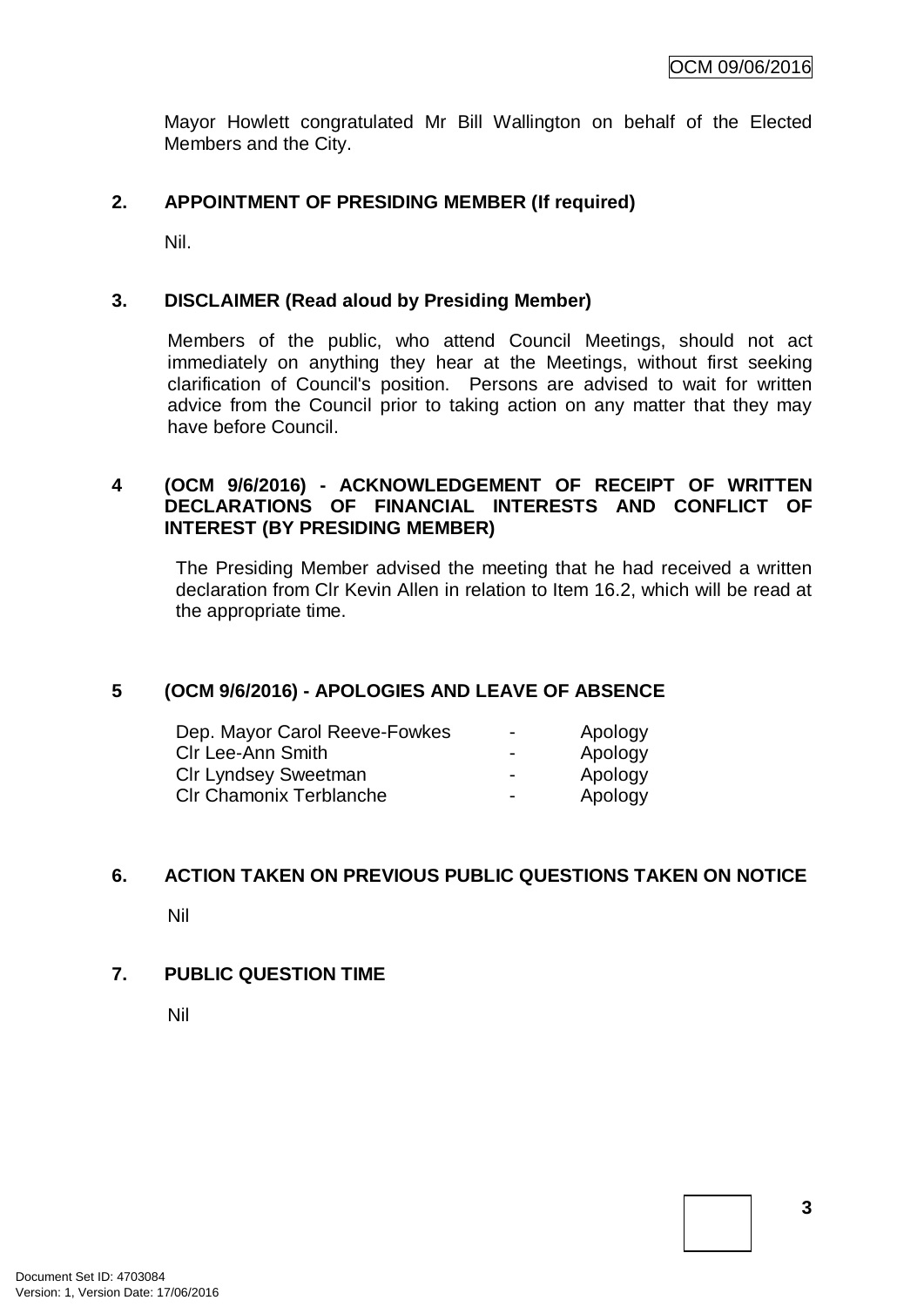#### **8. CONFIRMATION OF MINUTES**

## **8.1 (MINUTE NO 5806) (OCM 9/6/2016) - MINUTES OF THE ORDINARY COUNCIL MEETING - 12 MAY 2016**

#### **RECOMMENDATION**

That Council confirms the Minutes of the Ordinary Council Meeting held on Thursday, 12 May 2016 as a true and accurate record.

#### **COUNCIL DECISION**

MOVED Clr P Eva SECONDED Clr K Allen that the recommendation be adopted.

**CARRIED 6/0**

## **9. WRITTEN REQUESTS FOR LEAVE OF ABSENCE**

Nil

## **10 (OCM 9/6/2016) - DEPUTATIONS AND PETITIONS**

The Presiding Member invited the following deputations:

• Mark Re, Associate - Planning Solutions; Ray Pardo - McDonald's Australia; and Benham Bordbar – Traffic Engineer/Managing Director, Transcore in relation to: Item 14.3 – Phoenix Activity Centre Structure Plan, Design Guidelines, Local Planning Policy and concept for Rockingham Road upgrade.

The Presiding Member thanked the deputation for their presentation

• Mike Davis, Associate - TPG Town Planning, Urban Design and Heritage on behalf of landowner of Phoenix Shopping Centre, Rockworth Capital in relation to Item 14.3 – Phoenix Activity Centre Structure Plan, Design Guidelines, Local Planning Policy and concept for Rockingham Road upgrade.

The Presiding Member thanked the deputation for their presentation

• Pam Thomson, resident acting on behalf of concerned petitioners in relation to Item 16.1 – Relocation of Five Casuarina Equisetifolia

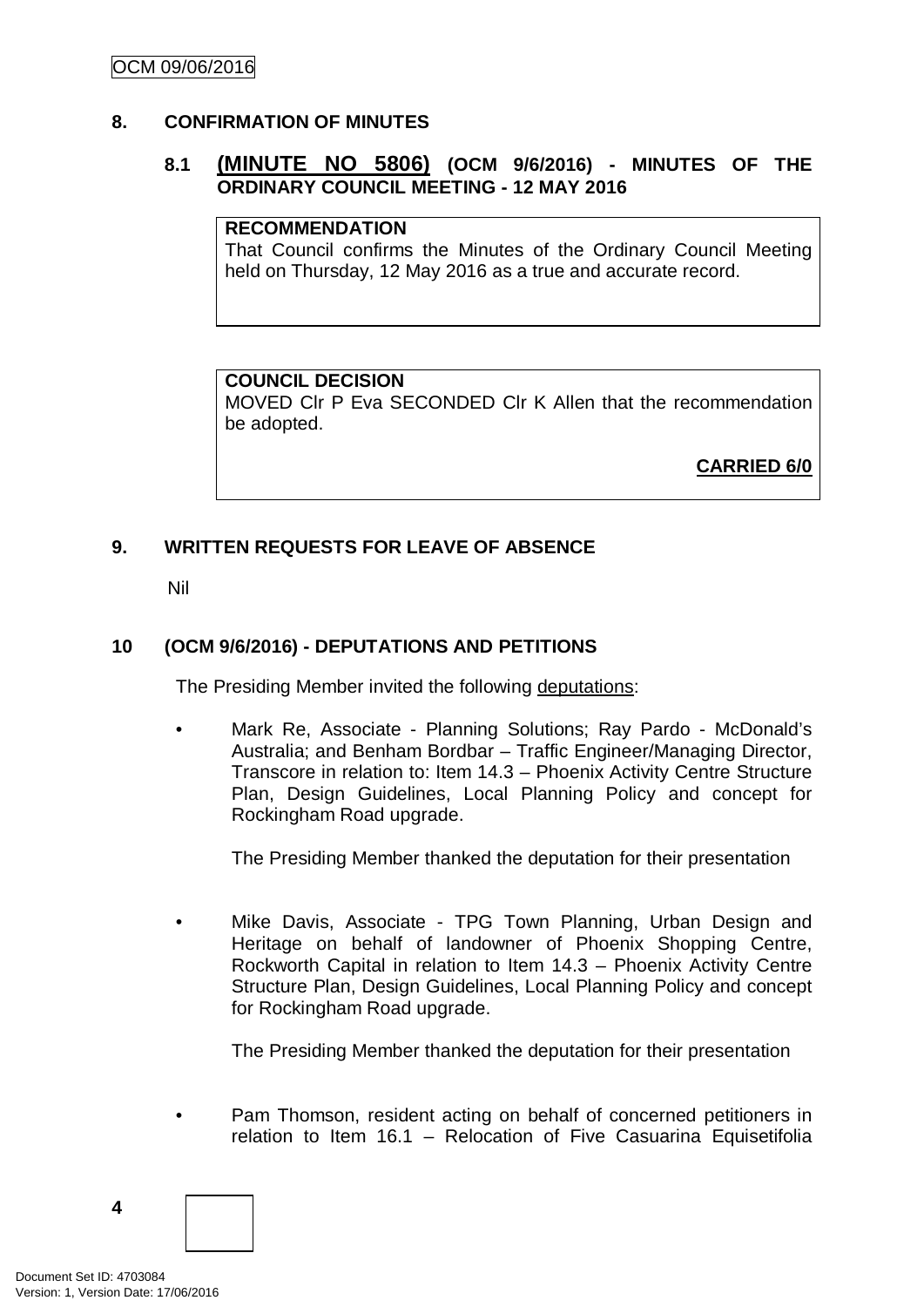Subspecies Incana adjacent to the Ocean Edge Apartments Community Consultation Results.

The Presiding Member thanked the deputation for their presentation

The Presiding Member advised the meeting he had received two petitions in relation to Council's objection to allow dogs on Coogee Beach Reserve 24306 from Rob Blake and Janet Barbanich respectively.

#### **11. BUSINESS LEFT OVER FROM THE PREVIOUS MEETING (If adjourned)**

Nil

#### **12. DECLARATION OF COUNCILLORS WHO HAVE NOT GIVEN DUE CONSIDERATION TO MATTERS IN THE BUSINESS PAPER**

Nil

#### **13. COUNCIL MATTERS**

AT THIS POINT IN THE MEETING, THE TIME BEING 7.40 PM THE FOLLOWING ITEMS WERE CARRIED BY 'EN BLOC' RESOLUTION OF **COUNCIL** 

| <br>------------ | ----------<br> | ⌒<br>---------<br>------ |
|------------------|----------------|--------------------------|
|                  |                |                          |

**13.1 (MINUTE NO 5807) (OCM 9/6/2016) - MINUTES OF THE DELEGATED AUTHORITIES, POLICIES & POSITION STATEMENTS COMMITTEE MEETING - 26 MAY 2016 (182/001; 182/002; 086/003) (B PINTO) (ATTACH)**

#### **RECOMMENDATION**

That Council receive the Minutes of the Delegated Authorities, Policies and Position Statements Committee Meeting held on Thursday, 26 May 2016, and adopt the recommendations contained therein.

#### **TO BE CARRIED BY AN ABSOLUTE MAJORITY OF COUNCIL**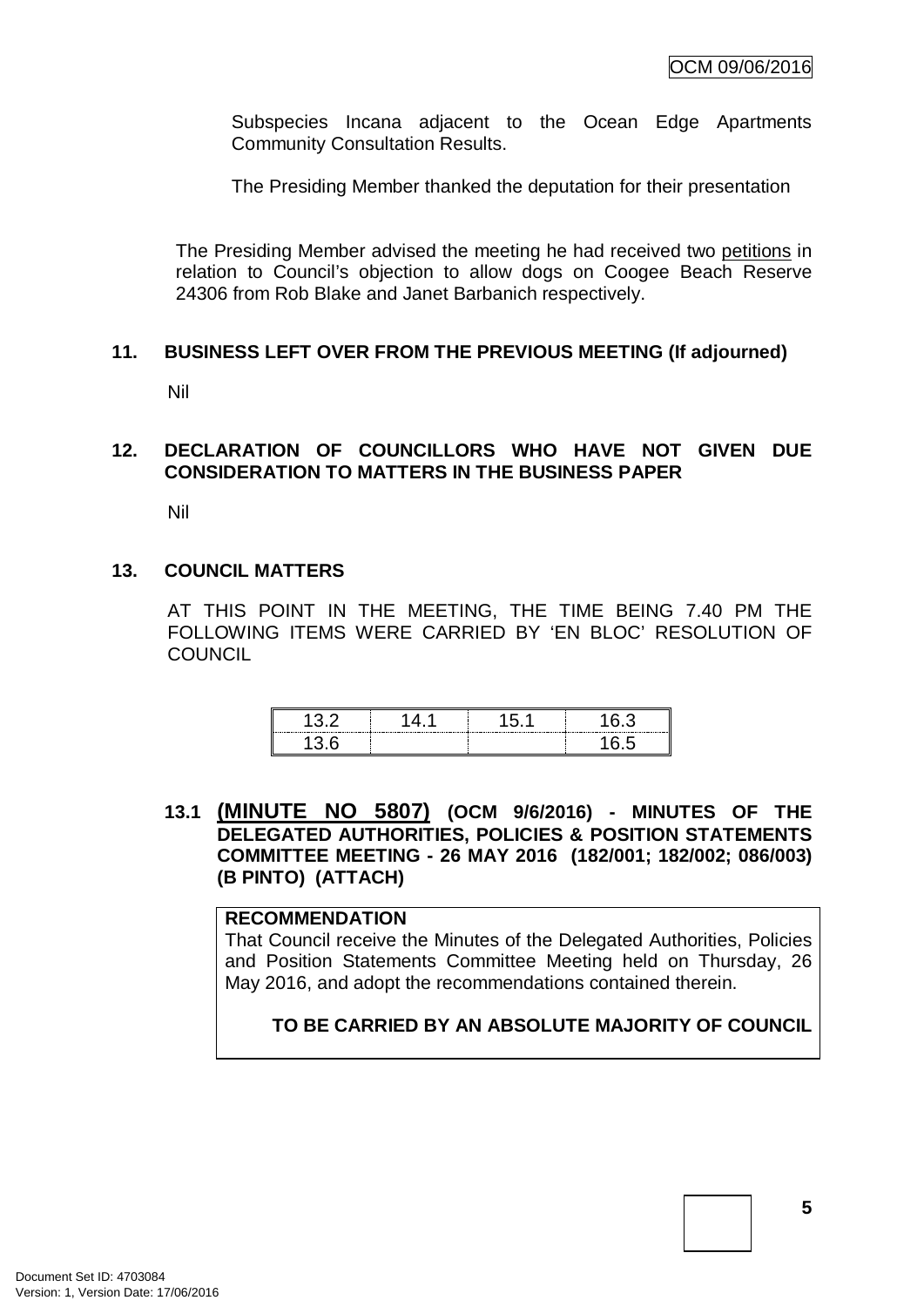### **COUNCIL DECISION**

MOVED Clr S Portelli SECONDED Clr B Houwen that the recommendation be adopted.

## **CARRIED BY ABSOLUTE MAJORITY OF COUNCIL 6/0**

## **Background**

The Delegated Authorities, Policies and Position Statements Committee conducted a meeting on 26 May 2016. The Minutes of the meeting are required to be presented.

#### **Submission**

N/A

#### **Report**

The Committee recommendations are now presented for consideration by Council and if accepted, are endorsed as the decisions of Council. Any Elected Member may withdraw any item from the Committee meeting for discussion and propose an alternative recommendation for Council's consideration. Any such items will be dealt with separately, as provided for in Council's Standing Orders. The primary focus of this meeting was to review the Delegated Authorities pursuant to the Local Government Act and Extraneous to the Local Government (other Acts), including those DAPPS which were required to be reviewed on an as needs basis.

#### **Strategic Plan/Policy Implications**

#### **Leading & Listening**

- Effective and constructive dialogue with all City stakeholders.
- Effective advocacy that builds and manages relationships with all stakeholders.
- A responsive, accountable and sustainable organisation.
- A culture of risk management and compliance with relevant legislation, policy and guidelines

## **Budget/Financial Implications**

As contained in the Minutes.

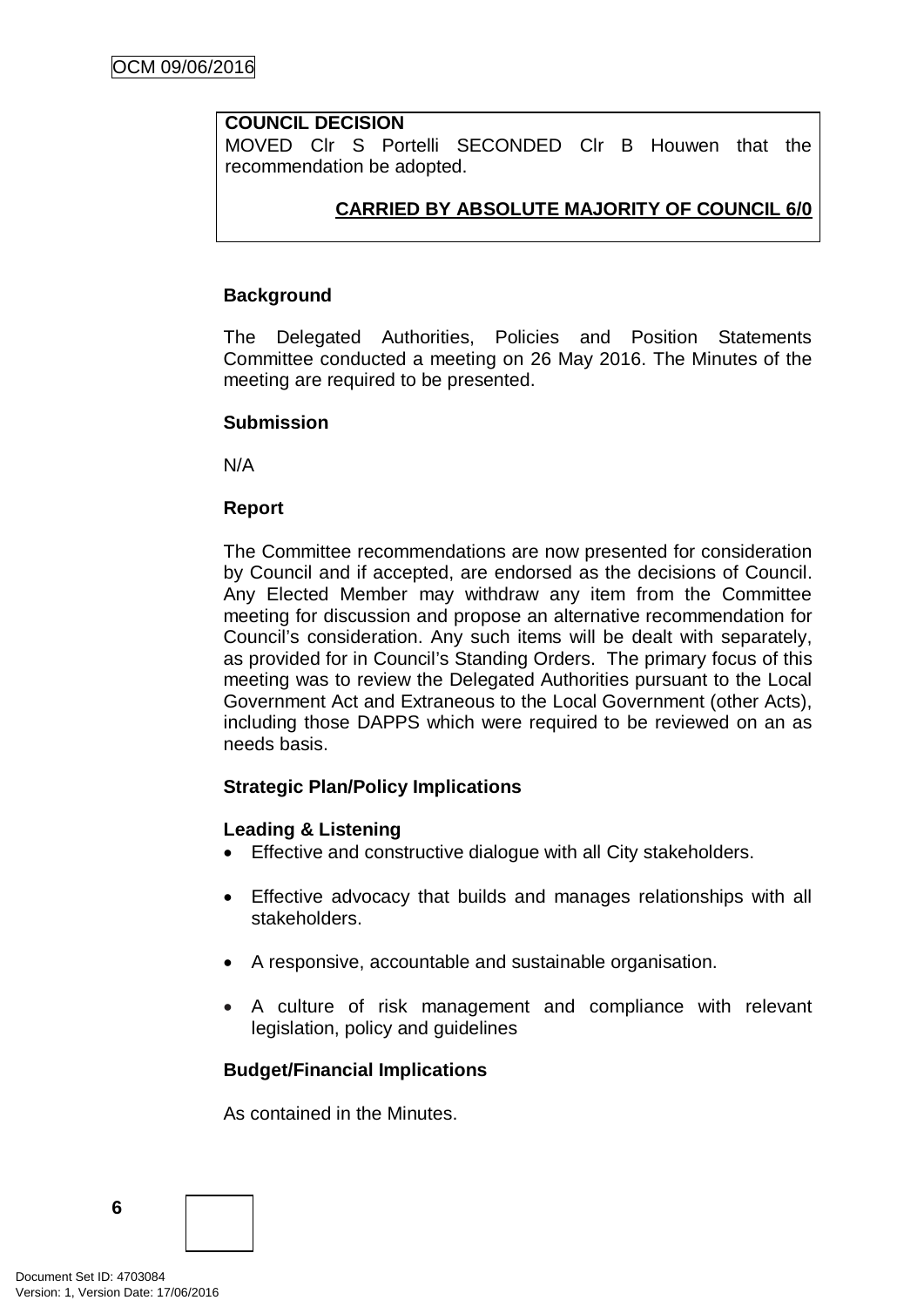## **Legal Implications**

N/A

## **Community Consultation**

As contained in the Minutes.

#### **Risk Management Implications**

Failure to adopt the Minutes may result in inconsistent processes and lead to non-conformance with the principles of good governance, and non-compliance with the Local Government Act 1995 for delegations made under the Act.

#### **Attachment(s)**

Minutes of the Delegated Authorities, Policies and Position Statements Committee Meeting – 26 May 2016.

## **Advice to Proponent(s)/Submissioners**

N/A

**Implications of Section 3.18(3) Local Government Act, 1995**

Nil.

## **13.2 (MINUTE NO 5808) (OCM 9/6/2016) - MINUTES OF THE COCKBURN COMMUNITY EVENTS COMMITTEE MEETING - 30/5/2015 (152/010) (S SEYMOUR-EYLES) (ATTACH)**

#### **RECOMMENDATION**

That Council receive the Minutes of the Cockburn Community Events Committee Meeting held on Monday, 30 May 2016, and adopts the recommendations contained therein.

#### **COUNCIL DECISION**

MOVED Clr S Pratt SECONDED Clr B Houwen that the recommendation be adopted.

**CARRIED 6/0**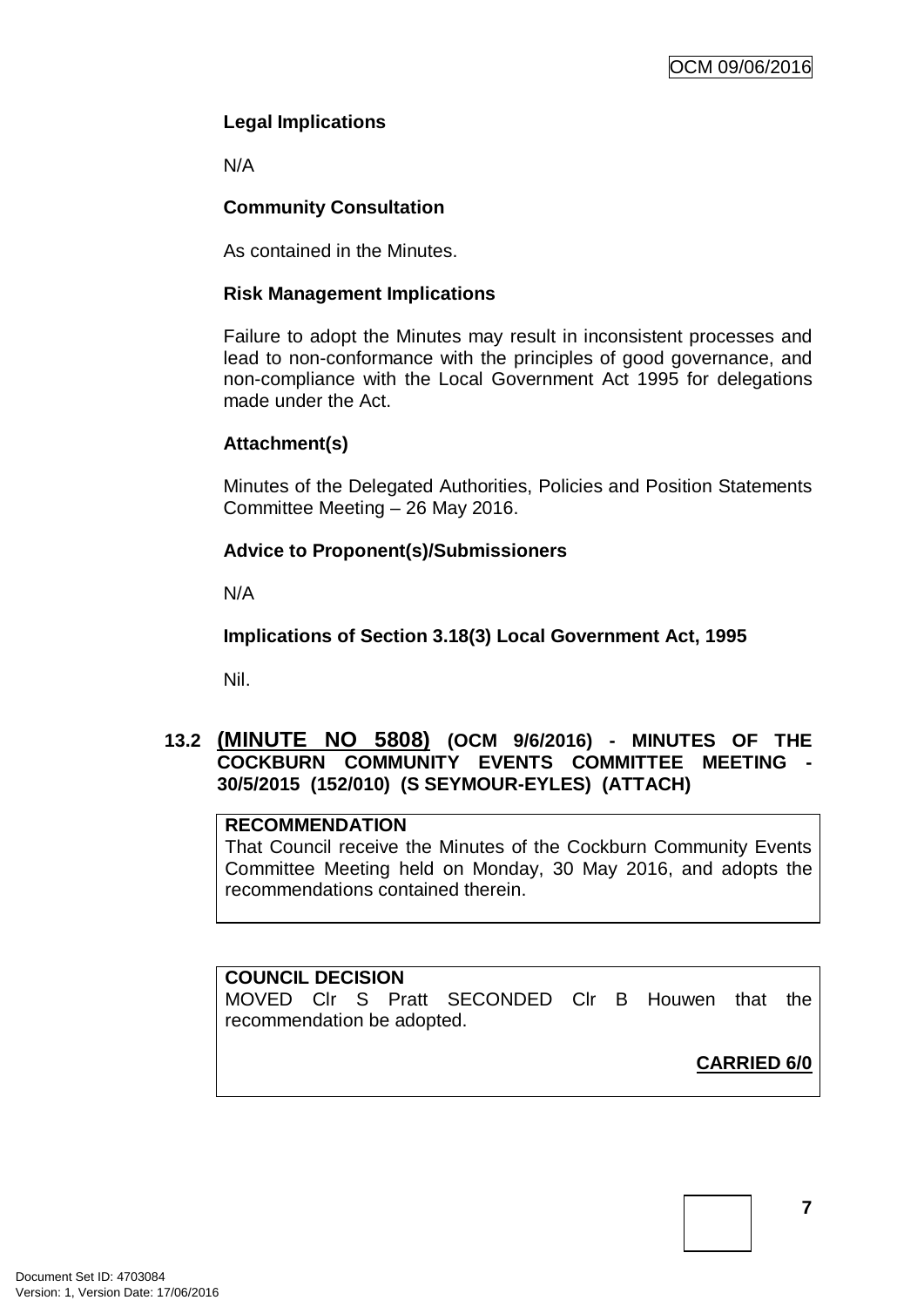## **Background**

The Cockburn Community Events Committee conducted a meeting on 30 May 2016. The Minutes of the meeting are required to be presented.

#### **Submission**

N/A

#### **Report**

The Committee recommendations are now presented for consideration by Council and if accepted, are endorsed as the decisions of Council. Any Elected Member may withdraw any item from the Committee meeting for discussion and propose an alternative recommendation for Council's consideration. Any such items will be dealt with separately, as provided for in Council's Standing Orders.

The primary focus of this meeting was to consider the proposed Calendar of Events for 2016/17.

#### **Strategic Plan/Policy Implications**

#### **Community & Lifestyle**

- Community environments that are socially cohesive and embrace diversity.
- Communities that are connected, inclusive and promote intergenerational opportunities.
- People of all ages and abilities to have equal access to our facilities and services in our communities.
- Safe communities and to improve the community's sense of safety.
- Conservation of our heritage and areas of cultural significance

#### **Budget/Financial Implications**

N/A

#### **Legal Implications**

N/A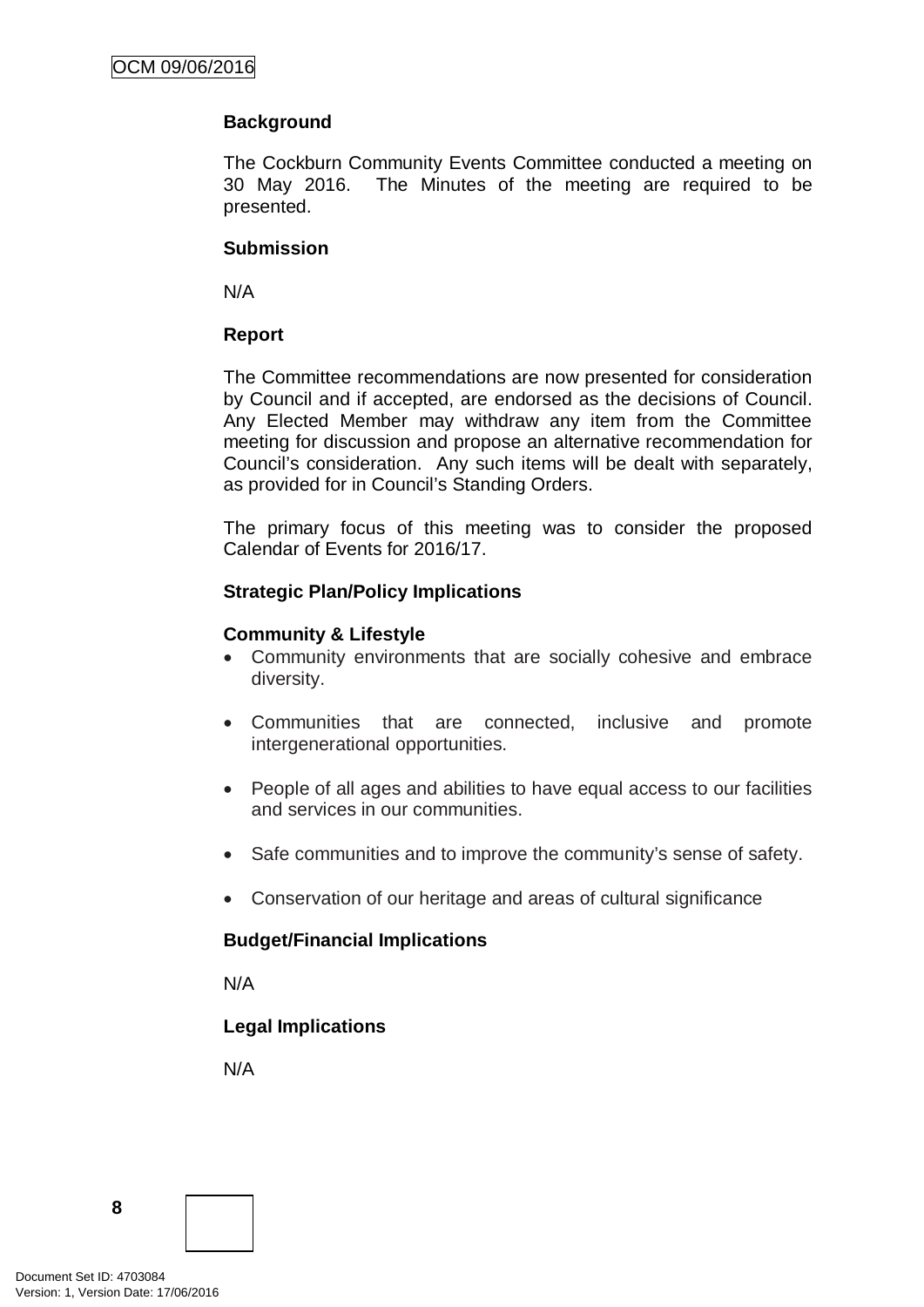## **Community Consultation**

N/A

## **Risk Management Implications**

- 1. Low Level 'Brand' reputational risk exists should Council significantly amend the proposed 'Calendar of Events'.
- 2. Moderate Level of 'Performance' risk exists should Council significantly amend the proposed 'Calendar of Events'.

## **Attachment(s)**

Minutes of the Cockburn Community Events Committee Meeting – 30 May 2016.

#### **Advice to Proponent(s)/Submissioners**

N/A

**Implications of Section 3.18(3) Local Government Act, 1995**

Nil.

## **13.3 (MINUTE NO 5809) (OCM 9/6/2016) - STRATEGIC COMMUNITY PLAN 2016-2026 (021/004) (M TOBIN) (ATTACH)**

#### **RECOMMENDATION**

That Council adopt the proposed Strategic Community Plan 2016- 2026, as attached to the Agenda.

## **TO BE CARRIED BY AN ABSOLUTE MAJORITY OF COUNCIL**

#### **COUNCIL DECISION**

MOVED Clr P Eva SECONDED Clr B Houwen that the recommendation be adopted.

## **CARRIED BY ABSOLUTE MAJORITY OF COUNCIL 6/0**

#### **Background**

The Strategic Community Plan 2016–2026 has been prepared in accordance with the Local Government Act, the Department of Local Government Integrated Planning Framework, the City of Cockburn Community Engagement Framework and other relevant City of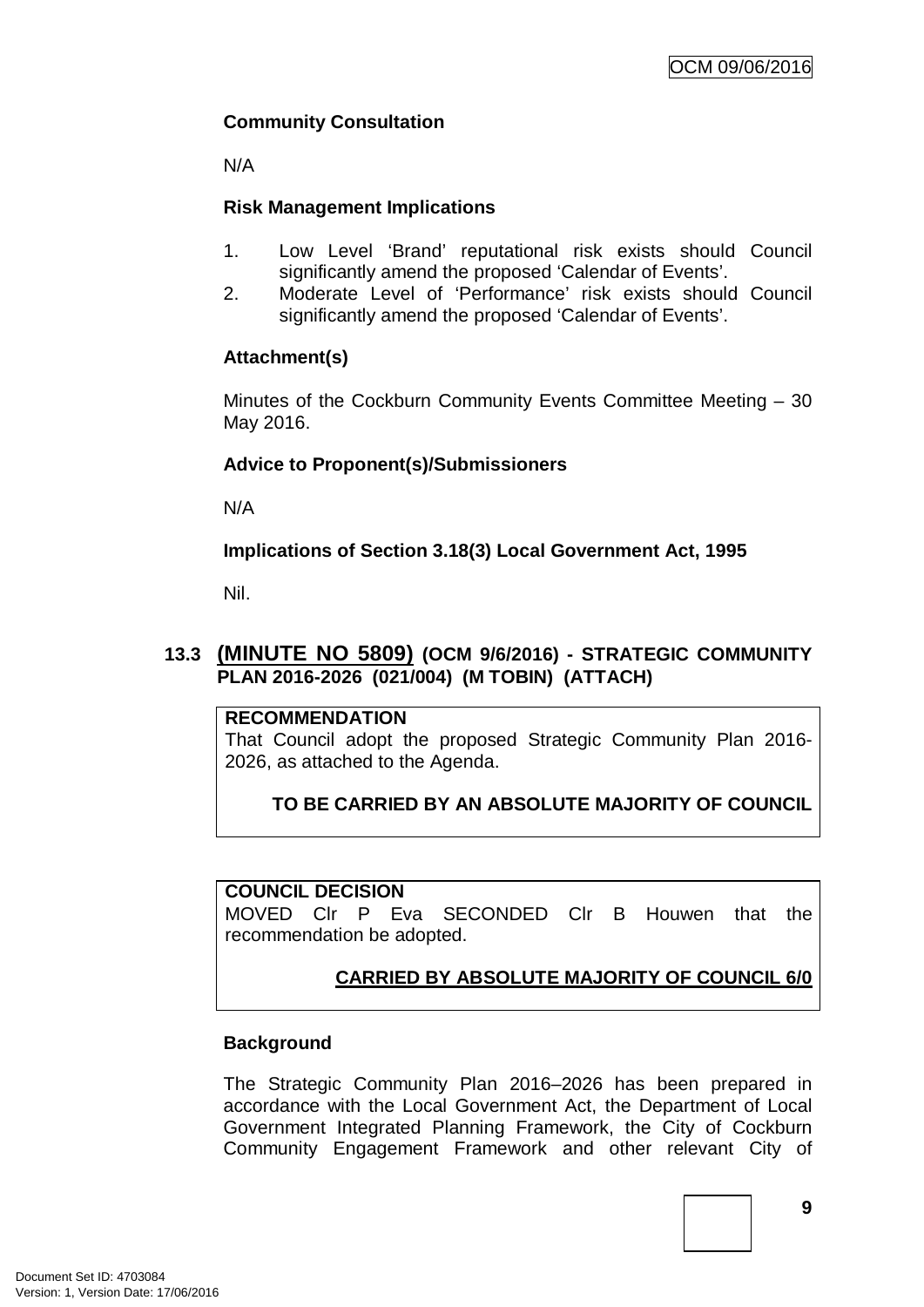Cockburn guidance documents. The next stage is for the plan to be adopted by Council.

#### **Submission**

N/A

### **Report**

This Plan was developed over the period September 2015 to date. Full community consultation took place in January and February 2016 with a draft Plan released for community comment in April 2016. Comment was considered and where appropriate, incorporated into the final draft. Several workshops and briefings were held with Elected Members and key staff to ensure that this Plan is aligned with community expectations and resourcing capacity.

This Plan is an aspirational document, written from a community perspective. It is supported by the Corporate Business Plan, Long Term Financial Plan and Workforce Plan as well as many other strategies and action plans which are designed to detail the strategic objectives stated in the Strategic Community Plan. This plan is reviewed every two years and every four years, community consultation is required.

Following adoption by Council, the plan will be launched, promoted across various media and copies distributed to key stakeholders. This plan needs to be adopted before the Corporate Business Plan 2016/17-2019/20 as the latter is dependent on the Strategic Community Plan.

#### **Strategic Plan/Policy Implications**

#### **Leading & Listening**

- Effective and constructive dialogue with all City stakeholders.
- Effective advocacy that builds and manages relationships with all stakeholders.
- A responsive, accountable and sustainable organisation.
- Manage our financial and infrastructure assets to provide a sustainable future.

#### **Budget/Financial Implications**

The Strategic Community Plan 2016–2026 is budgeted in accordance with the Long Term Financial Plan.

**10**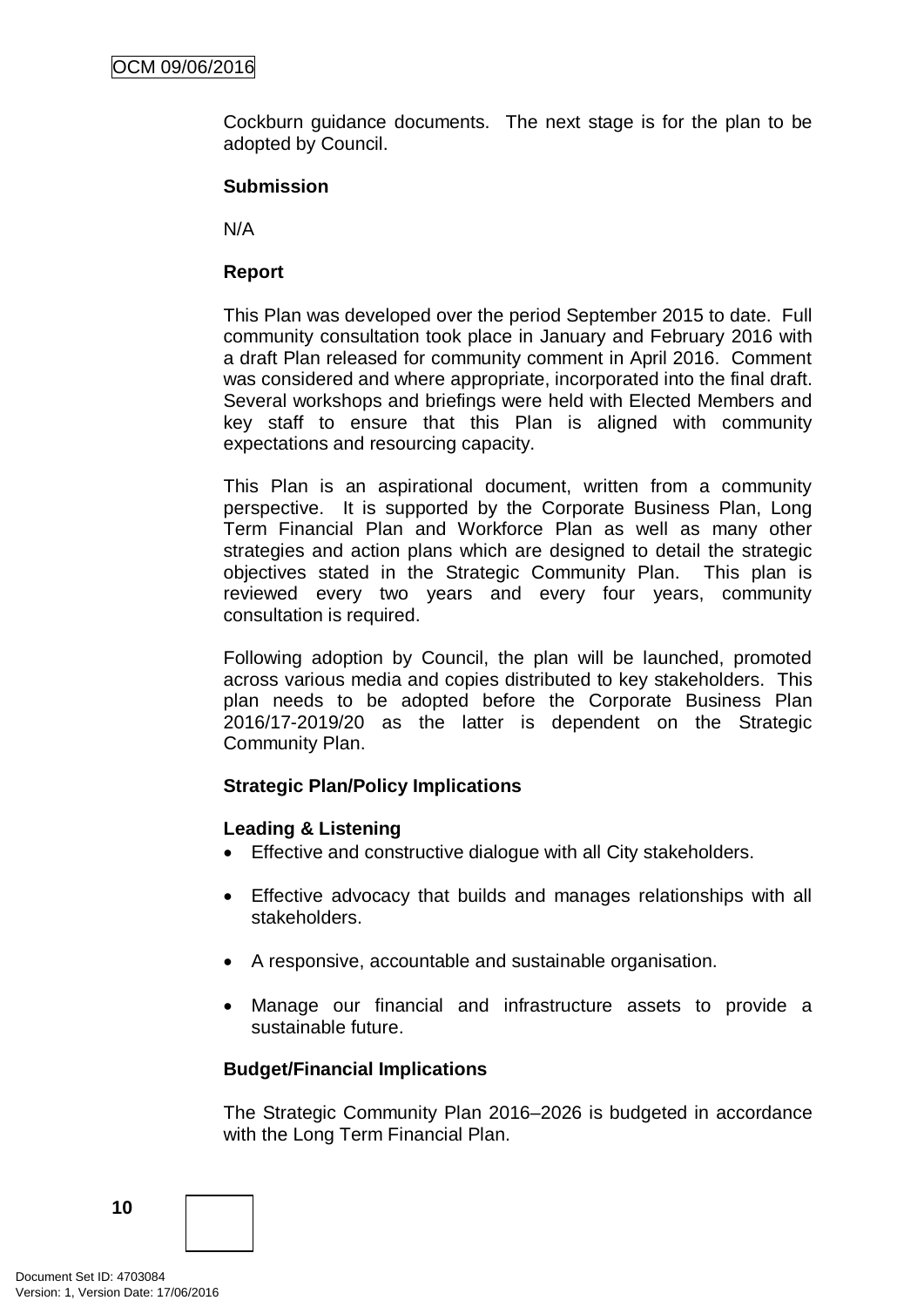## **Legal Implications**

Regulation19C of the Local Government (Administration) Regulations 1996 refer.

### **Community Consultation**

Prior to consultation with the community on this Plan, the City reviewed feedback from sources such as our Community Perception Survey Results 2015, our Business Perception Survey Results 2015, the 2015 Customer Satisfaction Results and the community engagement workshop *Community Conversation* conducted by Community Development last year.

This year an online method of community consultation, branded as *Comment on Cockburn*, gathered feedback through an online portal and Facebook. There were over 1,000 site visits to Comment on Cockburn. The City also held face to face *Comment on Cockburn* consultation workshops which involved community members, Reference Group Members and associates, young indigenous people and some of the City's employees (most of whom live locally). The outcomes of this consultation resulted in the planned strategic objectives.

Further, the draft Strategic Community Plan 2016–2026 was distributed throughout the community and feedback requested. Feedback was received and where appropriate, changes made to the final document.

#### **Risk Management Implications**

If Council do not endorse the Strategic Community Plan 2016–2026 prior to 30 June 2016, the City will not have met the legislative requirement to have a new Strategic Community Plan adopted by the end of the financial year 2015/16.

#### **Attachment(s)**

Strategic Community Plan 2016-2026.

## **Advice to Proponent(s)/Submissioners**

N/A

**Implications of Section 3.18(3) Local Government Act, 1995**

Nil.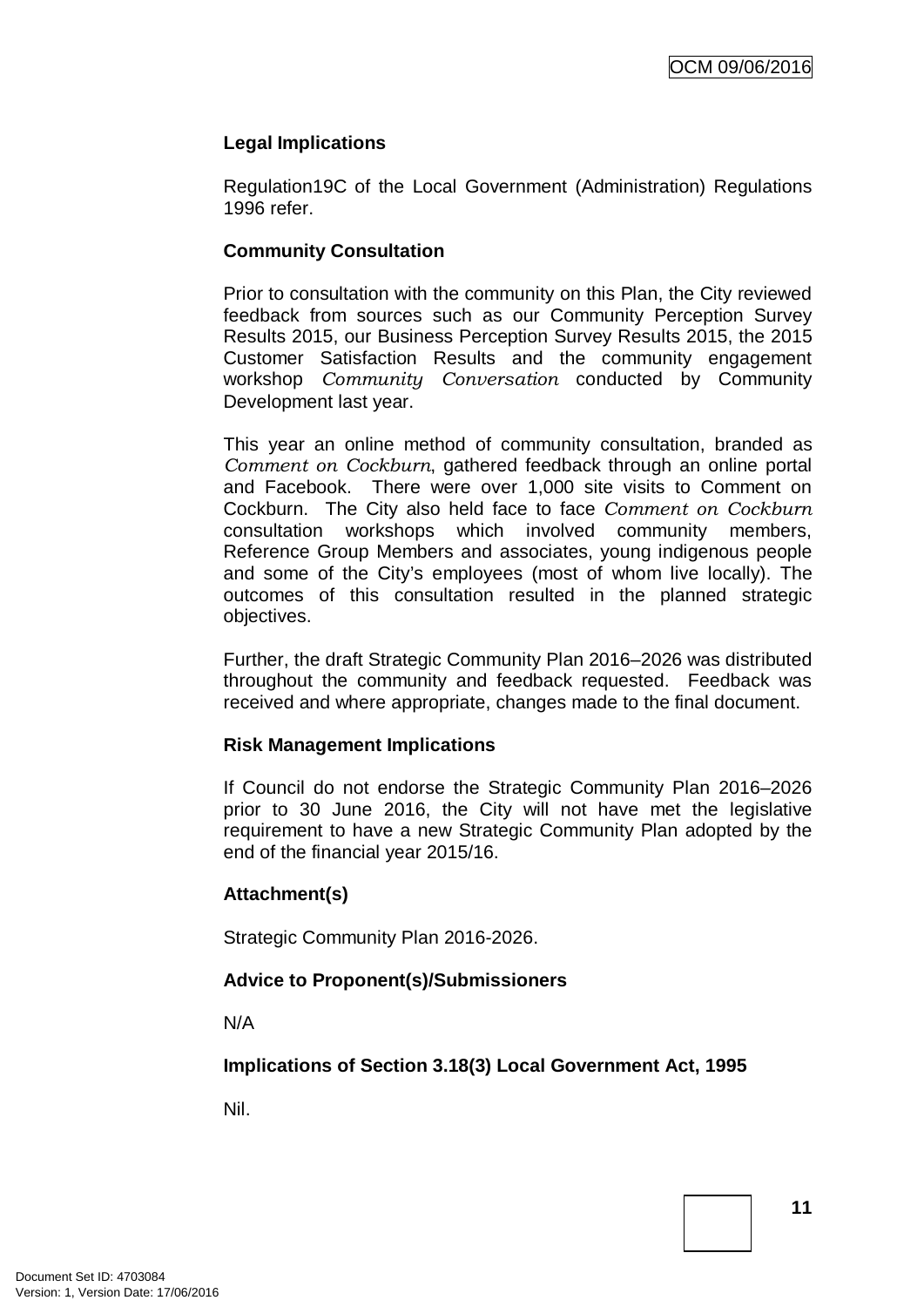## **13.4 (MINUTE NO 5810) (OCM 9/6/2016) - CORPORATE BUSINESS PLAN 2016/17-2019/20 (021/008) (M TOBIN) (ATTACH)**

#### **RECOMMENDATION**

That Council adopt the proposed Corporate Business Plan 2016/17– 2019/20, as attached to the Agenda, subject to minor information and typographical amendments being included in the final document

### **TO BE CARRIED BY AN ABSOLUTE MAJORITY OF COUNCIL**

#### **COUNCIL DECISION**

MOVED Clr B Houwen SECONDED Clr S Portelli that the recommendation be adopted.

## **CARRIED BY ABSOLUTE MAJORITY OF COUNCIL 6/0**

#### **Background**

The Local Government (Administration) Regulations 1996 requires that a local government annually reviews its Corporate Business Plan. The Corporate Business Plan 2016/17–2019/20 has been prepared in accordance with the Department of Local Government Integrated Planning Framework, the Long Term Financial Plan and other relevant City of Cockburn guidance documents. The next stage is for the Corporate Business Plan to be adopted by Council.

#### **Submission**

N/A

#### **Report**

The Corporate Business Plan was developed concurrent with the later stages of the Strategic Community Plan 2016-2026. Internal stakeholder consultation took place in April and May 2016 with a draft Plan released for comment late April 2016. Comment was considered and where appropriate, incorporated into the final draft. Several briefings were held with key stakeholders to ensure that this Plan is aligned with the strategic objectives listed in the Strategic Community Plan.

The Corporate Business Plan contains the priorities, objectives, service delivery unit details and delivery date estimates. Relevant information from the Long Term Financial Plan, Asset Management Plans, Workforce Plan and key strategies and action plans has been

**12**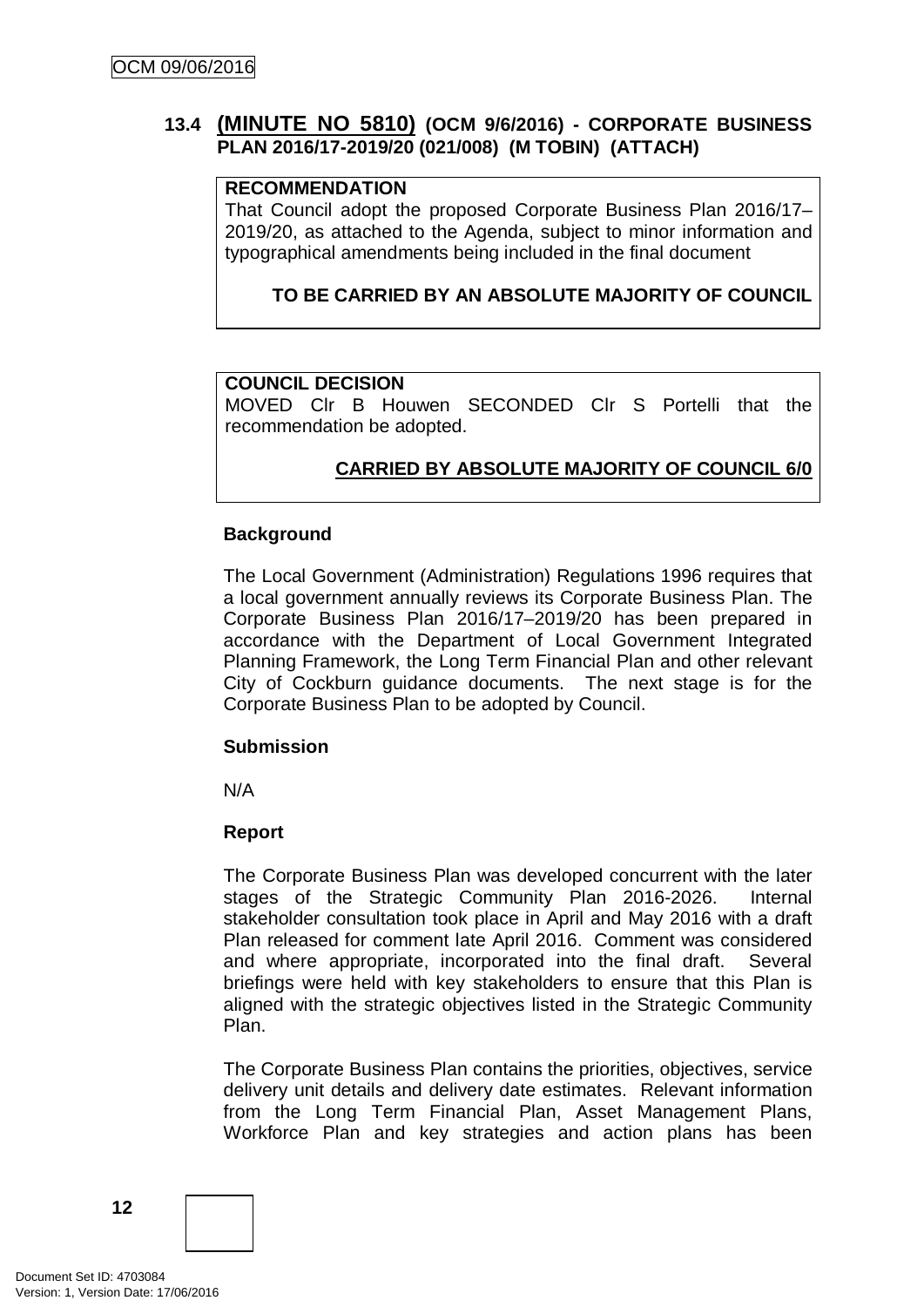incorporated into this Corporate Business Plan. It also contains a discussion on risk, emerging challenges, how the plan will be resourced and how the activities are measured in terms of performance.

### **Strategic Plan/Policy Implications**

#### **Leading & Listening**

- Effective and constructive dialogue with all City stakeholders.
- Effective advocacy that builds and manages relationships with all stakeholders.
- A responsive, accountable and sustainable organisation.
- Manage our financial and infrastructure assets to provide a sustainable future.

#### **Budget/Financial Implications**

The Corporate Business Plan 2016/17–2019/20 is supported by the Long Term Financial Plan and for the first year of its life, budgeted in the Annual Municipal Budget 2016/17.

#### **Legal Implications**

Regulation19DA of the Local Government (Administration) Regulations 1996 refer.

#### **Community Consultation**

External community consultation is not required for this plan as it is largely an internal business document to guide the organisation toward achieving the strategic objectives listed in the Strategic Community Plan. Internal stakeholders have been consulted and have provided significant input to this plan.

#### **Risk Management Implications**

If Council does not endorse the Corporate Business Plan 2016/17-2019/20 prior to 30 June 2016 the City will not have met the legislative requirement to have a Corporate Business Plan based on the new Strategic Community Plan, adopted by the end of the financial year 2015/16.

#### **Attachment(s)**

Corporate Business Plan 2016/17–2019/20.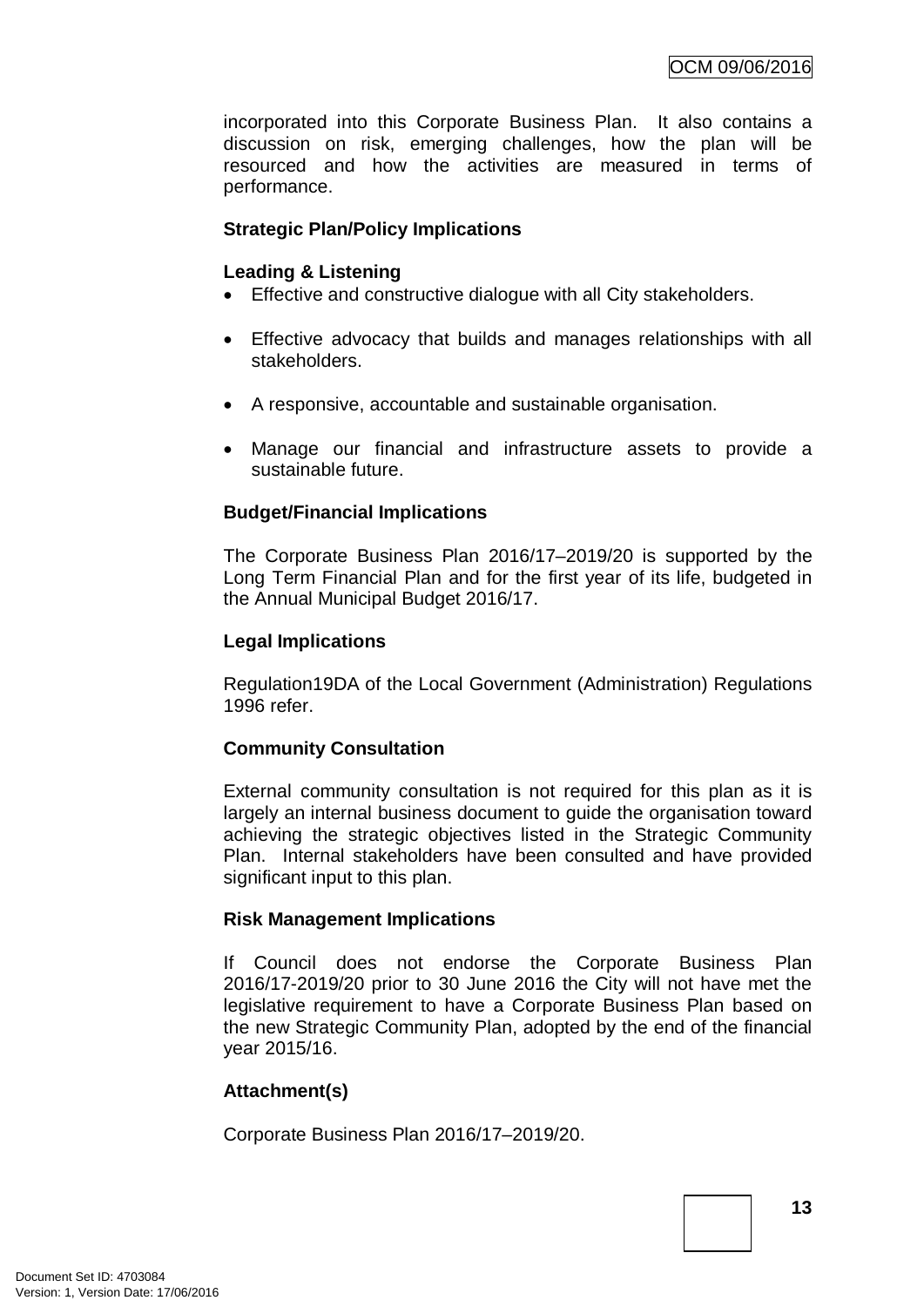#### **Advice to Proponent(s)/Submissioners**

N/A

**Implications of Section 3.18(3) Local Government Act, 1995**

Nil.

## **13.5 (MINUTE NO 5811) (OCM 9/6/2016) - LONG TERM FINANCIAL PLAN 2016/17-2025/26 & WORKFORCE PLAN 2016/17-2021/22 (021/004; 021/010) (S DOWNING) (ATTACH)**

# **RECOMMENDATION**

That Council adopt:

- (1) proposed Long Term Financial Plan 2016/17-2025/26; and
- (2) proposed Workforce Plan 2016/17-2021/22

as attached to the Agenda

#### **COUNCIL DECISION**

MOVED Clr S Portelli SECONDED Clr K Allen that the recommendation be adopted subject to amending Table 4 – Cockburn ARC Business Plan Financials 2017-2020 of the Long Term Financial Plan 2016/17-2025/26 to include Total Expenditure and Surplus/(Deficit), Appendix Statement of Comprehensive Income by Program and Cashflow Statement.

**CARRIED 6/0**

#### **Reason for Decision**

Table 4 Cockburn ARC Business Plan Financials 2017-2020 did not include the lines 'Total Expenditure and Surplus/(Deficit)', the inclusion of which will make the table complete.

The inclusion of the Statement of Comprehensive Income by Program and Cashflow Statement with the other financial statement appendices meets the requirements of the LTFP guidelines' issued by the Department of Local Government and Communities.

**14**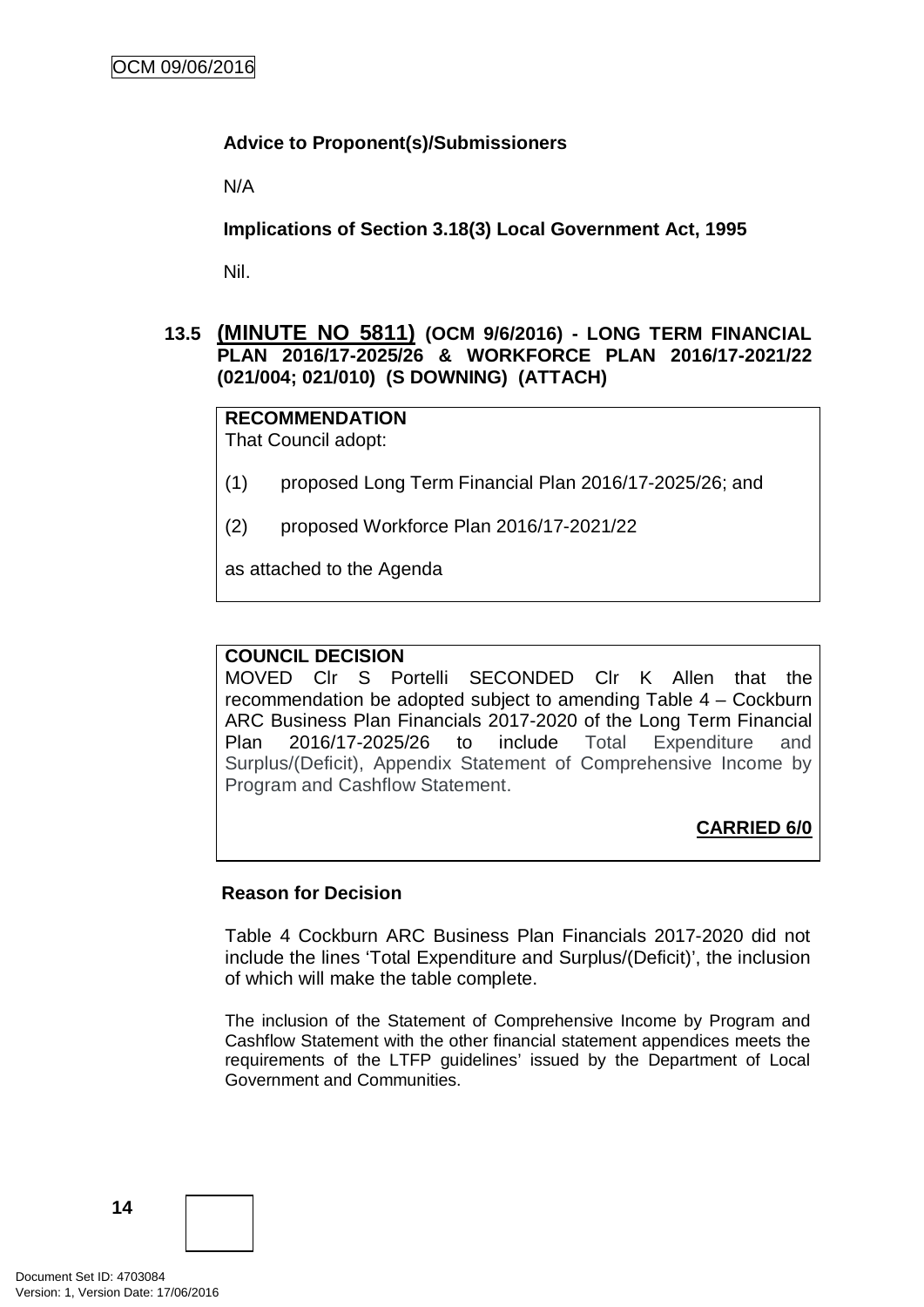### **Background**

As required by the Integrated Planning Framework issued by the Department of Local Government and Communities, the Council is to prepare a Long Term Financial Plan (LTFP) and a Workforce Plan (WFP). Both documents are considered informing strategies to the Strategic Community Plan (SCP) and the Corporate Business Plan (CBP).

The LTFP is a ten year view of the financial position of the Council. The first year of the LTFP reflects the actual budget to be adopted for 2016/17. Years two to four have a high level of accuracy whereas years five to ten are estimates. The LTFP is based on a series of assumptions for revenue and expenditure (both operating and capital). The LTFP will be subject to review every two years.

The WFP is the plan for staff employed by Council over the period 2016/17 to 2021/22. The aim of the Plan is to ensure Council has the correct skill and relevant numbers of staff to deliver services required by Council to meet the aspirations of the SCP and CBP.

#### **Submission**

N/A

#### **Report**

*Long Term Financial Plan*

The LTFP covers the years 2016/17 to 2025/26 and includes the following:

- Forecast income statement
- Forecast statement of cashflows
- Forecast rate setting statement
- Forecast statement of financial position
- Forecast equity statement
- Forecast capital income and expenditure plan
- Forecast reserves and borrowings
- Key performance indicators

The strategic objective of the LTFP is financial sustainability so as to ensure community assets and services can be maintained and provided by Council at a reasonable cost over the life of the LTFP. The Council remains financially sustainable during the life of the LTFP.

There are twelve objectives which form part of the strategy, these include: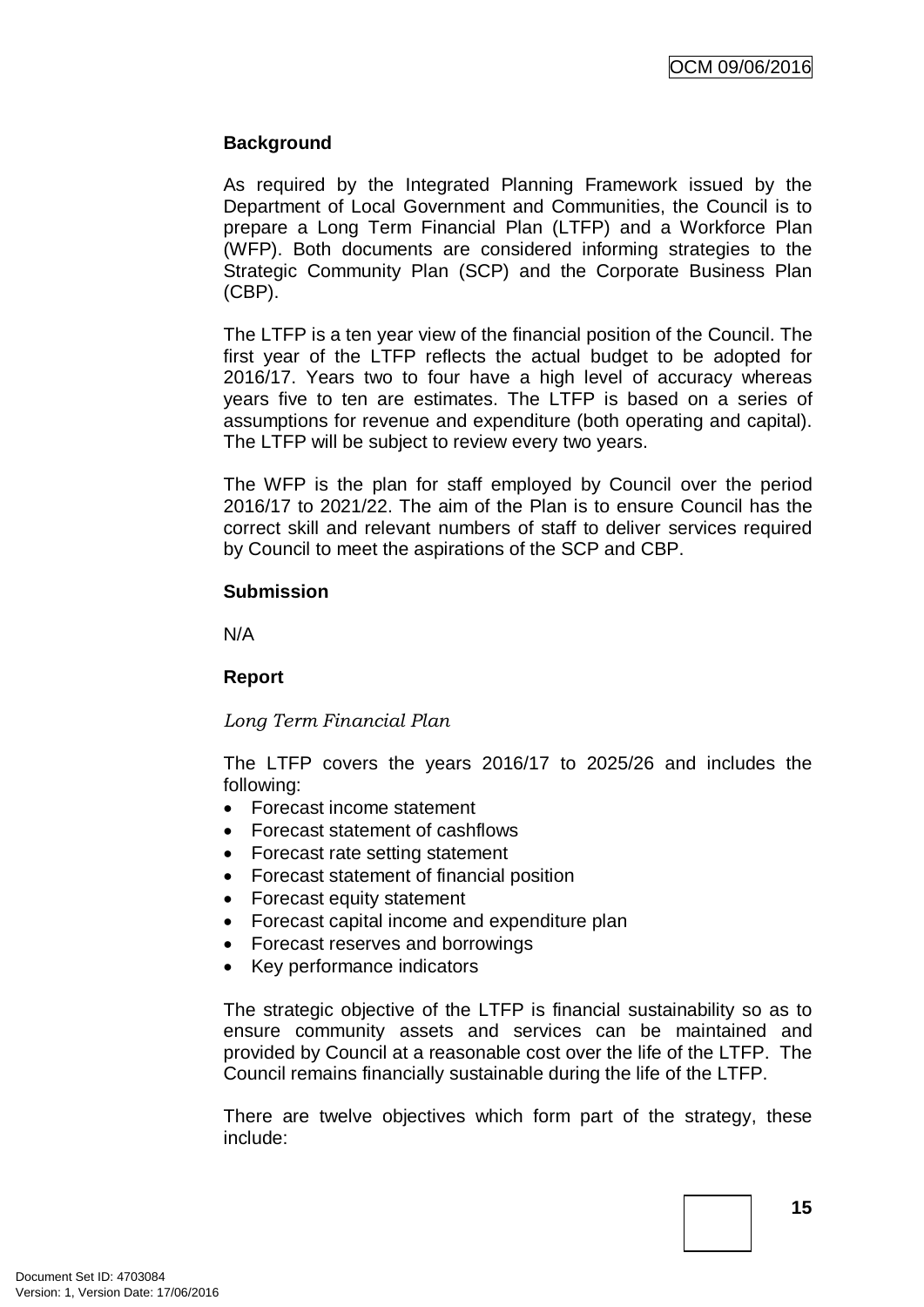- 1. Maintain the existing range and level of service provision whilst developing the capacity to grow and add new services
- 2. Maintain a strong cash position, ensuring Council remains financially sustainable in the short, medium and long term
- 3. Achieve operating statement surpluses
- 4. Maintain debt/borrowing levels within prudent guidelines
- 5. Continue to pursue grant funding for strategic capital projects from the State and Commonwealth Governments
- 6. Provide for rate increases that enable appropriate capital works (asset renewal, growth/expansion & upgrade) and asset maintenance
- 7. Ensure value for money is a key objective in all council expenditure
- 8. Provide a remuneration structure that will ensure Council attracts and retains high quality staff to provide services
- 9. Use of cash reserves to achieve inter-generational equity, smooth out year on year rate increase and reduce reliance on debt
- 10. Planning for the optimal funding of asset renewals and maintenance as determined within asset management plans
- 11. Improving trends in the key financial ratios
- 12. Maximise revenue from fees and charges through full cost recovery or market pricing where appropriate

A number of financial risks have been identified including a reliance on external funds for the completion of the capital program including grants, developer contributions and loans. Approval times for capital projects appear to be a risk causing lengthy delays and cost increases.

There are eleven assumptions forming the basis of the LTFP, which are noted below:

1. Rates in 2016/17, being the first year of this LTFP are based on a an increase of 3.0% over 2015/16 whilst for the remaining years of the LTFP base rate revenue has been estimated to increase by also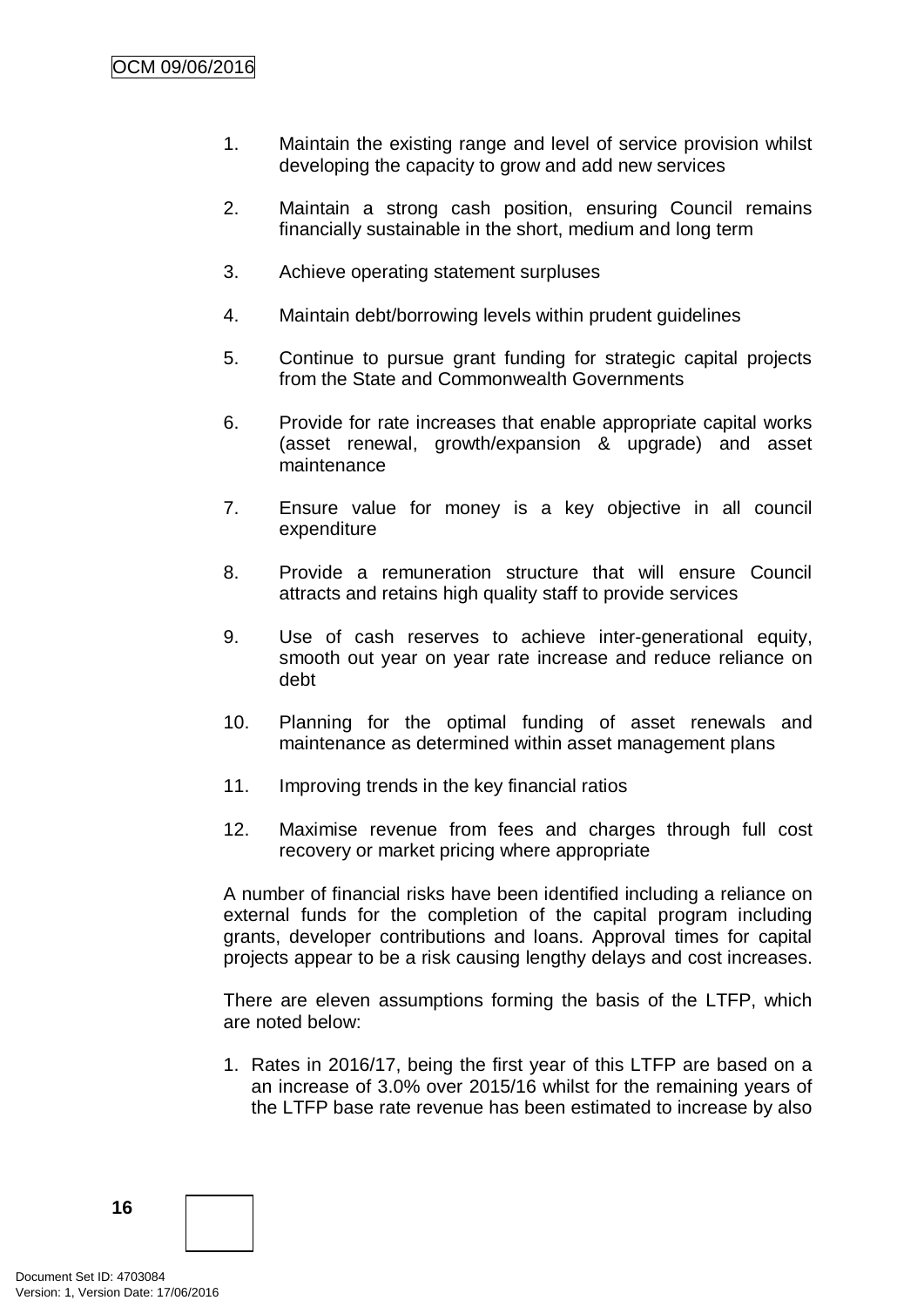by 3.0% per annum and growth of properties is estimated at 2.5% to 3.5% per annum over the life of the LTFP.

- 2. Non-statutory fee revenue has been estimated to increase by 3% (or to recover costs occurred in the provision of the service). The City looks to recover the full cost of providing a range of services including Co-Safe, Waste Collection and Co-Safe services. Fees for the receipt of commercial waste vary as a result of competition and the movement in the value of the Landfill Levy (the State Government tax on the disposal of waste).
- 3. Statutory fees are set by legislation and are frequently not indexed on an annual basis. An estimated increase of 2% per annum has been allowed in the model. The introduction of the new Building Act in 2014 imposed the payment of up to 50% of building fees to the Building Commission.
- 4. Grants and subsidies have been budgeted with a conservative economic outlook at 1.5% to 2% per annum.
- 5. Based on projected average cash balances held during the year and using current Term Deposit interest rates. Interest rates of 2.75% have been factored into the LTFP.
- 6. Salary costs are forecast to increase by 2.25% as a result of low inflation data. The provision of new staff is also in the forecast at 2% per annum.
- 7. General utility costs an estimate of 4.5% has been allowed for in 2016/17 and based on estimates sourced from State Government.
- 8. Materials and Contracts have been forecast to increase by 3.0% over the life of the LTFP.
- 9. Insurance costs have been increased by 4% per annum in the LTFP as a result of more built and contributed assets, higher payroll costs and higher public liability claims impacting on premiums paid by the Council.
- 10.Other expenditure which is primarily costs associated with the State Government's Landfill Levy has been forecast to rise by 9% in 2016/17, 8.3% in 2017/18 and 7.7% in 2018/19. Cost increases beyond that date have been contained to 4% per annum. Fuel for the Fleet has been kept to 3% pa. The final item in this category is the Donations Budget. This budget will increase in line with the rates increases. For 2016/17, the proposed budget is \$1.31m.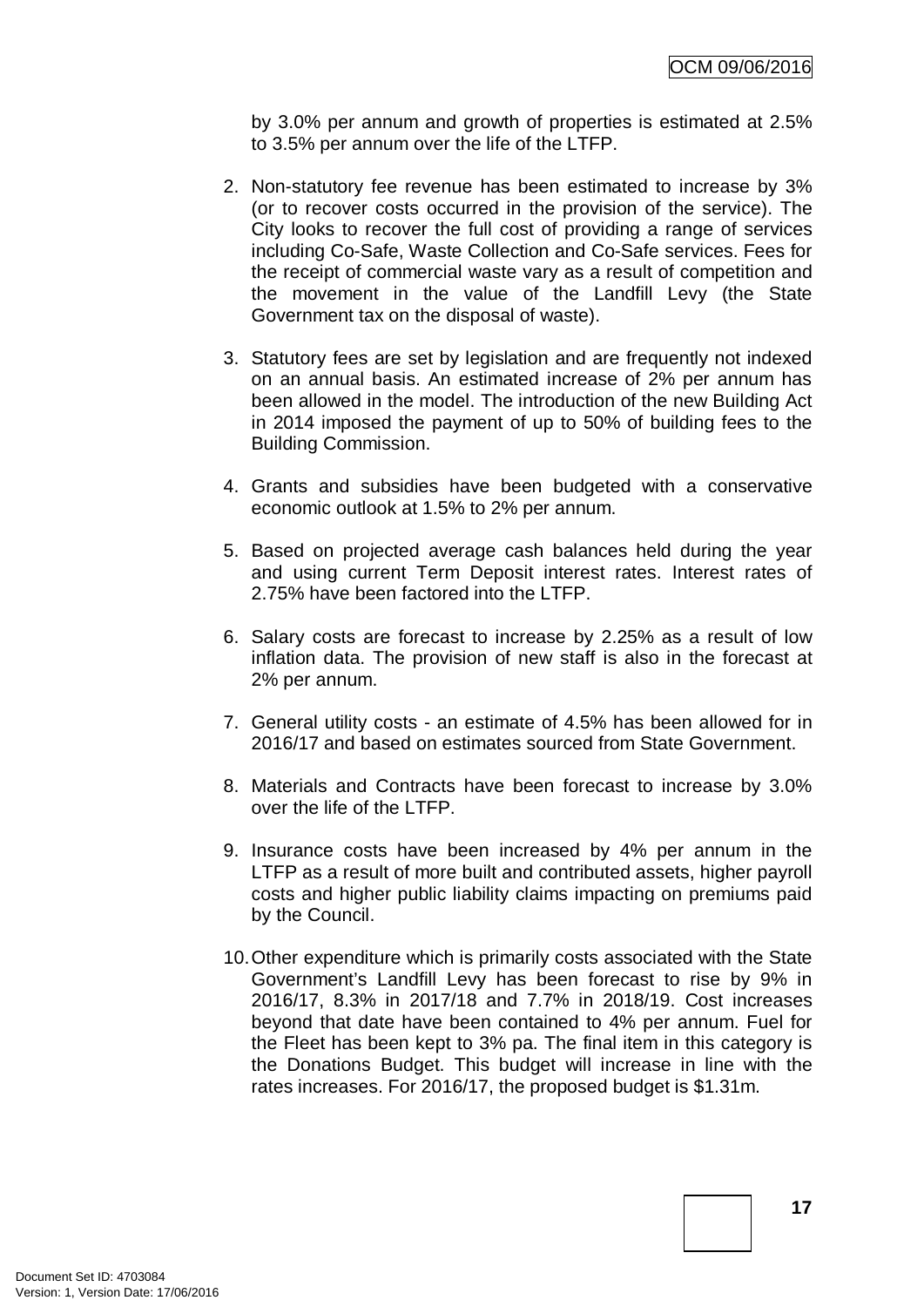11.Depreciation has been estimated to increase by 4% per annum as a result of the Council's strong asset building program in addition to the contributed assets received by the Council from land developers. These assets include roads, paths, drains, parks and buildings.

Population statistics demonstrate the Council continues to grow at 2.5% to 3.5% per annum and remains a "growth" council. This is a positive impact on the City but requires additional funds to finance this growth. Cockburn's Population is set to increase from 110,614 in 2016 to 148,477 in 2025.

The economic outlook for Australia remains positive but subdued for WA as a result of the resources downturn. This may impact on their ability to provide grant funds for road and community projects.

The Council will take on two new services being Cockburn ARC at Cockburn Central West and the Port Coogee Marina. The Council will also close down the South Lake Leisure Centre.

The LTFP has income of \$1.688B and will expend \$1.638B. The Council will outlay \$736m on new capital projects. There is a stronger alignment with Asset Management and Revitalisation Plans within the LTFP.

Cockburn currently employs 463 full time equivalent staff. Over the life of the Workforce Plan the Council plans to employ an additional 131 staff to ensure it meets its service delivery targets.

A series of performance measures have been developed to accompany the LTFP to ensure that the plan is meeting the targets. This is both for the statutory key performance indicators as well as financial objectives.

#### *Workforce Plan*

Workforce planning is one of the core components of the WA Department of Local Government Integrated Planning and Reporting Framework. The Workforce Plan is an informing strategy to both the Strategic Community Plan and Corporate Business Plan. By definition, Workforce Planning is "a continuous process of shaping the workforce to ensure that it is capable of delivering organisational objectives now and in the future" (1).

The Workforce Plan will allow the City of Cockburn to set its priorities within its resourcing capacity and deliver short, medium and long term community priorities and aspirations. It is a plan that is continually

**18**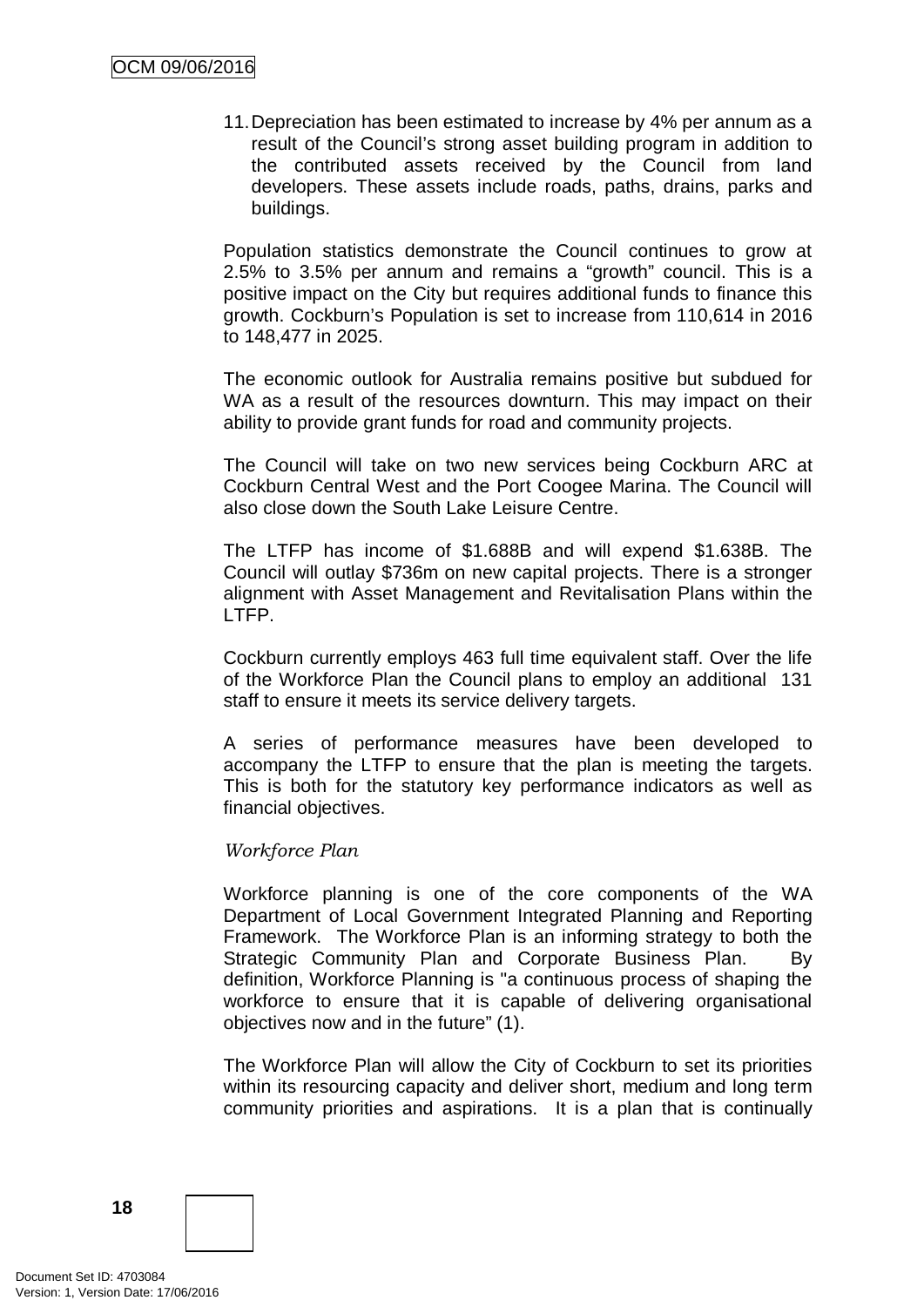evolving to ensure the Council has the right people in the right place at the right time.

The City of Cockburn is administered through a structure of five Divisions, eighteen Business Groups and over forty Service Units. These units are managed by a Chief Executive Officer, Directors, Strategic Business Unit Managers and other managers. The structure is changed when the City embarks on new business opportunities, divests itself of service functions or when there is a need to reorganise functions into different units for better management.

The down turn in the WA economy's reliance on the resources sector has created significant liquidity in the labour market.

Lag indicators such as staff turnover rates and exit interview surveys, and lead indicators such as the 2015 Employee Survey, indicate a strongly engaged, positive and stable workforce.

Council workforce demographic data indicates a growing proportion of the workforce in the retirement, or close to retirement, age brackets. This requires a renewed focus on succession planning. It is noted that female representation in senior leadership roles is still lower than optimum.

The opening of the City's new Recreation Centre in early 2017 will see a significant increase in both FTE and headcount. In addition, the Council is taking over the Port Coogee Marina from the developer Frasers Property Australia (formerly Australand).

The Council is continuing to grow at an above average rate, compared to many metropolitan Councils, placing further expectations on current and anticipated resources.

The labour required to meet these increased expectations will see total FTE increase by 131 over the 2016 – 2022 period.

#### **Strategic Plan/Policy Implications**

#### **Infrastructure**

- Community infrastructure that is well planned, managed, safe, functional, sustainable and aesthetically pleasing.
- Partnerships that help provide community infrastructure.

#### **Leading & Listening**

- Effective and constructive dialogue with all City stakeholders.
- A responsive, accountable and sustainable organisation.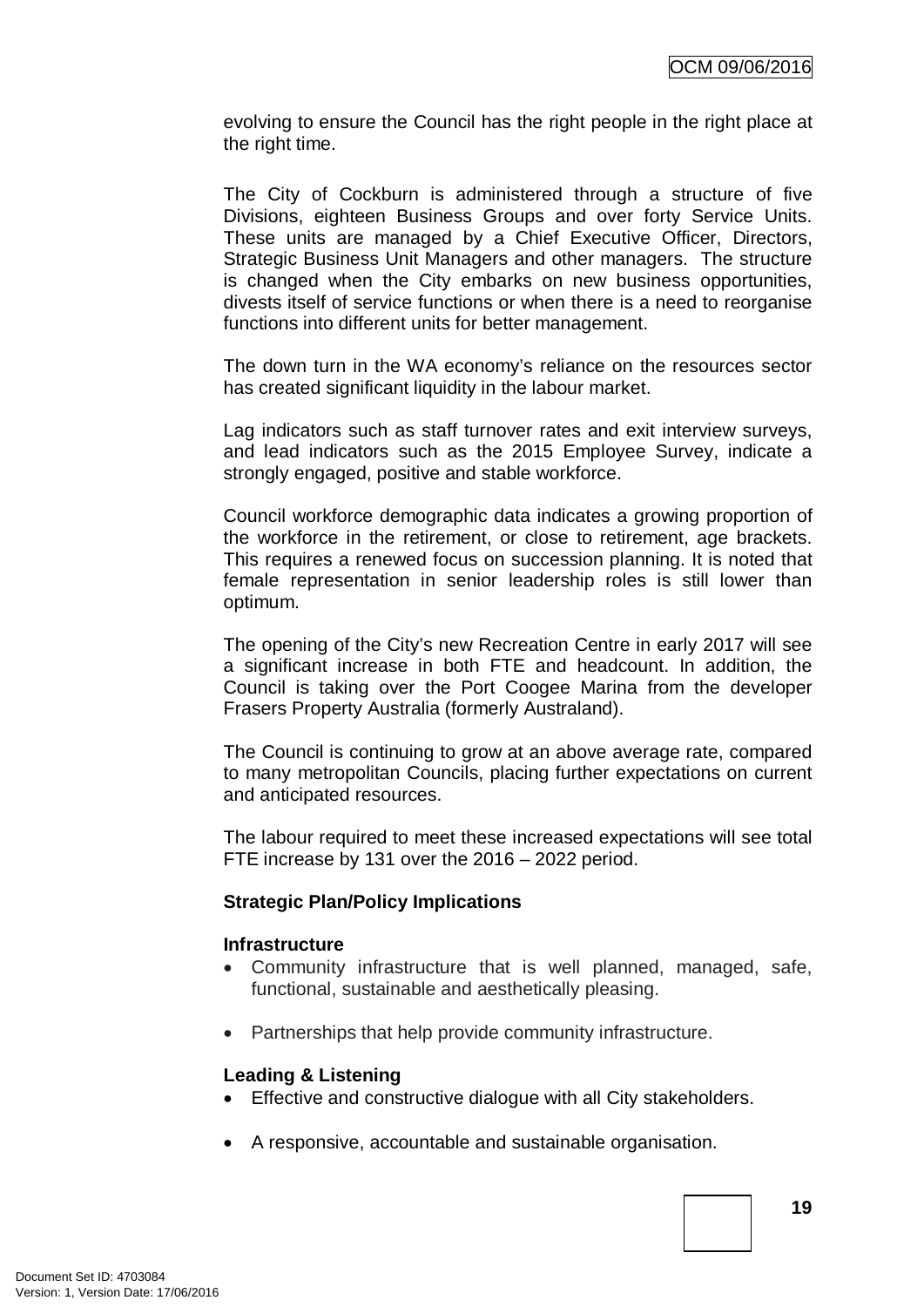- Manage our financial and infrastructure assets to provide a sustainable future.
- A skilled and engaged workforce.

### **Budget/Financial Implications**

The budget implications contained in both the LTFP and the WFP are explained in the actual documents and attachments to the two documents.

#### **Legal Implications**

N/A

#### **Community Consultation**

External community consultation is not required for these plans as they are largely internal business documents to guide the organisation toward achieving the strategic objectives listed in the Strategic Community Plan. Internal stakeholders have been consulted and have provided significant input to these plans.

#### **Risk Management Implications**

If Council does not endorse the Long Term Financial Plan 2016/17 – 2025/26 and the Workforce Plan 2016/17 – 2021/22 prior to 30 June 2016, the Council would have not met the legislative requirement to have a Long Term Financial Plan and Workforce Plan, adopted by the end of the financial year 2015/16.

#### **Attachment(s)**

- 1. Long Term Financial Plan 2016/17-2025/26
- 2. Workforce Plan 2016/17-2021/22

#### **Advice to Proponent(s)/Submissioners**

N/A

#### **Implications of Section 3.18(3) Local Government Act, 1995**

Nil.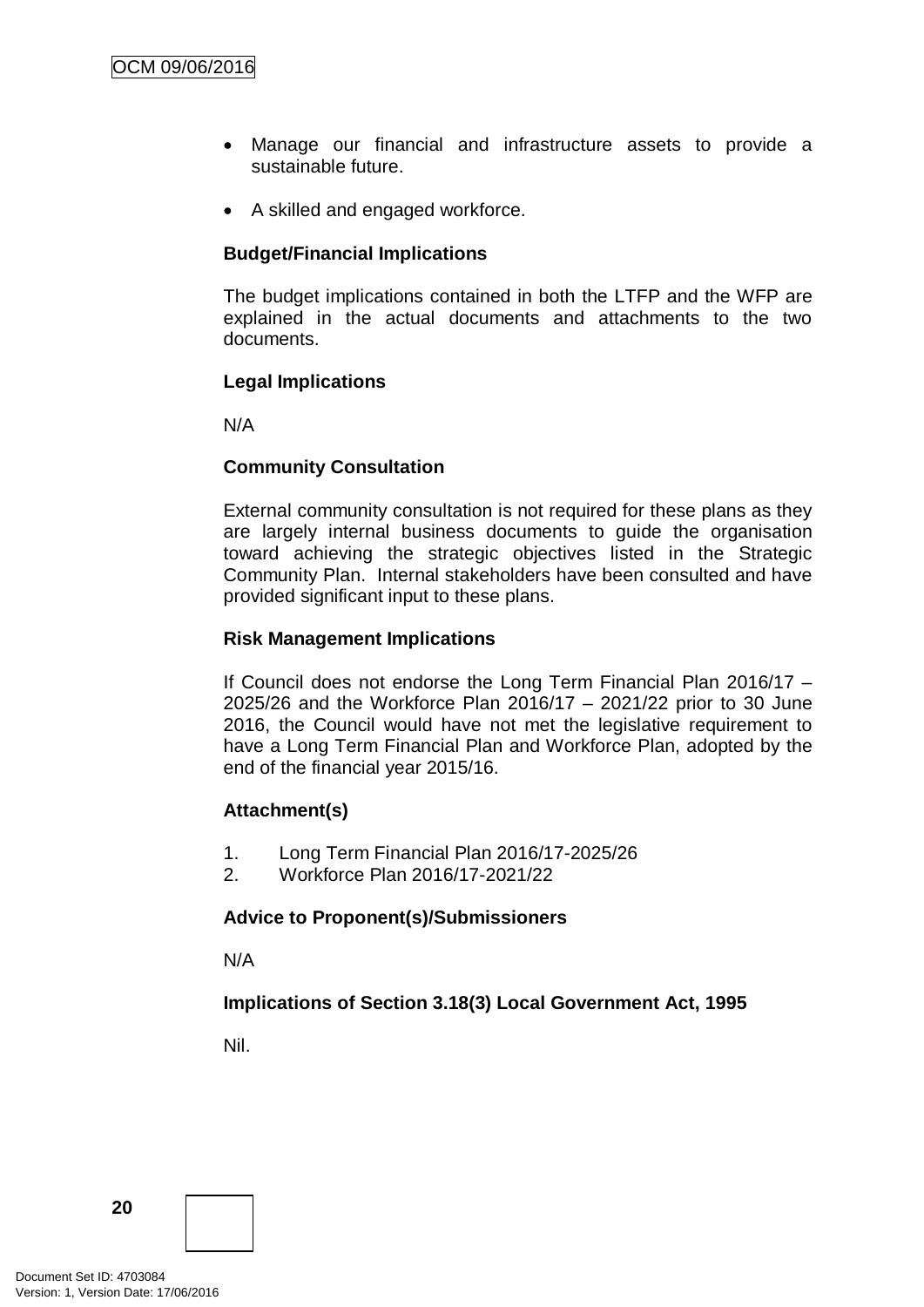## **13.6 (MINUTE NO 5812) (OCM 9/6/2016) - REVIEW OF CITY OF COCKBURN LOCAL LAW RELATING TO STANDING ORDERS (025/001) (D GREEN) (ATTACH)**

## **RECOMMENDATION**

That Council :

- (1) pursuant to Section 3.16 of the Local Government Act 1995 (the Act), conduct a review of City of Cockburn Local Law Relating to Standing Orders, as contained in the attachments to the Agenda; and
- (2) pursuant to Section 3.12 of the Act, make a Local Law Relating to Standing Orders, as contained in the attachments to the Agenda.

#### **COUNCIL DECISION**

MOVED Clr S Pratt SECONDED Clr B Houwen that the recommendation be adopted.

**CARRIED 6/0**

## **Background**

The current City of Cockburn Standing Orders have not been subjected to formal Council scrutiny since 2005, thus making it necessary for Council to now undertake a review of its meeting and business procedures.

This review was due in November 2013, however, was superseded by events at the time related to the state government`s local government reform agenda. Given the failure of that process, it is now timely for Council to consider its Local Law Related to Standing Orders to ensure that any anomalies and potential improvements to the current procedures can be identified and updated.

#### **Submission**

N/A

#### **Report**

The purpose of the proposed Local Law is to ensure that the proceedings of Council meetings and associated business practices of the City of Cockburn are conducted in accordance with acceptable contemporary standards.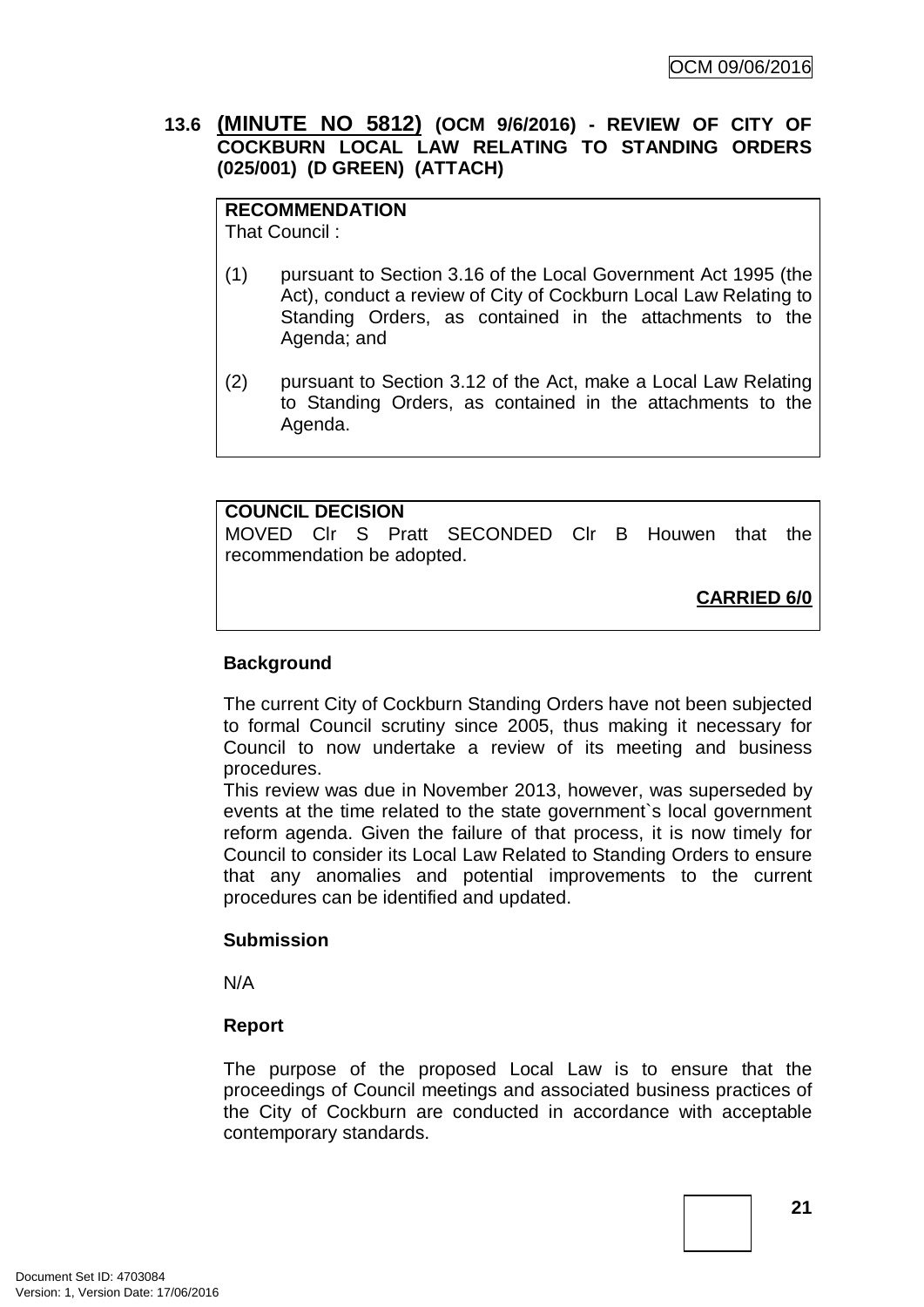The effect of the proposed Local Law is to ensure a lawful, consistent and orderly approach to the conduct of City of Cockburn Council business is undertaken.

The main body of Council`s current Standing Orders have not been comprehensively reviewed since 1999, even though they were subject to amendment in 2005.

Accordingly, Council appointed a Reference Group, comprising the Mayor, Deputy Mayor and two councillors, to conduct a comprehensive oversight of the current document, with the assistance of administrative staff. The process was conducted over a two month period from March to May 2016 and a Draft document has now been prepared which is considered suitable to be released for public comment and submissions.

A number of issues were raised through the internal review process which have been captured and highlighted in the attached updated Draft document.

Many of the proposed changes are minor in nature and reflect current practices adopted and implemented within the Council decision making processes. There are, however, some recommended changes to the current protocols and mechanisms which require further explanation, as they will, if accepted, have some impact on the manner in which some elements of Council business are administered in future. These are listed as follows:

#### *Part 1 – Preliminary*

Changes to a number of definitions to modernise this Part of the document. No major matters of concern.

#### *Part 2 – Meetings Of Council*

Minor amendments proposed to a number of clauses to enhance the document. No major matters of concern.

#### *Part 3 – Quorum*

Some changes made to reflect current practice. No major concerns.

#### *Part 4 – Business Of The Meeting*

- Clause 4.1 Deletion of some unnecessary provisions.
- Clause 4.2 Re arrangement to Order of Business.

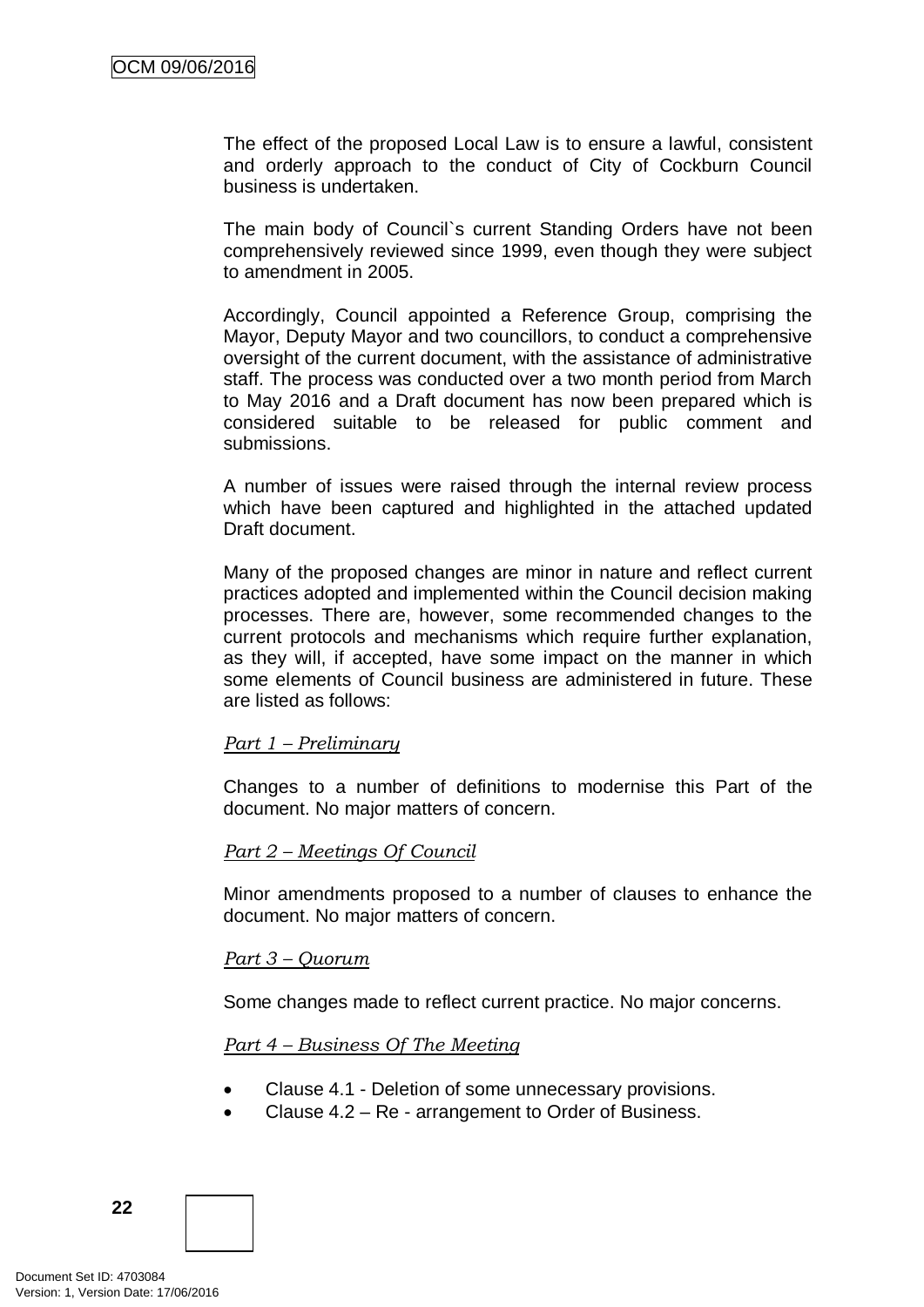- Clause 4.4 Emphasis on this time being for Question Time only and not for the raising of general issues. Also, deletion of unnecessary provisions.
- Clause 4.5 Deletion of unnecessary provisions.
- Clause 4.6 Minor amendments to manner by which petitions are administered.
- Clause 4.7 Time limit proposed for length of Deputations at Council Meetings and requirement for questions to Deputations through presiding member.
- Clause 4.10 Notice of Motion period extended to 14 days to align with Agenda preparation timeframe and time for providing amendment to Notice aligned to Alternative Recommendation timeframe.
- Clause 4.12 Matters for Investigation procedure proposed to be required in writing, in order to comply with Rules of Conduct provisions that prevent individual members from directing staff.
- Clause 4.13 Greater emphasis on confidentiality requirements.
- Clause 4.14 Minor grammatical amendment.

## *Part 5 – Public Access To Agenda Material*

Clause  $5.1$  – Expanded to include broader public information sources.

#### *Part 6 – Production Of Documents*

• Clarification changes proposed.

#### *Part 7 – Open Doors – Except As Provided*

• Minor clarification change proposed.

## *Part 8 – Conduct Of Members At Council And Committee Meetings*

- Clause 8.2 Requirement to indicate to presiding member when leaving meetings.
- Clause 8.3 Minor clarification.
- Clause 8.4 Clarification to emphasise no unauthorised recording of proceedings allowed.
- Clause 8.6 Clarification to reflect current practice.
- Clause 8.7 Grammatical corrections.
- Clause 8.8 New clause proposed to ensure appropriate use of electronic devices.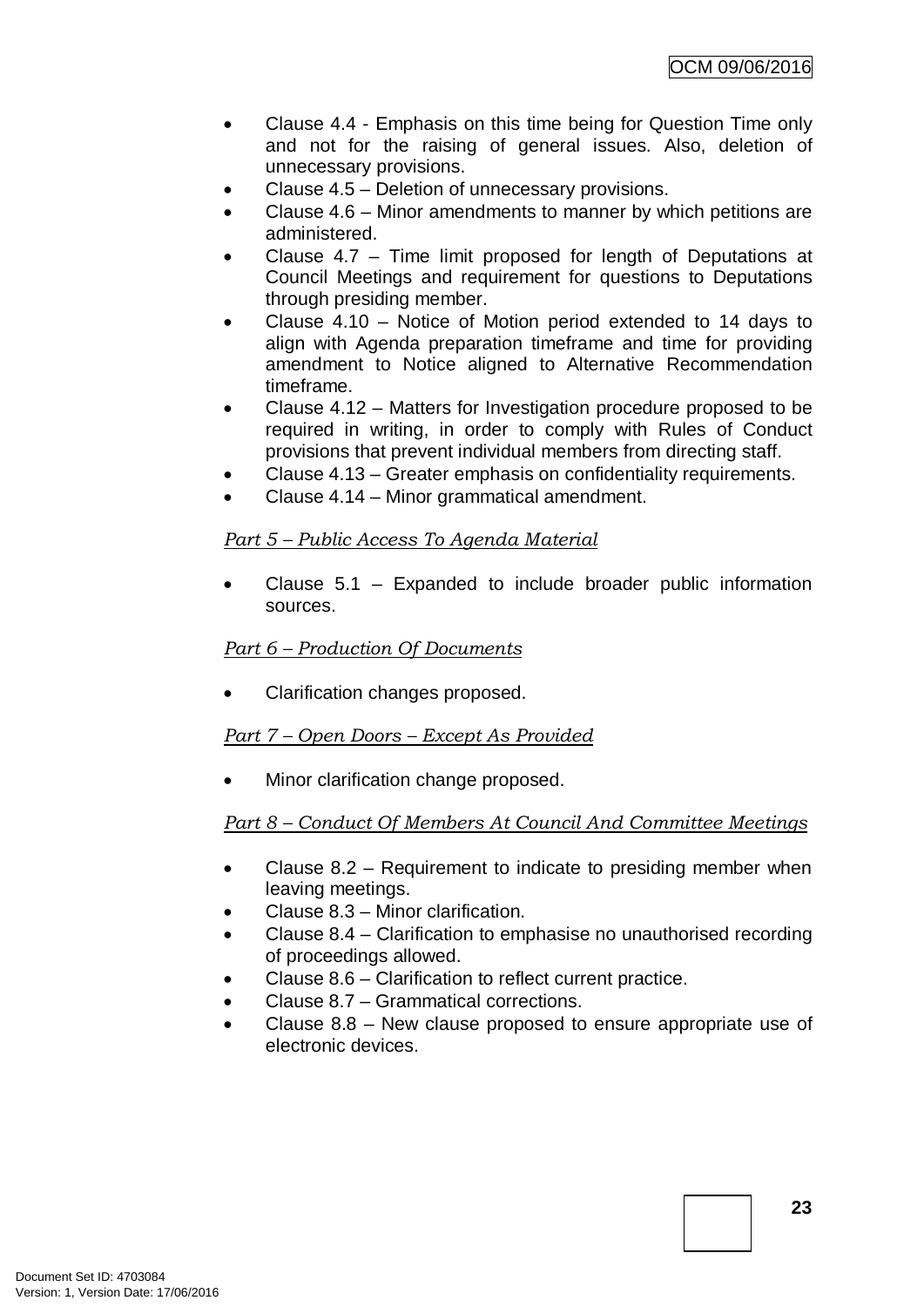## *Part 9 – Conduct Of Members During Debate*

- Clause 9.4 and  $9.5$  Provision to include asking of questions during debate
- Clause 9.6 Procedural clarification.

### *Part 10 – Procedures For Debate Of Motions*

- Clause 10.3 Procedural clarifications.
- Clause 10.14 Amendment proposed to reflect current practice.
- Clause 10.15 Provisions proposed to reflect current practice of enabling questions being raised during debate.

#### *Part 11 – Procedural Motions*

• Modifications proposed to reflect current practice.

## *Part 12 – Effect Of Procedural Motions*

• Clause 12.1 – Deleted. Superseded practice.

Other clauses renumbered and proposed Clause 12.1 amended to reflect contemporary terminology.

#### *Part 14 – Voting*

• Clause 14.1 – Amended to reflect changed statutory requirement.

#### *Part 15 – Preserving Order*

- Clause 15.3 and 15.8 Amended to reflect contemporary practice.
- Clause 15.4 Proposed amendment to include provision for "incorrect facts" to be raised as a Point of Order.

#### *Part 16 – Motion For Revocation*

- Clause 16.3 Proposed amendment to extend time required for submission of revocation Notice to align with agenda preparation timeframe.
- Clause 16.4 Change to reflect statutory requirement.
- Clause 16.5 Change required reflects correct application of this process.
- Clause 16.7 Change to reflect current process.
- Clause 16.12 Grammatical changes only.

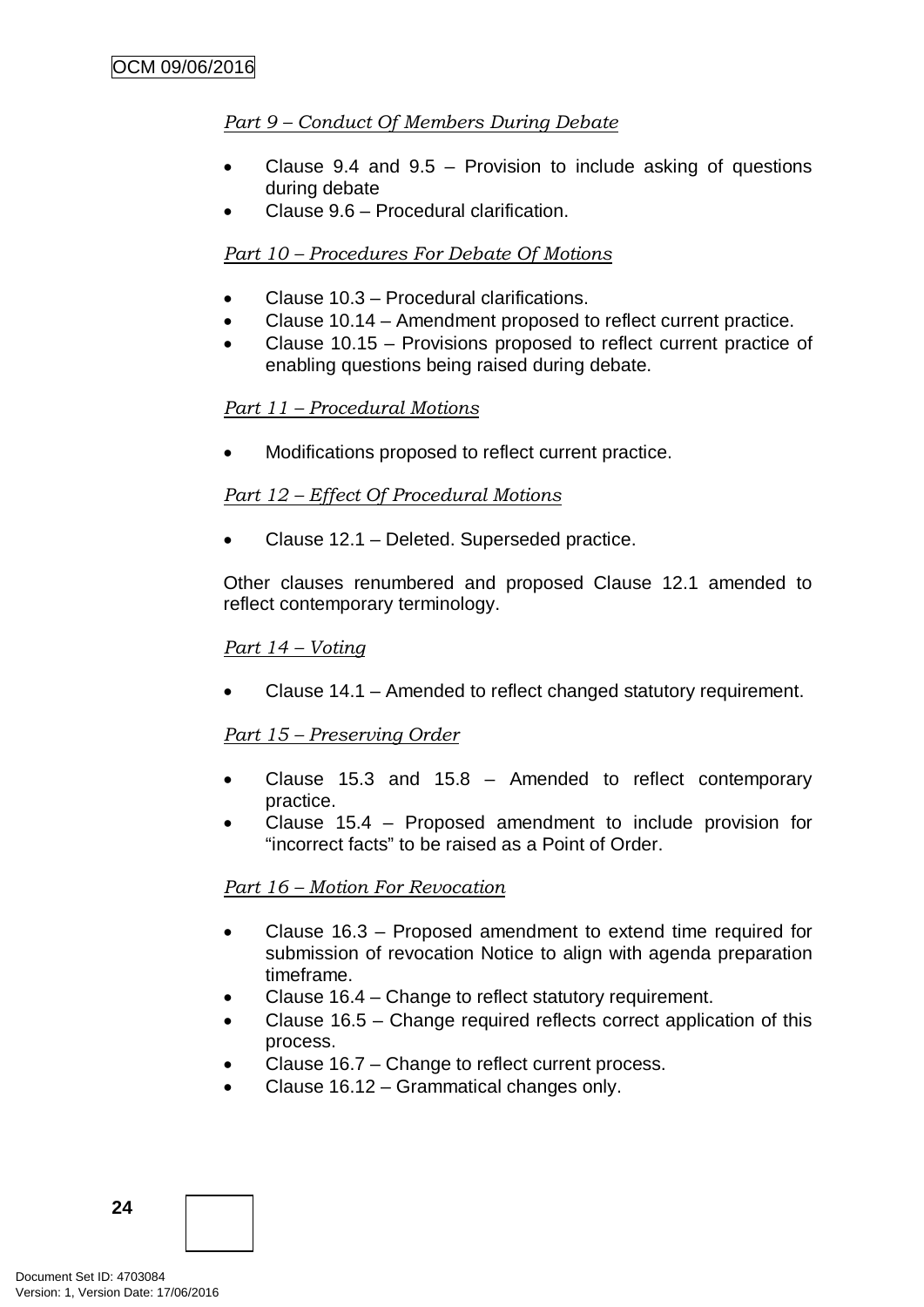## *Part 17 – Committees*

- Clause 17.2 Terminology and grammatical changes only.
- Clause 17.3 Changes to reflect statutory requirement and current practice.
- Clause 17.4 Grammatical changes only.
- Clause 17.8 Grammatical and terminology changes only.
- Clause 17.9 Change to reflect current practice.
- Clause 17.10 Proposed changes to reflect contemporary practice and reduce wastage.
- Clause 17.13 Change to reflect statutory requirement.
- Clause 17.17 Amendments to reflect current practice.

## *Part 18 – Electors` Meetings*

• Clause 18.1 – Grammatical change only.

## *Part 19 – Disclosure Of Members` Financial Interests*

• Clarification to terminology and statutory or current practices.

## *Part 20 – Disclosure Of Employees` Financial Interests*

• Clarification of intent.

## *Part 21 – Declaration Of Impartiality Interest*

Clause  $21.1$  – Major amendment to comply with parliamentary (Standing Committee) directive to remove requirement for declaring members to leave meeting and not participate in decision making process. Proposed requirement for declaring members to remain and participate fully in decision making process.

## *Part 22 – Administrative Matters*

- Clause 22.1 Clarification only.
- Clause 22.4 Proposed amendment to reflect current practice.
- Clause  $22.5$  Proposed amendment to enable Mayor to implement Dispute Resolution Procedure.

The preceding proposed amendments are now incorporated into a final Draft document which is proposed to replace the current Standing Orders, following the release of the Draft proposed (and current) Local Laws for a statutory public comment and submission period, which is for a minimum period of 6 weeks. Dependent on the number and content of submissions received, it is envisaged that a final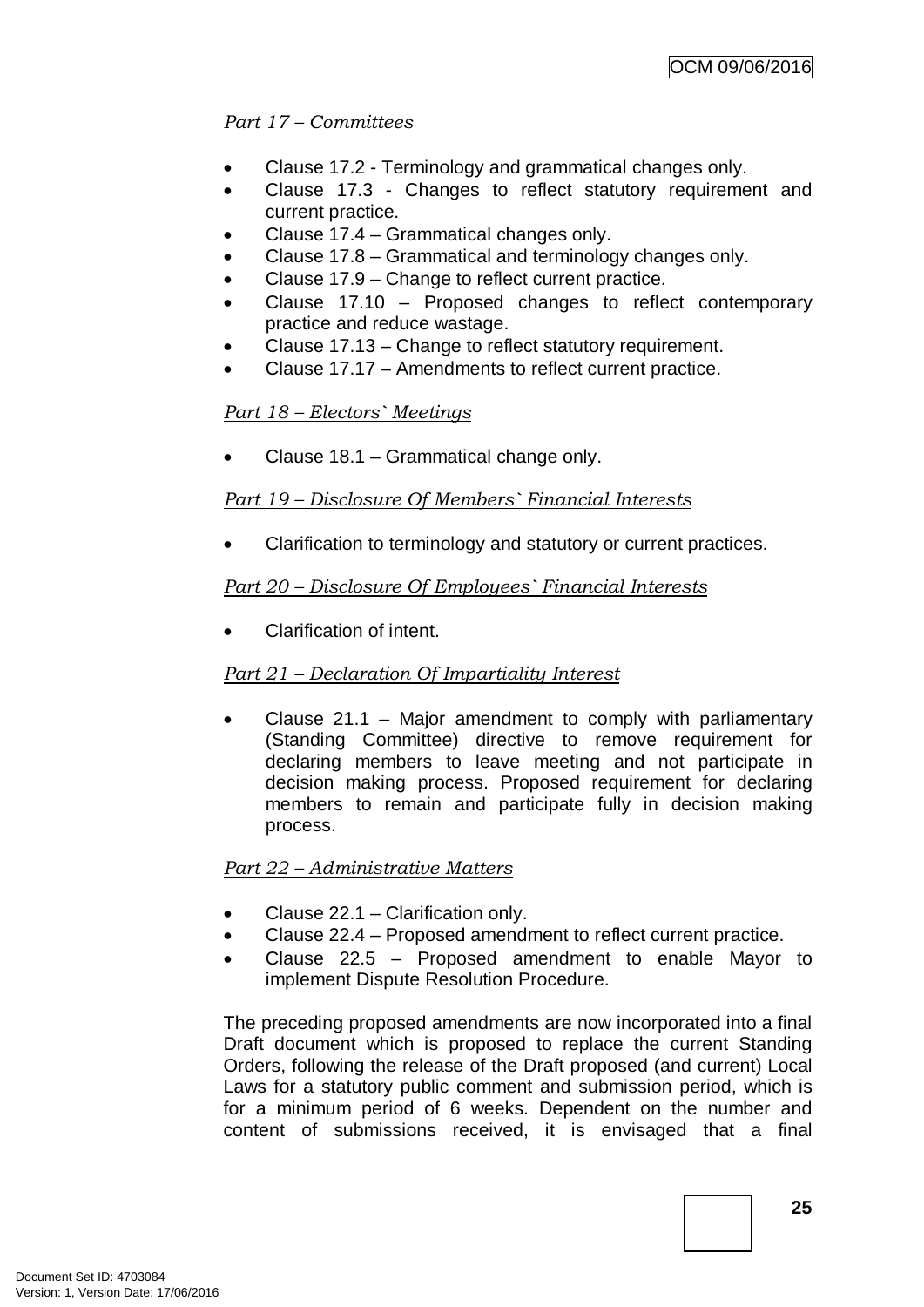recommendation will be provided for Council consideration at the August 2016 ordinary Council meeting.

## **Strategic Plan/Policy Implications**

#### **Leading & Listening**

- Effective and constructive dialogue with all City stakeholders.
- A responsive, accountable and sustainable organisation.
- Quality customer service that promotes business process improvement and innovation that delivers our strategic goals.
- A culture of risk management and compliance with relevant legislation, policy and guidelines

## **Budget/Financial Implications**

Minor costs associated with compliance of statutory advertising requirements is available within Council`s Governance Budget.

#### **Legal Implications**

Sections 3.12 and 3.16 of the Local Government Act 1995 refer.

#### **Community Consultation**

A six (6) week statutory public comment period will be advertised in the "West Australian" and "Cockburn Gazette" newspapers as well as displayed on the City of Cockburn website.

#### **Risk Management Implications**

A "Low" level "Brand" risk is likely to impact on the City in the event proposed changes to the Standing Orders are not adopted by Council.

A "Moderate" level "Performance" risk to Council business process is likely in the event proposed changes to the Standing Orders are not adopted by Council.

#### **Attachment(s)**

- 1. Standing Orders Local Law (current) for advertising.
- 2. Draft Proposed Standing Orders Local Law for advertising.
- 3. Notes of Reference Group Meetings.

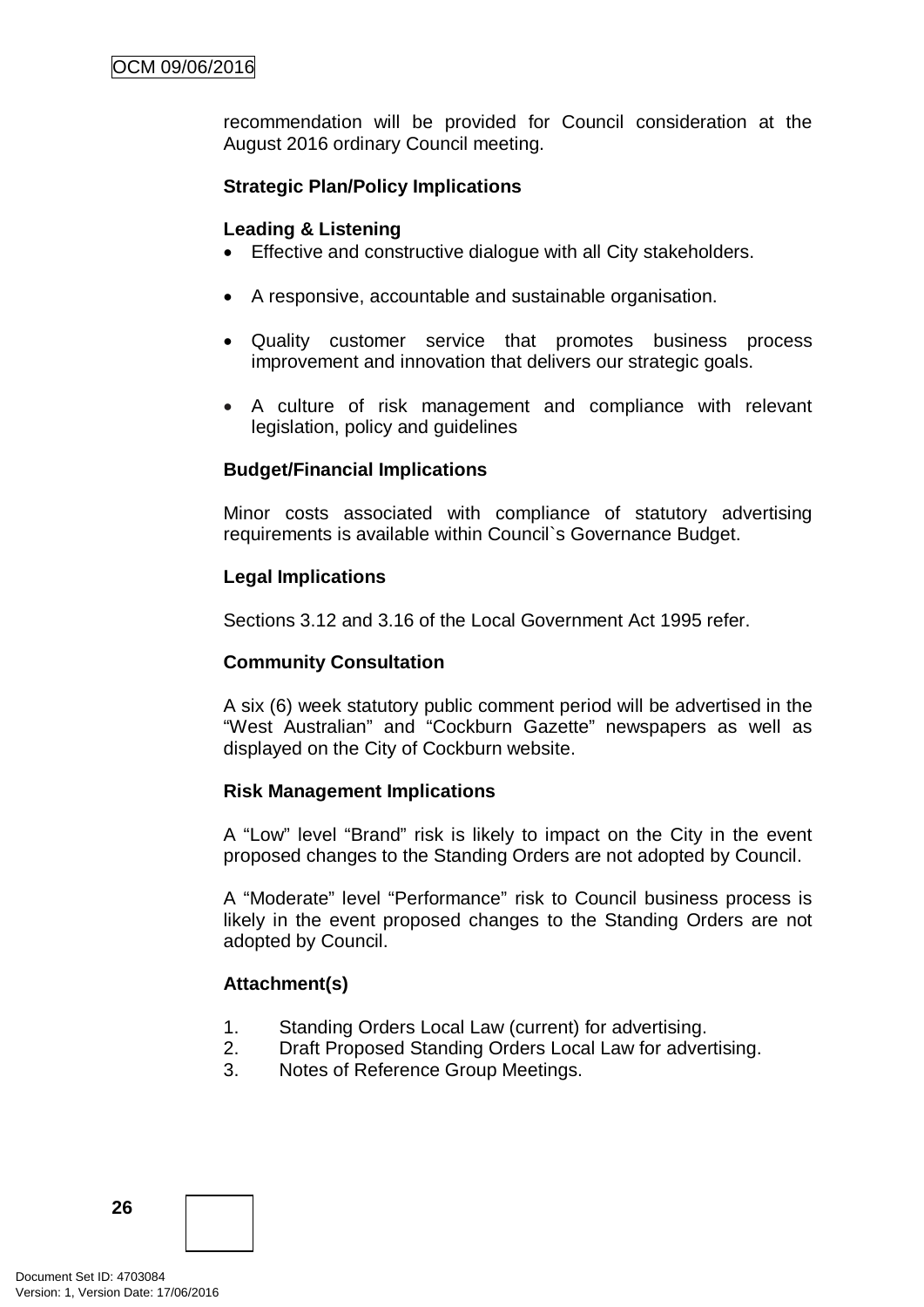## **Advice to Proponent(s)/Submissioners**

The Parliamentary Joint Standing Committee on Delegated Legislation has been notified that the matter is to be considered at the 9 June Council Meeting.

### **Implications of Section 3.18(3) Local Government Act, 1995**

Nil.

## **14. PLANNING AND DEVELOPMENT DIVISION ISSUES**

**14.1 (MINUTE NO 5813) (OCM 9/6/2016) - CHANGE OF USE FROM FAST FOOD OUTLET TO PETROL FILLING STATION - LOCATION: NO. 114 (LOT 505) ROCKINGHAM ROAD, HAMILTON HILL OWNER: VERI PTY LTD - APPLICANT: 3 MOON DESIGN PTY LTD - (2211938 & DA16/0144) (G ALLIEX) (ATTACH)**

#### **RECOMMENDATION** That Council

(1) grant planning approval for a Petrol Filling Station at No. 114 (Lot 505) Rockingham Road, Hamilton Hill, in accordance with the attached plans and subject to the following conditions and footnotes.

## **Conditions**

- 1. Development may be carried out only in accordance with the details of the application as approved herein and any approved plan. This includes the use of the land and/or a tenancy. The approved development has approval to be used as a 'Petrol Filling Station' only. In the event it is proposed to change the use of the subject site, a further application needs to be made to the City for determination.
- 2. A revised site plan shall be lodged as part of the Building Permit application with the following modifications:
	- i. Deletion of car parking bays 1-5; and
	- ii. Increased hardstand area to be shown on plans as required for tanker turning path.
- 3. Prior to the lodgement of a Building Permit application, a Pollution and Drainage Plan shall be submitted to and approved by the City. The Pollution and Drainage Plan shall detail the treatment of spills and control drainage and pollution to further assist in the mitigation of odour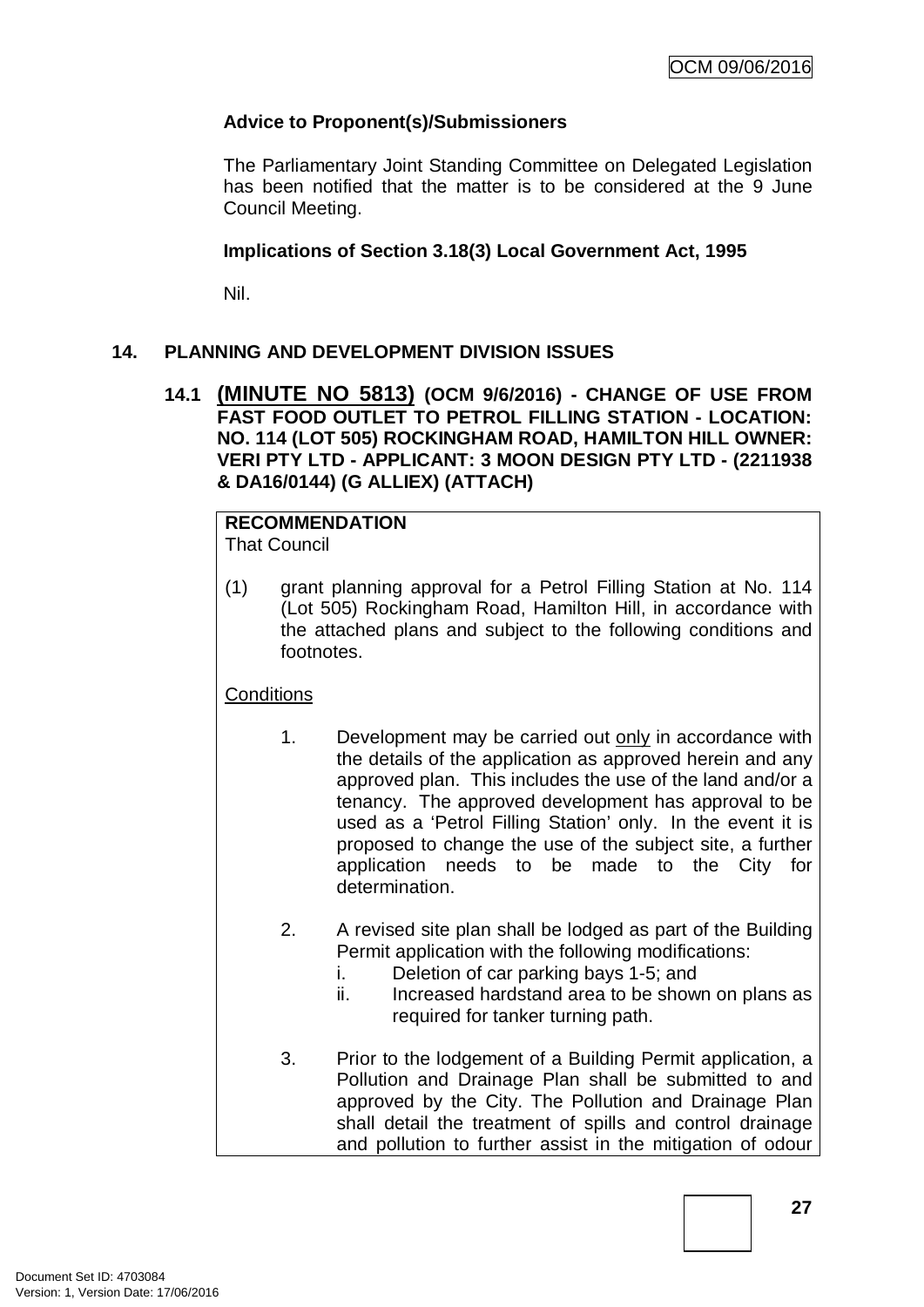impacts associated with the proposal. Measures contained in the approved plan shall be implemented at all times to the satisfaction of the City.

- 4. Prior to the lodgement of a Building Permit application, a Lighting Management Plan shall be submitted to and approved by the City. The Lighting Management Plan shall address operational aspects of minimising the use and treatment of lights after hours on adjoining residential properties. Measures contained in the approved Lighting Management Plan shall be implemented at all times.
- 5. Prior to the lodgement of a Building Permit application, a Safety and Risk Management Plan shall be submitted to an approved by the City on advice from the Department of Mines and Petroleum. The Safety and Risk Management Plan shall detail risk and safety management measures including communication and evacuation protocols. Measures contained in the approved Safety and Risk Management Plan shall be implemented at all times.
- 6. Prior to the lodgement of a Building Permit application a Waste Management Plan shall be submitted to and approved by the City. The Waste Management Plan shall detail how waste is stored and removed from the site. Measures contained in the approved Waste Management Plan shall be implemented at all times.
- 7. A plan or description of all signs for the proposed development (including signage on the canopy) shall be submitted to and approved by the City as a separate application. The application (including detailed plans) and appropriate fee for a sign licence must be submitted to the City prior to the erection of any signage on the site/building.
- 8. The hours of operation for the Petrol Filling Station are limited to between 7am to 9pm seven days per week.
- 9. Bulk fuel delivery trucks and waste collection is to occur between the hours of 7am and 6pm, Monday to Friday.
- 10. A 2.4m acoustic wall shall be constructed on the eastern and northern boundaries in accordance with the requirements of the AAP Acoustics and Audio Production Acoustic Report entitled "Vibe Petrol Station 114 Rockingham Road Hamilton Hill Noise Impact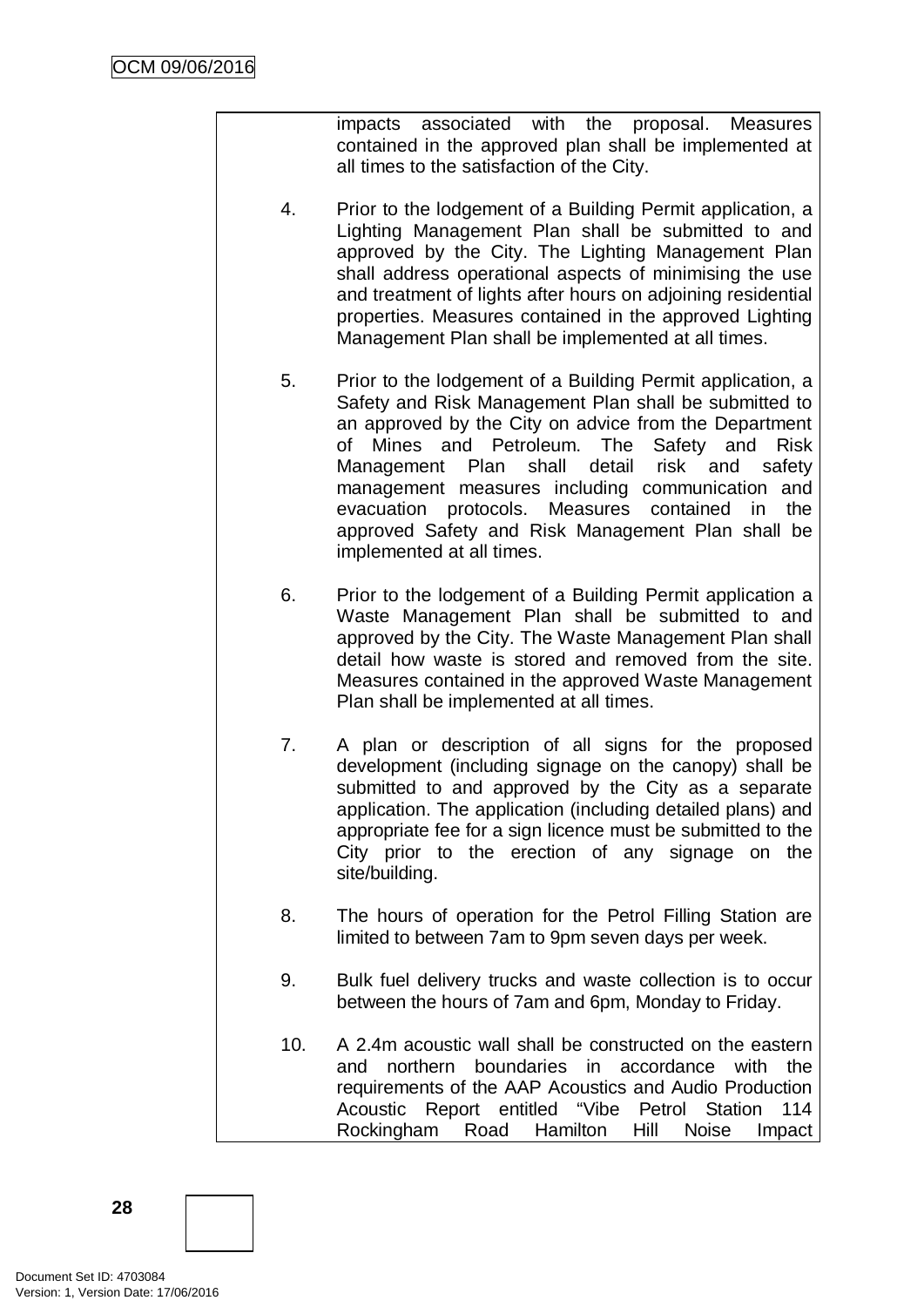Assessment" (dated 4 February 2016). Details of the acoustic wall shall be included as part of the Building Permit application.

- 11. All noise attenuation measures, identified by the AAP Acoustics and Audio Production Acoustic Report entitled "Vibe Petrol Station 114 Rockingham Road Hamilton Hill Noise Impact Assessment" (dated 4 February 2016) or as additionally required by the City, shall to be implemented prior to occupancy of the development and the requirements of the Acoustic Report are to be observed at all times.
- 12. A detailed landscaping plan shall be submitted to and approved by the City, prior to lodgement of a Building Permit Application and shall include the following:
	- i. the location, number, size and species type of existing and proposed trees and shrubs, including calculations for the landscaping area;
	- ii. any lawns to be established;
	- iii. any existing landscape areas to be retained;
	- iv. those areas to be reticulated or irrigated; and
	- v. verge treatments.
- 13. Landscaping (including verge planting) shall be installed, reticulated and/or irrigated in accordance with the approved landscaping plan and maintained thereafter to the satisfaction of the City of Cockburn. The landscaping shall be implemented during the first available planting season post completion of development and any species which fail to establish within a period of 12 months from planting shall be replaced to the satisfaction of the City.
- 14. A minimum of six (6) bicycle stands/racks that conform to Australian Standard 2890.3 shall be provided in close proximity to the entrance of the building prior to occupation of the building.
- 15. Prior to use of the development hereby approved vehicle parking bays, vehicle manoeuvring areas, driveways and points of ingress and egress shall be sealed, kerbed, drained, line marked and made available for use to the satisfaction of the City.
- 16. The supply, storage or sale of liquefied petroleum gas (LPG) for refuelling purposes is not permitted.
- 17. All stormwater must be contained and disposed of on-site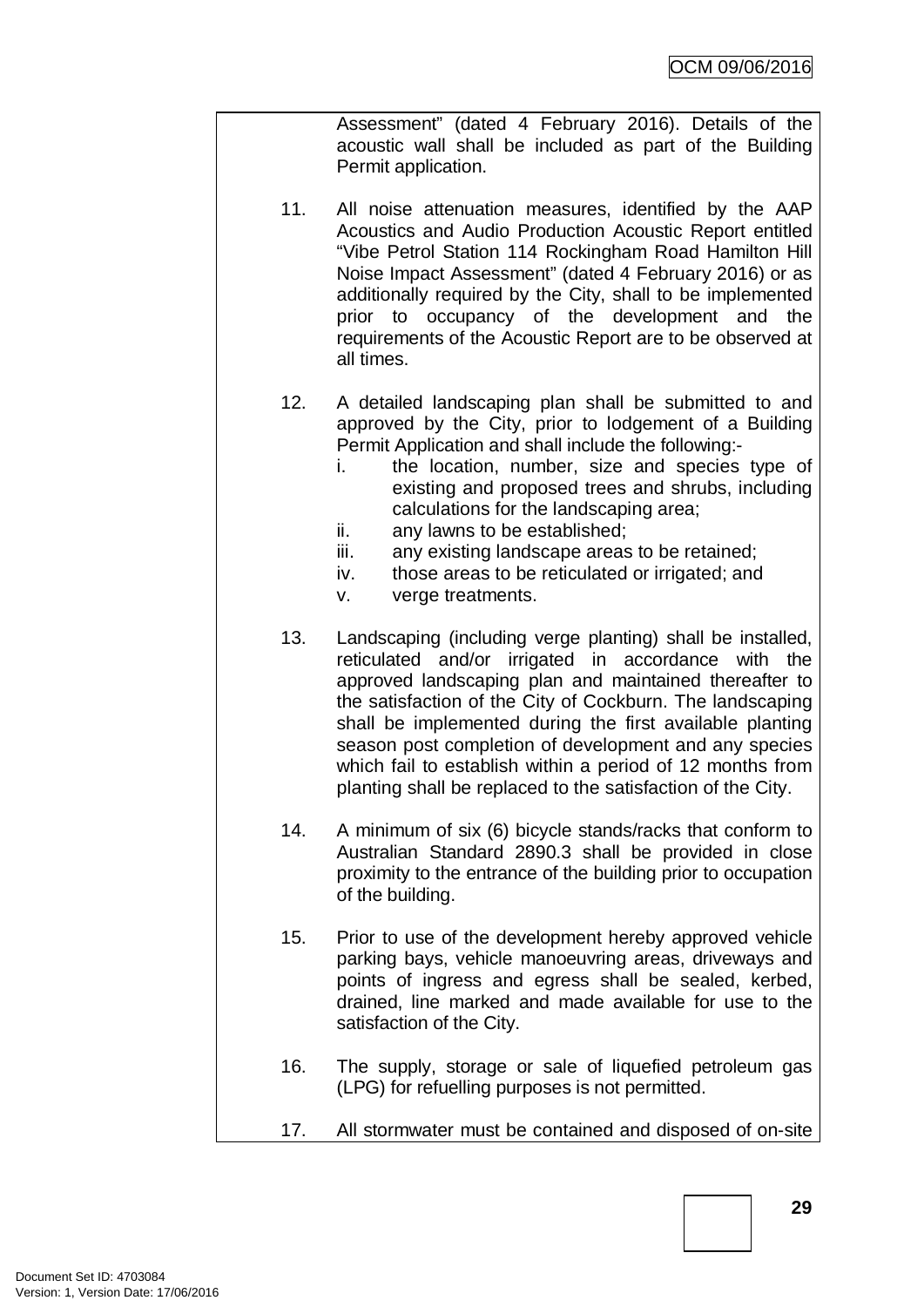to the satisfaction of the City.

- 18. Walls, fences and landscape areas are to be truncated within 1.5 metres of where they adjoin vehicle access points where a driveway and/or parking bay meets a public street or limited in height to 0.75 metres.
- 19. All plant and equipment (such as air conditioning condenser units and communications hardware etc) is to be purposely located on site, or screened so as not to be visible from the street.
- 20. The premises shall be kept in a neat and tidy condition at all times by the owner/occupier to the satisfaction of the City.

21. The premises must clearly display the street number at all times.

- 22. The development site shall be connected to the reticulated sewerage system of the Water Corporation before commencement of any use
- 23. No person shall install or cause or permit the installation of outdoor lighting otherwise than in accordance with the requirements of Australian Standard AS 4282 - 1997 "Control of the Obtrusive Effects of Outdoor Lighting".
- 24. All onsite waste water disposal systems, including all tanks and pipes and associated drainage systems (soak well or leach drains) as well as any stormwater disposal systems, shall be decommissioned, prior to the commencement of the use or occupation.

25. No vacuum services are to be provided for customer vehicles on-site.

- 26. No mechanical repairs are to be undertaken on site.
- 27. No bunting is to be erected on the site. (Bunting includes streamers, streamer strips, banner strips or decorations of similar kind).

#### **Footnotes**

1. This is a Planning Approval only and does not remove the responsibility of the applicant/owner to comply with all relevant building, health and engineering requirements of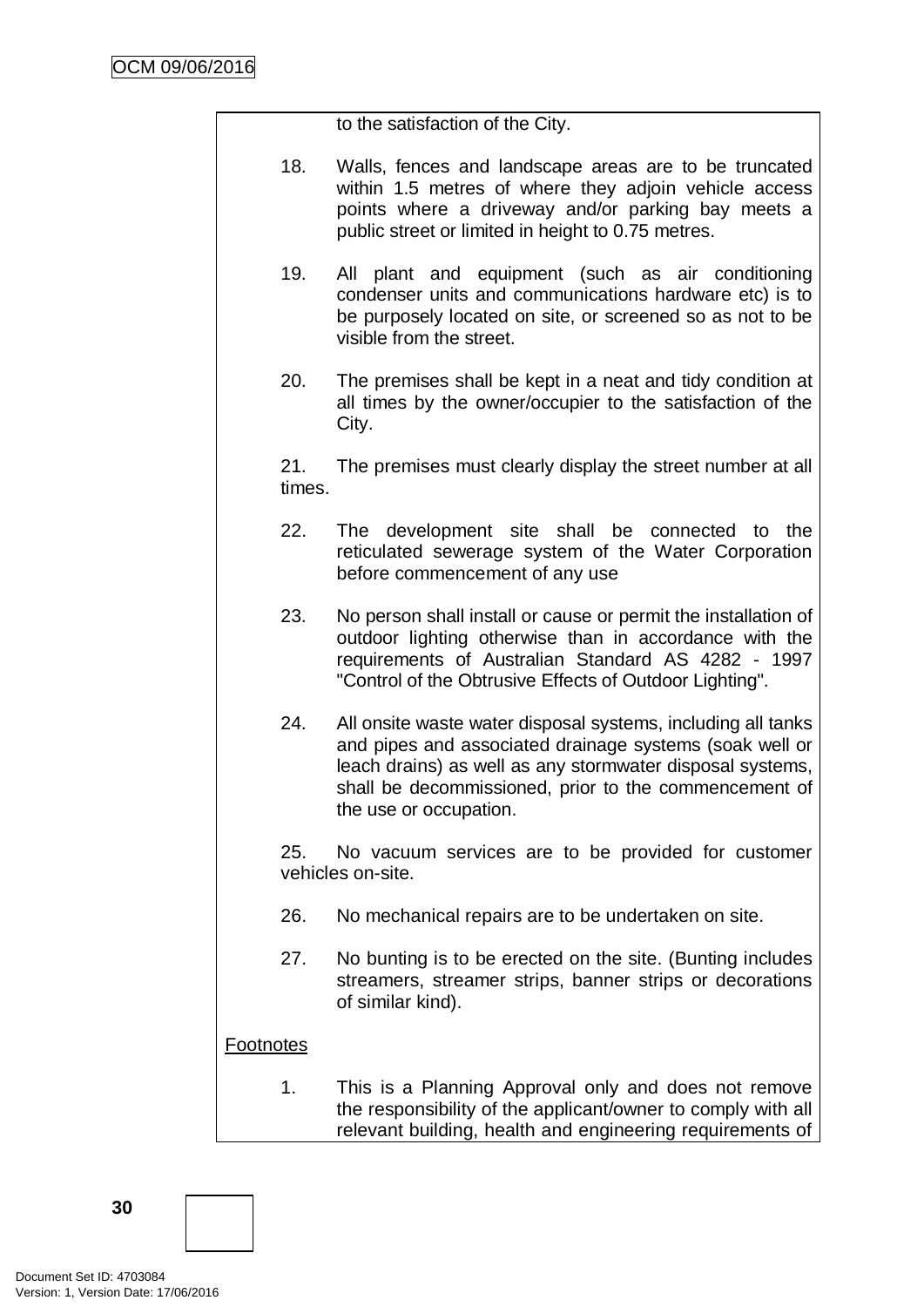the City, with any requirements of the City of Cockburn Town Planning Scheme No. 3, or the requirements of any other external agency.

- 2. The primary use of the development hereby approved is 'Petrol Filling Station' defined in the City of Cockburn Town Planning Scheme No. 3 as *"land and buildings used for the retailing of fuel and petroleum products and may include a convenience store with a floor area not exceeding 300 square metres, but does not include a workshop for mechanical repairs or the servicing of vehicles or machinery".*
- 3. With regards to Condition No. 17, all stormwater drainage shall be designed in accordance with the document entitled "Australian Rainfall and Runoff" 1987 (where amended) produced by the Institute of Engineers, Australia, and the design is to be certified by a suitably qualified practicing Engineer or the like, to the satisfaction of the City, and to be designed on the basis of a 1:100 year storm event. This is to be provided at the time of applying for a building permit.
- 4. All food businesses must comply with the *Food Act 2008*  and Chapter 3 of the Australia New Zealand Food Standard Code (Australia Only). Under the *Food Act 2008* the applicant must obtain prior approval for the construction or amendment of the food business premises.
	- (a) An Application to Construct or Alter a Food Premises must be accompanied by detailed plans and specifications of the kitchen, dry storerooms, coolrooms, bar and liquor facilities, staff change rooms, patron and staff sanitary conveniences and garbage room, demonstrating compliance with Chapter 3 of the Australia New Zealand Food Standard Code (Australia Only).

The plans are to include details of:

- i. the structural finishes of all floors, walls and ceilings;
- ii. the position, type and construction of all fixtures, fittings and equipment (including cross-sectional drawings of benches, shelving, cupboards, stoves, tables, cabinets, counters, display refrigeration, freezers etc);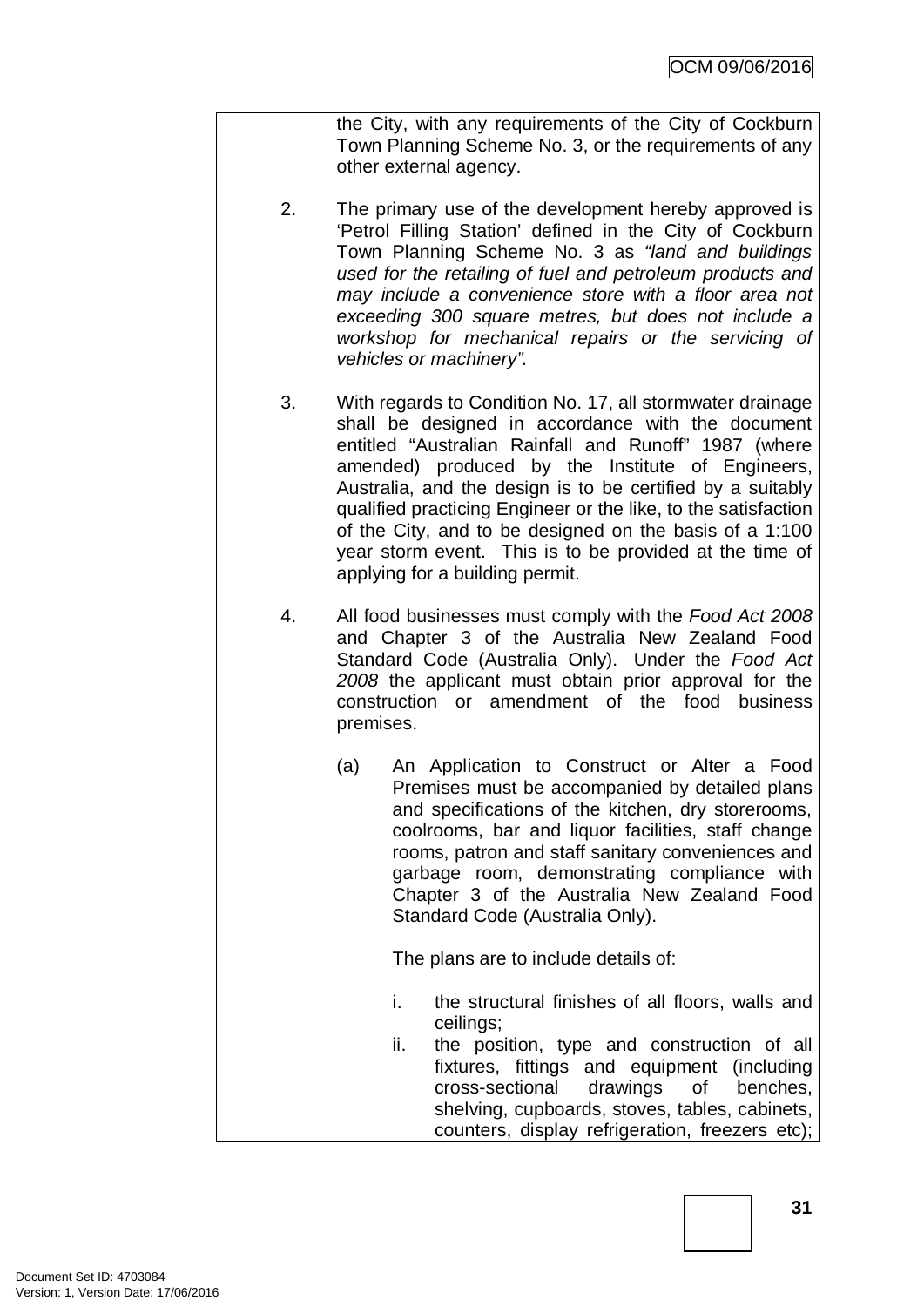and

- iii. all kitchen exhaust hoods and mechanical ventilating systems over cooking ranges, sanitary conveniences, exhaust ventilation systems, mechanical services, hydraulic services, drains, grease traps and provisions for waste disposal.
- (b) The development is to comply with the noise pollution provisions of the *Environmental Protection Act 1986*, and more particularly with the requirements of the *Environmental Protection (Noise) Regulations 1997*.
- (c) With regards to Condition 24 above, under the Health (Treatment of Sewerage and Disposal of Effluent and Liquid Waste) Regulations 1974 the onsite waste water disposal system is to be removed, filled with clean sand and compacted. Proof of decommissioning is to be provided in the form of either certification from a licensed plumber or a statutory declaration from the landowner/applicant, confirming that the site has been inspected and all components such as the septic tanks, soak wells, leach drains and any associated pipework have been removed.
- (2) notify the applicant and those who made a submission of Council's decision.

## **COUNCIL DECISION**

MOVED Clr S Pratt SECONDED Clr B Houwen that the recommendation be adopted.

## **CARRIED 6/0**

## **Background**

The subject site is located at No. 114 Rockingham Road, Hamilton Hill. It is bound by Blackwood Avenue to the north, Carrington Street to the west, Rockingham Road to the south and residential properties to the east.

The subject site is zoned 'Local Centre' under the City's Town Planning Scheme No. 3 (TPS 3). The subject site contains two buildings of

**32**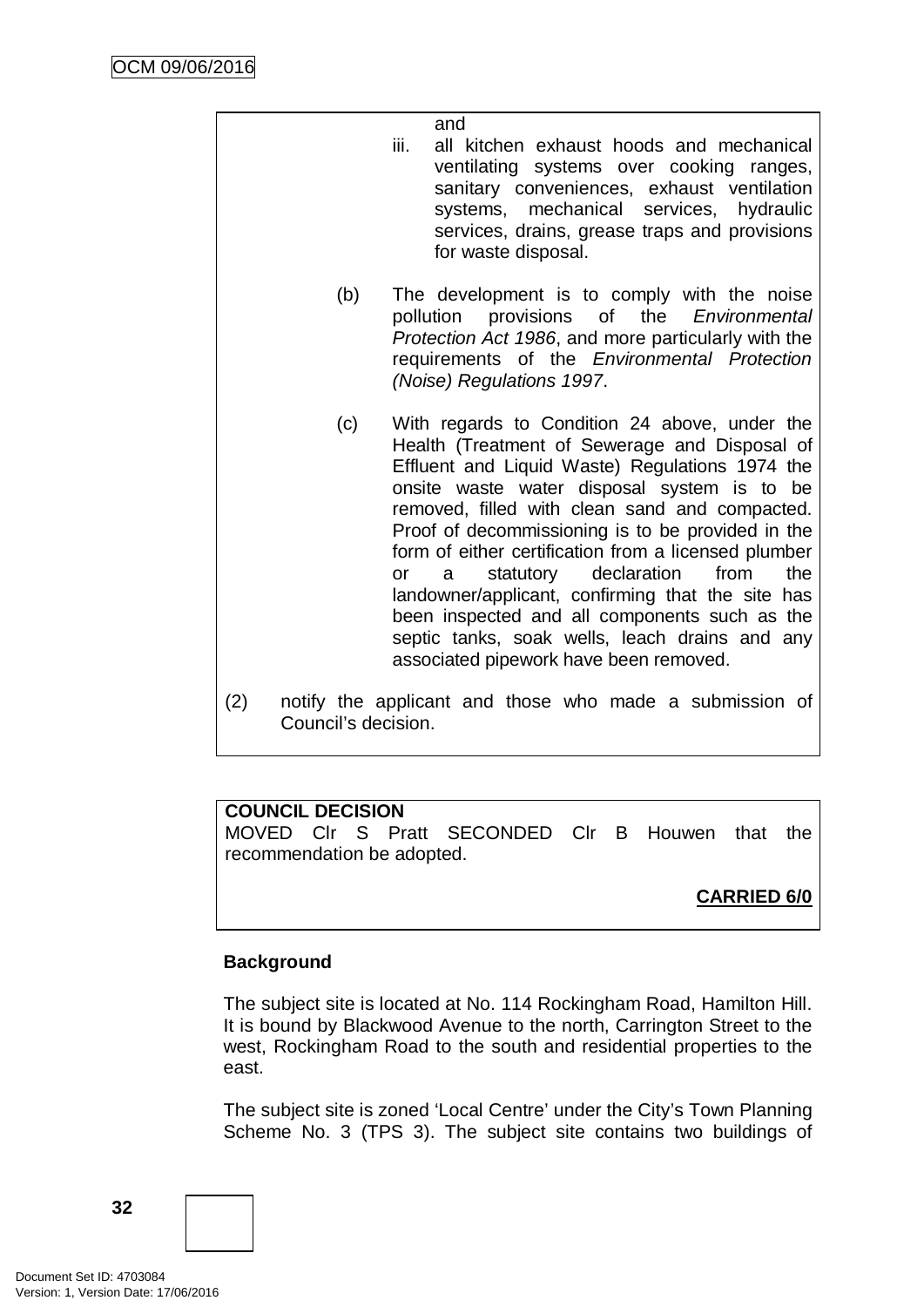which the northernmost building has been approved for 'Shop' purposes and is used currently for as a 'Pawnbroker' shop. The southernmost building includes a retail building and canopy and is currently operating as a 'Fast Food Outlet' (Drive through coffee). The proposed change of use only impacts the southernmost building where the 'Fast Food Outlet' is currently operating from.

The site was originally approved as 'Shopping Development and Petrol Filling Station in 1988. A Change of Use was approved in 2011 from Petrol Filling Station to Showroom (DA11/0531) and subsequently in 2012 another Change of Use was approved from Showroom to Fast Food Outlet (DA12/0367).

The proposal for a Petrol Filling Station is an 'A' use within TPS 3 for Local Centre zoned land and as such advertising to adjoining landowners was undertaken in accordance with Scheme requirements.

During the consultation period one submission was received, which was an objection to the proposal. Given the proposed use of the land and the receipt of the objection during the public consultation period, the application is referred to Council for determination.

## **Submission**

N/A

# **Report**

The proposal is for the conversion of the existing building on-site to a Petrol Filling Station and includes the retention of the existing building for the proposed convenience store fitout and the installation of 4 fuel bowsers under the existing canopy. The proponent proposes to operate from 7.00am to 9.00pm, seven days per week. It should be noted that no mechanical repairs are to be undertaken on site. The applicant has provided a comprehensive Transport Statement Report and an Acoustic Report which is further discussed in the report. The proposal does not include vehicle servicing.

# **Consultation**

In accordance with TPS3, Clause 9.4, the application was advertised directly to nearby landowners for comment given the proposed use is an 'A' use in the Local Centre zone. During the consultation period, one submission was received, objecting to the proposal. The objection is in relation to the gaseous impact, odour, risk and lighting associated with the Change of Use. In particular the objection refers to the EPA's Guidance Statement for separation distances between industrial and sensitive land uses (see attached submission response).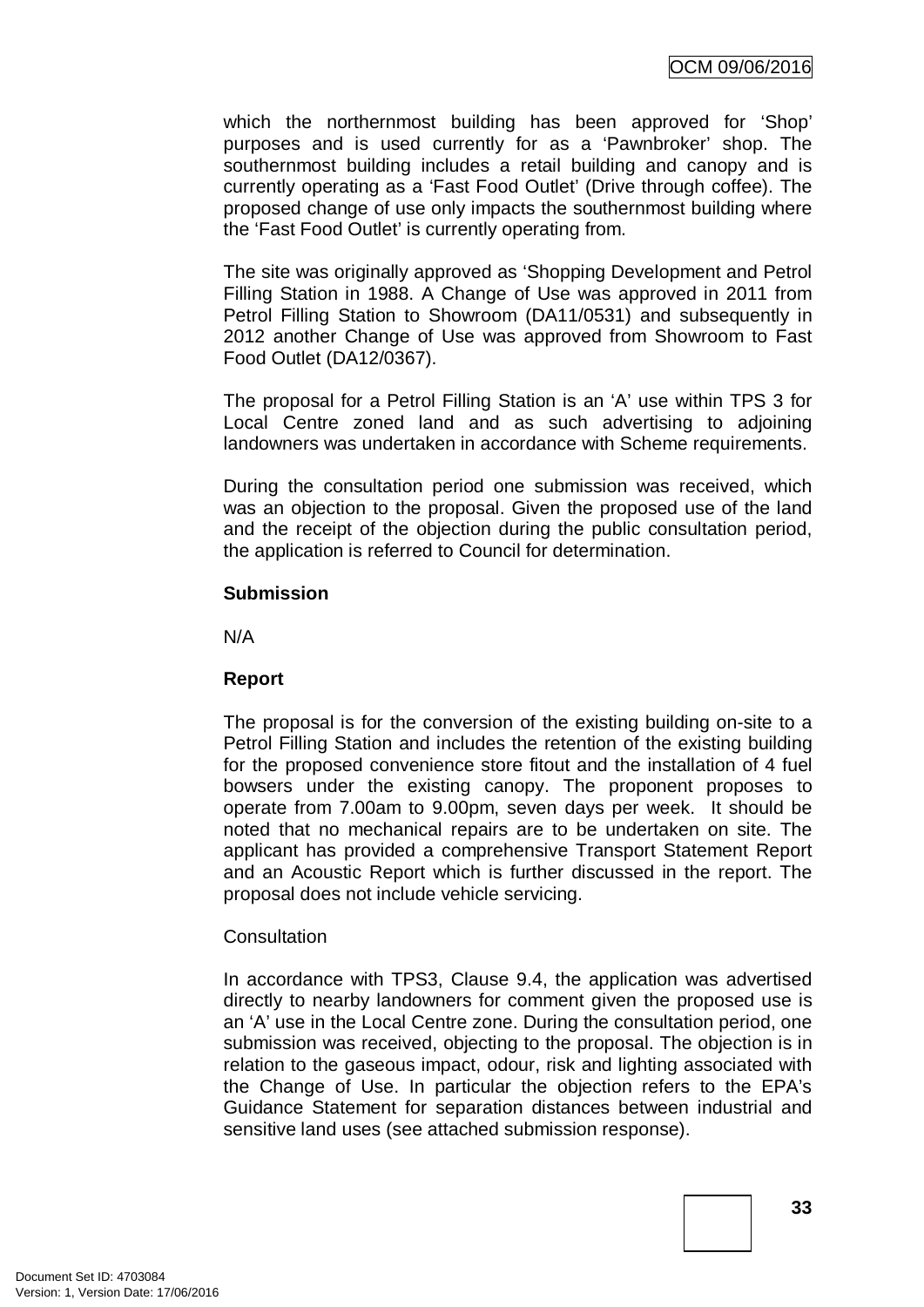## Zoning and Use

The site is located within the Local Centre zone in TPS 3, the objective of which is to provide for convenience retailing, local offices, health, welfare and community facilities which serve the local community, consistent with the local - serving role of the centre.

Under the Local Centre zone, a Petrol Filling Station is listed as an 'A' use in the TPS 3 Zoning Table. Petrol Filling Station is defined as:

"*land and buildings used for the retailing of fuel and petroleum products and may include a convenience store with a floor area not exceeding 300 square metres, but does not include a workshop for mechanical repairs or the servicing of vehicles or machinery."*

The proposal is consistent with the Petrol Filling Station definition as the floor area does not exceed 300m² and accommodates a convenience store incidental to the main purpose of providing fuel for patrons attending the site. The applicant has not provided information to demonstrate that the convenience store component is significant.

It should be noted that Council adopted Amendment 116 to TPS 3 which incorporates the deletion of the 'Petrol Filling Station' definition and modification of the 'Convenience Store' and 'Service Station' definitions. However, the amendment has not yet been sent to the WAPC for final approval by the Minister as it is pending a response from the Environmental Protection Authority (EPA) that the amendment is not subject to formal environmental assessment. The amendment is therefore not yet seriously entertained. Based on this, the applicant was able to request approval for the 'Petrol Filling Station' use and it would be open to Council to determine the use.

## Local Planning Policy LPP 3.4 – Service Stations and Petrol Filling **Stations**

The City's Local Planning Policy 'LPP 3.4 Service Stations and Petrol Filling Stations' (LPP 3.4) provides context for the feasibility of these land uses in context to adjoining land. The policy states that petrol filling stations should be located adjoining or part of a shopping centre/ commercial and/or industrial use. The subject lot was initially approved for a Shopping Development and Petrol Filling Station in 1988. The policy further elaborates that these uses should be serviced by primary regional roads.

The subject lot is bound by two 'District Distributor A' roads and one Local Distributor road. The applicant has prepared a comprehensive Transport Statement Report which is further discussed in the report.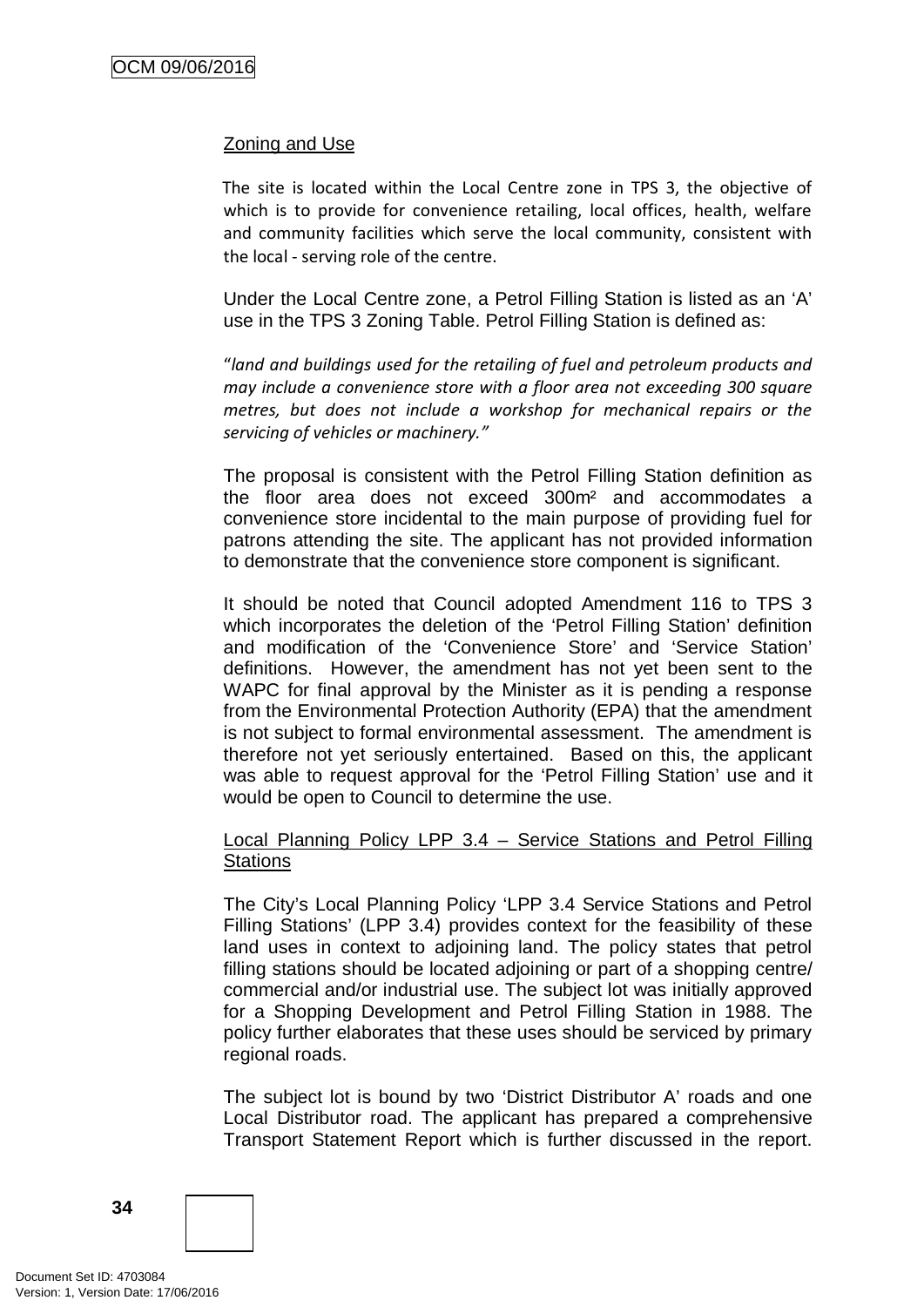The Statement elaborates on access and egress to the site, and safety of vehicles and sightlines.

The policy requires applicants to demonstrate compliance with noise regulations and State Planning Policy 4.1 – State Industrial Buffer. A comprehensive Acoustic Report has been provided, which is further elaborated in the report below.

It is considered that the proposed development complies with the objectives of LPP 3.4.

## **Signage**

Advertising signage is not proposed as part of the application therefore a separate application will be required for any future signage.

#### Landscaping

Existing landscaping to the site will need to be removed in order to facilitate turning circles for the fuel tanker, which will be explained in more detail below. The existing landscaping forms part of the required landscaping requirements as per Clause 5.9.2 of TPS3 and therefore needs to be relocated within the site. Should Council resolve to approve the proposal, it is recommended that a condition be imposed regarding the requirement for a landscape plan for the site.

# Parking

A total of 10 parking bays are shown on the site-plan, with an additional 8 refuelling bays. It should be noted that the parking bays are within common area and can be used by patrons using the Shop to north of the site. However the Transport Statement Report notes that the parking bays adjacent to the Shop are currently underutilised and as such will not result in parking bays adjacent to the Petrol Filling Station being used by patrons using the Shop.

An assessment of parking against the TPS 3 is outlines below.

|                         | TPS 3 requirements                                                          | Assessment                            |
|-------------------------|-----------------------------------------------------------------------------|---------------------------------------|
| Car parking<br>Required | <b>Petrol Filling Station</b><br>1 car parking bay per 15m <sup>2</sup> NLA | 103 m <sup>2</sup> GLA/ $15 = 7$      |
|                         | 1 car parking bay per employee                                              | 1 employee at any one<br>given time   |
|                         |                                                                             | $= 8$ bays required                   |
|                         |                                                                             | 10 bays + 8 refuelling                |
|                         |                                                                             | $bays =$<br>18 bays in total provided |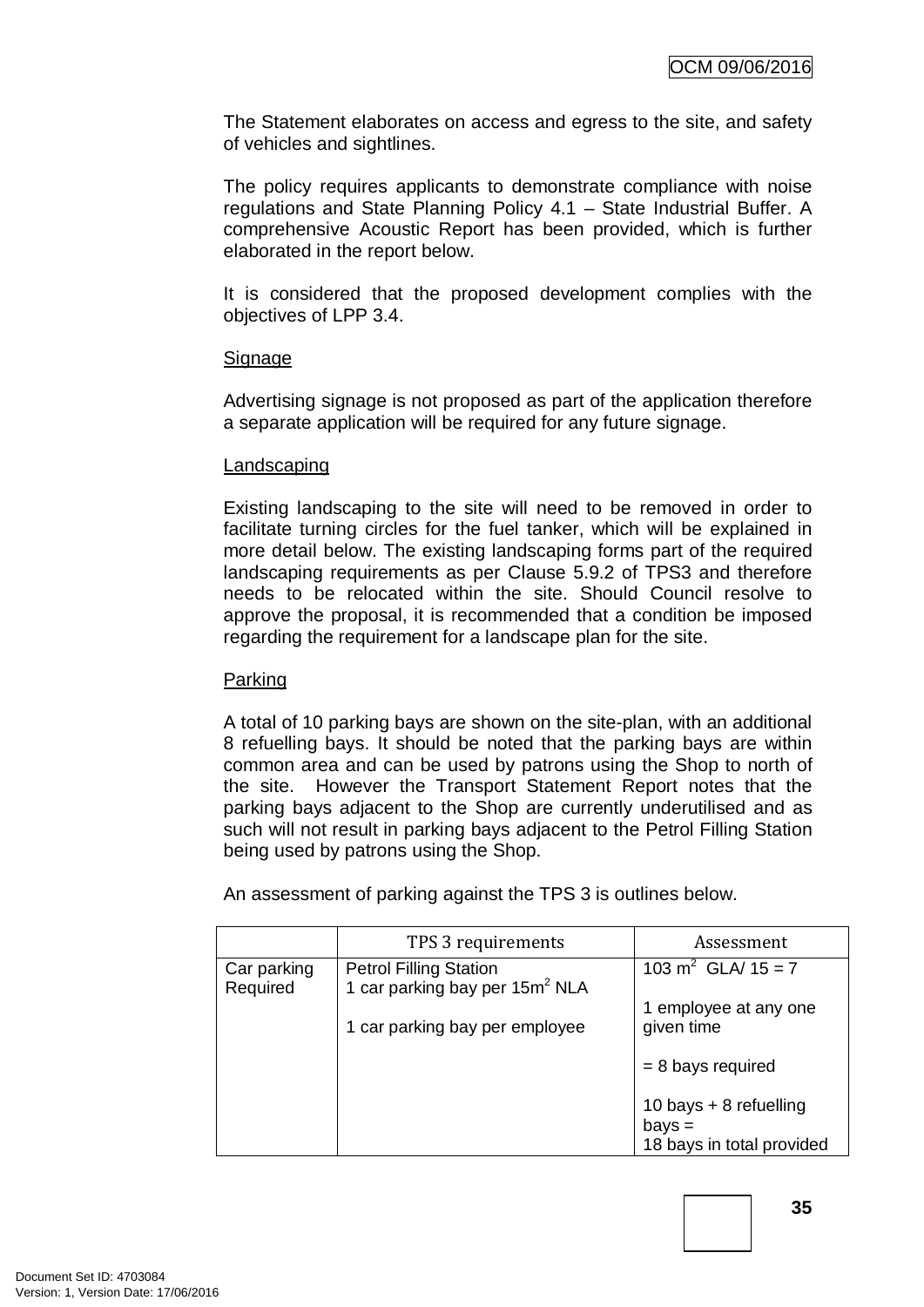| <b>Bike racks</b><br>required | 1 bike rack per 20m <sup>2</sup> NLA | 103 $m^2$ GLA / 20 =<br>6 bike racks required |  |
|-------------------------------|--------------------------------------|-----------------------------------------------|--|
|                               |                                      | 8 bike racks provided                         |  |
| Total                         | 8 bays required                      | 18 bays provided                              |  |
|                               | 6 bike racks required                | 8 bike racks provided                         |  |

The proposal includes a surplus of car parking bays and bike racks and is therefore compliant with the Town Planning Scheme in this regard. The City's Traffic Engineer has reviewed the proposal and for access reasons has recommended that car parking bays 1-5 be deleted, which is further detailed below.

## Access & Traffic

Access and egress to the site is via two existing crossovers onto Rockingham Road and a crossover to Blackwood Avenue. Primary vehicle access/egress to the Petrol Filling Station would be via the two existing crossovers to Rockingham Road, which were utilised as part of the original Petrol Filling Station and subsequent uses.

In regards to traffic movements, the applicant has provided a comprehensive Transport Statement report prepared by Porter Consulting Engineers (22 February 2015). The City's Traffic Engineer has assessed the report and has found it to be generally sound and its conclusion that the proposed development will have no significant impact on traffic is supported.

The Transport Statement includes a turning path diagram showing fuel tankers accessing the site via the Rockingham Road crossovers. The turning path diagram indicates that there will be some minor work required on the landscape strip at the front of the lot to accommodate the turning tanker. The landscaping that is removed in order to facilitate the tanker turning path should be replanted in another location within the site as per the requirements of the TPS3 (which can be imposed as a condition should Council approval the proposal) .

Car parking bays 4 and 5 are also located within the tanker turning path and therefore should be deleted from the site plan. The deletion of parking bays 4 and 5 will also allow for better vehicle movement within the site during peak times, which is important given the forecourt is a constrained area. Parking bays 1-3 should also be deleted as these bays are within close proximity to the vehicles parked at the bowsers and may create problems when two vehicles are exiting/entering the site via the easternmost crossover on Rockingham Road at the same time.

The location of the bicycle parking bays does not appear to be in compliance with AS2890.3 (2015) as they will be located next to the

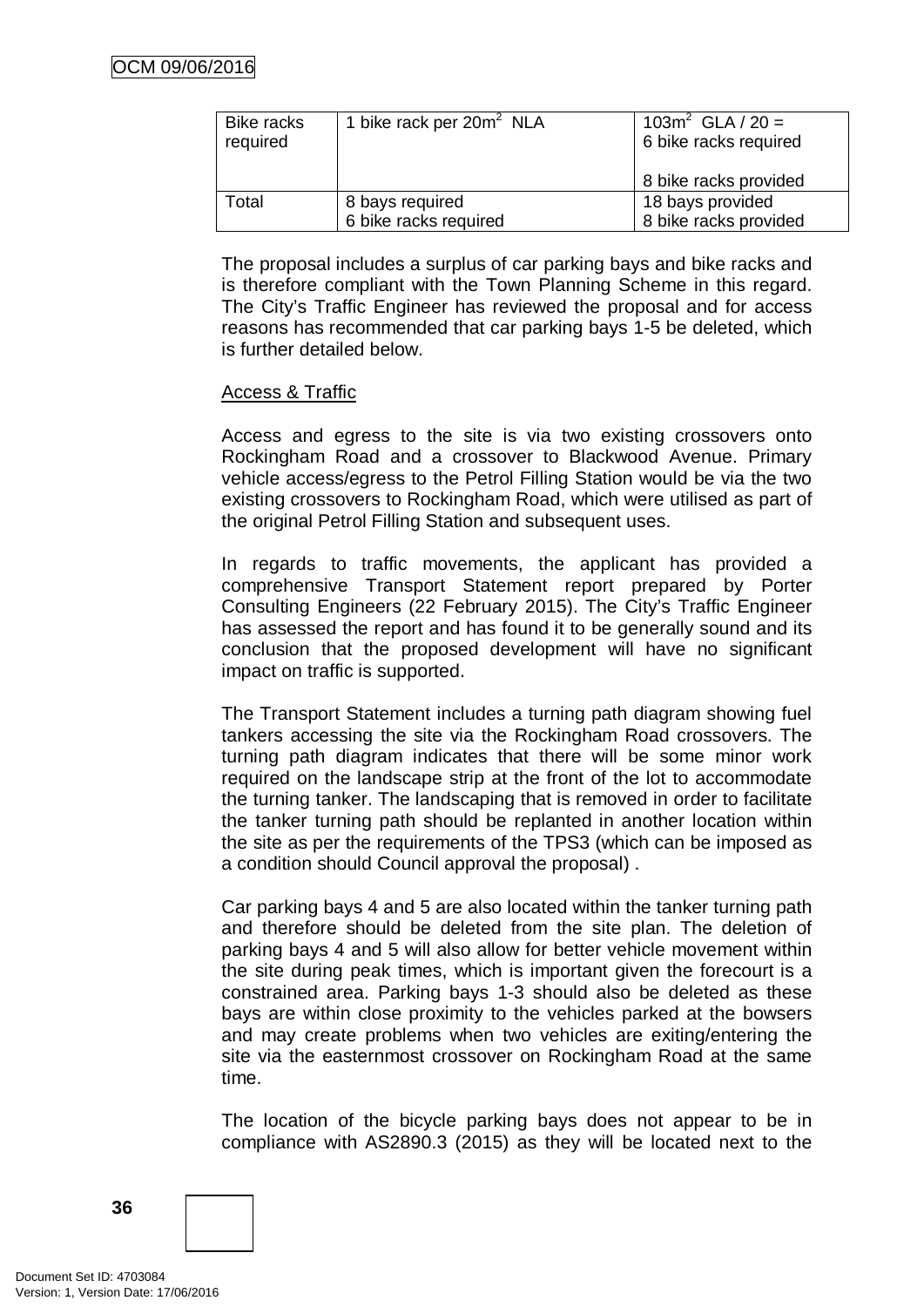proposed acoustic barrier (as required in the acoustic report) and any rack/rail needs to be located far enough away from structures so that bicycles don't hit them and cyclists parking/collecting bicycles have good access. This can be addressed with a condition of approval requiring the bicycle parking to be provided in compliance with AS2890.3 (2015).

Should Council resolve to approve the proposal, it is recommended that conditions be imposed regarding an amended site plan being provided to the City demonstrating the removal of car parking bays 1-5, relocation of the bicycle parking bays, the extra hardstand area required for the tanker turning circle and the location of the relocated landscaping that needs to be removed for tanker turning path.

#### Noise

The applicant has provided an acoustic report prepared by Acoustics and Audio Production (4 February 2016) which demonstrates to the City's satisfaction that noise emissions from the site will comply with the *Environmental Protection (Noise) Regulations 1997* provided that an acoustic barrier be constructed along the northern and eastern side of the site (abutting residential dwellings) as per figure 3 of the Acoustic Report. The acoustic barrier should be 2.4m above the natural ground level. The acoustic barrier shall be constructed using lapped timber (minimum 40% overlap), masonry, fibre cement sheet, hebel, perspex, plywood, or any other material with a minimum surface density of  $10$ kg/m<sup>2</sup>. The barrier must be free of air gaps and holes and may be fixed to the existing boundary wall to meet the required height.

The acoustic report also recommends the following measures be taken in order to comply with the *Environmental Protection (Noise) Regulations 1997:*

- Avoid loud telephone extension bells and background music that are clearly audible away from the forecourt;
- Bolt down drain grates to avoid noise caused by vehicle driving over them;
- Arrange deliveries outside of noise sensitive hours; and
- Fit silencers on compressors

Should Council resolve to approve the proposal, a condition should be imposed requiring full compliance with the Acoustic report and construction of the acoustic barriers in the locations noted in figure 3 of the Acoustic Report and to a height of 2.4m.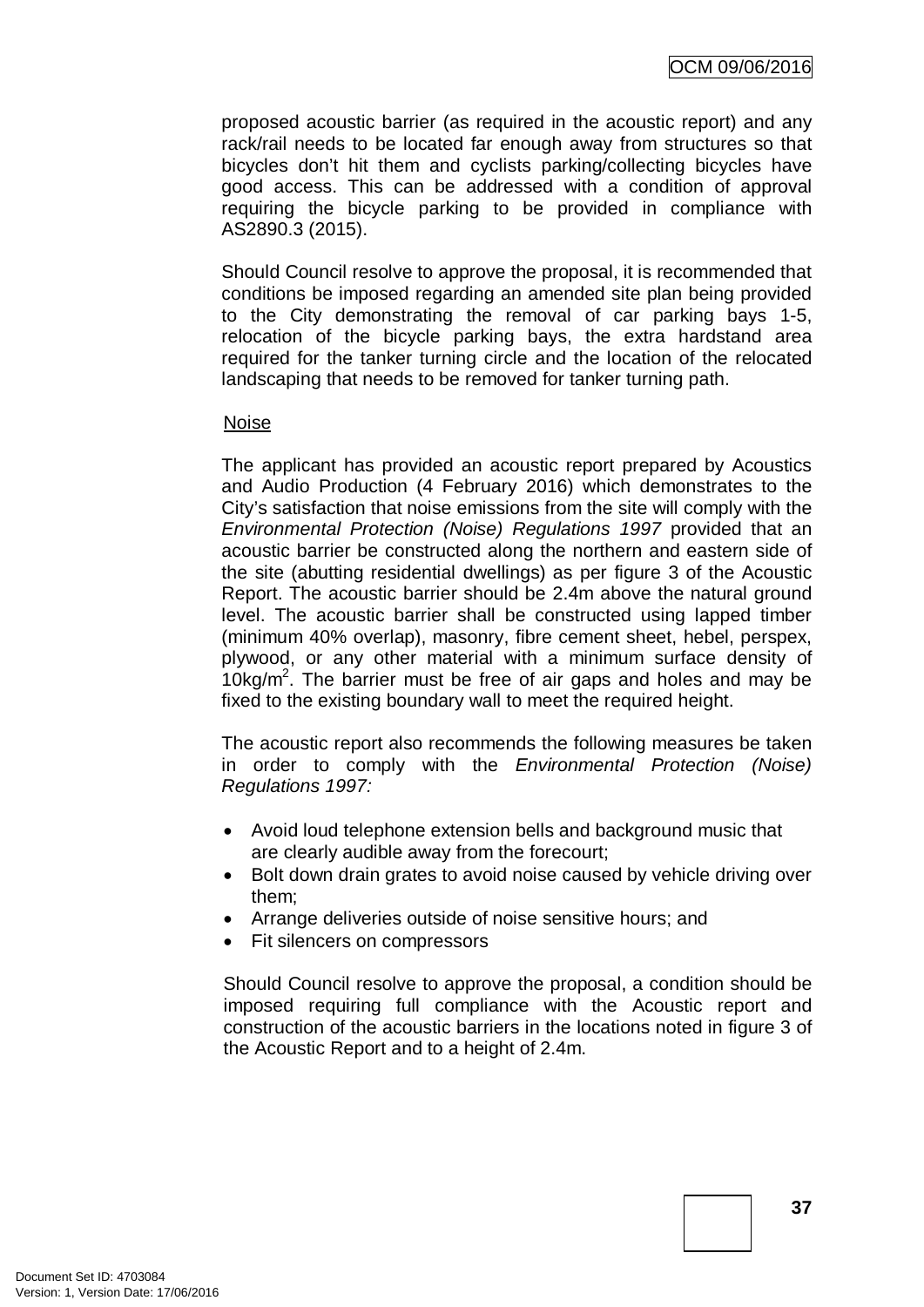## Odour, Lighting, Safety and Risk Management

The application for the Petrol Filling Station does not address odour, lighting, safety and risk management. The submission received from the adjoining land owner is in relation to odour, lighting, safety and risk management therefore it is important that these impacts are addresses by the applicant. It should be noted that The Department of Mines and Petroleum require all service stations to hold a Dangerous Goods License to operate. The issue of the license and its continued renewal is subject to compliance with installation, maintenance and safe operation of equipment. Mandatory requirements include set back and clearance distance requirements for fuel systems, emergency stop, spill containment, emergency procedures and record keeping. The Department carries out random inspections of sites without notice and issues breach/rectification notices and fines if any items are found to be non-compliant.

Should Council resolve to approve the proposal, appropriate conditions should be imposed requiring the applicant to provide the following plans prior to lodging a Building Permit for the Building fit out and/or commencement of use:

- Pollution and Drainage Plan;
- Lighting Management Plan; and
- Safety and Risk Management Plan.

#### **Conclusion**

The proposed Petrol Filling Station is supported for the following reasons:

- The proposed use is considered an appropriate land use for the locality and is consistent with the objectives of the Local Centre zone and development requirements of TPS 3;
- Objections raised by neighbours in relation to odour, lighting, safety and risk management can be managed; and
- The proposed use is not considered to negatively impact on the character and amenity of the area.

The proposal is recommended for approval subject to conditions contained in the recommendation.

#### **Strategic Plan/Policy Implications**

#### **Growing City**

• Development that is soundly balanced between new and existing areas.

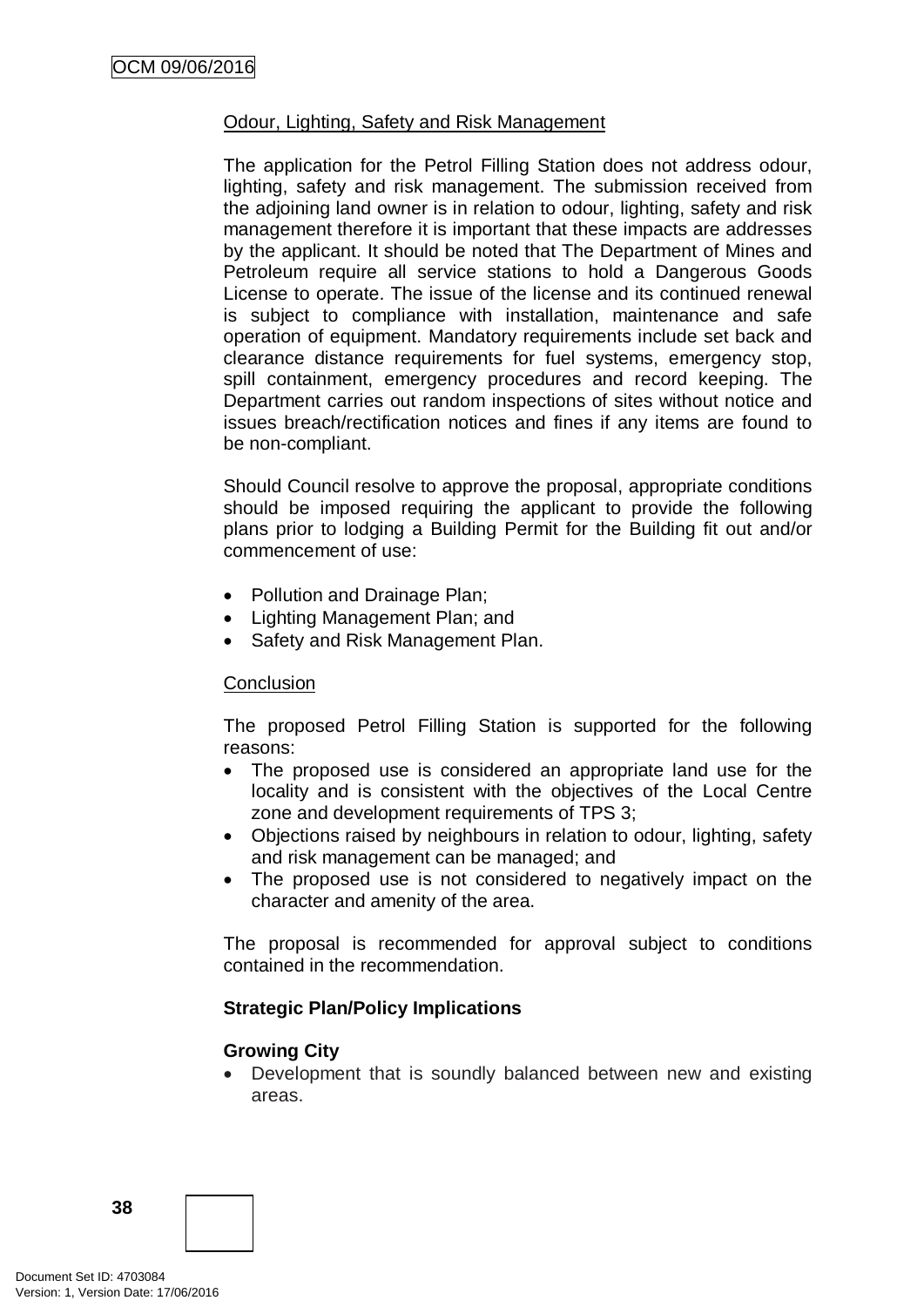# **Leading & Listening**

• A culture of risk management and compliance with relevant legislation, policy and guidelines

# **Budget/Financial Implications**

N/A

# **Legal Implications**

Town Planning Scheme No. 3 Planning and Development Act 2005 State Administrative Tribunal Regulations Environmental Protection (Noise) Regulations 1997

# **Community Consultation**

In accordance with Clause 9.4 of TPS3, the application was advertised to nearby landowners for comment with one submission received, objecting to the proposal. See Consultation section of the report.

# **Risk Management Implications**

Should the applicant lodge a review of the decision with the State Administrative Tribunal, there may be costs involved in defending the decision, particularly if legal Counsel is engaged. Should Council approve the proposal there is a risk that odour and light spill will not be effectively managed which would impact negatively on the amenity of adjoining residents.

# **Attachment(s)**

- 1. Site Plan
- 2. Acoustic Report
- 3. Traffic Statement Report
- 4. Neighbour Submission

# **Advice to Proponent(s)/Submissioners**

The Proponent(s) and those who lodged a submission on the proposal have been advised that this matter is to be considered at the 9 June 2016 Ordinary Council Meeting.

# **Implications of Section 3.18(3) Local Government Act, 1995**

Nil.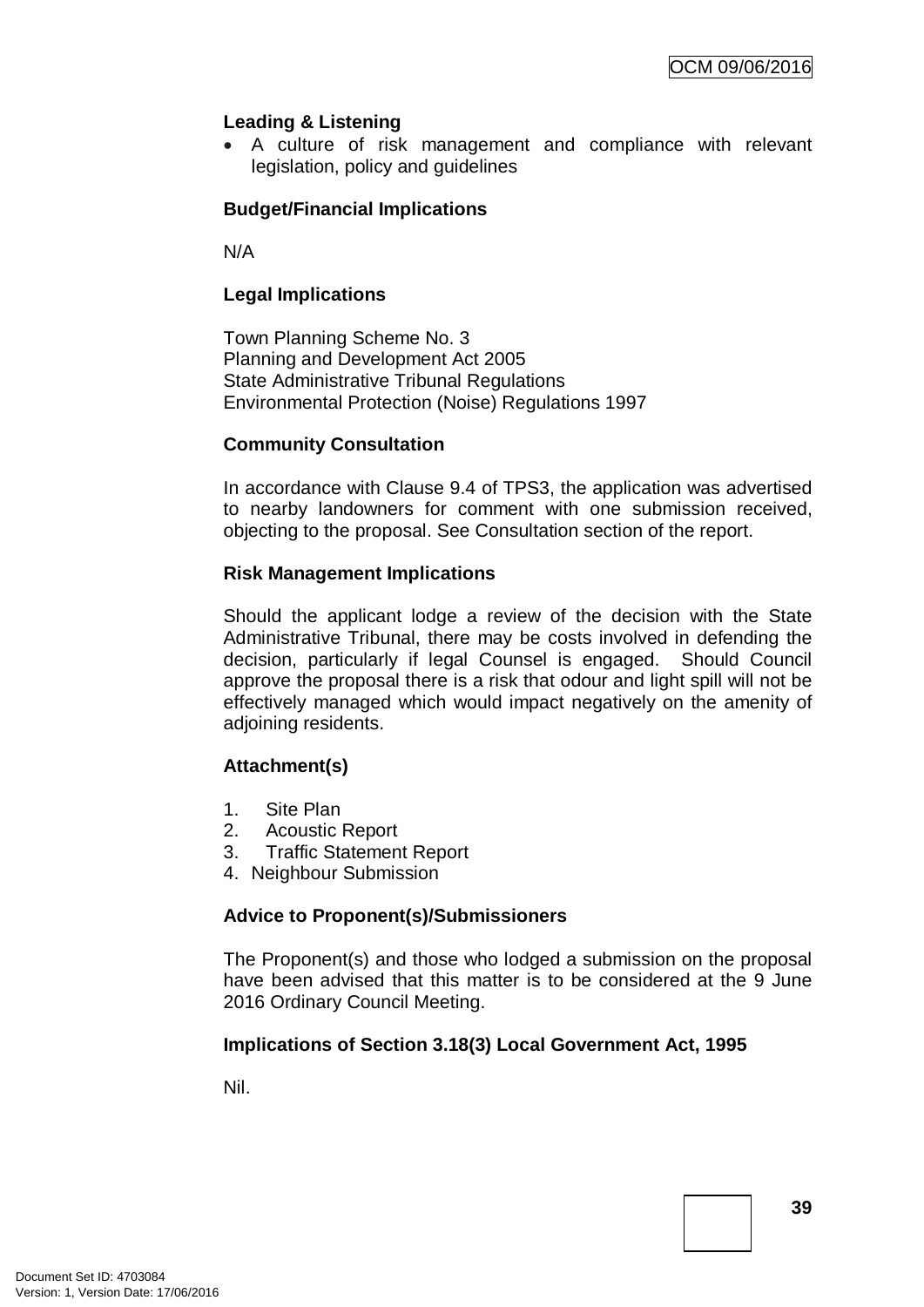**14.2 (MINUTE NO 5814) (OCM 9/6/2016) - CHANGE OF USE FROM SINGLE HOUSE TO CONSULTING ROOMS (DENTAL CLINIC) AND SINGLE HOUSE - LOCATION: 282 (LOT 252) LYON ROAD, AUBIN GROVE - OWNER: VINCENZO FIGLIOMENI - APPLICANT: TAYLOR BURRELL BARNETT (6002929 & DA16/0143) (R TRINH) (ATTACH)**

# **RECOMMENDATION**

That Council

(1) grant approval for a Change of Use – Single House to Consulting Rooms (Dental Clinic) and Single House at No. 282 (Lot 252) Lyon Road, Aubin Grove, in accordance with the attached plans and subject to the following conditions and advice notes:

# **Conditions**

- 1. Development may be carried out only in accordance with the details of the application as approved herein and any approved plan. This includes the use of the land and/or tenancy. The approved development has approval to be used for 'Consulting Rooms' and 'Single House' only. In the event it is proposed to change the use of the tenancy, a further planning application needs to be made to the City for determination.
- 2. Prior to the commencement of the use (Consulting Rooms), arrangements being made to the satisfaction of the Chief Executive Officer for the pro-rata development contributions towards those items listed in the City of Cockburn Town Planning Scheme No. 3 for: - Aubin Grove (DCA 7).
- 3. No building or construction activities shall be carried out before 7.00am or after 7.00pm, Monday to Saturday, and not at all on Sunday or Public Holidays.
- 4. All services and service related hardware, including antennae, satellite dishes and air conditioning units, being suitably located away from public view and/or screened to the satisfaction of the City.
- 5. The premises shall be kept in a neat and tidy condition at all times by the owner/occupier to the satisfaction of the City.
- 6. The car parking areas, access ways and landscaping located in front of the building shall be maintained to the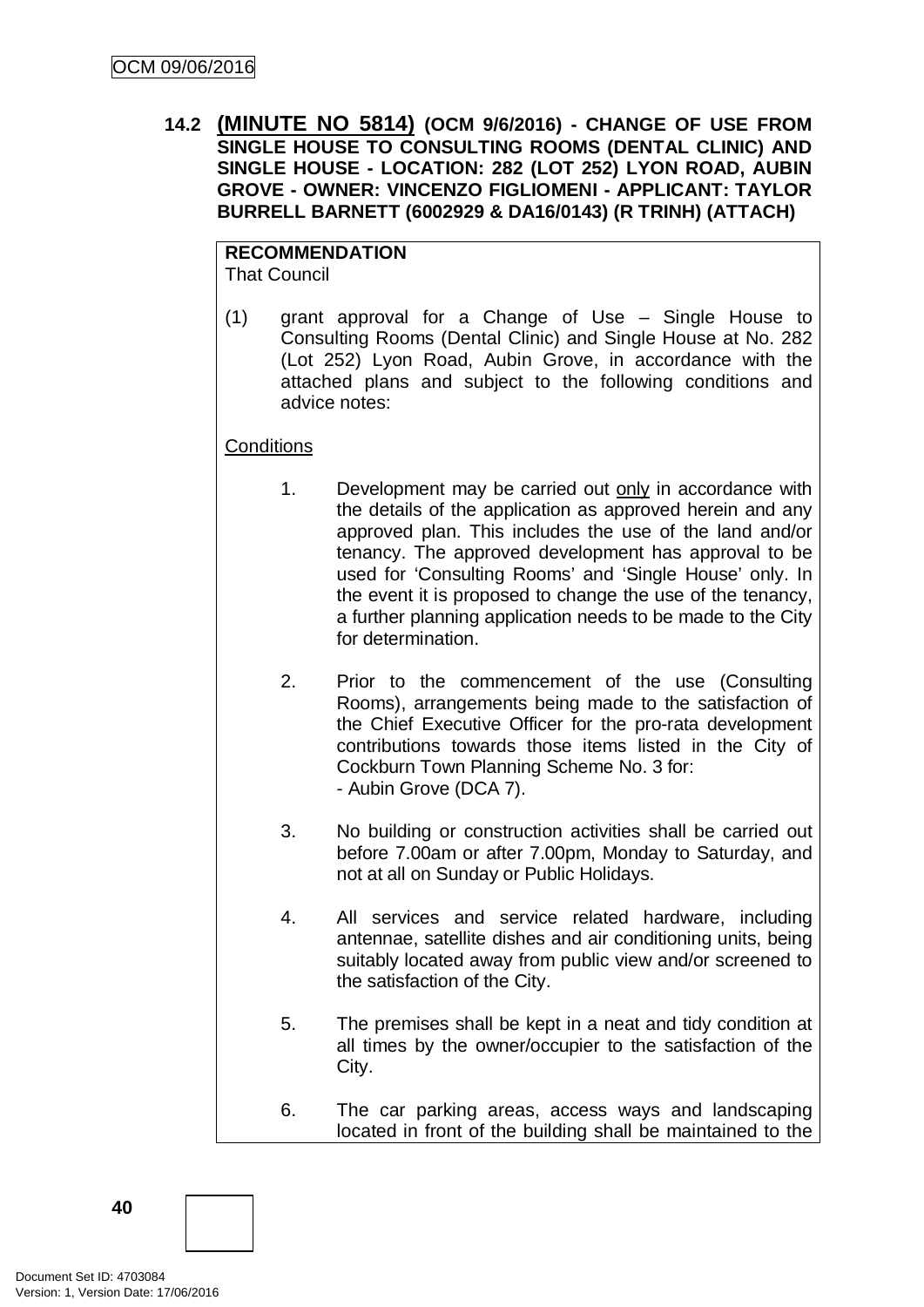satisfaction of the City, and shall not be used for storage of any type.

- 7. All works associated with this approval as shown on the approved plans shall be completed prior to occupation or use of the approved Consulting Rooms subject of this approval.
- 8. Prior to use of the building for Consulting Rooms, the 12 parking bays, driveways and points of ingress and egress shall be sealed, kerbed, drained, line marked and made available for use in accordance with the approved plans.
- 9. Visitor bays shall be permanently marked, maintained and accessible at all times for use exclusively by visitors to the property, be clearly visible and suitably sign posted to the satisfaction of the City of Cockburn.
- 10. The crossover shall be designed, located and constructed to the City's specifications. The redundant crossover (or portion of) shall be removed and the verge reinstated prior to or at the time of the installation of the approved new crossover(s).
- 11. A detailed landscaping plan shall be submitted to and approved by the City, prior to the issue of a Building Perm for the fit out of the Consulting Rooms, and shall include the following:
	- i. the location, number, size and species type of existing and proposed trees and shrubs, including calculations for the landscaping area;
	- ii. any lawns to be established;
	- iii. any existing landscape areas to be retained;
	- iv. those areas to be reticulated or irrigated; and
	- v. verge treatments.
- 12. Landscaping including verge planting shall be installed, reticulated and/or irrigated in accordance with an approved plan and maintained thereafter to the satisfaction of the City. The landscaping shall be implemented during the first available planting season post completion of development and any species which fail to establish within a period of 12 months from planting shall be replaced to the satisfaction of the City.
- 13. The front fence within the primary street setback area shall be visually permeable 1.2 metres above natural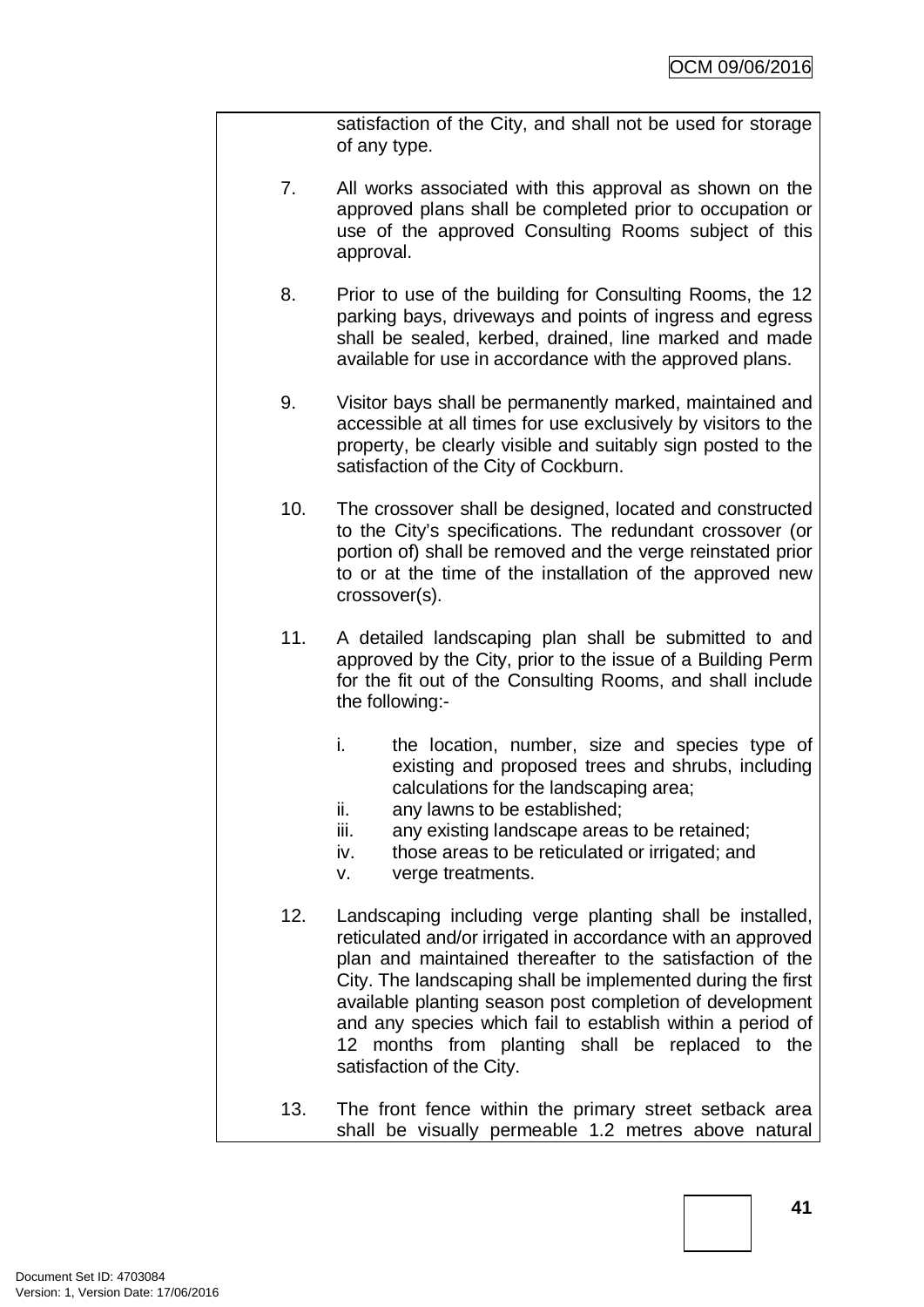ground level in accordance with the deemed to comply provisions of the Residential Design Codes of Western Australia.

- 14. Where a driveway and/or parking bay abuts a public street, associated walls, fences and/or adjacent landscaping areas shall be truncated within 1.5 metres thereof or limited in height to 0.75 metres.
- 15. All stormwater shall be contained and disposed of on-site to the satisfaction of the City.
- 16. A Construction Management Plan (CMP) shall be submitted to and approved by the City prior to the commencement of works. The CMP shall be implemented to the satisfaction of the City.

# **Footnotes**

- 1. This is a Planning Approval only and does not remove the responsibility of the applicant/owner to comply with all relevant building, health and engineering requirements of the City, or with any requirements of the City of Cockburn Town Planning Scheme No. 3 or with the requirements of any external agency.
- 2 Where the obligation for payment of developer contributions has been met by a previous approval, such as subdivision, Condition 2 will be deemed to have been complied with. The principles and administrative requirements for Developer Contribution Plans are set out in the City of Cockburn's Town Planning Scheme No. 3. Further information may be found at www.cockburn.wa.gov.au/communityinfrastructure.
- 3. Approval for the 'Consulting Rooms' is granted based on a maximum of two (2) practitioners working from the premises at any one time. Any increase in practitioners will generate the provision of additional parking spaces. This would require a revised development application to be submitted to and approved by the City which may not be supported.
- 4. The scale of the operation shall at all times be limited to the extent that sufficient parking is available. For the purpose of this condition, parking shall be determined at a rate of 5 bays per consulting room.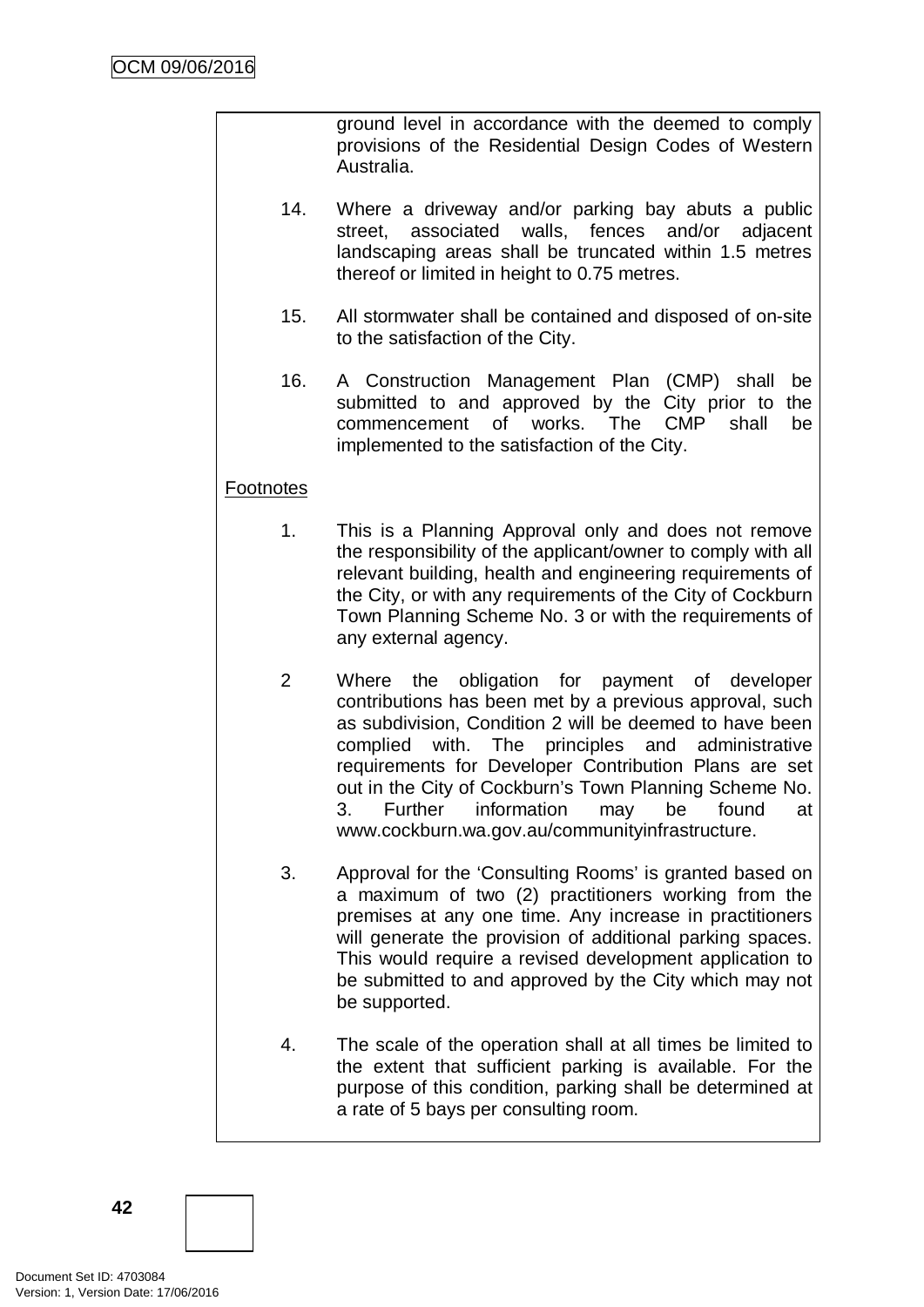- 5. You are advised that a Sign Permit may be required in accordance with the City's Local Laws (2000) prior to the erection of the sign. A permit is obtainable from the City's Building Services Department.
	- 6. A plan and description of any signage and advertising not exempt under Town Planning Scheme Schedule 5 shall be submitted to and approved by the City prior to the erection of any signage on the site/building.
	- 7. With regards to Condition 8, the parking bay/s, driveway/s and points of ingress and egress shall be designed in accordance with the Australian Standard for Off-street Car parking (AS2890.1) and be constructed, drained and marked in accordance with the design and specifications certified by a suitably qualified practicing Engineer and are to be completed prior to the development being occupied and thereafter maintained to the satisfaction of the City.
	- 8. With regards to Condition 10, copies of crossover specifications are available from the City's Engineering Services and from the City's website www.cockburn.wa.gov.au.
	- 9. With respect to Condition 13, visually permeable means vertical surface that has:
		- Continuous vertical or horizontal gaps of at least 50mm width occupying not less than one third of its face in aggregate of the entire surface or where narrower than 50mm. occupying at least one half of the face in aggregate as viewed directly from the street; or

A surface offering equal or lesser obstruction to view.

- 10. With respect to Condition 15, all stormwater drainage shall be designed in accordance with the Australian Standard, and the design shall be certified by a suitably qualified practicing Engineer or the like, to the satisfaction of the City, and to be designed on the basis of a 1:100 year storm event.
- 11. With regards to Condition 16, the Construction Management Plan shall address the following items:
	- i. Access to and from the site;
	- ii. Delivery of materials and equipment to the site;
	- iii. Storage of materials and equipment on the site;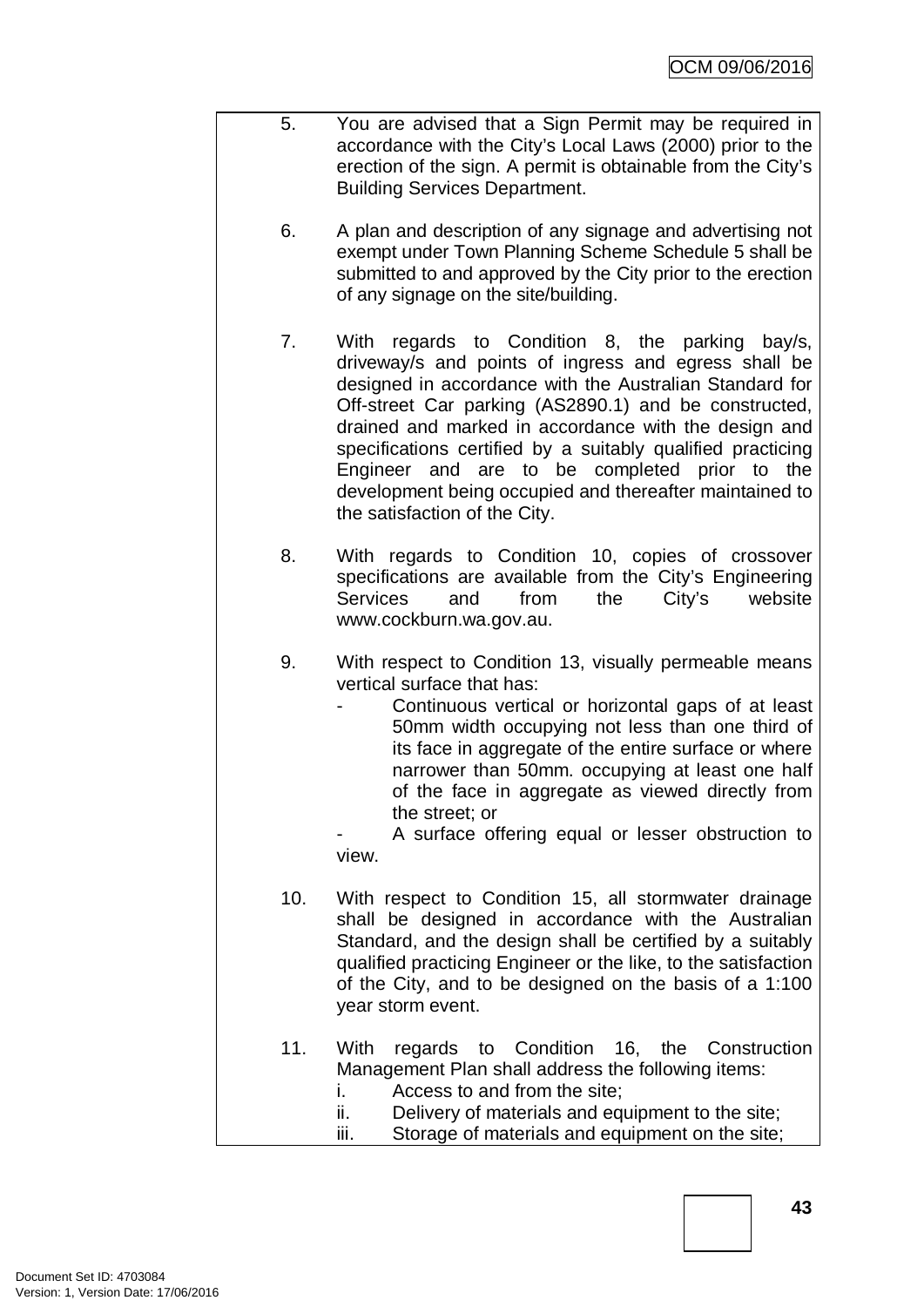iv. Parking arrangements for contractors and subcontractors;

v. Management of construction waste; and

vi. Other matters likely to impact on the surrounding properties.

- 12. The occupier of premises in which clinical waste is produced shall comply in all respects with the *Environmental Protection (Controlled Waste) Regulations 2004*. For further information please contact the Department of Environmental Regulation.
- 13. The development shall comply with the noise pollution provisions of the Environmental Protection Act 1986, and more particularly with the requirements of the Environmental Protection (noise) Regulations 1997. The installation of equipment within the development including air-conditioners, spas, pools and similar equipment shall not result in noise emissions to neighbouring properties exceeding those imposed by the *Environmental Protection (Noise) Regulations 1997* (as amended).
- (2) notify the applicant and those who made a submission of Council's decision.

# **COUNCIL DECISION**

MOVED Clr S Portelli SECONDED Clr K Allen that

- (1) refuse to grant approval for a Change of Use Single House to Consulting Rooms (Dental Clinic) and Single House at No. 282 (Lot 252) Lyon Road, Aubin Grove, subject to the following reasons:
	- 1. The proposed commercial use is incompatible with the surrounding residential area which does not constitute orderly and proper planning and is therefore inconsistent with the aims of Town Planning Scheme No. 3.
	- 2. The proposed commercial use is likely to detract from the amenity of the area with regards to residential character.
	- 3. The proposed commercial use is likely to have a detrimental impact on traffic flow and safety in the immediate vicinity.
	- 4. The proposed signage associated with the commercial

Document Set ID: 4703084<br>Version: 1, Version Date: 17/06/2016

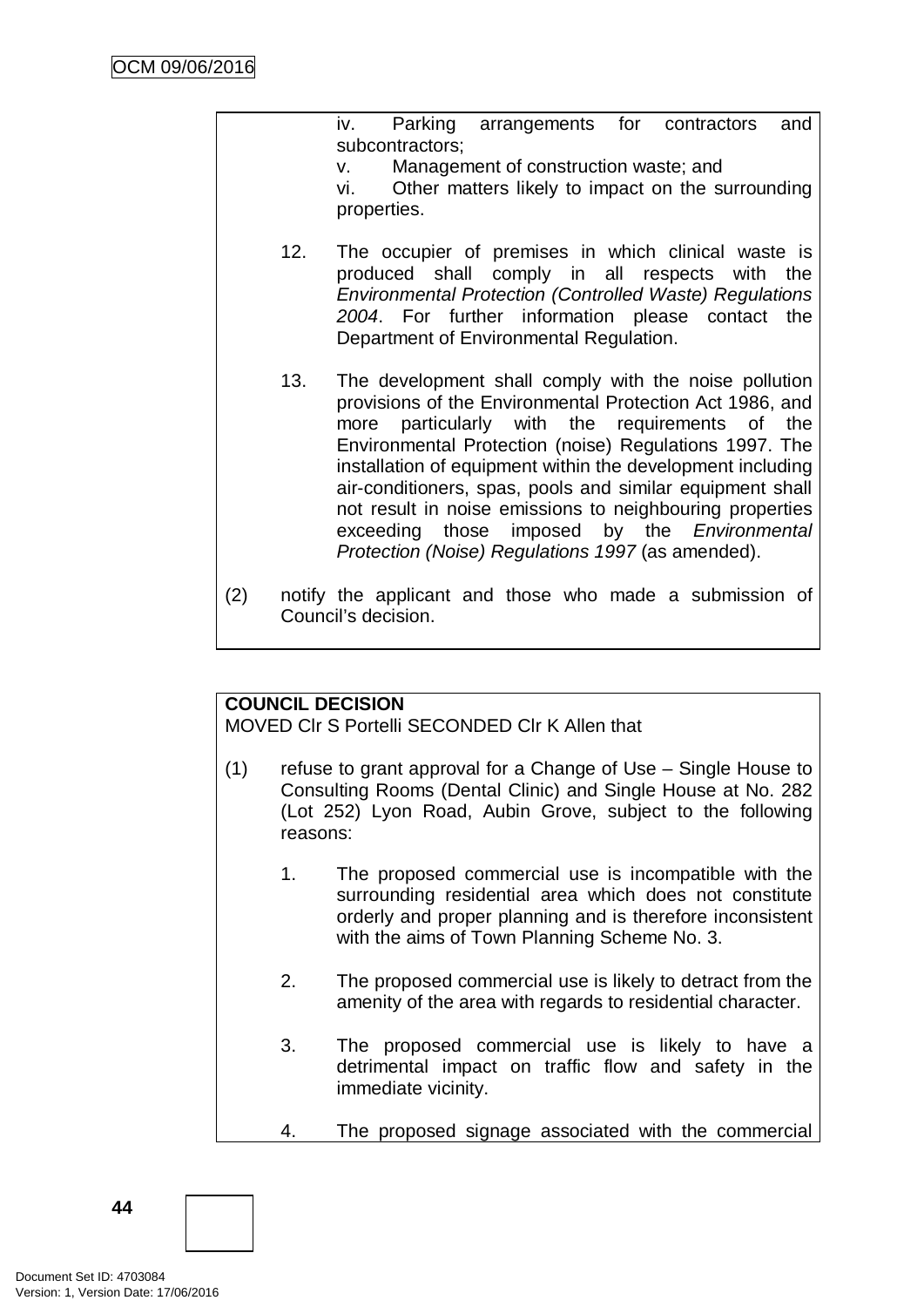use is likely to have a detrimental impact on the visual amenity of the area and streetscape.

(2) notify the applicant and those who made a submission of Council's decision.

# **CARRIED 4/2**

#### **Reason for Decision**

This is not proper and orderly planning. It is a residential area with specific sites already planned for activity hubs on the same street. There are more sites still available where through proper planning small activity hubs have been designed. With the proposed signage and extra parked clientele cars it will spoil the visual amenity.

## **Background**

The subject property is  $1177m^2$  in area and is located at 282 Lyon Road, Aubin Grove. A single house is currently situated on the site which is used for residential purposes. The dwelling comprises 3 bedrooms and 2 bathrooms with 2 car parking spaces located within a garage. The subject site is predominantly surrounded by single houses that are used for residential purposes.

The subject site is zoned 'Development' under Town Planning Scheme No. 3 (TPS 3) and is located within Development Area 11(Lyon Road) and Development Contribution Areas 7 and 13. A Structure Plan has not been approved over the subject site and the adjoining lot to the north but the surrounding lots have an approved Structure Plan that demonstrates predominantly a 'Residential-R20' zoning immediately surrounding the subject site.

The proposed development is subject to comply with the Residential Design Codes (R-Codes) and TPS 3. The 'Single House' component is a 'P' (permitted) use within a 'Residential' zone and is permitted by TPS 3 providing that it complies with the relevant development standards and requirements of TPS 3. The 'Consulting Rooms' is a 'D' (discretionary) use within a 'Residential' zone and is generally not permitted unless the local government has exercised its discretion by granting planning approval.

The application was advertised to nearby landowners in accordance with clause 9.4 of TPS 3 as the proposed use would generate greater traffic movements than a residential use and has the potential to impact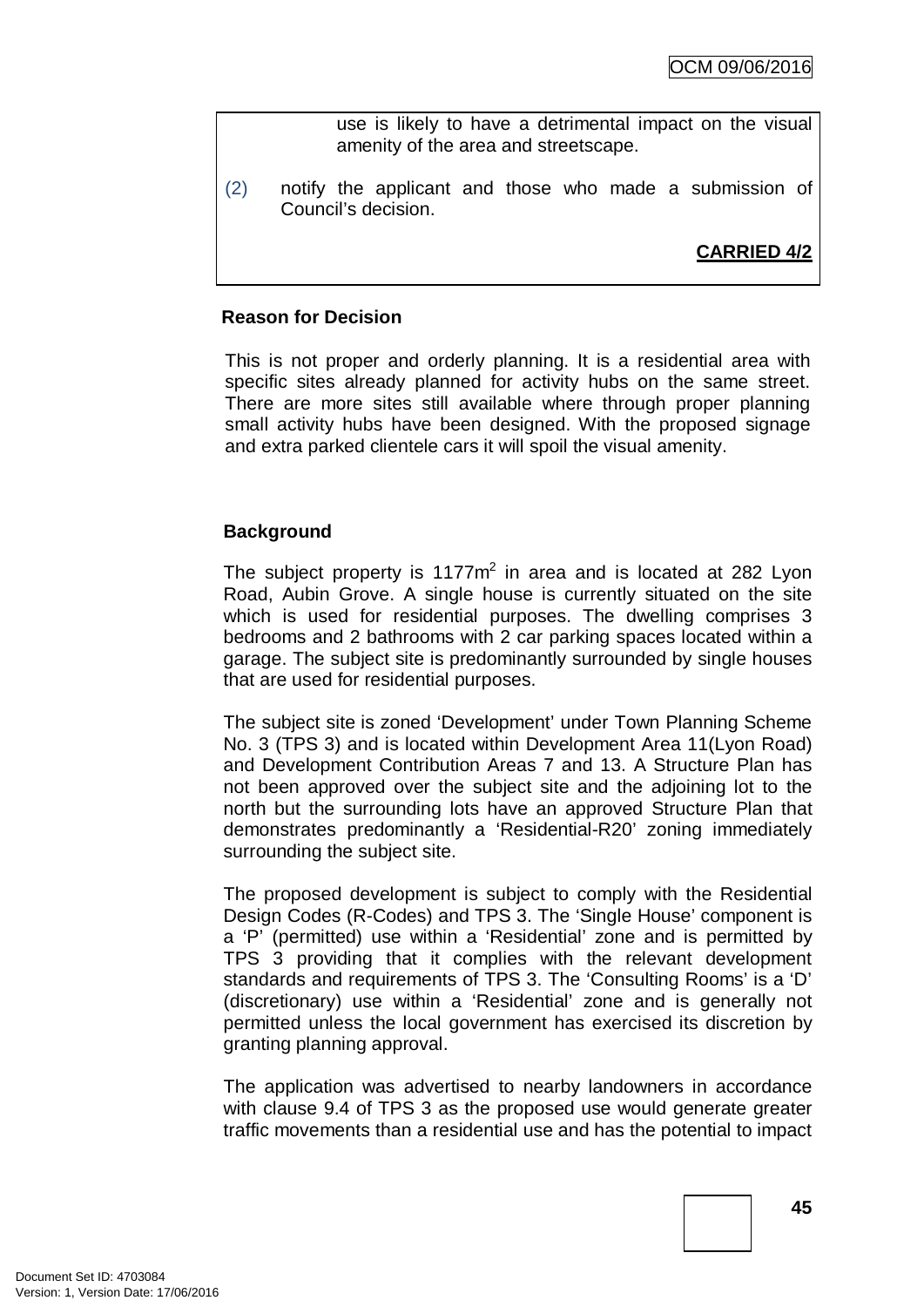on the amenity of nearby properties. The proposed development is being referred to Council for determination as objections were received during public consultation.

#### **Submission**

N/A

# **Report**

The proposed change of use to 'Consulting Rooms' (Dental Clinic) and 'Single House' seeks to make modifications to the existing dwelling to accommodate the dental clinic within the existing front portion of the dwelling (82.5m2) and retaining the rear portion of the dwelling for residential purposes (117.5m2) with the intention to operate the dental clinic whilst residing at the property. No changes to the frontage of the dwelling, or signage are proposed. The proposal does however result in a modification to the existing raised garden bed to facilitate the new parking area and a new rear entrance for the residential component of the building.

The dental clinic proposes to operate Monday to Saturday between 8:00am and 6:00pm with a maximum of two (2) dentists, two (2) dental nurses and a receptionist operating from the subject site at any one time. The proposal includes 12 car parking bays (car bays 1 and 2 are in tandem).

# *Consultation*

Under TPS 3, the proposal was not required to be advertised but the City did undertake consultation with nearby land owners that were seen to be potentially affected by the proposal.

The proposal was advertised to sixteen (16) nearby land owners for the Consulting Rooms use in accordance with clause 9.4 of TPS 3 and a total of five (5) submissions were received during the advertising period. One (1) of the submissions indicated no objection and four (4) objections were received for the proposed development.

The main issues raised within the comments received during the public consultation period are considered to have planning merit as they refer to:

- Danger to pedestrians;
- Increased noise and traffic;
- Inappropriate use for a residential area; and
- Verge parking.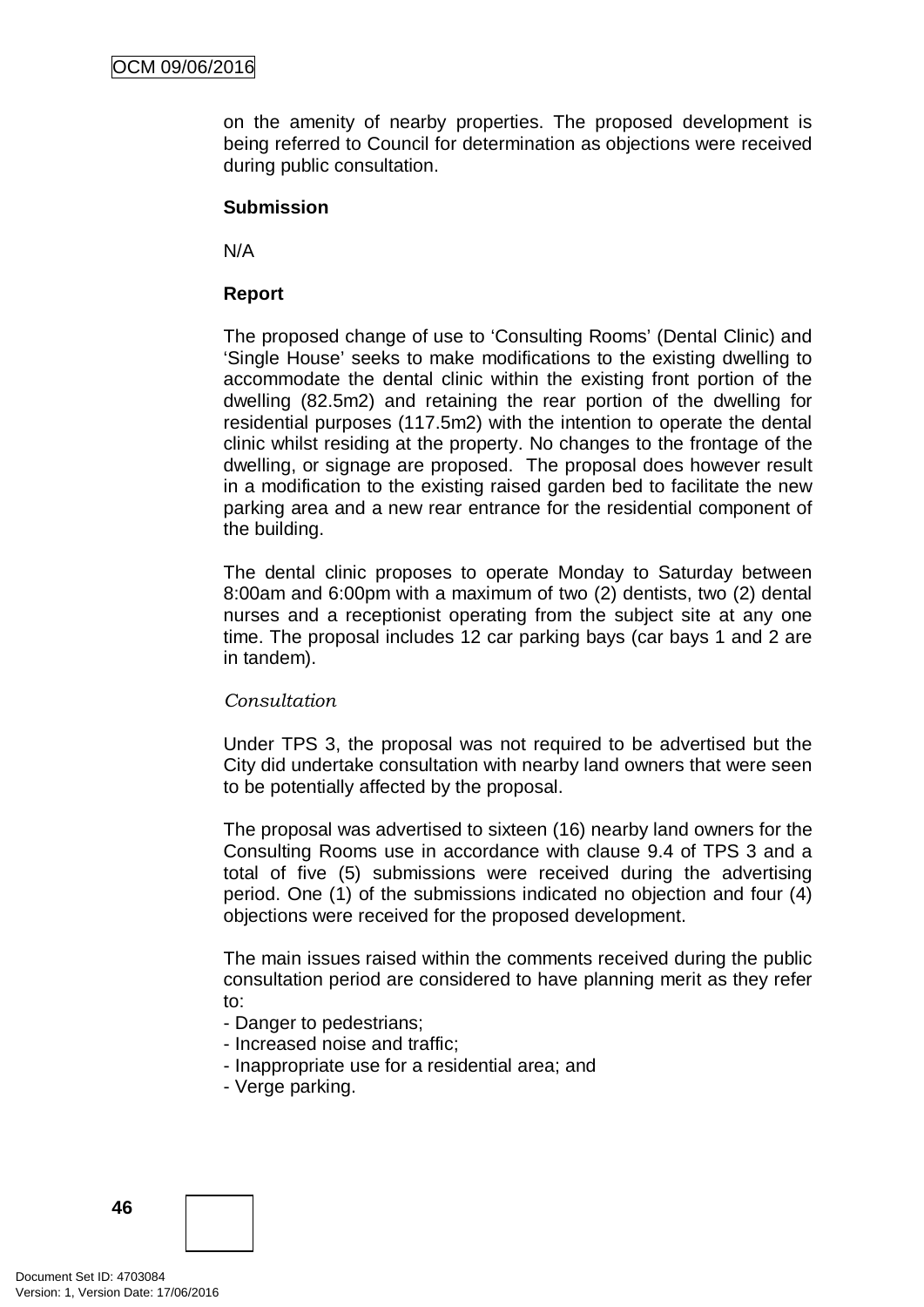To alleviate the impact of danger to pedestrians and verge parking, the car parking bays proposed onsite must comply with the car parking requirements of TPS 3 and the R-Codes. This would ensure that vehicles are capable of safely entering and exiting the subject site without visual obstructions. Verge parking would also be deterred by maintaining high quality landscaping within the verge which could be imposed as a condition should Council support the proposal.

Other comments were received during the public consultation period which were not valid planning considerations having due regard to TPS3. The full Schedule of Submissions can be found in Attachment 4 of this report.

# *Statutory Framework*

## Metropolitan Region Scheme (MRS)

The subject site is zoned 'Urban' under the Metropolitan Region Scheme (MRS) and the proposal is consistent with this zone.

#### Town Planning Scheme No. 3 (TPS 3)

The subject site is zoned 'Development Zone' under TPS 3 and is located within Development Area 11(Lyon Road) and Development Contribution Areas 7 and 13.

#### The objective of the 'Development' zone under TPS 3 is:

*'To provide for future residential, industrial or commercial development in accordance with a comprehensive Structure Plan prepared under the Scheme'.* However in this situation no structure plan has been adopted for this site. Development Area 11 requires a Structure Plan to guide subdivision, land use and development and is to provide for residential development.

Clause 27 of the *Planning and Development (Local Planning Schemes) Regulations 2015*:

*'a decision-maker for an application for development approval or subdivision approval in a area referred to in clause 15 as being an area for which a structure plan may be prepared, but for which no structure plan has been approved by the Commission, may approve the application if the decision-maker is satisfied that –*

- *(a) The proposed development or subdivision does not conflict with the principles of orderly and proper planning; and*
- *(b) The proposed development or subdivision would not prejudice the overall development potential of the area.'*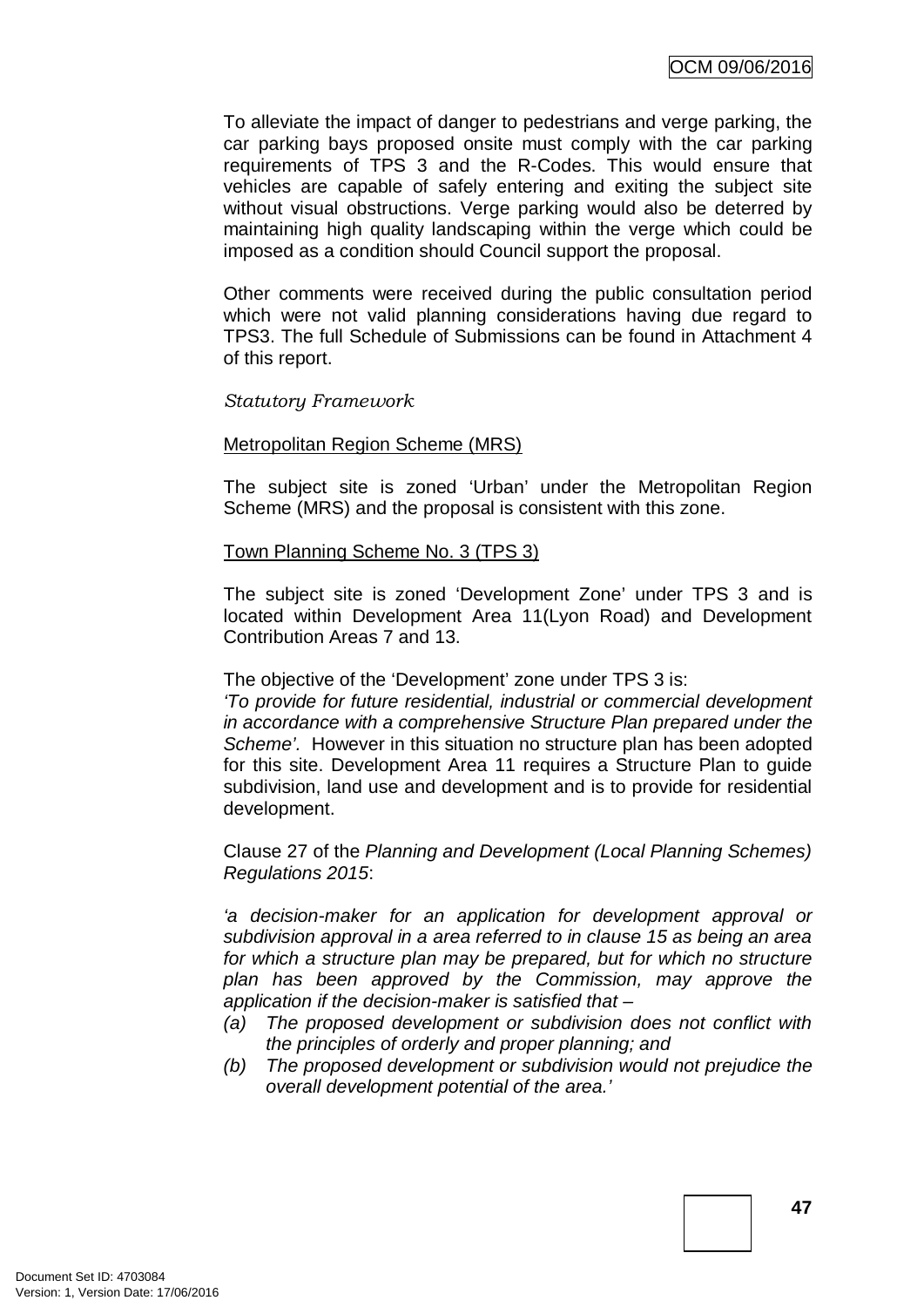Given that the area surrounding the subject site is zoned 'Residential-R20', the City is allowing further development of the site under the 'Residential-R20' zoning where Consulting Rooms is a discretionary use. Preparation of a Structure Plan for a single lot of this size is considered onerous and unnecessary considering the residential nature of the existing and proposed use in context with the surrounding land uses. The proposal clearly is consistent with orderly and proper planning and does not prejudice the future development potential of the area. It is therefore open to Council to approve the proposal in the absence of an approved structure plan over this lot.

The 'Single House' component is considered a 'P' use within a 'Residential' zone and is permitted by TPS 3 providing that it complies with the relevant development standards and requirements of TPS 3. The 'Consulting Rooms' is considered an 'D' use within a 'Residential' zone and is generally not permitted unless the local government has exercised its discretion by granting planning approval.

#### Residential Design Codes (R-Codes)

The proposed dwelling component of the development generally complies with the requirements of the R-Codes and does not impact the amenity of the surrounding area.

## *Car parking, Access & Traffic*

The proposed development and requires ten (10) car parking bays for the two (2) consulting rooms in accordance with Table 3 of TPS 3 and two (2) car parking bays in accordance with the requirements of the R-Codes.

A total of twelve (12) car parking bays are proposed on the subject site and therefore no car parking bay shortfall is proposed. The applicant supplied supporting information regarding car parking as two (2) car parking bays required for residents have not been accounted for when calculating the car parking requirement for the 'Consulting Rooms' component of the development. The residents of the dwelling on the subject site also intend to operate the dental clinic. This arrangement alleviates the strain on car parking and further supports that all car parking can be contained onsite.

Access to and from the property is proposed from a single crossover that is accessible from Lyon Road and allows vehicles to enter and exit in a forward gear. The single access point and manoeuvrability proposed on the subject site allows for safe access to and from the property and considers the residential nature of the locality.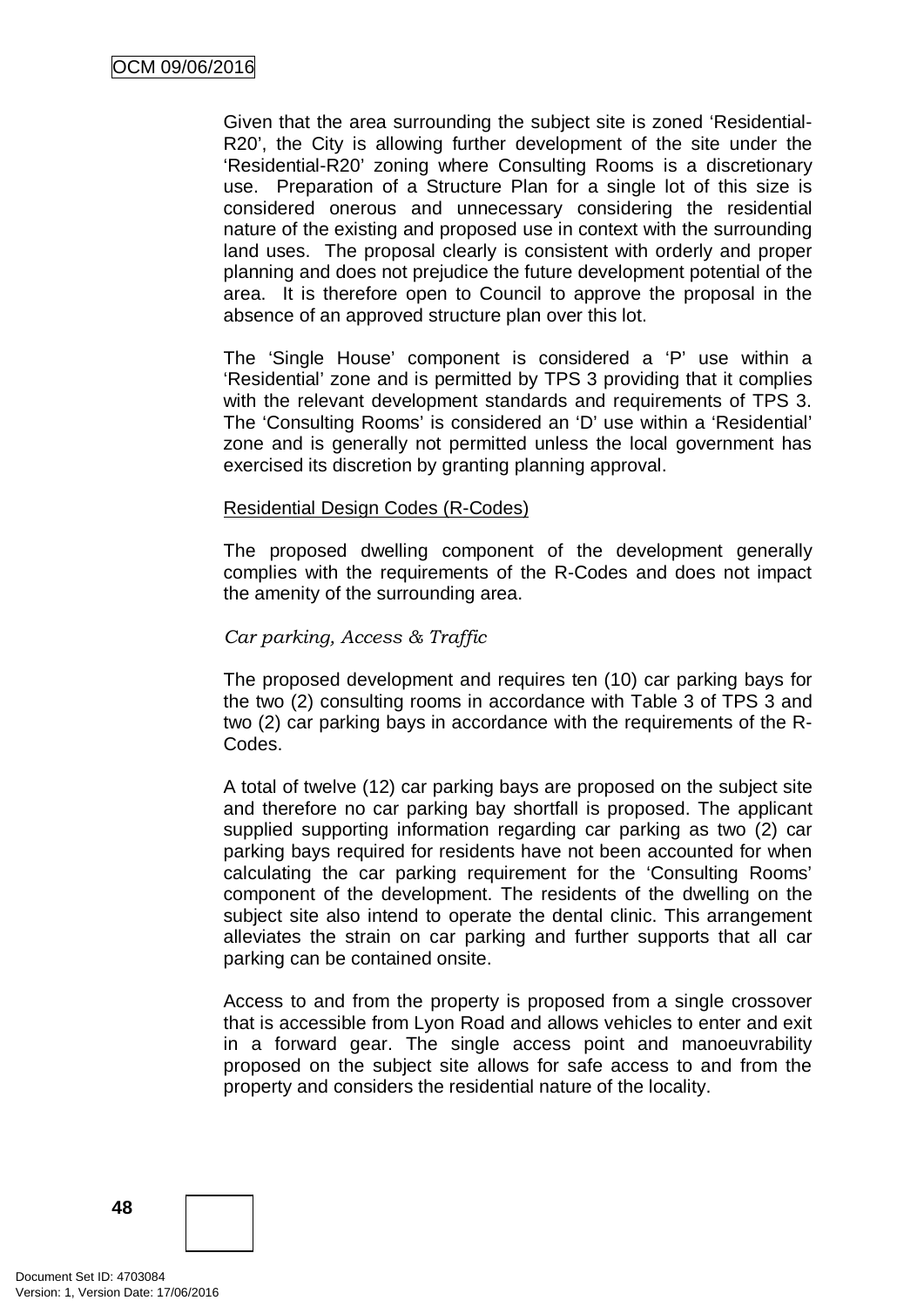Considering that Lyon Road is a Regional Distributor road, the increased traffic volumes caused by the proposed development are minor in context with the number of vehicles that traverse the road on a daily basis.

# *Landscaping*

TPS 3 requires a minimum of ten percent (10%) of the lot area to be set aside for landscaping or reduced to five percent (5%) if the street verge area is included to be maintained. Only six percent (6%) of the existing landscaping is proposed to be retained in front of the dwelling as part of this proposal and therefore landscaping of the verge will be maintained to increase the visual amenity and restrict vehicles from parking on the verge.

## *Noise*

Noise levels for the operations of the dental clinic are not expected to cause an amenity issue, however must comply with the *Environmental Protection (Noise) Regulations 1997*.

## *Conclusion*

The proposal for to change the use of the dwelling to incorporate Consulting Rooms (Dental Clinic) is supported as it complies with the provisions of TPS 3 and will not negatively impact on the amenity of neighbours or the streetscape. The proposal has addressed car parking and access issues and is visually consistent with surrounding residential dwellings. It is therefore recommended that Council approve the application, subject to the conditions contained in the recommendation.

# **Strategic Plan/Policy Implications**

# **Growing City**

- Development that is soundly balanced between new and existing areas.
- Diversity of housing to respond to changing needs and expectations.

# **A Prosperous City**

• Investment in the local economy to achieve a broad base of services and activities.

# **Budget/Financial Implications**

Nil.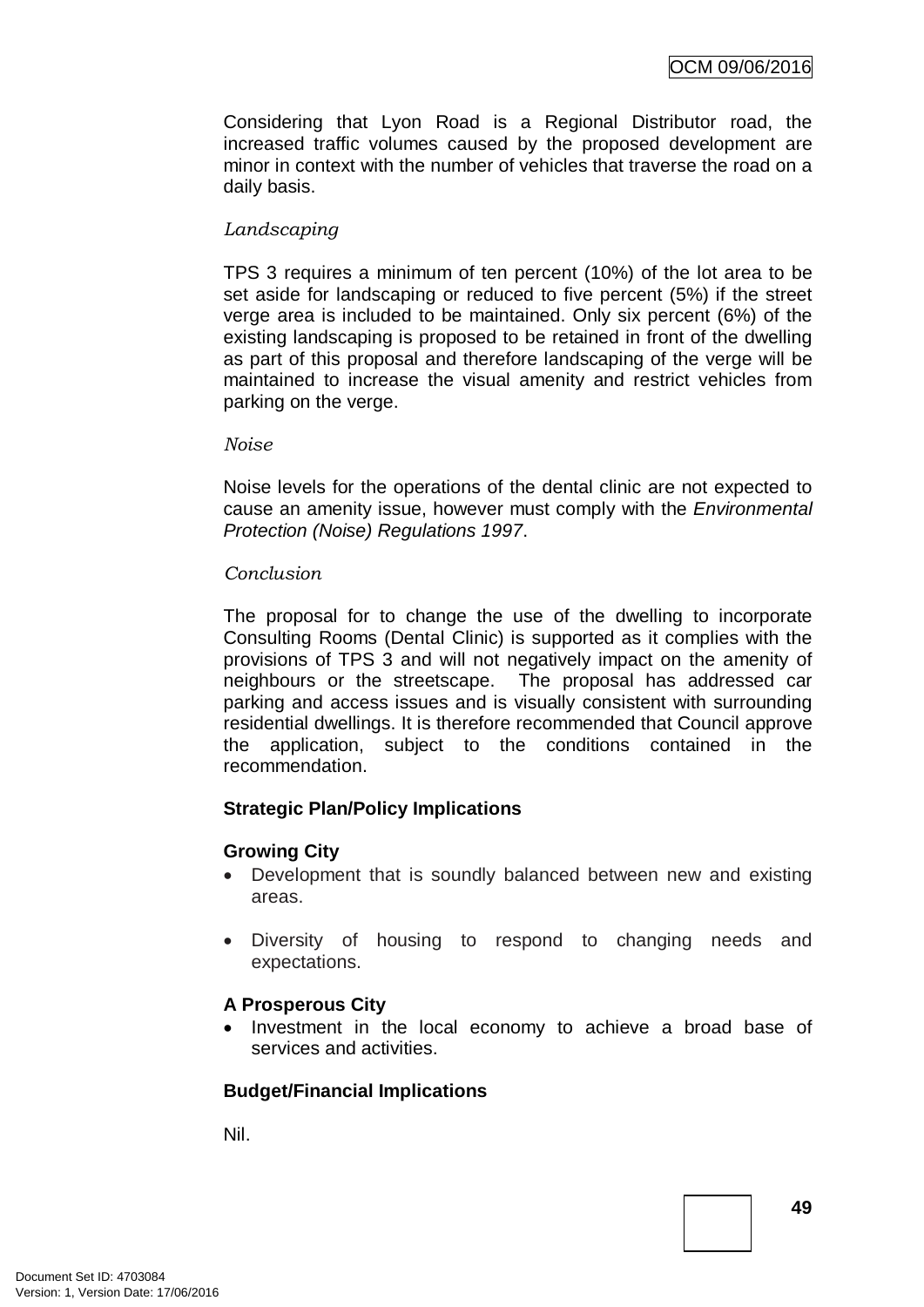# **Legal Implications**

Nil.

# **Community Consultation**

The application was advertised to sixteen nearby landowners in accordance with clause 9.4 of the City of Cockburn's Town Planning Scheme No. 3, with a total of five (5) submissions received. See Consultation section of the report.

# **Risk Management Implications**

Should the applicant lodge a review of the decision with the State Administrative Tribunal, there may be costs involved in defending the decision, particularly if legal Counsel is engaged.

# **Attachment(s)**

- 1. Location Plan
- 2. Site Plan, Floor Plan & Elevations
- 3. Schedule of Submissions

# **Advice to Proponent(s)/Submissioners**

The Proponent(s) and those who lodged a submission on the proposal have been advised that this matter is to be considered at the 9 June 2016 Council Meeting.

# **Implications of Section 3.18(3) Local Government Act, 1995**

Nil.

# **14.3 (MINUTE NO 5815) (OCM 9/6/2016) - ADOPTION FOR ADVERTISING - PHOENIX ACTIVITY CENTRE STRUCTURE PLAN, DESIGN GUIDELINES LOCAL PLANNING POLICY AND CONCEPT FOR ROCKINGHAM ROAD UPGRADE (110/088 & 110/043) (D DI RENZO) (ATTACH)**

# **RECOMMENDATION**

That Council

- (1) adopt the draft Phoenix Activity Centre Structure Plan as contained within Attachment 1 to this report for the purposes of advertising for a period of 28 days;
- (2) undertake the advertising by: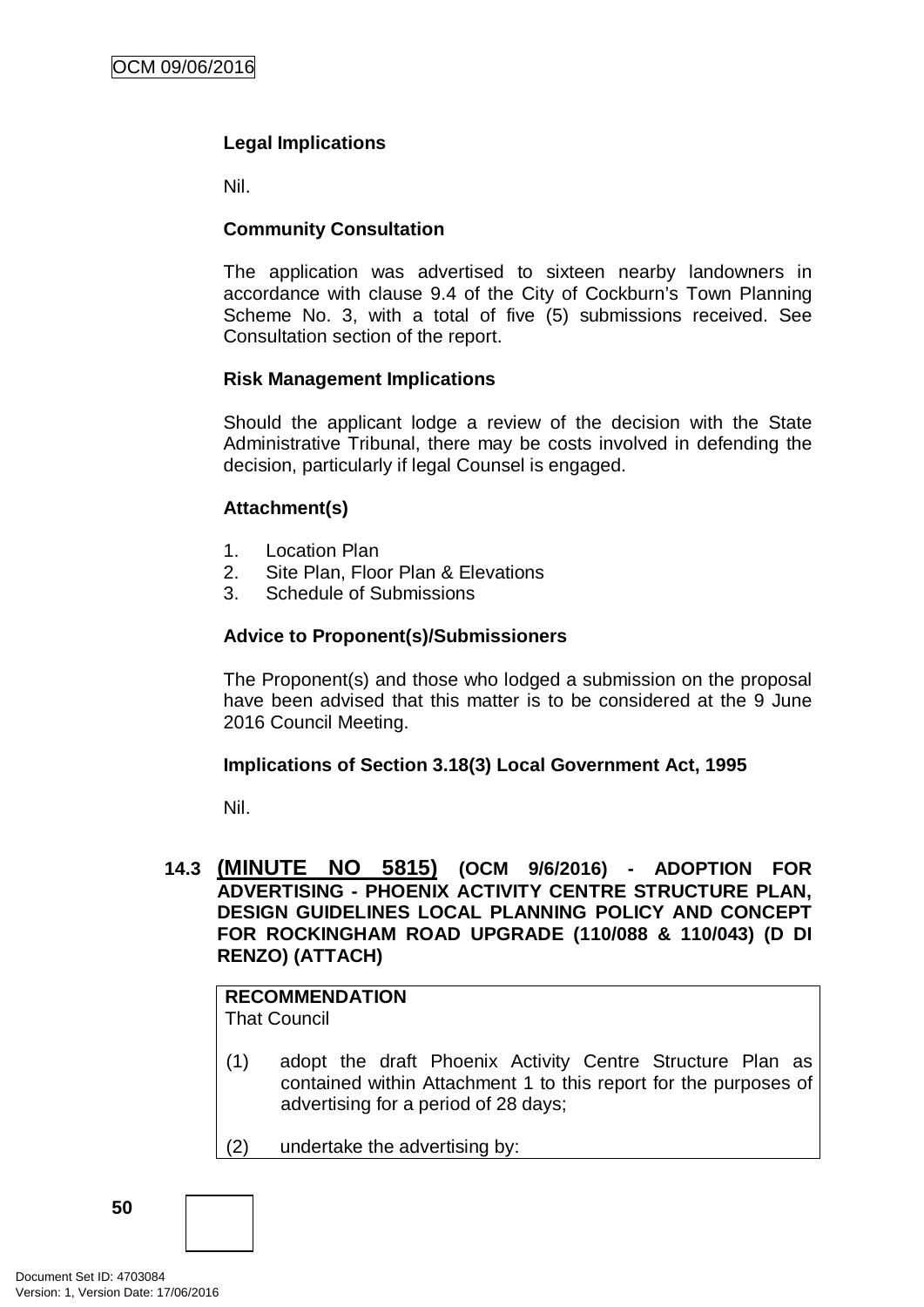- 1. Giving notice of the proposed Activity Centre Structure Plan to owners and occupiers who, in the opinion of the City, are likely to be affected by the plan.
- 2. Publishing notice of the proposed Activity Centre Structure Plan in a newspaper circulating in the district.
- 3. Publishing a notice of the proposed Activity Centre Structure Plan via the City's website.
- (3) seek comments in relation to the proposed Activity Centre Structure Plan from any public authority or utility service provider that the City considers appropriate;
- (4) provide to the Western Australian Planning Commission a copy of the proposed Activity Centre Structure Plan and all accompanying material as well as the details of the advertising and consultation arrangements;
- (5) adopt the Draft Local Planning Policy Phoenix Activity Centre Design Guidelines as shown in Attachment 2 for the purposes of community consultation, pursuant to City of Cockburn Town Planning Scheme No. 3; and
- (6) adopt the draft Rockingham Road concept plan for community consultation.

# **COUNCIL DECISION**

MOVED Clr K Allen SECONDED Clr S Portelli that the recommendation be adopted subject to amending clause (1) and the inclusion of clause (7) as follows:

- (1) adopt the draft Phoenix Activity Centre Structure Plan as contained within Attachment 1 of the Agenda for the purposes of advertising for a period of 60 days, subject to the approval of the WA Planning Commission;
- (7) provide the 2008 Traffic Study report to the community at large for consideration.

**CARRIED 6/0**

# **Reason for Decision**

Extending the timeframe from 28 to 60 days allows business owners to have more time to investigate the traffic impacts and that the proposal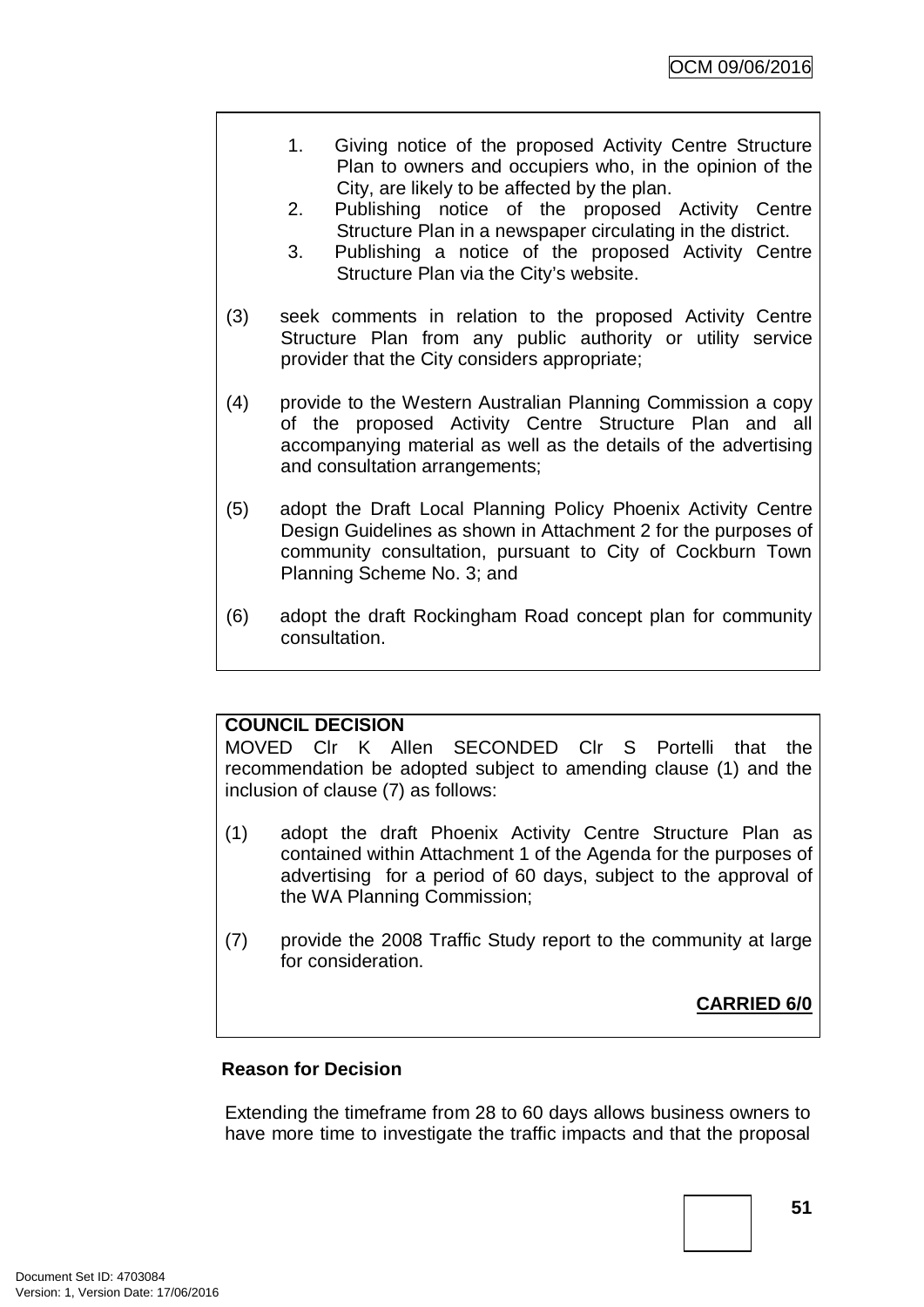does not adversely affect access to these businesses.

Publicly providing the 2008 Traffic Study would allow the consultants and engineers to carry out detailed modelling and analysis of the proposed modifications to Rockingham Road and the significant changes as outlined in the Phoenix Activity Centre Structure Plan, Design Guidelines.

# **Background**

At the 14 August 2014 OCM, Council endorsed the commencement of a multidisciplinary internal workgroup represented by Strategic Planning, Parks and Engineering Services. The intention of the workgroup was to prepare an Activity Centre Structure Plan, design guidelines and concept for the upgrade of Rockingham Road through the town centre.

This work has been undertaken to the point that this report now seeks Council endorsement to undertake community consultation on these three discrete but interrelated elements:

- i. The Activity Centre Structure Plan
- ii. The Design Guidelines
- iii. The Rockingham Road upgrade project

A similar report was presented to the May Council meeting, whereby Council resolved to defer consideration of the item pending a further briefing of Elected Members. This further briefing took place on 26 May 2016.

The report recommends that Council adopt the Activity Centre Structure Plan, Design Guidelines and Rockingham Road upgrade project for advertising.

#### **Submission**

NA.

#### **Report**

The purpose of this report is for Council to consider adopting a Draft Phoenix Activity Centre Structure Plan (Attachments 1), Draft Design Guidelines (Attachment 2) and Draft Concept Plan for Rockingham Road (Attachment 3) for the purposes of community consultation.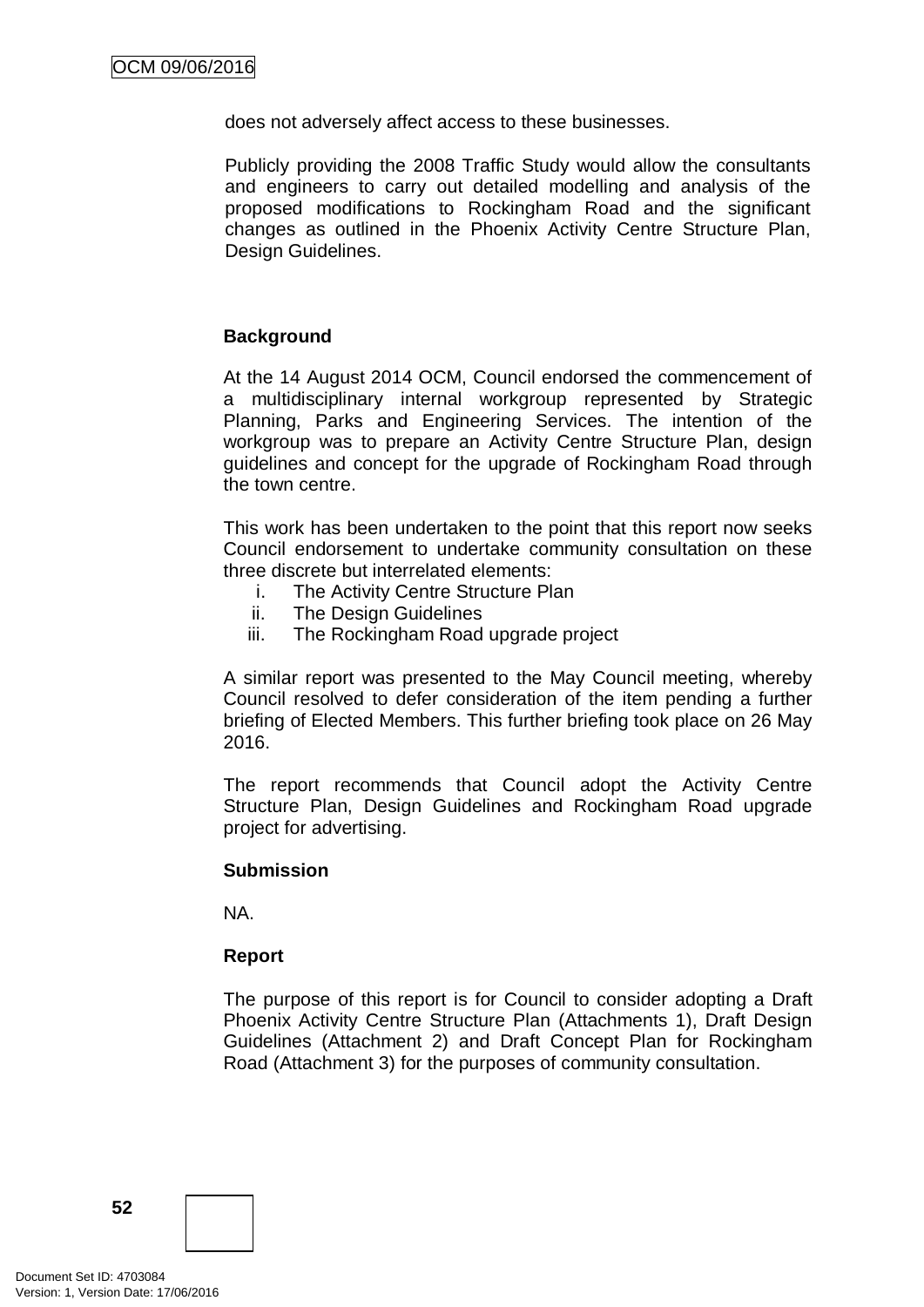## *Requirement for Activity Centre Structure Plan*

State Planning Policy 4.2 Activity Centres For Perth and Peel ("SPP 4.2") was gazetted in 2010, and its main purpose is to specify broad planning requirements for the planning and development of new activity centres, and the redevelopment and renewal of existing centres in Perth and Peel.

Activity centres are community focal points. They include activities such as commercial, retail, higher-density housing, entertainment, tourism, civic/community, higher education and medical services. They should be designed to be well-serviced by public transport, and to be highly accessible.

SPP 4.2 sets out a policy requirement for activity centre structure plans to be prepared for all district level centres and above.

Activity centre structure plans set out the spatial plan and strategy to achieve a compact, pedestrian-friendly, mixed use activity centre that will offer a range of lifestyle choices, reduce car dependency, and limit environmental impact. They are important strategic planning documents which guide land use, urban form, transport and infrastructure planning for larger activity centres.

The City of Cockburn's Local Commercial and Activity Centres Strategy ("LCACS") was adopted by Council in 2012 and sets out the strategic vision and broad framework to guide the planning and development of the City's activity centres over the next 15 years.

The LCACS sets out that that its successful implementation will require early, targeted activity centre structure planning for major commercial activity centres likely to experience significant future growth in the short-medium term. It sets out the requirement for activity centre structure plans to be prepared for district and larger centres.

For this reason a draft activity centre structure plan has been prepared for Phoenix District Centre in line with SPP 4.2 and the LCACS.

There has already been a considerable amount of strategic planning work completed for both the Phoenix Activity Centre. The Phoenix Revitalisation Strategy was adopted by Council for the Phoenix Centre in 2009. It sets out a vision for the activity centre, and key recommendations to achieve this.

However the Revitalisation Strategy in itself does not provide the type of framework that can specifically guide development within the activity centre. This will be the role of the activity centre structure plan.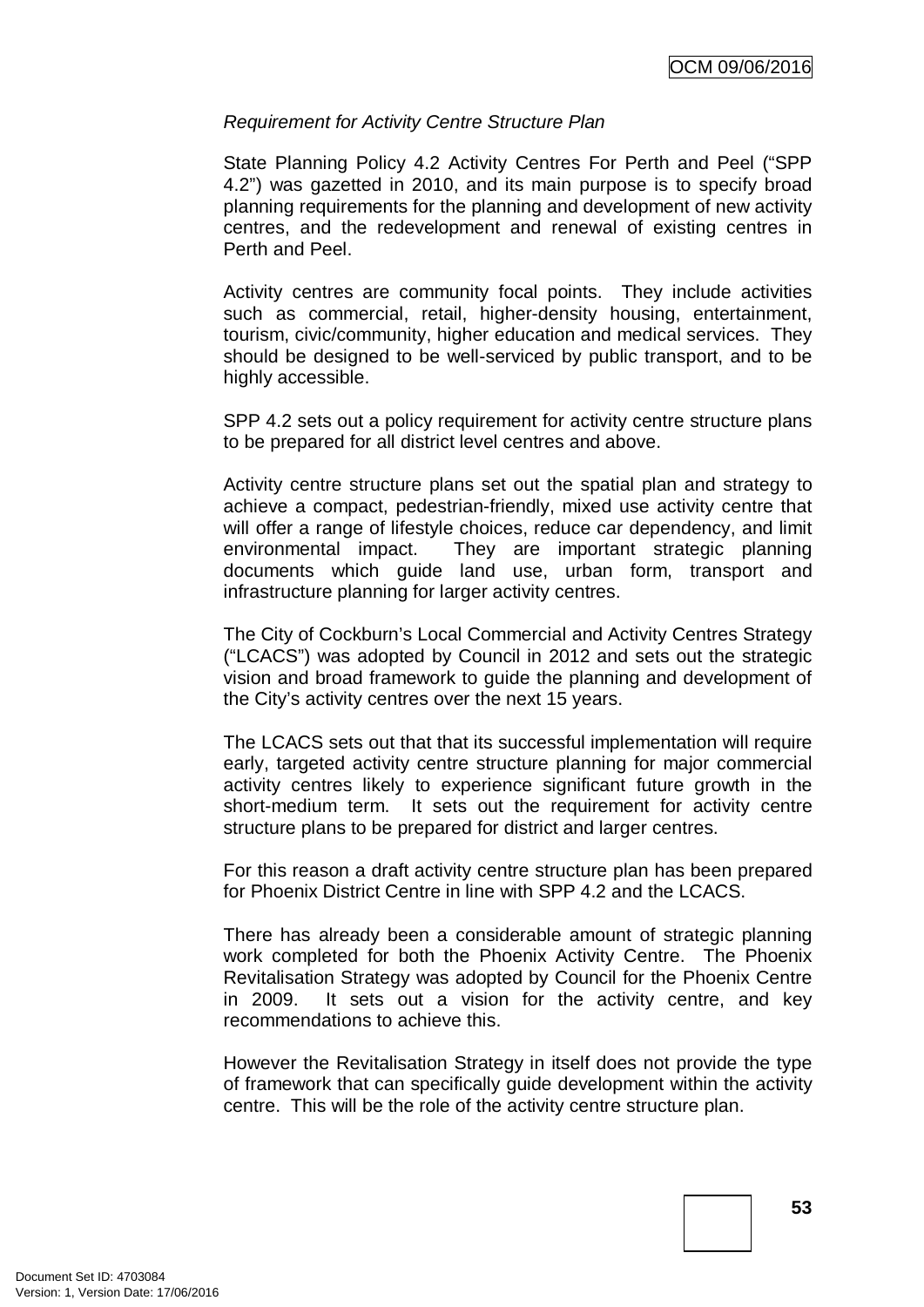# *Rockingham Road Upgrade Concept Plans*

The Revitalisation Strategy identified several actions to address this aspect of the Strategy which included the need to:

- Improve the amenity of the public realm, particularly along Rockingham Road.
- Improve connectivity for various transport modes including pedestrians and cyclists.
- Enhance bus stop facilities.
- Promote mixed use development along the western side of Rockingham Road.
- Overall streetscape enhancement.
- Reduce the negative impact of excessive signage along Rockingham Road.
- Reduce the negative impact of excessive car parking and crossovers along Rockingham Road.

As a result, the first task undertaken by the work group was to identify key objectives and preliminary concept plan options for the revitalisation of Rockingham Road.

The workgroup identified four options and these were presented to Porters Consulting Engineers to review assess against surveys and infrastructure servicing plans to determine the feasibility of these options before undertaking community consultation.

The outcomes of their review and further investigation eliminated three of the options and resulted in one viable option that is considered to meet the key objectives of the project.

The next step is to undertake community engagement work. Therefore Council's support is sought to proceed with community engagement on the Rockingham Road concept plan.

# Spearwood District Centre

The Phoenix Revitalisation Strategy was adopted by Council for the Phoenix Centre in 2009. The Strategy was the first of the City's revitalisation strategies that sought to identify infill development opportunities in line with Directions 2031 objectives. It also addressed infrastructure needs resulting from the planned growth. The Strategy is focused on residential infill development, improvements to public open space and streetscapes, and opportunities for improved public spaces.

The Revitalisation Strategy has resulted in an increase to the residential densities within the 800m catchment around the centre, and the introduction of a new 'Mixed Use' zoning on the western side of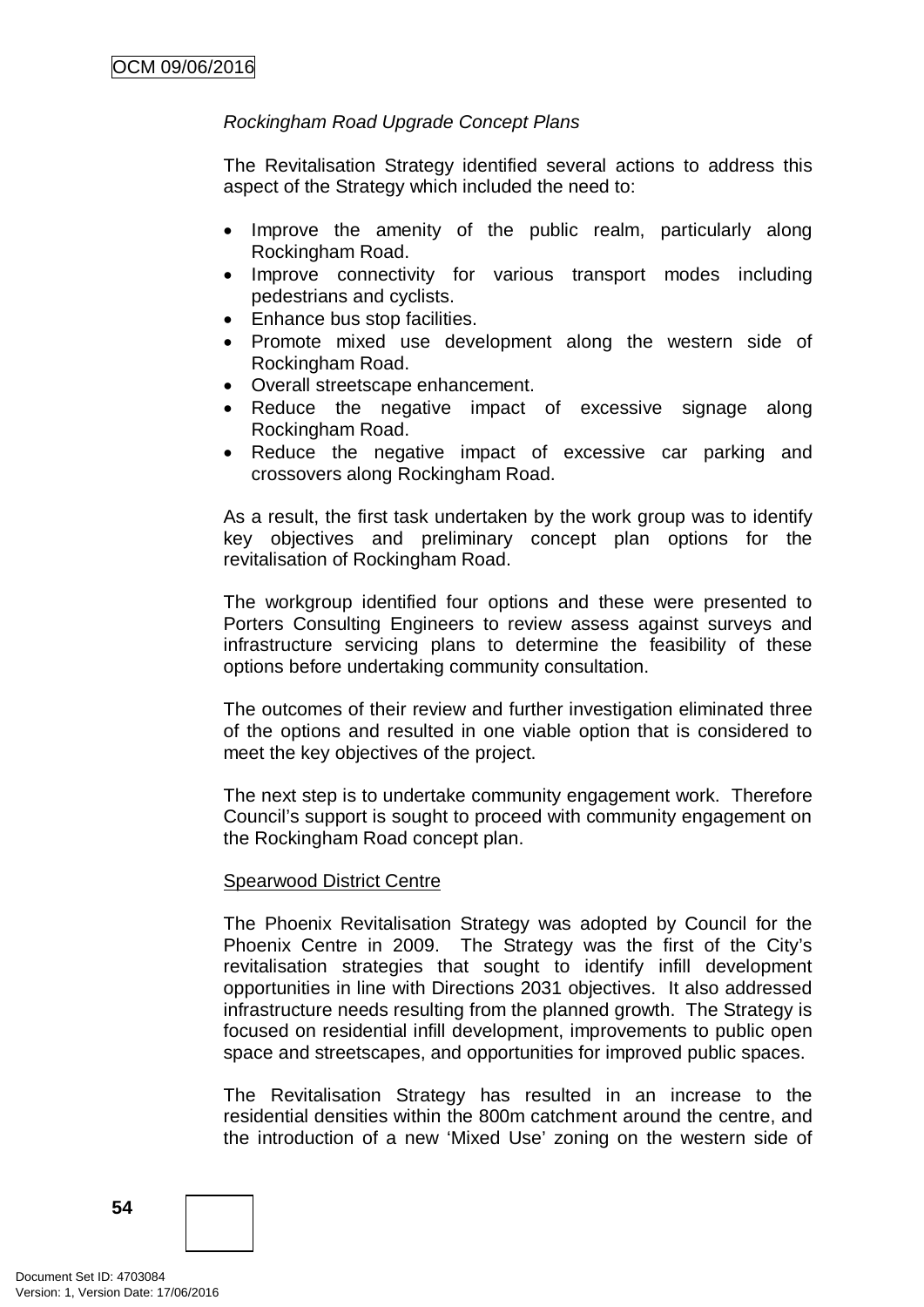Rockingham Road. This has facilitated significant development of grouped and multiple dwellings throughout the area.

There have also been a number of improvements to the public realm, including parks upgrades and street tree planting in line with the Revitalisation Strategy.

The Phoenix Shopping Centre is likely to require refurbishing in the near future, and is also likely to increase its floor area. Therefore, the structure plan provides further quidance is required to identify how this will occur.

The draft Activity Centre Structure Plan has a particular focus on built form, connectivity and movement. Many of these issues were identified in the Revitalisation Strategy.

## *Proposed Activity Centre Structure Plan boundary*

The proposed Phoenix Centre activity centre boundary is consistent with that set out in the LCACS. It encompasses the 'District Centre' zoned land, the proposed 'Mixed Use' zoned land on the western side of Rockingham Road, some adjacent residential zoned lots, and the City's administration site. This area will enable comprehensive consideration of land use and movement.

#### *Draft Activity Centre Structure Plan*

The Phoenix Revitalisation Strategy set out key principles that were developed during the preparation and visioning phases of the project which included extensive community input.

These principles have been further refined and consolidated to create a vision for the Activity Centre, which is to create a place that is:

Adaptable - A place that can respond to the diverse and changing needs of the community.

Easy to move around - A place that is easy for all users to move around, particularly pedestrians and cyclists, and that connects well to existing movement networks and key areas of interest in the surrounding area.

Safe and welcoming - A place where people feel safe and secure, and that encourages positive social interaction.

Distinctive - A place that reflects local identity and has a distinctive character.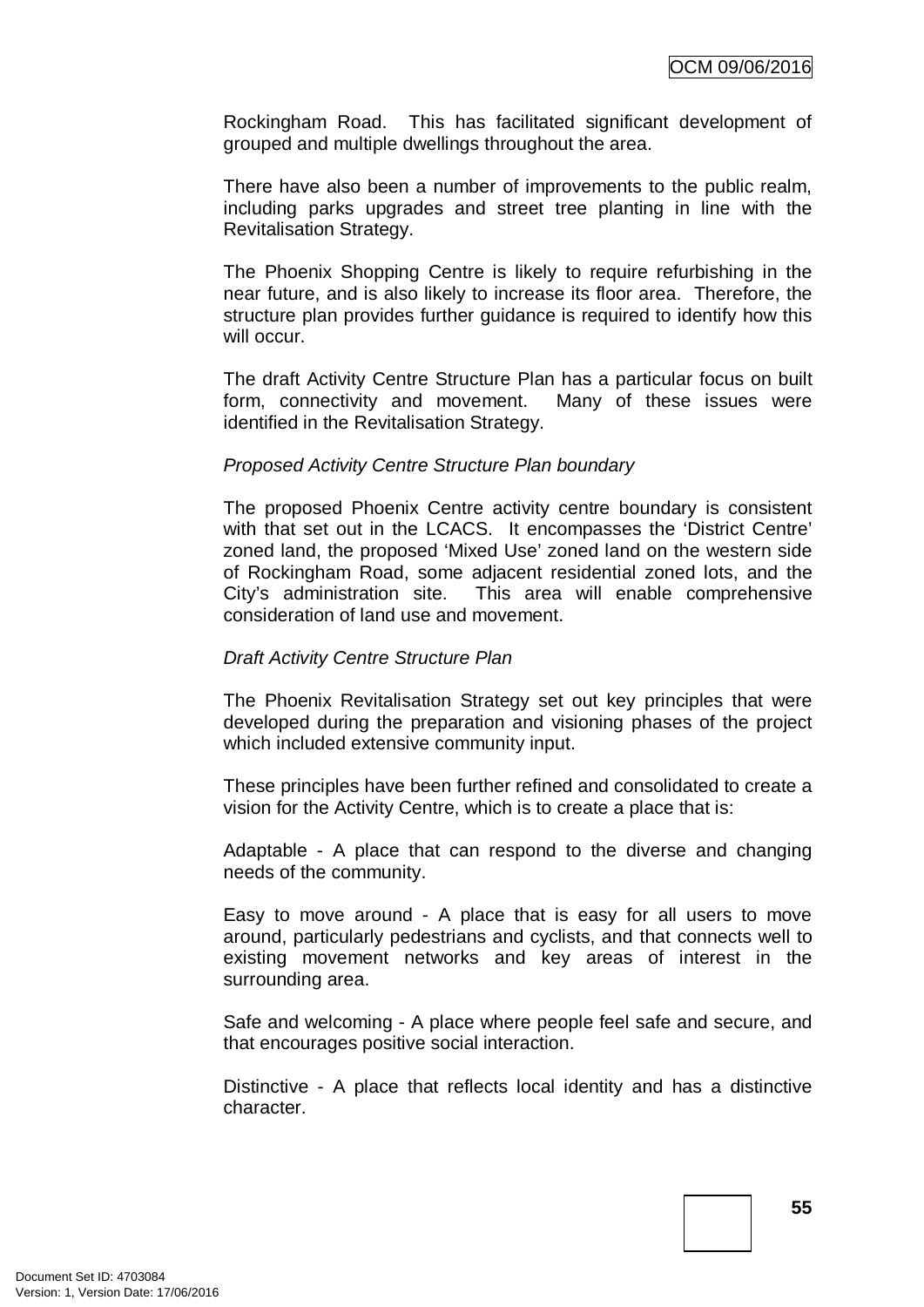Attractive - An attractive, enjoyable place where people will want to live, work, and visit

Sustainable - A place that is environmentally sustainable

The draft Structure Plan seeks to identify actions to assist in achieving these objectives. The key actions identified in the Structure Plan are as follows:

- Adoption of Design Guidelines Local Planning Policy for the Activity Centre – these design guidelines will assist in achieving coordinate development in the new Mixed Use zone on the western side of Rockingham Road. These
- Adoption of a vehicle access plan for the Mixed Use zone on the western side of Rockingham Road to ensure safe and legible access.
- \* Upgrade of Rockingham Road between Coleville Crescent and Phoenix Road to slow traffic, provide opportunities for more landscaping, and to improve the pedestrian and cyclist environment.
- Investigation of reconfiguration of car parking in the northern end (BP site) to ensure safe traffic movement.
- \* Formulation of an Artworks and Wayfinding Strategy that identifies themes to strengthen a unique identity for the Phoenix Activity Centre and improve legibility within the centre, and within the surrounding area.
- \* Improvements to Bavich Park and Gerald Reserve to improve their appearance, and make them more attractive pedestrian connections to the Activity Centre.
- \* A Master Plan for the Administration site to determine the future of this site, and this should include investigation of the following key elements:
	- Retention of a 'civic presence'
	- Identification of mature trees and vegetation to be retained.
	- Adaptive reuse of the existing administration building
	- Creation of a new 'community space'
	- Residential development with an appropriate interface with surrounding development.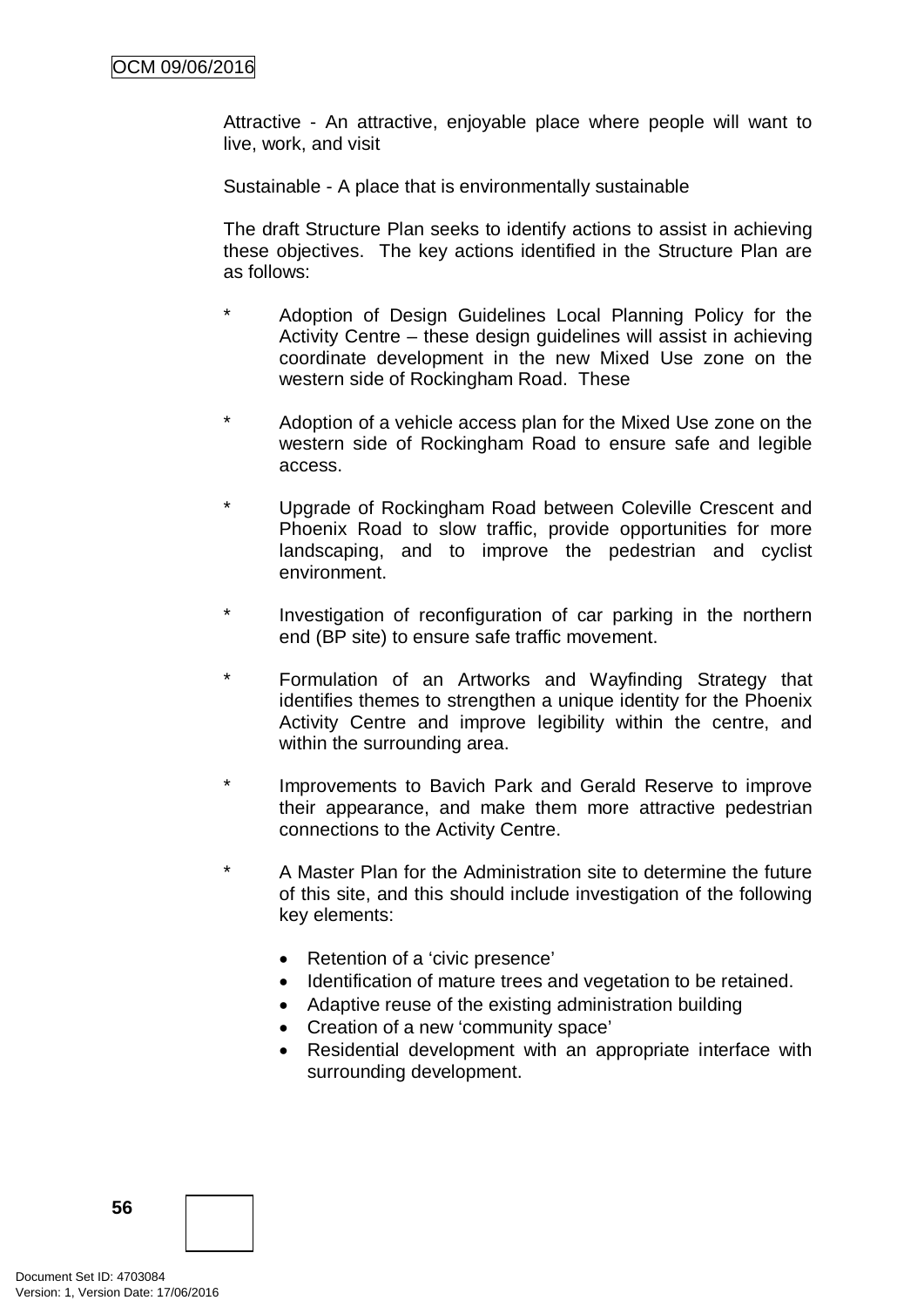- \* Monitor the performance of the activity centre by undertaking a review every two years, addressing the elements discussed within this Structure Plan, relating to:
	- Land use mix diversity targets;
	- Residential density targets;
	- Built form and streetscape intensity;
	- Attracting strategic employment;
	- Floor space demand requirements;

The design and placement of the shopping centre presents visual and functionality issues. Key to this issue is the internal nature of the Phoenix shopping centre with entrances located away from surrounding roads. Whilst not unusual in a shopping centre complex, the entrances do not face the street fronts, creating issues of legibility and reducing pedestrian connectivity and limiting the sense of place. This is an issue that has arisen due to the original frontage of the shopping centre addressing Coleville Crescent, rather than Rockingham Road. Incremental expansion of the centre, particularly the decked parking areas, has therefore closed off opportunities for frontages to the street.

The built form along Rockingham Road does not signify entry into the town centre, given that it is either primarily setback from the street, or is interfaced with inactive frontage.

The Rockingham Road upgrade includes a new entry to the shopping centre. This entry would be from a roundabout at Kent Street and Rockingham Road, and would facilitate the closure of the existing southern entry point to the centre on Rockingham Road.

Importantly, this would allow the closure of the existing entry point which could be converted into a new 'public space' and pedestrian entry to the centre. This could include landscaping and seating, and could provide an active frontage and presence to Rockingham Road that the centre currently lacks. Such a proposal will be subject to full consultation with the shopping centre owners.

# *Development Requirements and Staging Plan*

The Draft Structure Plan sets out development requirements for land within the Activity Centre. It identifies triggers for certain requirements, for example, for improvements to the pedestrian environment.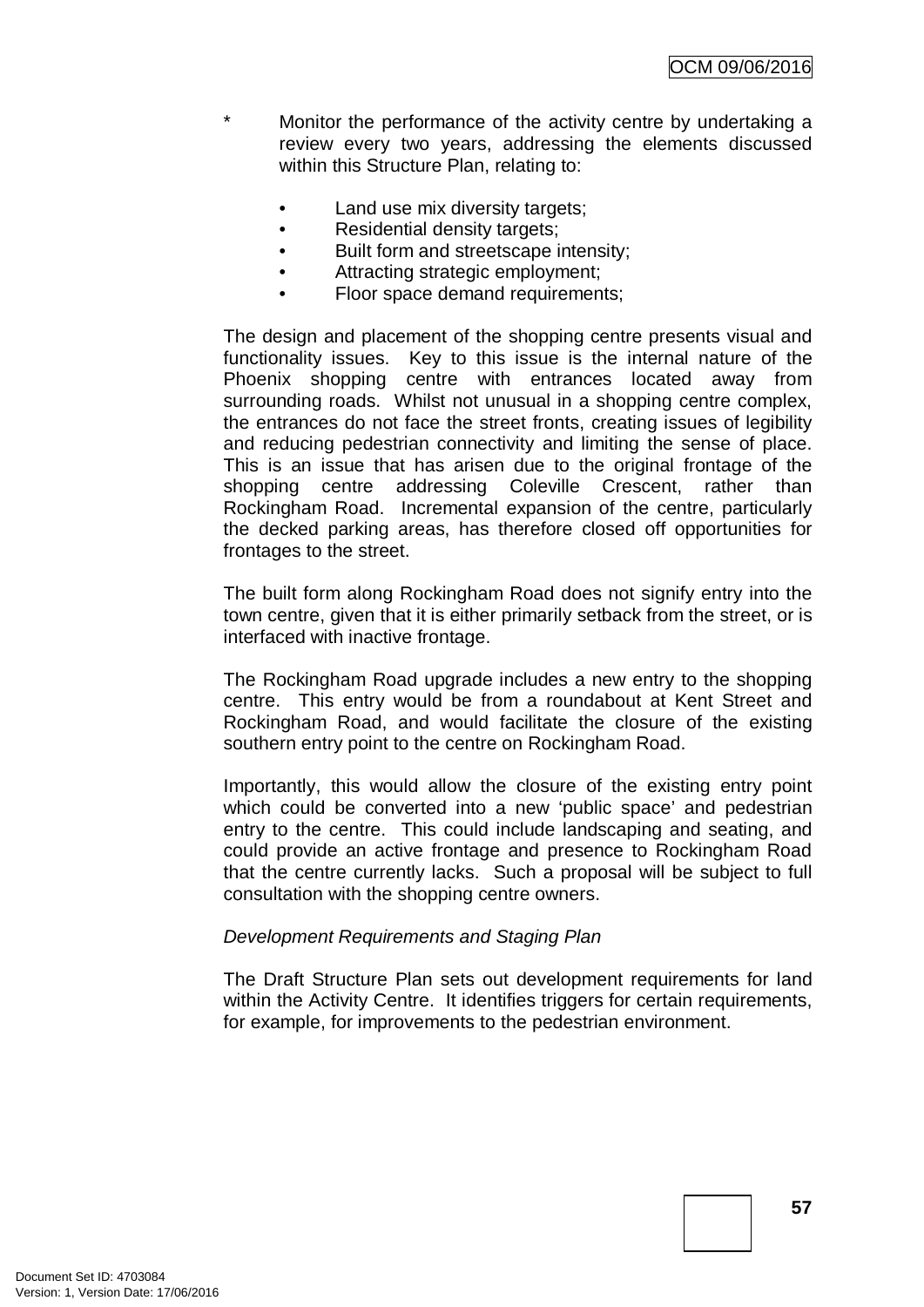## *LCACS Actions and Outcomes*

The Draft Structure Plan sets out how the actions address the issues identified for the centre in LCACS, and identify how the proposed actions are likely to improve the score for each element.

## *Draft Local Planning Policy –Phoenix Activity Centre Structure Plan*

Draft Design Guidelines have been prepared to guide development within the activity centre (Attachment 2) to ensure the objectives of the plan are achieved.

The key objectives of the Local Planning Policy are -

- a) To create a high quality and safe pedestrian environment along Rockingham Road in the Phoenix Activity Centre.
- b) To create a new sense of place with high-quality and dynamic building and landscape design and landmark development sites.
- c) To create an activity centre with a readily identifiable character.
- d) To facilitate safe and convenient pedestrian and cyclist movement within the Activity Centre, resolving vehicle and pedestrian/cyclist conflict points.
- e) To create an Activity Centre that is highly legible.
- f) To create attractive, active frontages that provide visual interest and contribute to pedestrian and cyclist safety and comfort.
- g) To ensure that signage is not visually obtrusive, does not result in excessive visual clutter; and does not hinder passive surveillance.
- h) To ensure that signage is compatible with the scale, design and visual character of the building and activity centre.
- i) To provide adequate opportunities for commercial advertising to support and encourage business activity.
- j) To encourage an increase in pedestrian and cycling trips by maximising the convenience, safety and appeal of these modes of travel.
- k) To create safe, functional and attractive car parking areas that allow for landscaping, and facilitate safe and convenient pedestrian and cyclist movement.

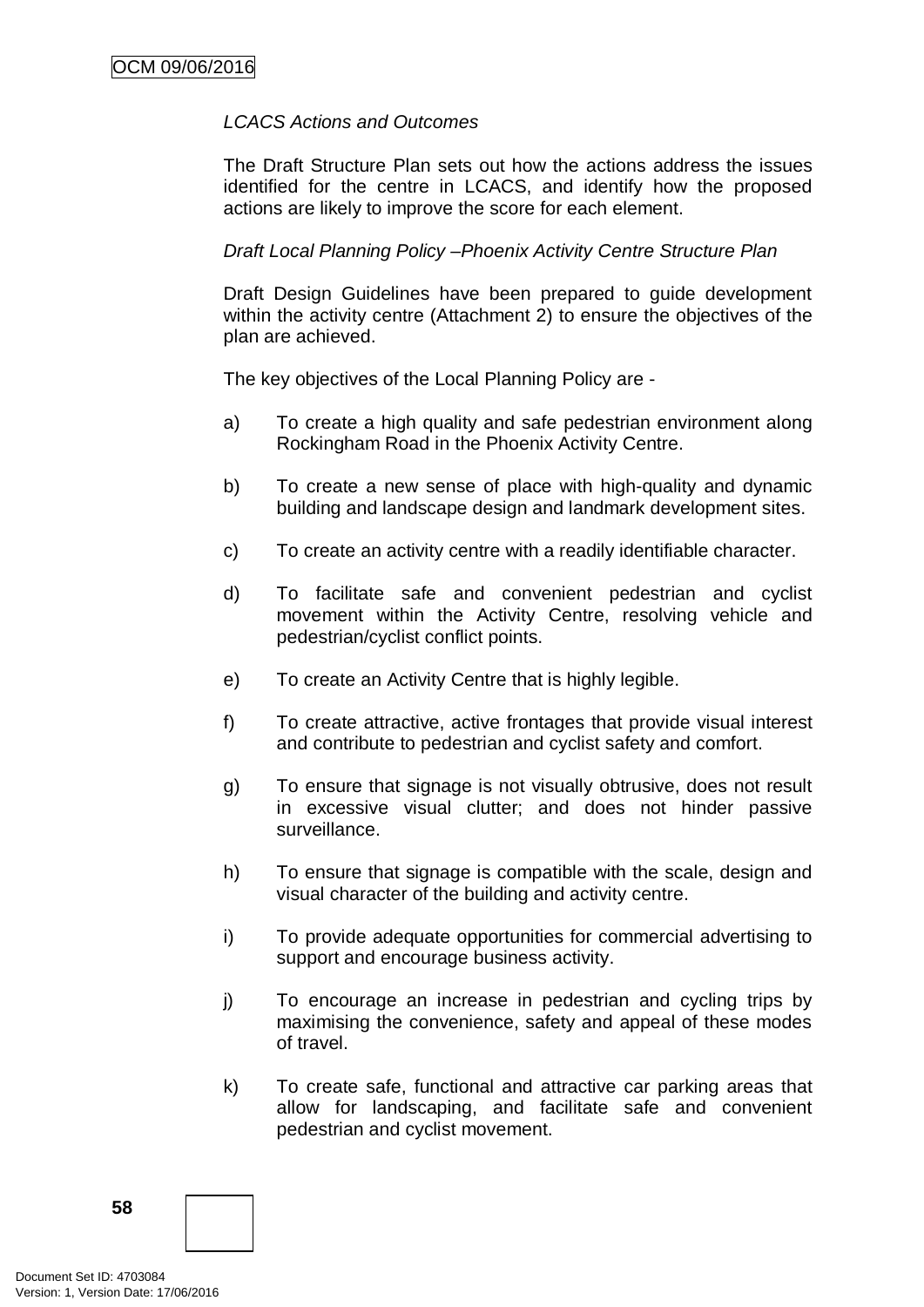- l) To encourage landmark development features which are integrated with buildings, and which improve legibility within the activity centre.
- m) To utilise artworks to create community identify; improve inactive frontages; improve legibility; and provide functional infrastructure for pedestrians and cyclists.
- n) To promote the integration of wayfinding with urban design, landscaping, architectural design and public art.
- o) To encourage mixed use development and a diversity of land uses.

## Rockingham Road Upgrade Concept Plan

The City's multidisciplinary internal workgroup identified objectives for the Rockingham Road upgrade that were in line with the Revitalisation Strategy. The following key objectives were identified:

#### *Objectives*

- 1. To promote pedestrian use across and along Rockingham Road, through the provision of a safe and attractive environment.
- 2. To improve the amenity around bus stops and encourage the use of buses by giving priority to the bus service.
- 3. A visual identity which reassures and welcomes people to the town centre by conveying its sense of place.
- 4. To create safe and legible vehicle access arrangements which serves the town centre as a destination.

The draft concept plan is included at Attachment 3. A key feature of the draft concept plan is the reduction from two lanes in each direction to one lane between Coleville Crescent and Phoenix Road. A reduced speed limit of 50km an hour is also proposed. This will slow traffic and improve safety and amenity for pedestrians and cyclists. Importantly this will allow the introduction of bicycle lanes and landscaping on Rockingham Road, which would not be currently possible within the very narrow road reservation.

The draft concept plan also reduces the number of crossovers to Rockingham Road. This is critical to improve safety for vehicles, and improve the pedestrian and cyclist environment, given that crossovers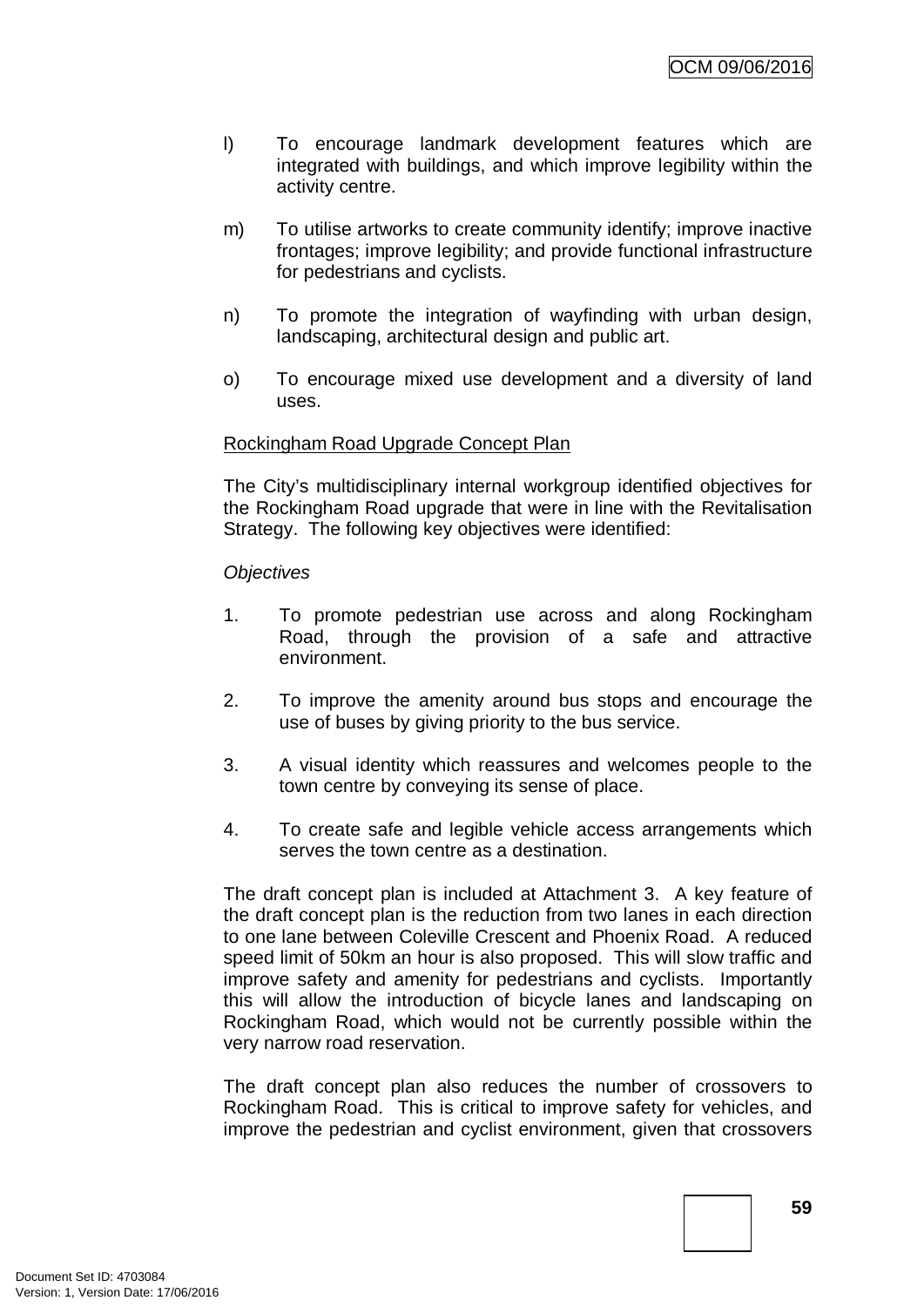interrupt pedestrian and cyclist movement and comfort, and reduce safety.

Two new roundabouts are proposed on Rockingham Road, at the intersection with Lancaster Street, and at Kent Street. These roundabouts will provide a means to turnaround to access businesses and properties where access is restricted. They will also provide breaks to the flow of traffic to provide safer access opportunities.

While the changes to access will affect some adjacent landowners and businesses the concept plan seeks to secure good alternatives. The draft concept plan has considered the servicing needs of each business. Furthermore, one on one consultation is proposed with all landowners and businesses on Rockingham Road given the proposed changes to access.

The draft concept plan includes a new entry to the shopping centre. This entry would be from a roundabout at Kent Street and Rockingham Road, and would facilitate the closure of the existing southern entry point to the centre on Rockingham Road. This area has the potential to create a new pedestrian entry and 'public space'.

The draft concept plan is considered to achieve the following:

- \* Minimises any land acquisition requirements there are only very small portions of land required that will not negatively affect existing properties.
- \* Creates opportunities for landscaping to beautify the road (currently very limited).
- \* Reduces the number of crossovers to Rockingham Road while facilitating access to businesses through a 'roundabout system'.
- \* Reduces traffic speeds through new 50km speed limits, and a narrowing of the road and landscaping that will slow traffic.

It is not currently financially viable to underground the power as part of this project due to the high costs associated with such works in the area at this time. However, the road upgrade as proposed in the draft concept plan does not preclude the undergrounding of power at a point in the future when it may be viable.

#### **Conclusion**

The Draft Activity Centre Structure Plan for Phoenix District Centre builds on the objectives and actions of the Revitalisation Strategy and will ensure there is a planning framework to support the growth and maturity of the town centre, including any future expansion of the centres. In conjunction with the proposed Design Guidelines (Local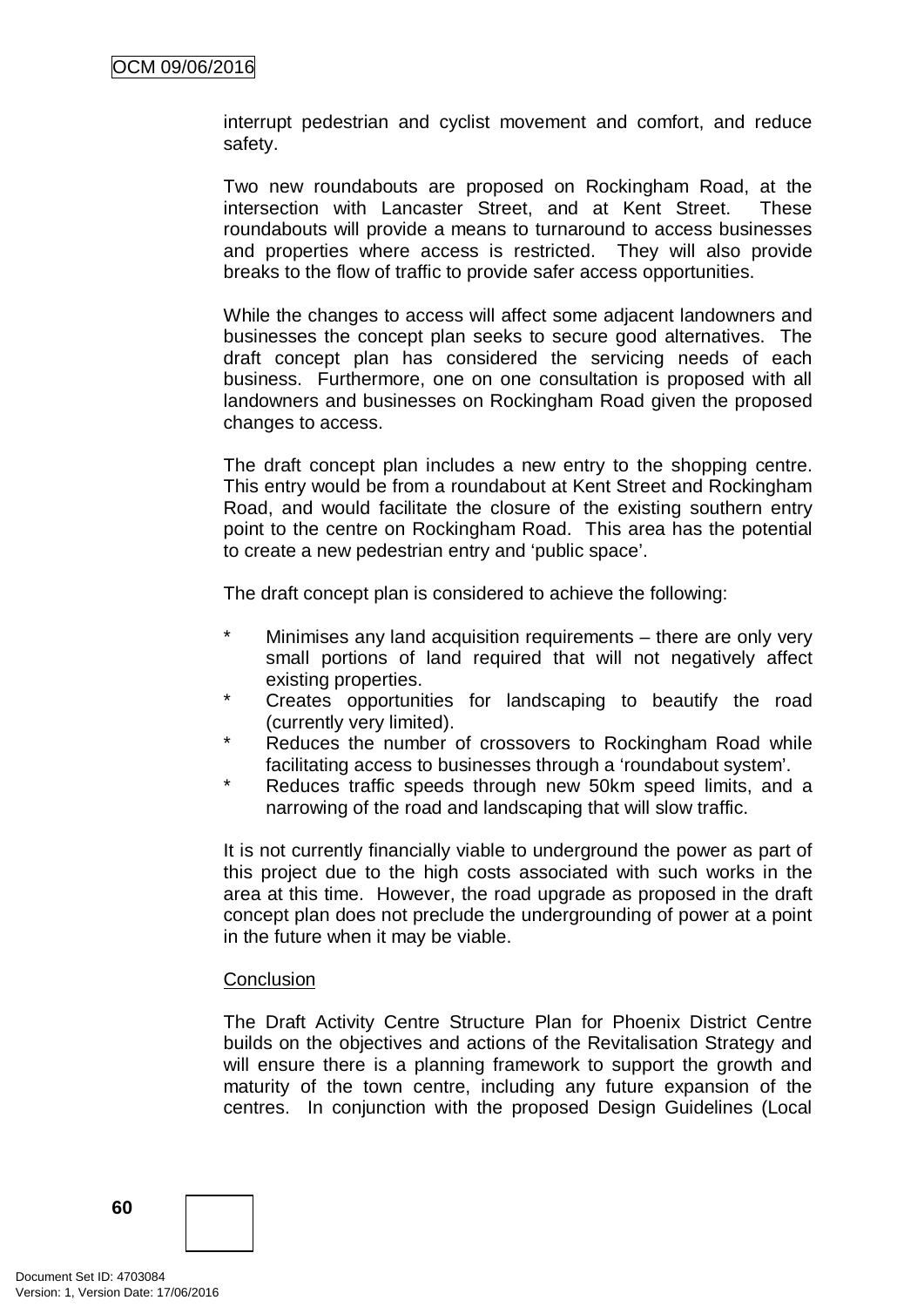Planning Policy) it will ensure development achieves the objectives of the Revitalisation Strategy.

It is therefore recommended that Council adopt the Draft Activity Centre Structure Plan; Local Planning Policy Design Guidelines for community consultation.

The Draft Concept Plan for Rockingham Road is a critical element of the activity centre, and was a key action of the Revitalisation Strategy. It is therefore recommended that Council adopt this concept plan for the purposes of advertising.

## **Strategic Plan/Policy Implications**

#### **Infrastructure**

• Community infrastructure that is well planned, managed, safe, functional, sustainable and aesthetically pleasing.

# **Community & Lifestyle**

Safe communities and to improve the community's sense of safety.

## **A Prosperous City**

• Promotion and support for the growth and sustainability of local businesses and local business centres.

#### **Moving Around**

• Facilitate and promote healthy transport opportunities.

# **Budget/Financial Implications**

The preparation of the Activity Centre Structure Plan has been funded through the Strategic Planning budget, with further budgeting required at a later stage as the structure plans are formulated.

The Rockingham Road upgrade works have been budgeted for the 2016/2017 financial year with provision for \$4M for this project.

# **Legal Implications**

N/A

# **Community Consultation**

It is proposed that the draft Activity Centre Structure Plan and Local Planning Policy Design Guidelines be advertised for a period of 60 days to relevant landowners, business owners, government agencies and community groups.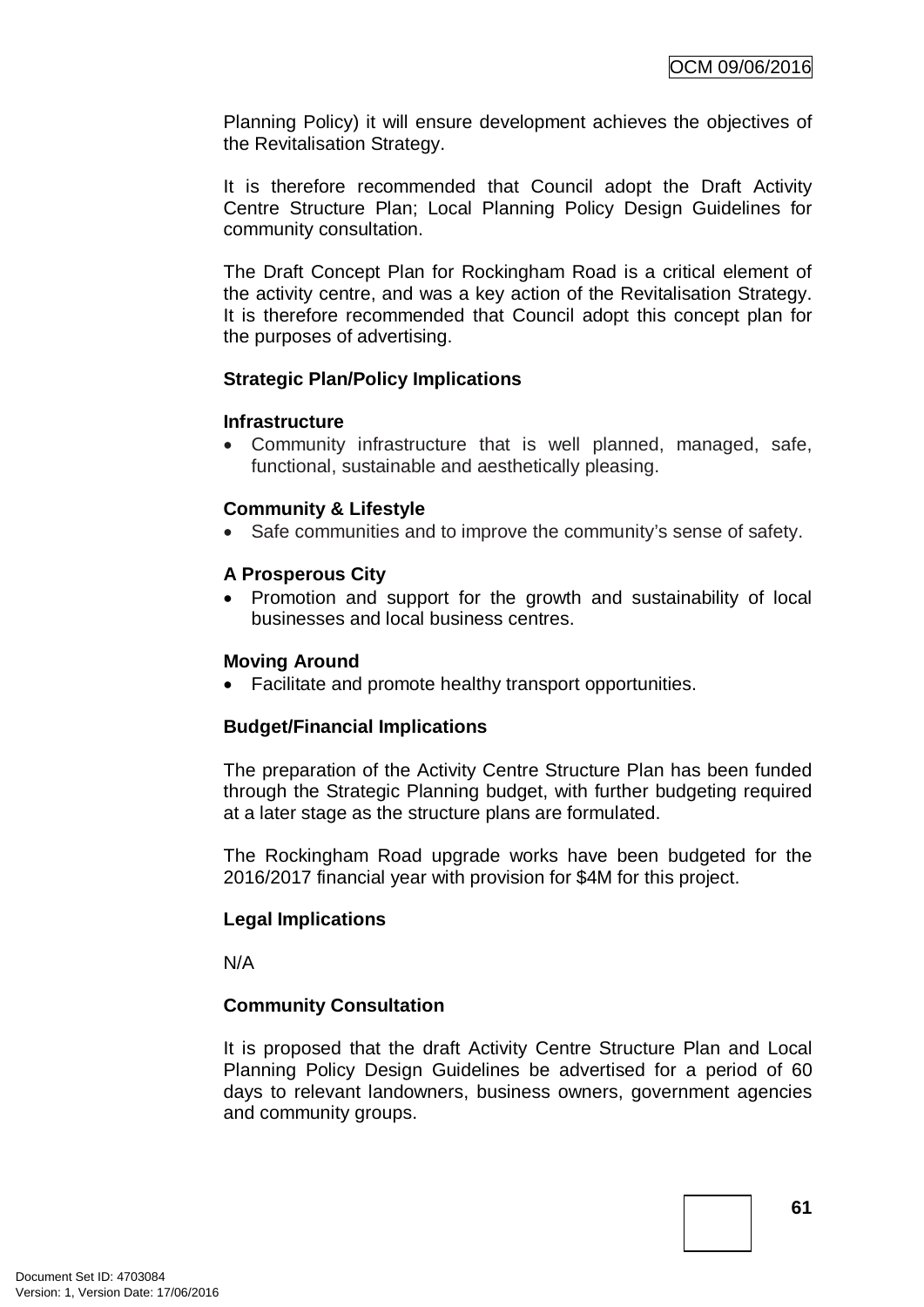This will include targeted consultation with the most affected landowners within the Activity Centre.

The Rockingham Road Concept Plan community consultation will include targeted, one on one consultation with all affected landowners and business owners on Rockingham Road.

Pre-consultation work has commenced with the Phoenix Working Group (comprised of a small group of interested local residents) and the Phoenix Shopping Centre, with a number of initial discussions and meetings having been undertaken regarding the Rockingham Road concept plan.

## **Risk Management Implications**

The key risk that the City faces in not progressing the Activity Centre Plan, Design Guidelines and Road upgrade concept is the missed opportunity in guiding the town centre's future growth in a comprehensive way. This would further impact the City's delivery of its Phoenix Revitalisation Strategy, which is the comprehensive plan to guide the future growth and prosperity of the suburb.

## **Attachment(s)**

- 1: Phoenix District Centre Activity Centre Structure Plan
- 2: Draft Local Planning Policy Phoenix Activity Centre Design Guidelines.
- 3. Draft Concept Plans Rockingham Road

#### **Advice to Proponent(s)/Submissioners**

N/A.

**Implications of Section 3.18(3) Local Government Act, 1995**

Nil.

# **15. FINANCE AND CORPORATE SERVICES DIVISION ISSUES**

# **15.1 (MINUTE NO 5816) (OCM 9/6/2016) - LIST OF CREDITORS PAID - APRIL 2016 (076/001) (N MAURICIO) (ATTACH)**

#### **RECOMMENDATION**

That Council adopt the List of Creditors Paid for April 2016, as attached to the Agenda.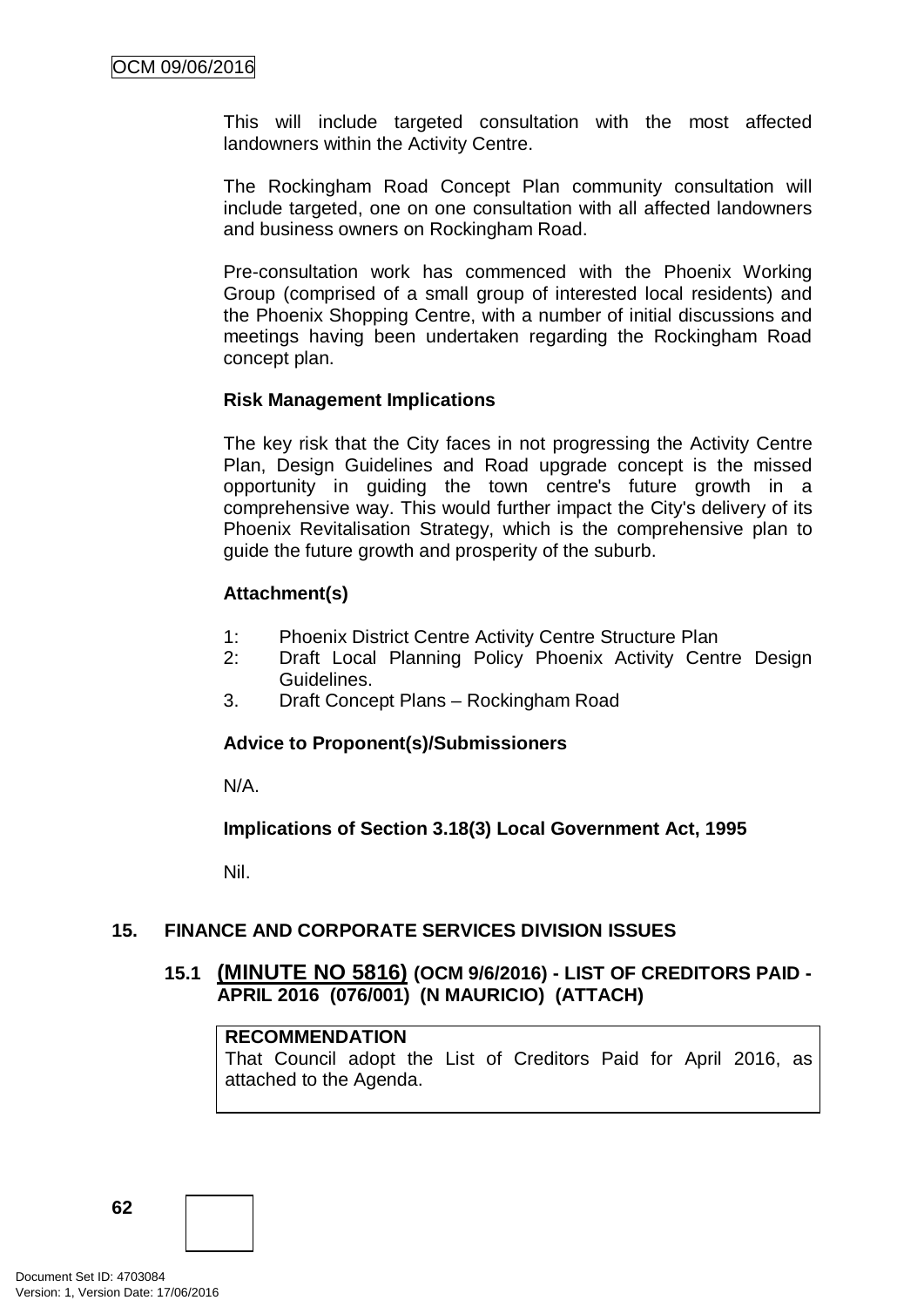# **COUNCIL DECISION**

MOVED Clr S Pratt SECONDED Clr B Houwen that the recommendation be adopted.

# **CARRIED 6/0**

# **Background**

It is a requirement of the Local Government (Financial Management) Regulations 1996, that a List of Creditors be compiled each month and provided to Council.

# **Submission**

N/A

# **Report**

The list of accounts for April 2016 is attached to the Agenda for consideration. The list contains details of payments made by the City in relation to goods and services received by the City.

# **Strategic Plan/Policy Implications**

# **Leading & Listening**

- Effective and constructive dialogue with all City stakeholders.
- A responsive, accountable and sustainable organisation.

# **Budget/Financial Implications**

N/A

# **Legal Implications**

N/A

# **Community Consultation**

N/A

# **Risk Management Implications**

The report reflects the fact that the payments covered in the attachment are historic in nature. The non-acceptance of this report would place the City in breach of the Regulation 13 of the Local Government (Financial Management) Regulations 1996.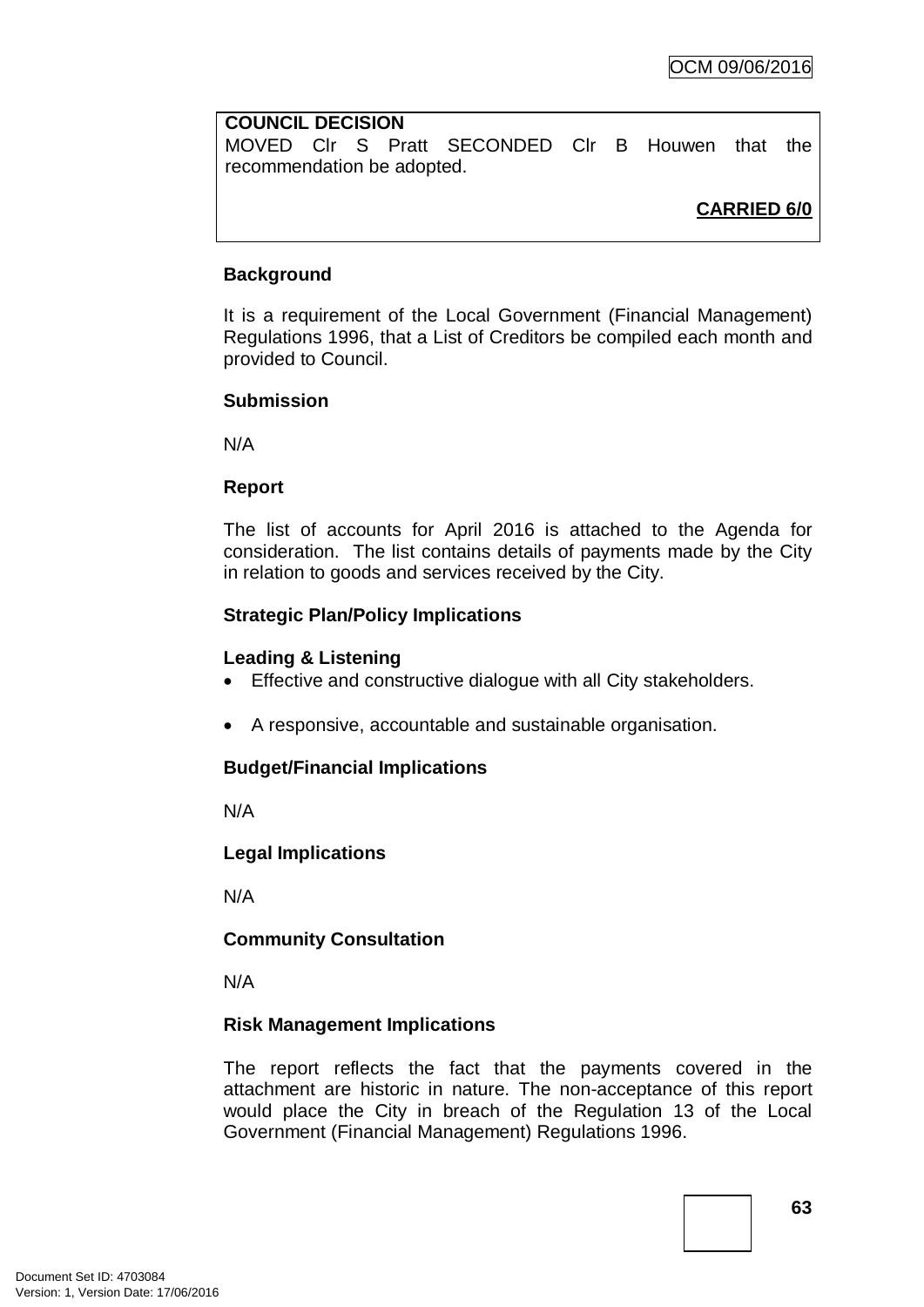# **Attachment(s)**

List of Creditors Paid – April 2016.

# **Advice to Proponent(s)/Submissioners**

N/A

# **Implications of Section 3.18(3) Local Government Act, 1995**

Nil.

# **15.2 (MINUTE NO 5817) (OCM 9/6/2016) - STATEMENT OF FINANCIAL ACTIVITY AND ASSOCIATED REPORTS - APRIL 2016 (071/001) (N MAURICIO) (ATTACH)**

#### **RECOMMENDATION** That Council

- (1) adopt the Statement of Financial Activity and associated reports for April 2016, as attached to the Agenda; AND
- (2) amend the 2015/16 Municipal Budget in accordance with the detailed schedule in the report as following:

| <b>Net change to Municipal Budget</b><br><b>Closing Funds</b> | <b>Increase</b> | 49,000      |
|---------------------------------------------------------------|-----------------|-------------|
|                                                               |                 |             |
| TF to Reserve Adjustments                                     | Increase        | $-101, 146$ |
| <b>Expenditure Adjustments</b>                                | Increase        | $-161,906$  |
| TF from Reserve Adjustments                                   | Increase        | 1.146       |
| Revenue Adjustments                                           | Increase        | 310,906     |

**TO BE CARRIED BY AN ABSOLUTE MAJORITY OF COUNCIL**

# **COUNCIL DECISION** MOVED Clr B Houwen SECONDED Clr P Eva that the recommendation be adopted.

# **CARRIED BY ABSOLUTE MAJORITY OF COUNCIL 6/0**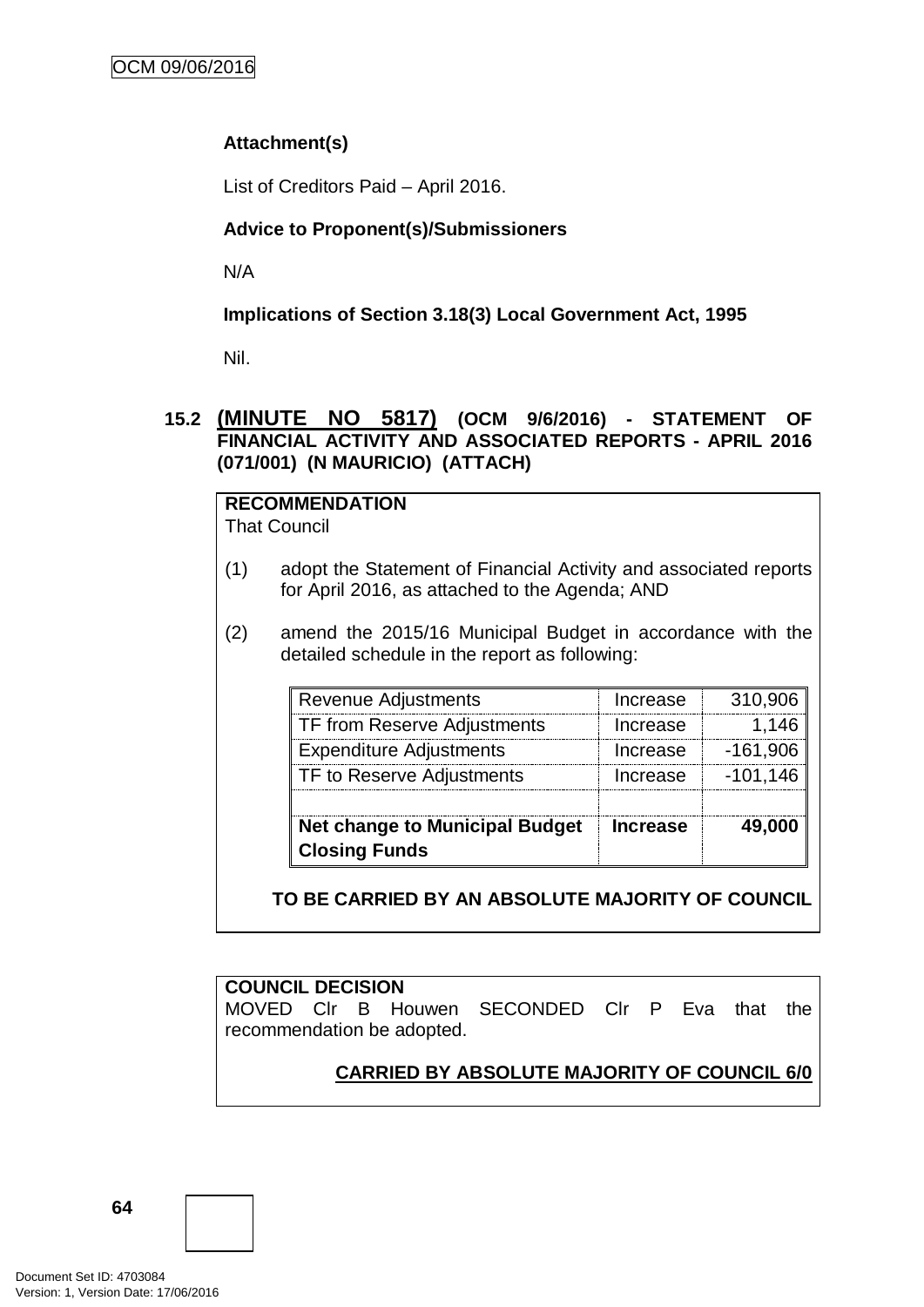# **Background**

Regulations 1996 prescribes that a local government is to prepare each month a Statement of Financial Activity.

Regulation 34(2) requires the Statement of Financial Activity to be accompanied by documents containing:–

- (a) details of the composition of the closing net current assets (less restricted and committed assets);
- (b) explanation for each material variance identified between YTD budgets and actuals; and
- (c) any other supporting information considered relevant by the local government.

Regulation 34(4)(a) prescribes that the Statement of Financial Activity and accompanying documents be presented to Council within 2 months after the end of the month to which the statement relates.

The regulations require the information reported in the statement to be shown either by nature and type, statutory program or business unit. The City chooses to report the information according to its organisational business structure, as well as by nature and type.

Local Government (Financial Management) Regulations - Regulation 34 (5) states:

*(5) Each financial year, a local government is to adopt a percentage or value, calculated in accordance with the AAS, to be used in statements of financial activity for reporting material variances.*

This regulation requires Council to annually set a materiality threshold for the purpose of disclosing budget variance details within monthly reporting. Council has adopted a materiality threshold of \$200,000 for the 2015/16 financial year.

Whilst this level of variance reporting helps to inform the mid-year budget review, detailed analysis of all budget variances is an ongoing exercise. Certain budget amendments are submitted to Council each month where necessary.

# **Submission**

N/A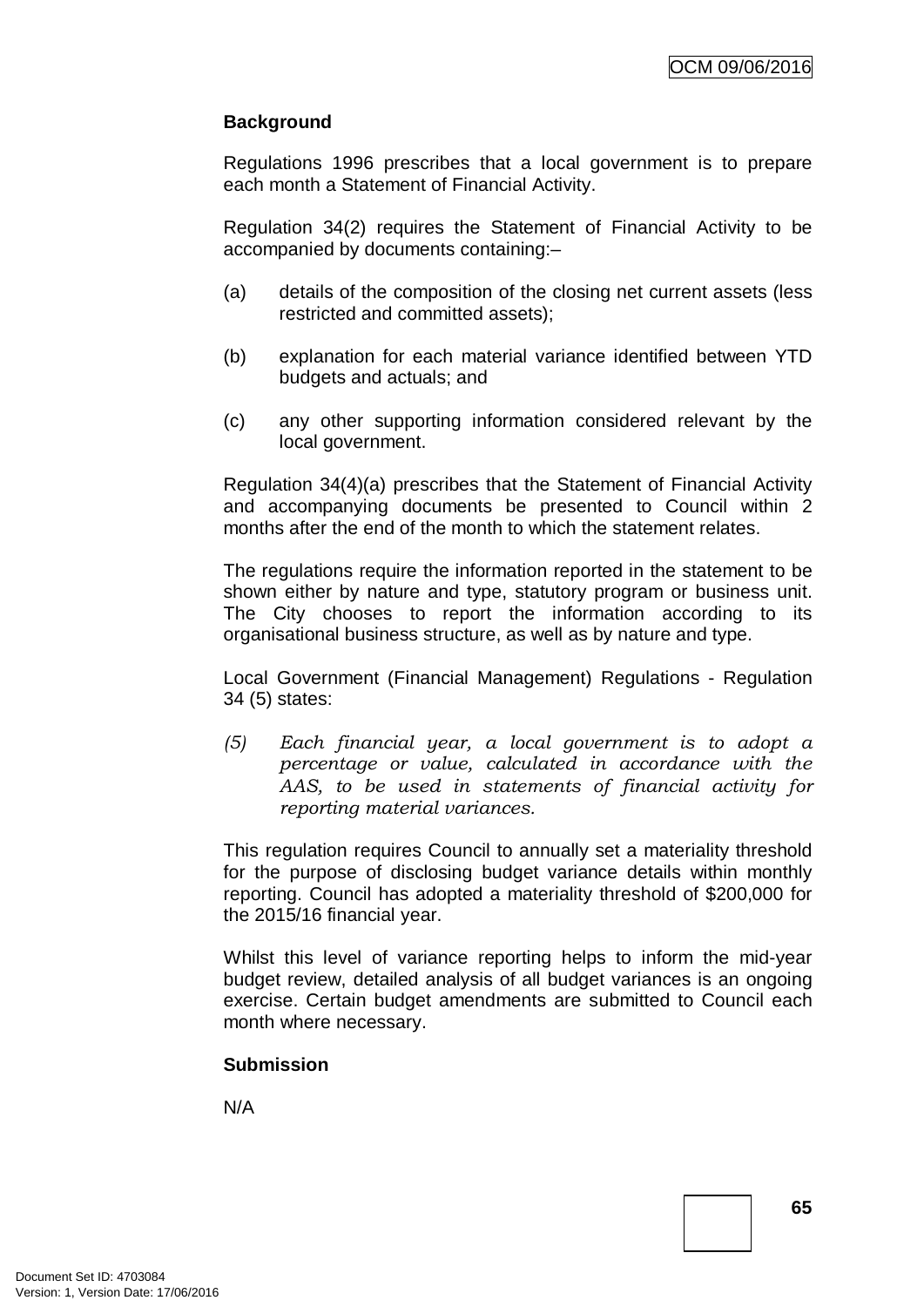# **Report**

# *Opening Funds*

The opening funds of \$13.7M brought forward from last year has been audited and the budget has been amended to reflect this final position. These compare closely to the opening funds used in the adopted budget of \$13.5M and include the required municipal funding for carried forward works and projects of \$9.7M (versus the original \$10.5M estimated in the adopted budget). The additional \$1.0M of available municipal funding was redirected into the Roads and Drainage Infrastructure Reserve at the November 2015 Ordinary Council meeting.

## *Closing Funds*

The City's actual closing funds of \$33.6M is \$1.9M higher than the YTD budget target. This result comprises a combination of favourable and unfavourable cash flow variances across the operating and capital programs (detailed throughout this report).

The budgeted end of year closing funds currently shows \$0.41M, compared to \$0.36M last month and \$0.36M originally adopted. Budget amendments made during the month resulted in a net increase of \$49,000 to the budget surplus.

The budgeted closing funds will fluctuate throughout the year due to the ongoing impact of Council decisions and the recognition of additional revenue and costs. Details on the composition of the budgeted closing funds are outlined in Note 3 to the Financial Statement attached to the Agenda.

# *Operating Revenue*

Consolidated operating revenue of \$122.2M was over the YTD budget target by \$2.2M.

The following table shows the operating revenue budget performance by nature and type:

|                                                | <b>Actual</b>  | <b>Revised</b>          | Variance to          | <b>FY Revised</b>    |  |
|------------------------------------------------|----------------|-------------------------|----------------------|----------------------|--|
| <b>Nature or Type</b><br><b>Classification</b> | Revenue<br>\$M | <b>Budget YTD</b><br>SM | <b>Budget</b><br>\$Μ | <b>Budget</b><br>\$M |  |
| Rates                                          | (88.99)        | (87.50)                 | 149                  | 89.03                |  |
| <b>Specified Area Rates</b>                    | (0.34)         | 0.27                    |                      |                      |  |
| Fees & Charges                                 | 19.06)         | 19.12                   | 0.06                 |                      |  |
| Service Charges                                | 1.06)          |                         | 0.01                 |                      |  |
| <b>Operating Grants &amp;</b>                  | .76            | 6.48                    |                      |                      |  |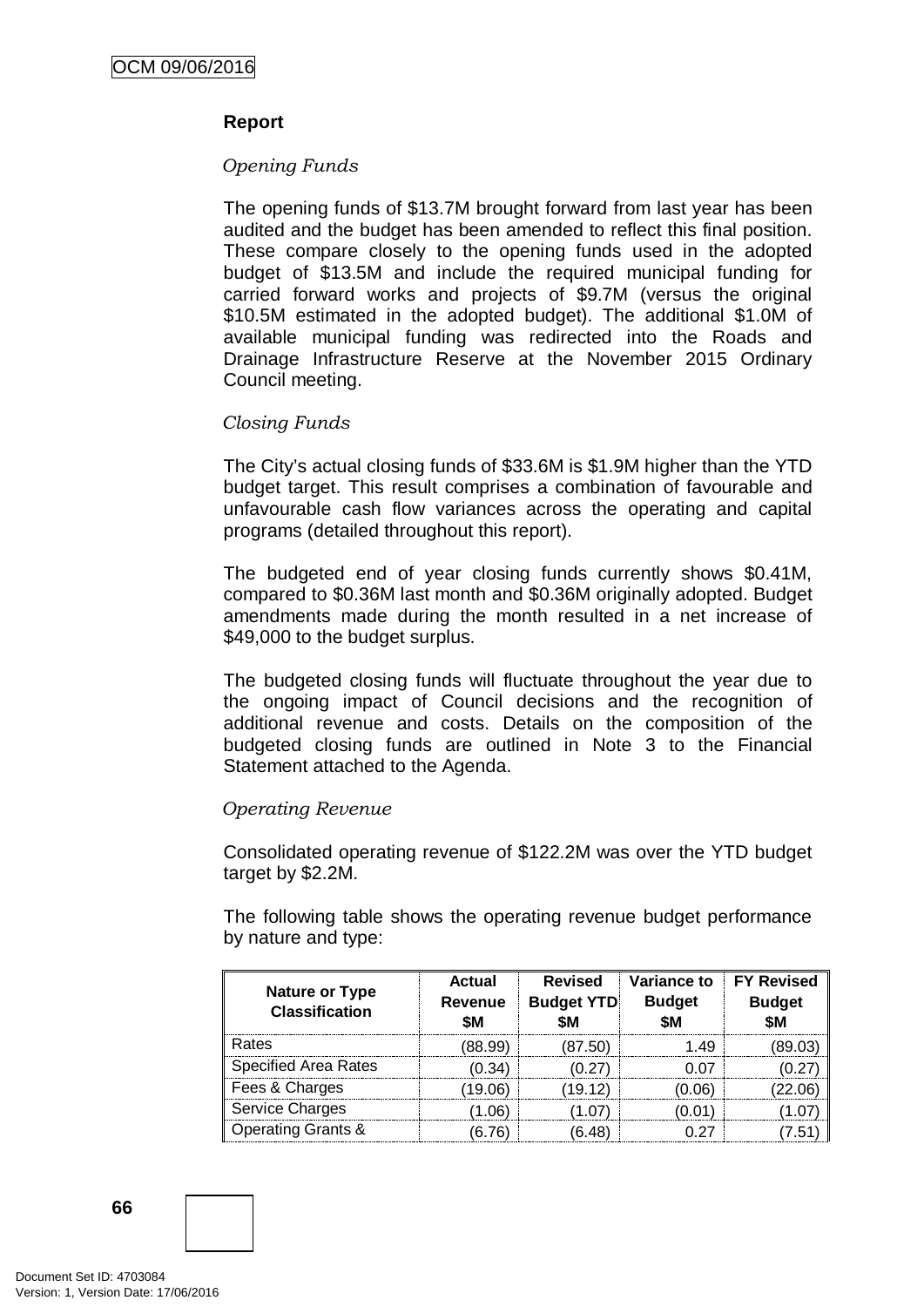| <b>Nature or Type</b><br><b>Classification</b> | Actual<br>Revenue<br>SΜ | <b>Revised</b><br><b>Budget YTD</b><br>SΜ | Variance to<br><b>Budget</b> | <b>FY Revised</b><br><b>Budget</b> |  |
|------------------------------------------------|-------------------------|-------------------------------------------|------------------------------|------------------------------------|--|
| <b>Subsidies</b>                               |                         |                                           |                              |                                    |  |
| Contributions, Donations,                      |                         |                                           |                              |                                    |  |
| Reimbursements                                 | 1.14)                   | (0.89)                                    | O 25                         |                                    |  |
| <b>Interest Earnings</b>                       | 4 88)                   |                                           |                              | 55                                 |  |
| ntal                                           | (122.24                 | 20.05)                                    | 2 18                         |                                    |  |

The significant variances at month end were:

- Rates revenue was over the YTD budget by \$1.5M due to interim rating related to strong growth in the rating property base.
- Subsidies received for childcare services were \$0.49M ahead of YTD budget. These are offset by higher payments to the Caregivers.
- Income from development application fees of \$0.90M was \$0.22M behind the YTD budget of \$1.12M.

# *Operating Expenditure*

Reported operating expenditure (including asset depreciation) of \$96.1M was under the YTD budget by \$4.8M.

The following table shows the operating expenditure budget variance at the nature and type level. The internal recharging credits reflect the amount of internal costs capitalised against the City's assets:

| <b>Nature or Type</b><br><b>Classification</b> | <b>Actual</b><br><b>Expenses</b> | <b>Revised</b><br><b>Budget YTD</b> | <b>Variance to</b><br><b>Budget</b> | <b>FY Revised</b><br><b>Budget</b> |
|------------------------------------------------|----------------------------------|-------------------------------------|-------------------------------------|------------------------------------|
|                                                | \$Μ                              | \$M                                 | SΜ                                  | \$M                                |
| Employee Costs - Direct                        | 36.4                             | 37.6                                | 1.2                                 | 46.8                               |
| Employee<br>Costs                              |                                  |                                     |                                     |                                    |
| Indirect                                       | 0.5                              | 0.6                                 | 0.1                                 |                                    |
| <b>Materials and Contracts</b>                 | 28.4                             | 31.2                                | 2.8                                 | 38.3                               |
| Utilities                                      | 3.7                              | 3.8                                 | 0.1                                 | 4.6                                |
| <b>Interest Expenses</b>                       | 0.0                              | 0.0                                 | (0.0)                               | 0 1                                |
| Insurances                                     | 2.1                              | 2.1                                 | 0.0                                 | 21                                 |
| <b>Other Expenses</b>                          | 5.0                              | 5.0                                 | (0.1)                               | 6.8                                |
| Depreciation (non-cash)                        | 21.5                             | 22.9                                | 1.4                                 | 27.5                               |
| Recharging-<br>Internal                        |                                  |                                     |                                     |                                    |
| <b>CAPEX</b>                                   | (1.7)                            | (2.4)                               | (0.7)                               | (3.0)                              |
| Total                                          | 96.1                             | 100.9                               | 4.9                                 | 124.4                              |

The significant variances at month end were:

Material and Contracts were \$2.8M under YTD budget with the main contributors being Waste Collection (\$0.81M) and Parks &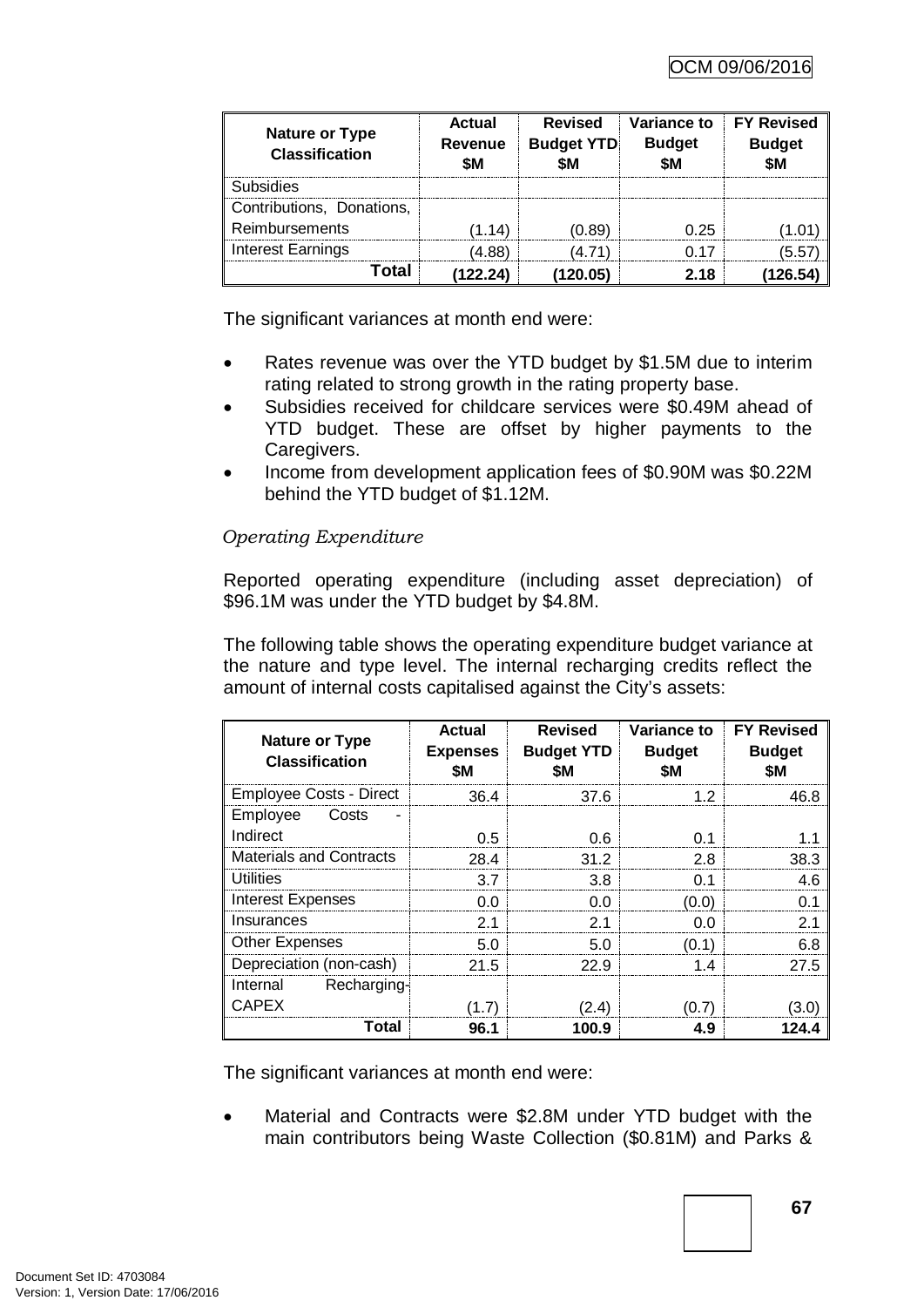Environment Maintenance (\$0.40M). Environmental Health was also down (\$0.28M), with \$0.18M of this budget being spent on internal tipping fees for a contaminated site clean-up.

- Salaries and direct employee on-costs were \$1.2M under the YTD budget with Community Development salaries down \$0.30M, Roads Construction down \$0.24M and Human Resources down \$0.23M. Waste Collection wages were over the YTD budget by \$0.27M.
- Under Other Expenses, Council's grants and donations scheme was running \$0.28M behind the YTD budget. Fuel costs for the City's fleet was also \$0.22M below budget due to low petrol prices. Conversely, the landfill levy was \$0.41M over the adjusted YTD budget.
- Depreciation on assets were \$1.4M under the YTD budget mainly due to lower depreciation for road assets of \$0.67M (due to EOFY revaluations) and lower depreciation for parks infrastructure of \$0.27M.
- The internal recharging of overhead costs to the CAPEX program was \$0.74M behind the YTD budget setting, particularly due to a \$0.61M shortfall in roads labour charged to infrastructure projects.

# *Capital Expenditure*

The City's total capital spend at the end of the month was \$49.3M, representing an under-spend of \$23.9M against the YTD budget.

| <b>Asset Class</b>      | <b>YTD</b><br><b>Actuals</b><br>\$Μ | <b>YTD</b><br><b>Budget</b><br>\$M | <b>YTD</b><br>Variance<br>\$M | <b>FY</b><br><b>Revised</b><br><b>Budget</b><br>\$M | Commit<br><b>Orders</b><br>\$M |
|-------------------------|-------------------------------------|------------------------------------|-------------------------------|-----------------------------------------------------|--------------------------------|
| Roads Infrastructure    | 4.6                                 | 8.5                                | 3.8                           | 13.1                                                | 4.7                            |
| Drainage                | 0.6                                 | 0.8                                | 0.2                           | 1.4                                                 | 0.1                            |
| Footpaths               | 0.8                                 | 0.6                                | (0.2)                         | 1.2                                                 | 0.0                            |
| Parks Hard              |                                     |                                    |                               |                                                     |                                |
| Infrastructure          | 3.0                                 | 5.4                                | 2.4                           | 7.7                                                 | 3.7                            |
| Parks Soft              |                                     |                                    |                               |                                                     |                                |
| Infrastructure          | 0.3                                 | 1.0                                | 0.7                           | 1.3                                                 | 0.5                            |
| Landfill Infrastructure | 0.2                                 | 0.3                                | 0.1                           | 0.5                                                 | 0.0                            |
| Freehold Land           | 0.4                                 | 1.1                                | 0.7                           | 1.6                                                 | 0.1                            |
| <b>Buildings</b>        | 36.6                                | 48.7                               | 12.1                          | 64.7                                                | 58.8                           |
| Furniture & Equipment   | 0.0                                 | 0.0                                | (0.0)                         | 0.0                                                 | 0.0                            |
| Computers               | 0.3                                 | 0.9                                | 0.6                           | 1.0                                                 | 0.0                            |
| Plant & Machinery       | 2.4                                 | 6.0                                | 3.6                           | 6.2                                                 | 2.3                            |
| Total                   | 49.3                                | 73.2                               | 23.9                          | 98.7                                                | 70.3                           |

The following table details the budget variance by asset class: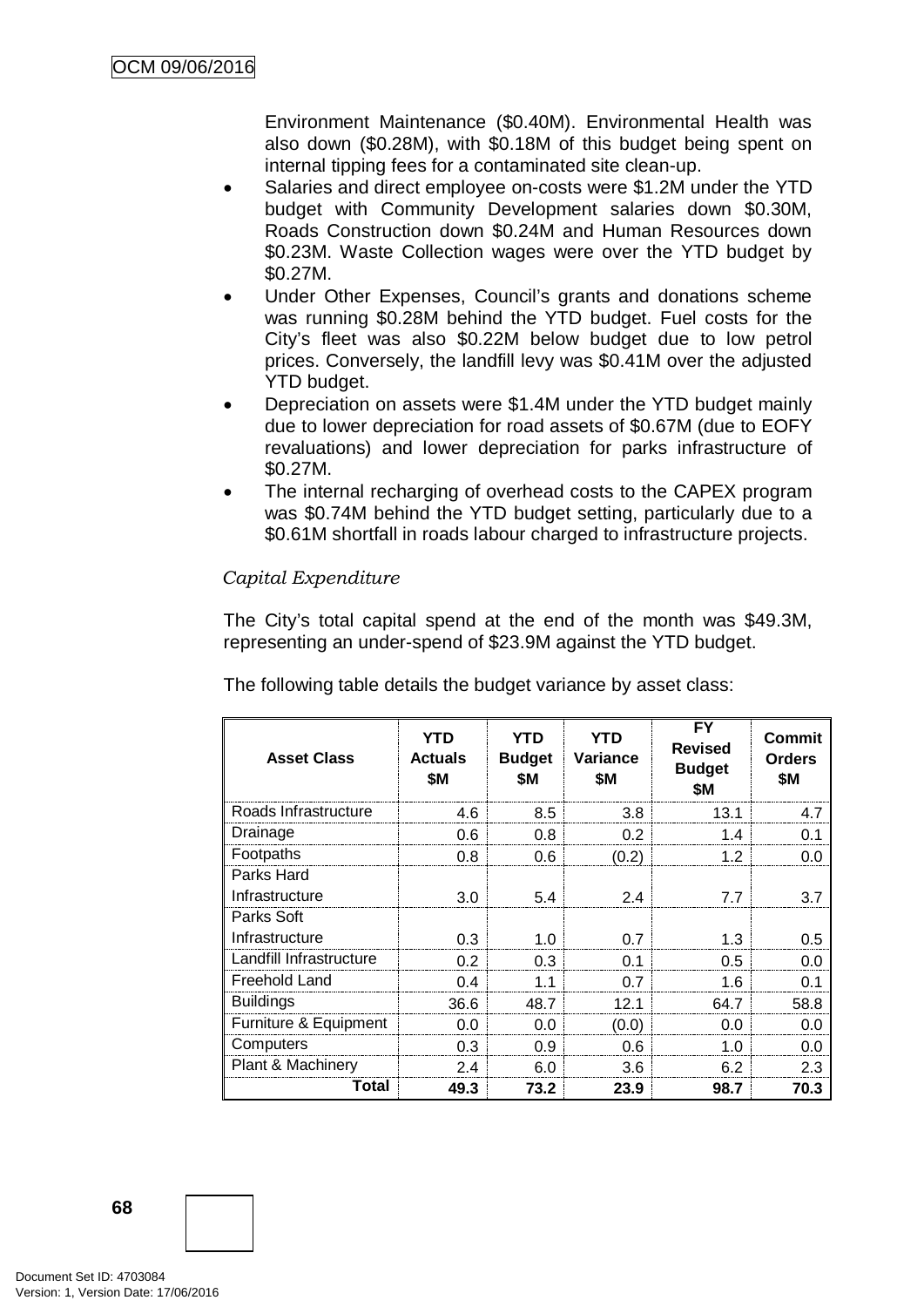These results included the following significant items:

- Buildings had a net under spend against YTD budget of \$12.1M comprising the Cockburn ARC project (\$5.6M), Operations Centre upgrade (\$4.8M), Civic building energy reduction initiative (\$0.25M) and Atwell clubrooms upgrade (\$0.36M).
- Roads Infrastructure The roads construction program was \$3.8M under-spent against the YTD budget, mainly due to Beeliar Drive [Spearwood Ave to Stock Rd] under by \$3.2M; Berrigan Drive [Kwinana Fwy to Jandakot Rd] under by \$1.3M; and North Lake Road [Hammond to Kentucky] under by \$0.2M. There are also several roads projects ahead of their YTD budgets, offsetting the under spends to a small extent.
- Plant & Machinery The plant replacement program was \$3.6M behind the YTD budget with \$2.3M of heavy and light fleet items currently on order and awaiting delivery.
- Parks Hard Infrastructure The parks capital program is collectively \$2.38M behind YTD budget with the only material variance being the adventure playground at Bibra Lake (\$0.62M). The balance is comprised of below threshold under spends across the remainder of the program.
- Parks Soft Infrastructure The parks streetscaping program is collectively \$0.67M behind the YTD budget.
- Development costs for the City's freehold land sales were \$0.74M behind YTD budget, with \$0.29M attributable to lot 804 Beeliar Drive.
- Computers The City's technology capital spend budget is collectively \$0.59M behind its YTD budget, comprising mainly of software development projects.

## *Capital Funding*

Capital funding sources are highly correlated to capital spending, the sale of assets and the rate of development within the City (developer contributions received).

Significant variances for the month included:

- Transfers from financial reserves were \$21.3M below YTD budget, in line with the capital budget under spend.
- Developer contributions received under the Community Infrastructure plan were \$0.9M over the YTD budget.
- External funding for Cockburn ARC was \$6.7M behind YTD budget comprising \$5.5M from development partner contributions and \$1.2M from government grants.
- Proceeds from the sale of land were \$13.16M below the YTD budget due to several unrealised land sales on Beeliar Drive (\$11.8M) and Davilak Avenue (\$1.3M).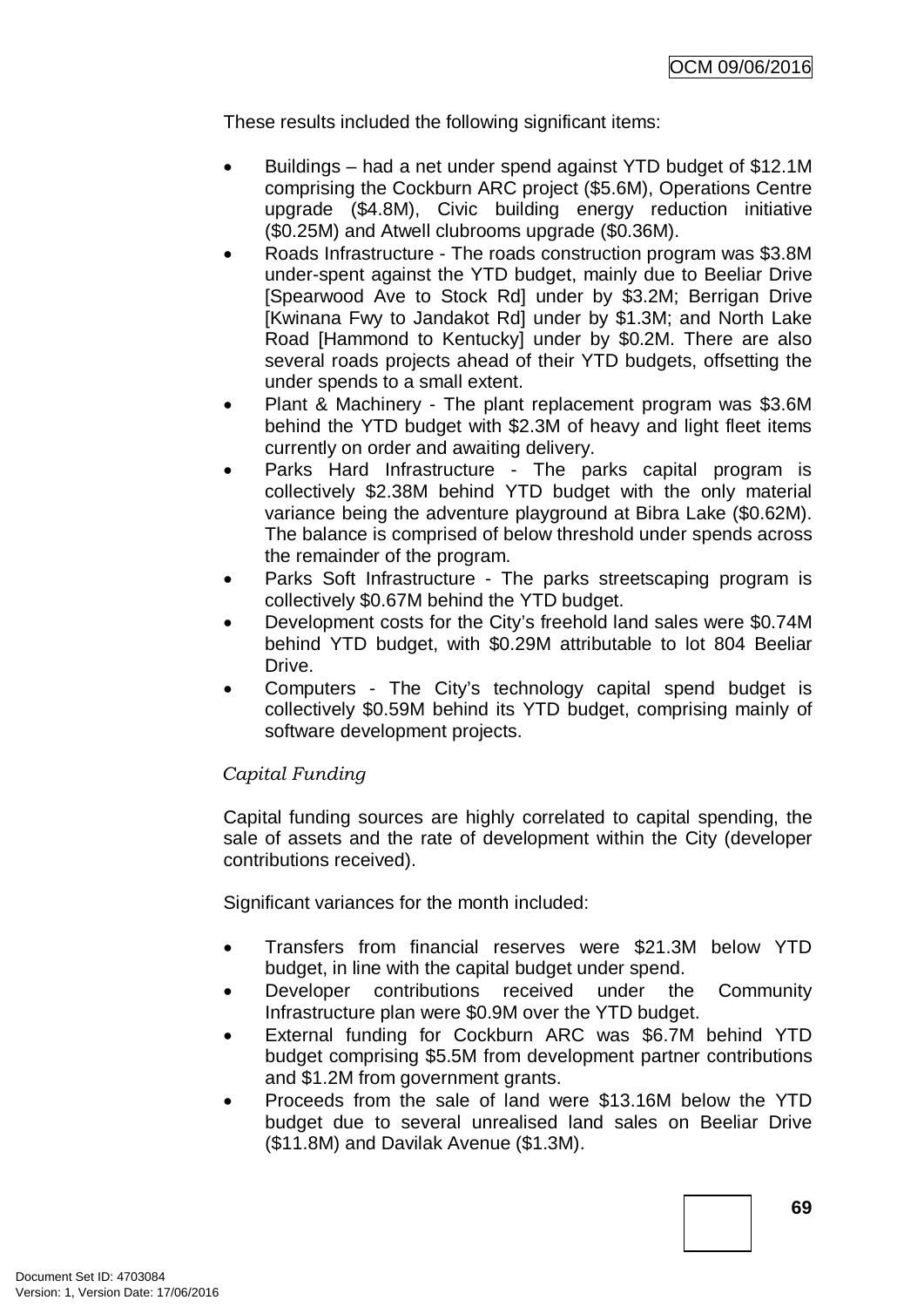• Proceeds from the sale of plant items were \$0.8M behind YTD budget, correlating to the lag in the replacement program.

### *Transfers to Reserve*

Transfers to financial reserves were \$14.05M behind the YTD budget, mainly due to delayed proceeds from the sale of land (\$12.5M). Conversely, Interest earnings transferred to reserves were \$0.33M ahead of the YTD budget.

#### *Cash & Investments*

The closing cash and financial investment holding at month's end totalled \$144.9M, down from \$155.4M the previous month. \$104.1M of this balance represented the amount held for the City's cash backed financial reserves. Another \$7.1M represented restricted funds held to cover deposit and bond liabilities. The remaining \$33.7M represented the City's liquid working capital, available to fund current operations, capital projects, financial liabilities and other financial commitments (e.g. end of year reconciling transfers to financial reserves).

#### *Investment Performance, Ratings and Maturity*

The City's investment portfolio made a weighted annualised return of 3.05% for the month, slightly up from 3.03% the previous month and 3.00% the month before that. This result compares favourably against the UBS Bank Bill Index (2.54%) and has been achieved through diligent placing of new investments at similar or higher rates to those on maturing investments. The cash rate set by the Reserve Bank of Australia was reduced to 1.75% at its April meeting, with financial markets and commentators expecting another downwards movement of 0.25% in the coming several months.



*Figure 1: COC Portfolio Returns vs. Benchmarks*

The majority of investments are held in term deposit (TD) products placed with highly rated APRA (Australian Prudential Regulation

Document Set ID: 4703084<br>Version: 1, Version Date: 17/06/2016

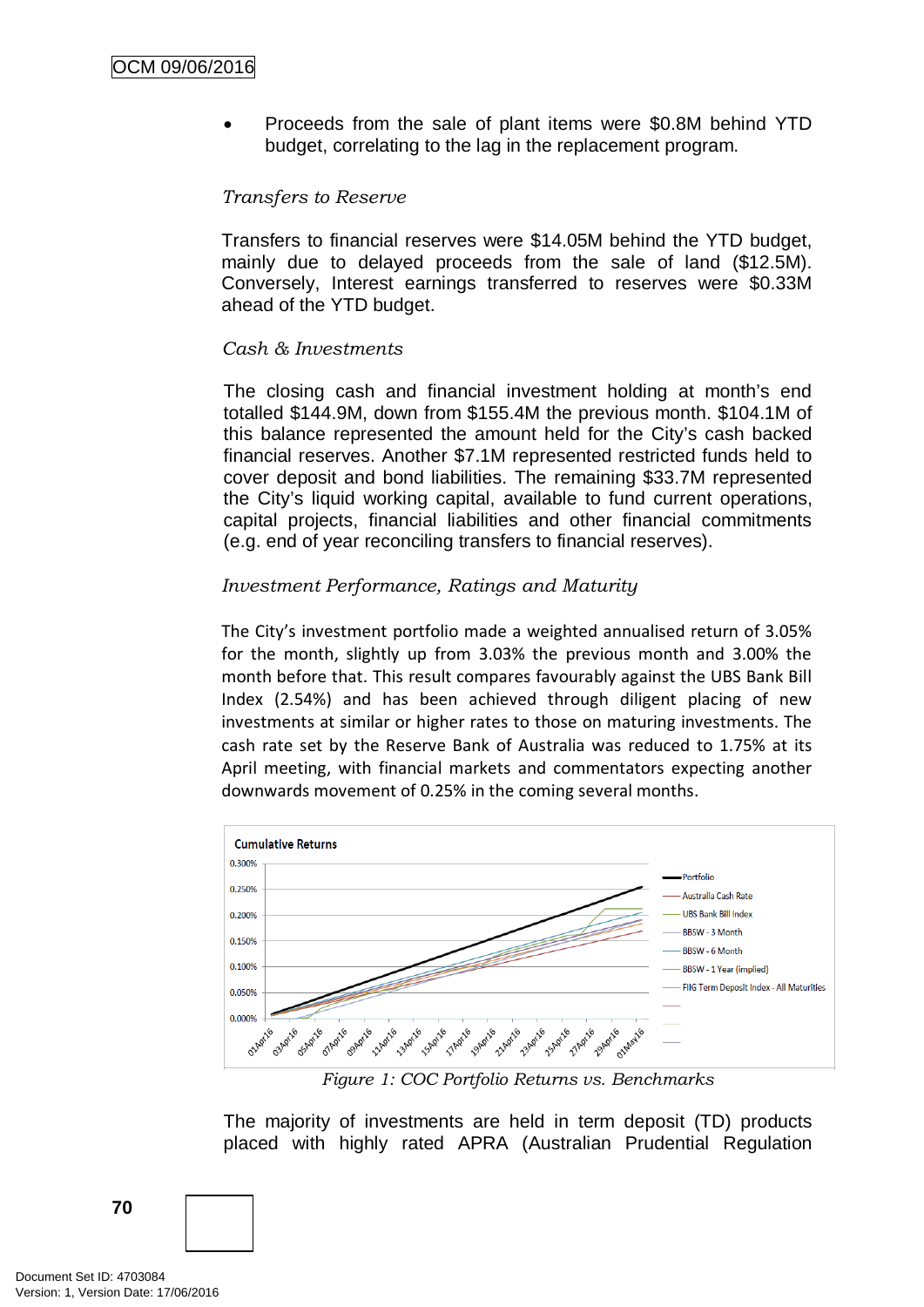OCM 09/06/2016

Authority) regulated Australian and foreign owned banks. These are invested for terms ranging from three to twelve months. All investments comply with the Council's Investment Policy other than those made under previous statutory provisions and grandfathered by the new ones.

The City's TD investments fall within the following Standard and Poor's short term risk rating categories:



*Figure 2: Council Investment Ratings Mix*

The current investment strategy seeks to secure the highest possible rate on offer over the longest duration (up to 12 months for term deposits), subject to cash flow planning and investment policy requirements. Value is currently being provided within 4-6 month investment terms.

The City's TD investment portfolio currently has an average duration of 130 days or 4.3 months (down from 137 days the previous month) with the maturity profile graphically depicted below:



*Figure 3: Council Investment Maturity Profile*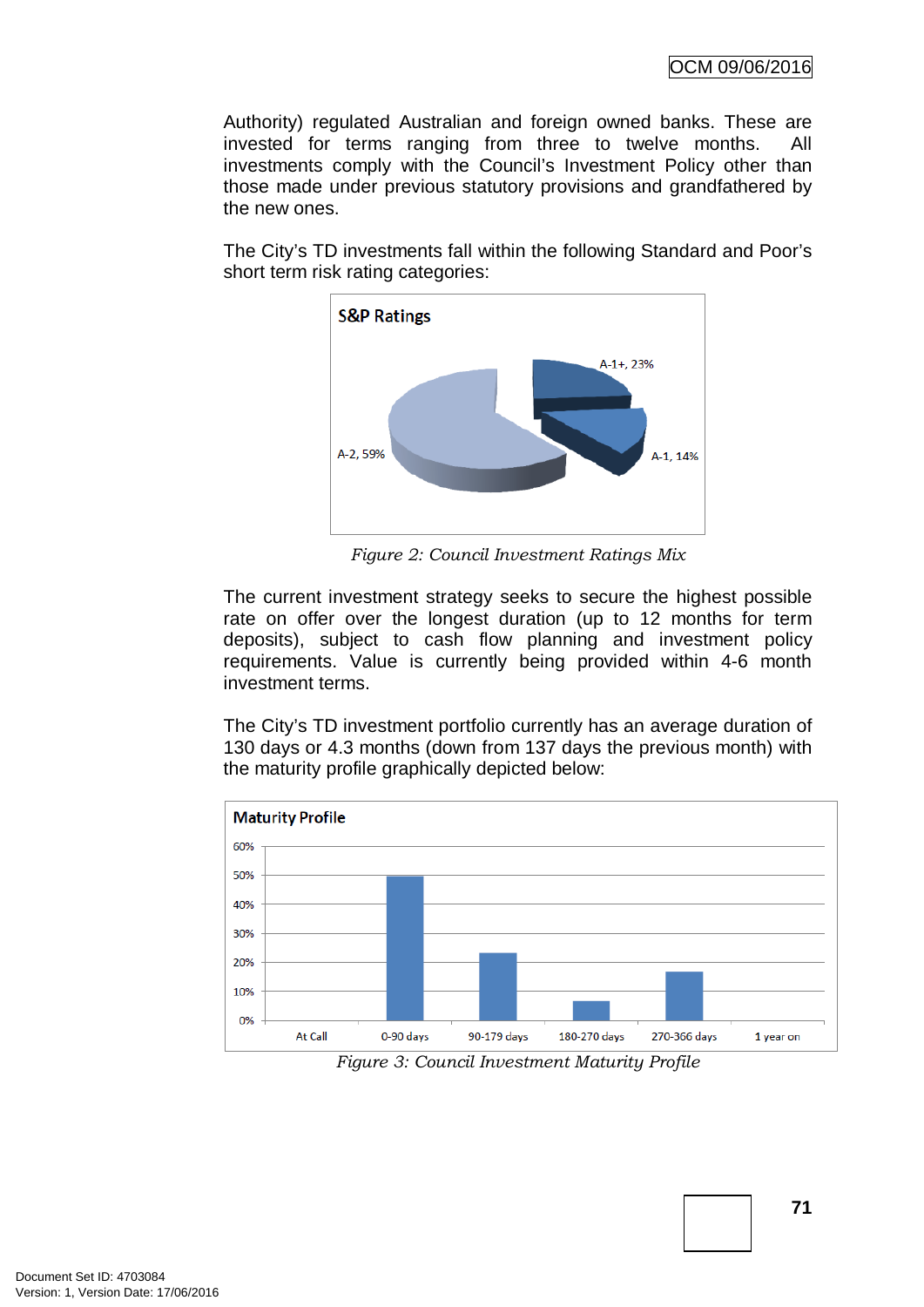## *Investment in Fossil Fuel Free Banks*

At month end, the City held 61% (\$86.9M) of its TD investment portfolio in banks deemed as free from funding fossil fuel related industries. This is unchanged from 61% the previous month and up from 36% around a year ago. This outcome has been achieved without compromising investment return through increased awareness and more thoughtful funds placement.

## *Budget Revisions*

Several budget amendments were processed in April as per the following schedule:

|                                                                              | USE OF FUNDING +/(-) |                         | <b>FUNDING SOURCES (+)/-</b>     |                 |             |
|------------------------------------------------------------------------------|----------------------|-------------------------|----------------------------------|-----------------|-------------|
| <b>PROJECT/ACTIVITY LIST</b>                                                 | <b>EXP</b>           | TF to<br><b>RESERVE</b> | <b>TF FROM</b><br><b>RESERVE</b> | <b>EXTERNAL</b> | <b>MUNI</b> |
| Youth Outreach Program -<br><b>Grant Indexation</b>                          | 4006                 |                         |                                  | (4006)          |             |
| Insurance – increased LGIS<br>dividend (TF to Insurance<br>Reserve)          |                      | 100,000                 |                                  | (100,000)       |             |
| Lotterywest grant received -<br>Port Coogee dive trail                       | 78,000               |                         |                                  | (78,000)        |             |
| Cockburn health &<br>community facility insurance<br>premium - reimbursement |                      |                         |                                  | (49,000)        |             |
| Show Off art purchases                                                       | 6,680                |                         |                                  |                 | (6,680)     |
| Report development<br>expenses                                               | (6,680)              |                         |                                  |                 | 6,680       |
| Coastal vulnerability<br>adaptation study -<br>contributions received        | 79,900               |                         |                                  | (79,900)        |             |
| <b>Cockburn Early Years</b><br>Salaries (LSL)                                |                      | 1,146                   | (1, 146)                         |                 |             |
|                                                                              | 161,906              | 101,146                 | (1, 146)                         | (310, 906)      |             |

**Surplus: (Increase)/Decrease (49,000)**

*Description of Graphs & Charts*

There is a bar graph tracking Business Unit operating expenditure against budget. This provides a quick view of how the different units are tracking and the comparative size of their budgets.

The Capital Expenditure graph tracks the YTD capital spends against the budget. It also includes an additional trend line for the total of YTD

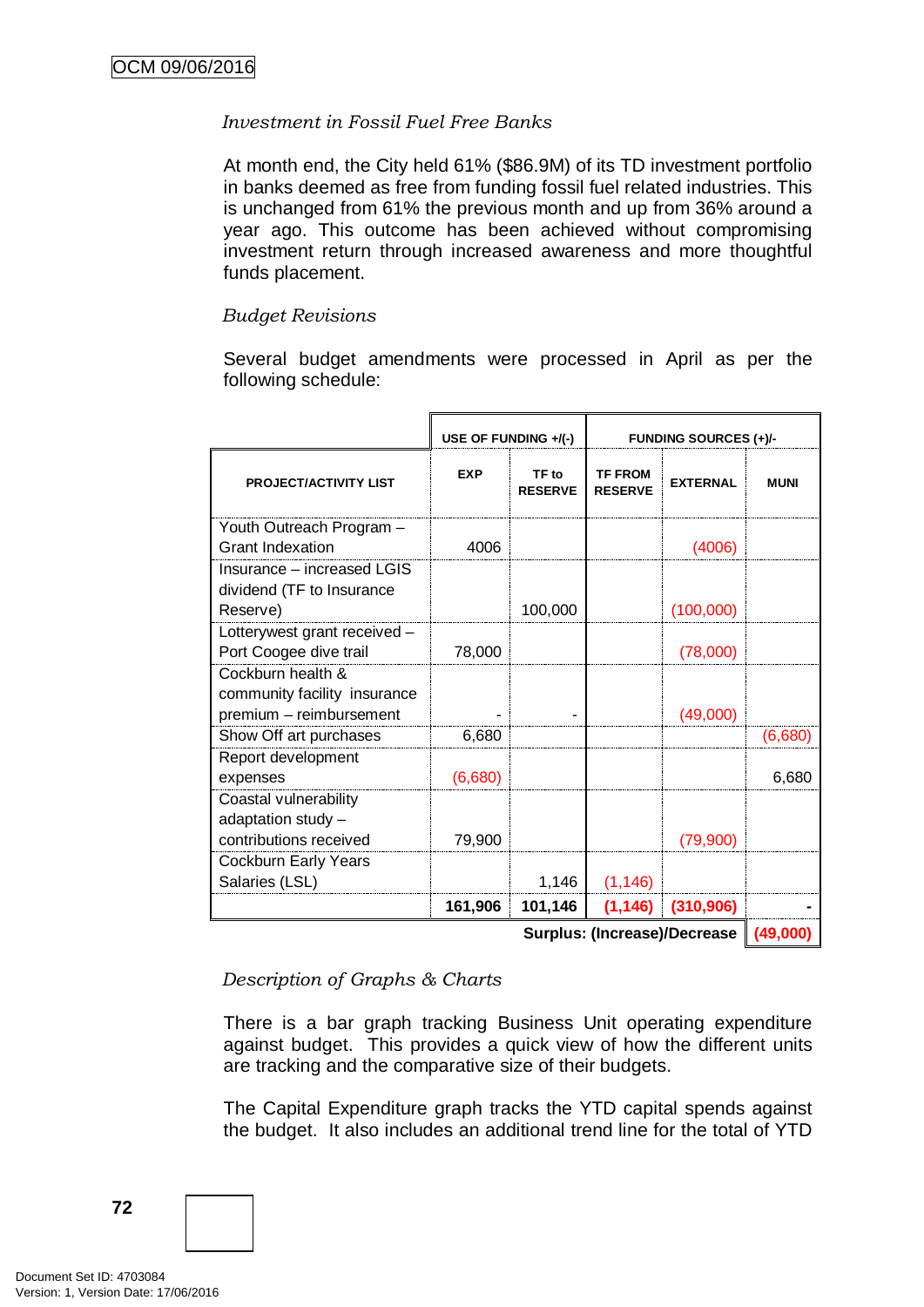actual expenditure and committed orders. This gives a better indication of how the capital budget is being exhausted, rather than just purely actual cost alone.

A liquidity graph shows the level of Council's net current position (adjusted for restricted assets) and trends this against previous years. This gives a good indication of Council's capacity to meet its financial commitments over the course of the year. Council's overall cash and investments position is provided in a line graph with a comparison against the YTD budget and the previous year's position at the same time.

Pie charts included show the break-up of actual operating income and expenditure by nature and type and the make-up of Council's current assets and liabilities (comprising the net current position).

#### **Strategic Plan/Policy Implications**

#### **Leading & Listening**

- Effective and constructive dialogue with all City stakeholders.
- Manage our financial and infrastructure assets to provide a sustainable future.
- A culture of risk management and compliance with relevant legislation, policy and guidelines

## **Budget/Financial Implications**

The City's closing Municipal Budget position has increased by \$49,000 to \$409,698 due to the proposed budget amendments.

## **Legal Implications**

N/A

## **Community Consultation**

N/A

## **Risk Management Implications**

Council's budget for revenue, expenditure and closing financial position will be misrepresented if the recommendation amending the budget is not adopted.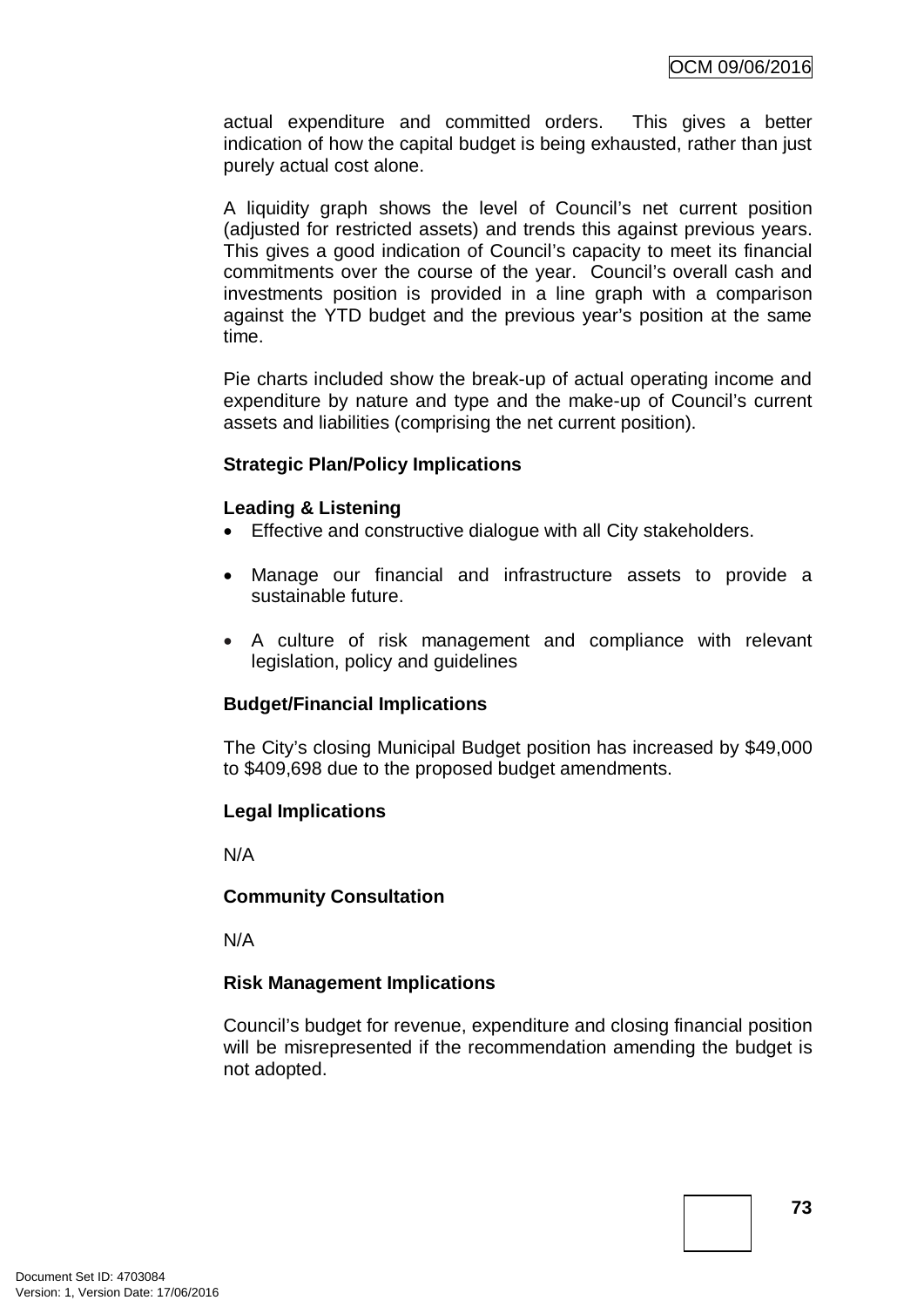## **Attachment(s)**

Statement of Financial Activity and associated reports – April 2016.

## **Advice to Proponent(s)/Submissioners**

N/A

**Implications of Section 3.18(3) Local Government Act, 1995**

Nil.

## **16. ENGINEERING AND WORKS DIVISION ISSUES**

**16.1 (MINUTE NO 5818) (OCM 9/6/2016) - RELOCATION OF FIVE CASUARINA EQUISETIFOLIA SUBSPECIES INCANA ADJACENT TO THE OCEAN EDGE APARTMENTS COMMUNITY CONSULTATION RESULTS (148/003) (A LEES) (ATTACH)**

# **RECOMMENDATION**

That Council

- (1) not proceed with the relocation of the *Casuarina equisetifolia subspecies incana;*
- (2) resolve to maintain the trees in accordance with the Port Coogee street tree master plan; and
- (3) advise the property owners of Councils decision in writing.

## **COUNCIL DECISION**

MOVED Clr K Allen SECONDED Clr S Portelli that

- (1) proceed with the relocation of the 5 Casurina Equisetifolia from outside the Ocean Edge apartments to an appropriate location on the public open space to the west of the apartments;
- (2) replace the trees directly in front of these Apartments with an appropriate low growing shrubs in consultation with the Parks Department;
- (3) advise the proponents accordingly of Councils decision based on a 50/50 cost split with consideration given to keeping costs as low as possible; and

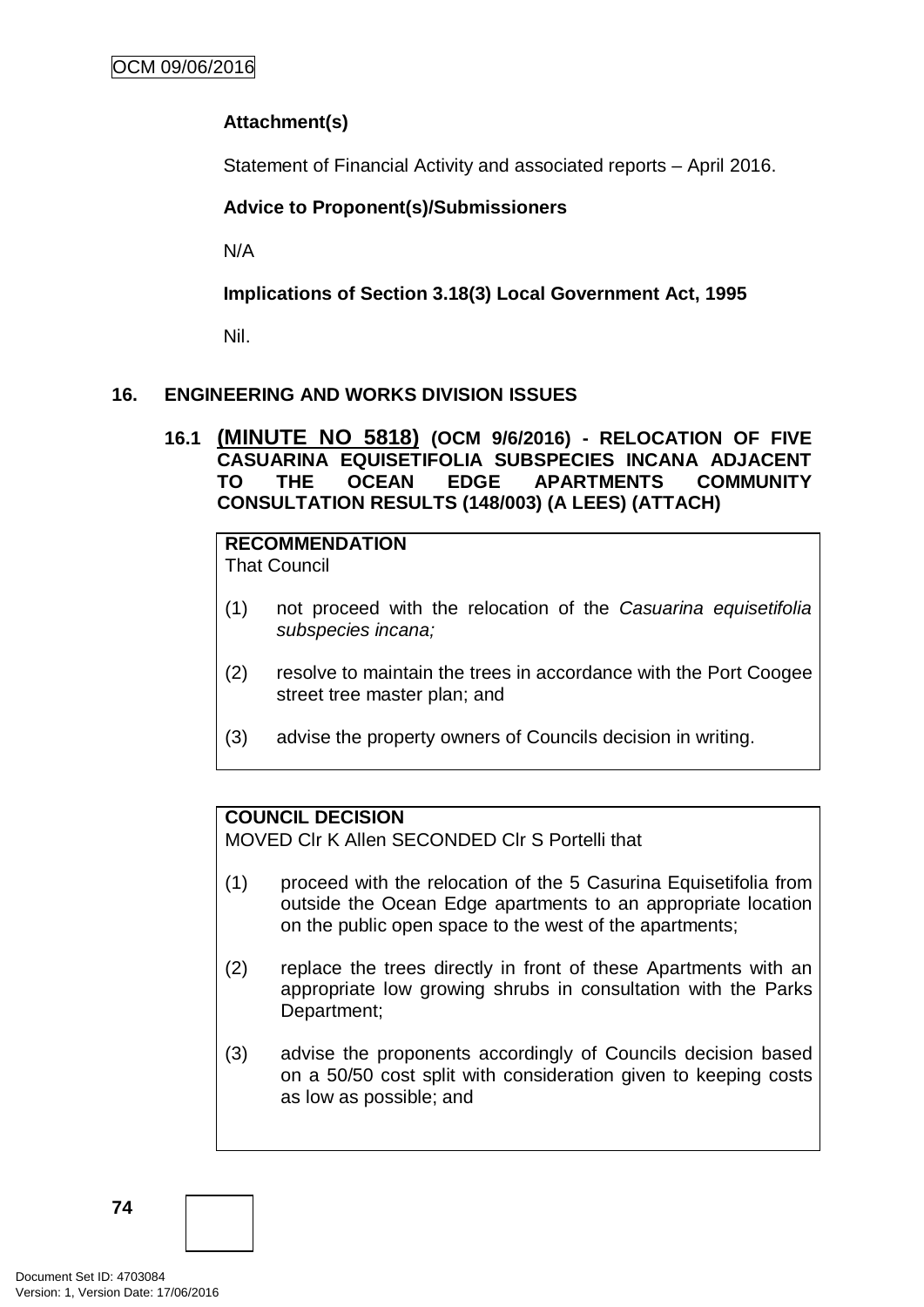(4) undertake the work quickly during winter to ensure best survival chances for the trees.

## **MOTION LOST 2/4**

MOVED Clr B Houwen SECONDED Clr P Eva that the recommendation be adopted.

CLR STEVE PORTELLI REQUESTED HIS VOTE AGAINST THE MOTION TO BE RECORDED

**CARRIED 4/2**

## **Background**

The City received a petition for the removal of five *Casuarina equisetifolia subspecies incana* located within the Port Coogee streetscape directly adjacent to the Ocean Edge Apartments at the September 2015 OCM. A report was presented and received at the February 2016 OCM following a detailed investigation by an Ecologist and Arboriculturalist on the health and safety concerns raised by the petitioners. An alternative recommendation was resolved by Council as follows:

*MOVED Clr L Sweetman SECONDED Deputy Mayor C Reeve-Fowkes that Council:* 

- *(1) defer the item to consider removal the 5 Casuarina equisetifolia subspecies incana, located on Socrates Parade adjacent to the Ocean Edge Apartments, pending full consultation with all owners who have balconies overlooking Socrates Parade, and a report being returned to Council that includes the outcomes of consultation, on the proviso that if Council were to support relocation to the north west region of the Park so as to avoid prevailing south westerly winds, the cost of relocation would be shared by supporting owners as per PSEW 15 Position Statement on Removal and Pruning of Trees; and*
- *(2) advise the petitioners of Council's decision in writing.*

The purpose of this report is to present the submissions received during the consultation period with the adjacent property owners, recommend a response to the issues raised and seek Council's support for the recommendation.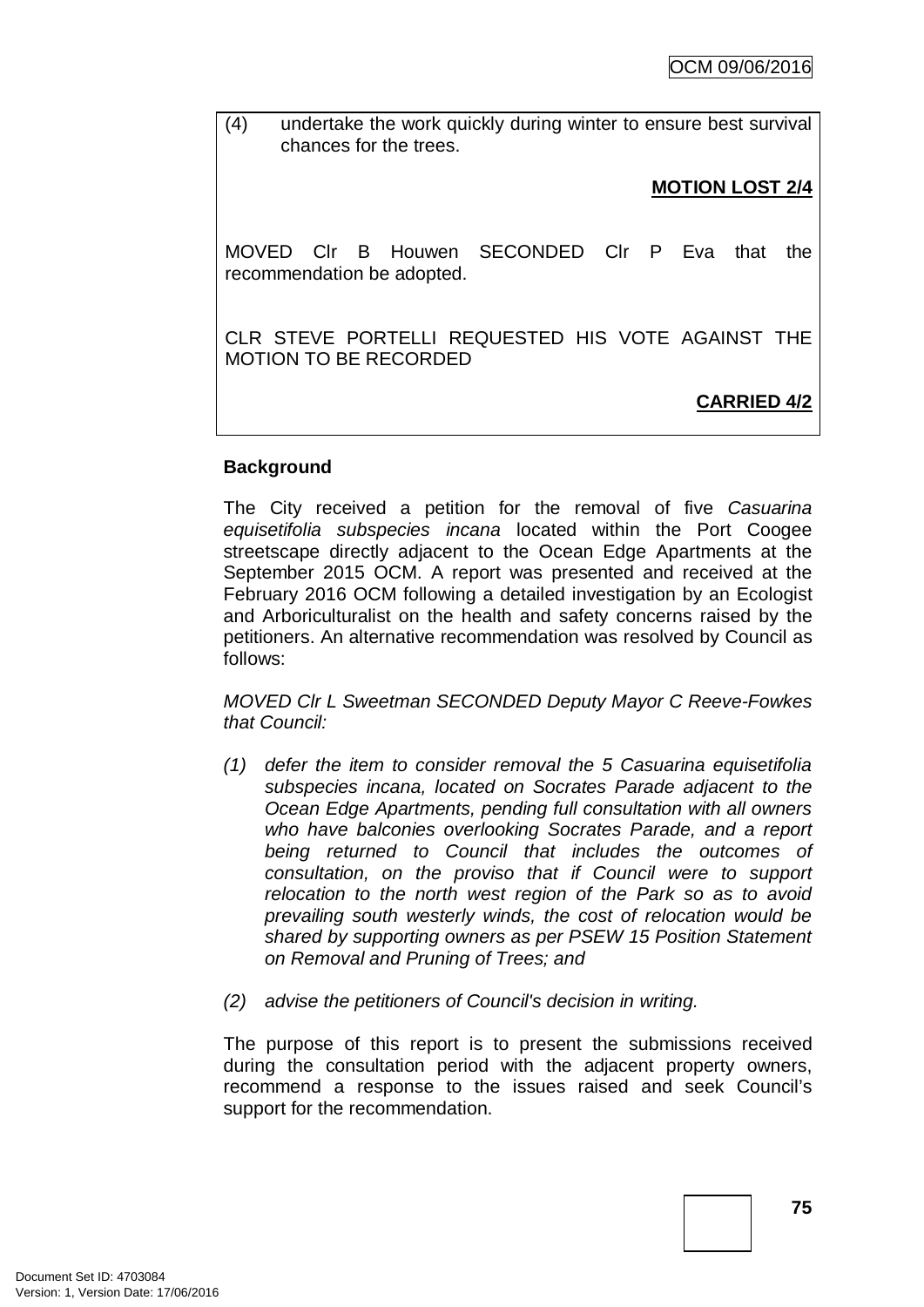## **Submission**

N/A

## **Report**

Correspondence was distributed via the Ocean Edge strata management company on the 4 April 2016 to 35 residents directly adjacent to Socrates Parade. The correspondence (refer Attachment 1) outlined Council's proposal to consult with the owners and seek feedback on the retention of the *Casuarina equisetifolia subspecies incana* within the streetscape or relocation to the North West region of the park at the full cost of the supporting owners.

In addition, an estimated cost of \$14,500 was obtained for the relocation of the trees and included in the correspondence to ensure the owners were fully cognisant of their potential contribution. Following closure of the consultation period, nine submissions (refer Attachment 3) were received from the 35 property owners facing Socrates Parade. The submissions realised four opposing and five supporting views, subject to no contribution, with varying commentary on the rationale for their responses.

#### Opposition to Relocation

The four property owners not supporting relocation provided comments with the following key points:

- 1. The original petition was signed by only 13 of the 35 owners adjacent to Socrates Parade and therefore not a majority.
- 2. Not all owners were presented with the original petition and unaware of the situation;.
- 3. The removal / relocation would set a precedent for the trees residing in the streetscape on eastern side of the apartments.
- 4. The material issue is the trees growth will impact on views.
- 5. The growth habits of the tree species supports retention.
- 6. Trees were there at the commencement of the building and should be retained.
- 7. The trees provide shade.
- 8. The trees are not seen as a major issue.
- 9. Will not provide any contribution to the relocation of the trees.

#### Supporting Relocation

The five submissions supporting relocation were also predicated on their opposition to contributing to the relocation costs. Four of the submissions were signatories to the petition presented at the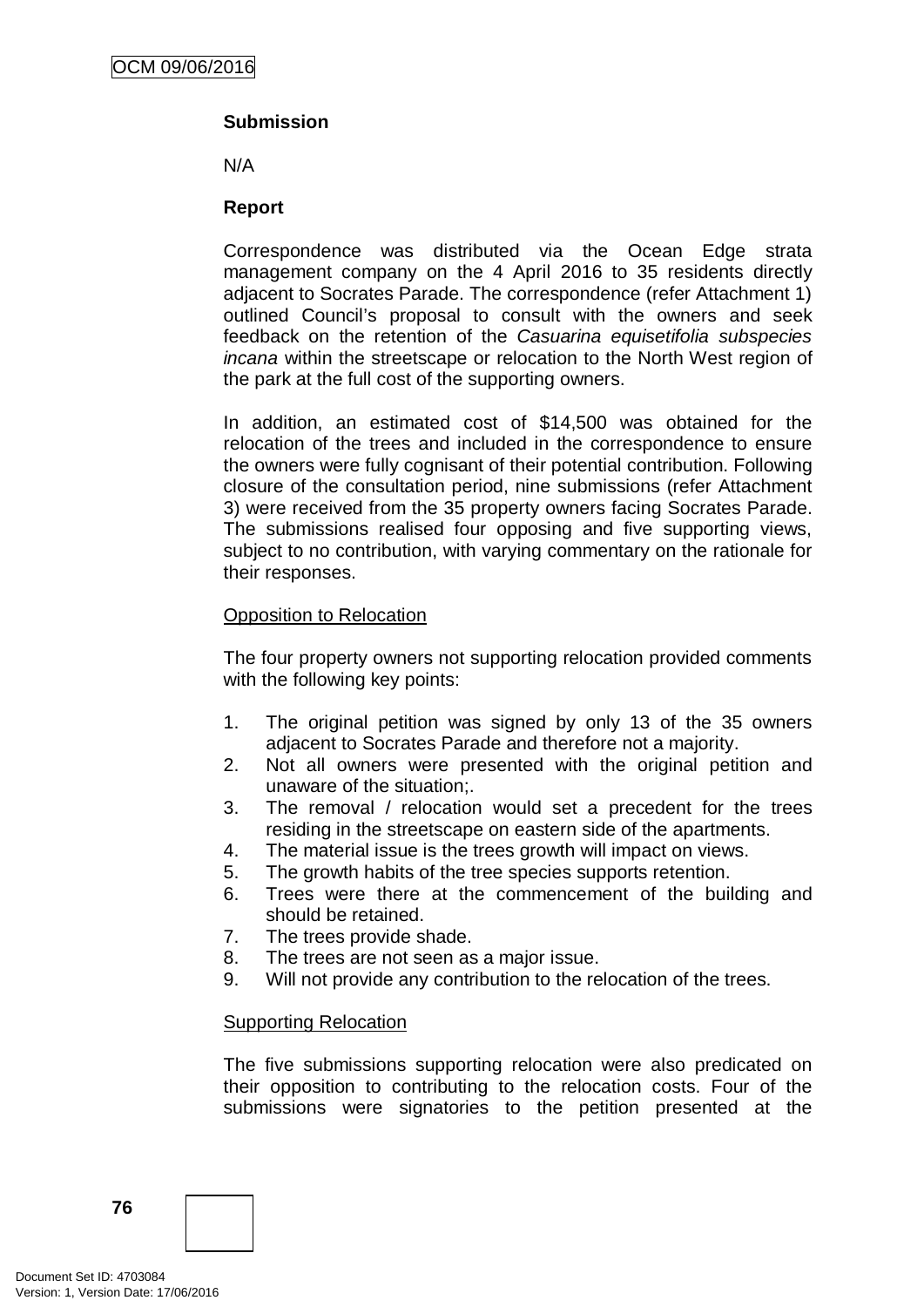September 2015 OCM. A summary of the key points of these submissions is presented below:

- 1. Council's meeting minutes were unclear in regards to supporting owners and could lead to misinterpretation.
- 2. The misinterpretation could lead to owners on the  $4<sup>th</sup>$  and  $5<sup>th</sup>$ floors not responding as they are not impacted by the trees.
- 3. Reinforced the same health and safety concerns raised in the petition.
- 4. The petitioners presented a deputation to Council for the removal of the trees, not relocation.
- 5. The petitioners never indicated to Council that they would pay for the relocation.
- 6. Property owners challenge the Council's ability to invoke a charge to the property owners for relocation.
- 7. Requested officer's support to revoke the decision of Council.
- 8. Request the cost to the petitioners to be reduced to removal only.
- 9. Council to pay for the relocation costs entirely.
- 10. Request additional quotations be obtained as the relocation costs for the 5 trees is excessive and will be a burden for the five petitioners.
- 11. Council to consider paying for the relocation / removal from the Port Coogee SAR.
- 12. The owners are being asked to pay for a problem someone else created.

When considering the above results from the consultation, some key issues must be kept in mind, as described below. The discussion of the health issue was included in the agenda report to the February 2016 OCM and has not been repeated in this report.

## Relocation of trees Citywide

Relocation of street trees is not a mechanism applied to the City's tree network as the constraints and typically low survival rate outweighs the substantial costs involved. Street tree relocations are only evidenced in new subdivisions where juvenile trees installed during development are planted in direct alignment to a crossover. The success rate for relocations in these instances is high due to the minimal root establishment and canopy spread. Generally, developers facilitate the relocation cost during the two year maintenance period thereby mitigating Council costs. Post this period, officers would evaluate the request in accordance with the policy, ensuring continuance of the streetscape theme.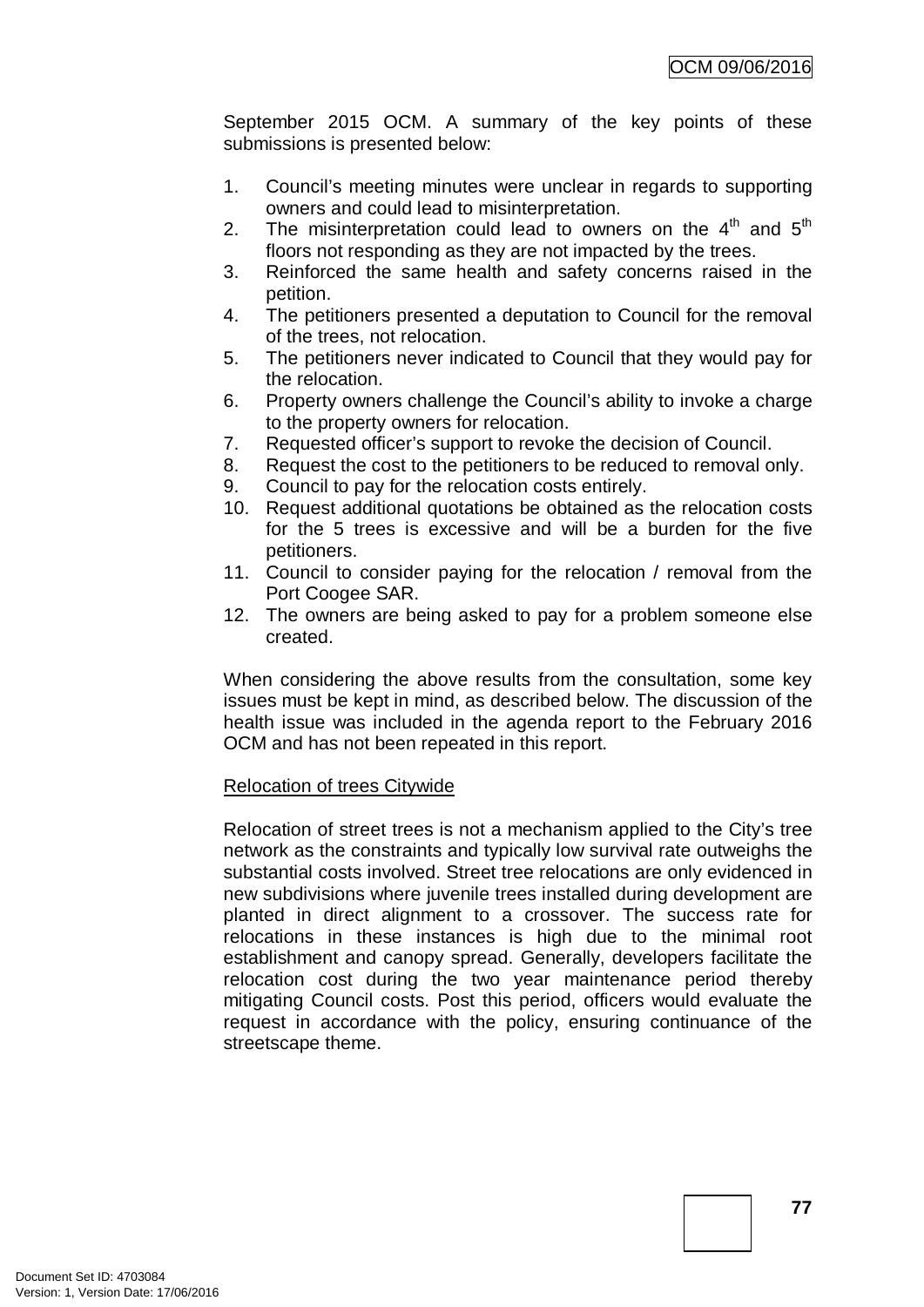## Relocation of the *Casuarina equisetifolia s*ubspecies *incana*

A consultant was engaged by the City to determine the viability for relocation and an opinion of probable cost. The report (refer Attachment 2) outlined the suitability of the Casuarina species for relocation, opinion of probable cost and confirmation that no preparation of the trees root structures would be required prior to their removal. Discussions with the consultant and industry experts suggested an 80% transplant success rate for the *Casuarina equisetifolia subspecies incana*, subject to no impacts on the tree's structural integrity during relocation and future management requirements implemented accordingly.

#### Relocation Costs

The opinion of probable cost for the relocation of the five *Casuarina equisetifolia subspecies incana* is \$14,500. This value includes relocation costs, underground utility services identification, procurement and installation of new trees, works within the park and supervision cost. As outlined in the report, all supporting owners from the consultation would be required to share in the relocation costs which would be \$2,900 each in accordance with Council's resolution at the February 2016 OCM.

#### Position Statement PSEW 15 Removal and Pruning of Trees

PSEW 15 provides clear direction to City officers when requests are received for the removal and pruning of trees growing on land under the direct care, control and management of the City. The position statement specifically outlines that trees will not be removed unless they are dead, in state of decline, structurally unsound, damaging or likely to damage property when alternatives to prevent damage are not possible or part of a tree replacement program. The trees in question do not satisfy these criteria for removal and hence City officers do not support the proposed relocation.

#### Recommendation

It is recommended that Council not proceed with the relocation of the *Casuarina equisetifolia subspecies incana* and the City continues to maintain the trees in accordance with the Port Coogee street tree master plan and Policy PSEW15.

## **Strategic Plan/Policy Implications**

#### **Growing City**

• To grow our City in a sustainable way by: using land efficiently, protecting the natural environment and conserving biodiversity.

**78**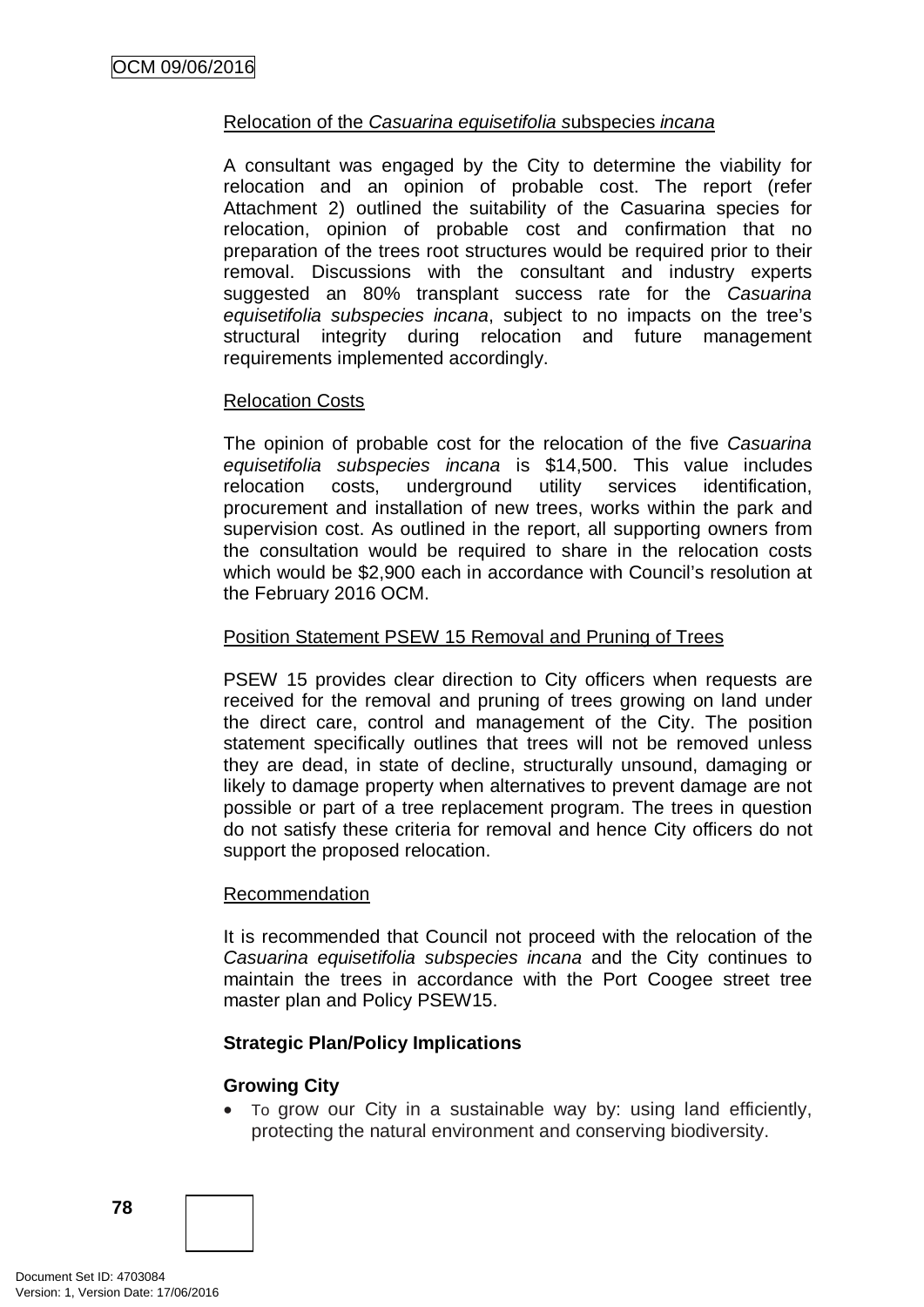## **Environment & Sustainability**

- A community that uses resources in a sustainable manner.
- To protect, manage and enhance our natural environment, open spaces and coastal landscapes.

#### **Moving Around**

• Infrastructure that supports the uptake of public transport and pedestrian movement.

#### **Budget/Financial Implications**

N/A

## **Legal Implications**

N/A

## **Community Consultation**

The consultation process has demonstrated a clear apathy towards the City street tree network which contradicts the recent feedback received pertaining to trees during the advertising of the Strategic Community Plan. However the near 50 /50 decision on retention versus relocation does not demonstrate a majority desire to relocate, in view of the number of property owners who did not respond.

#### **Risk Management Implications**

The relocation and apportionment of costs of the street trees located on Socrates Parade has the potential to set an undesirable precedent for similar requests in the future. Council decision needs to give consideration of the existing policies and position statements, to enable clarity for the community and officers.

## **Attachment(s)**

- 1. Correspondence to Property Owners
- 2. Consultant Report on Relocation of *Casuarina equisetifolia subspecies incana.*
- 3. Consultation Response Submissions.

## **Advice to Proponent(s)/Submissioners**

The Proponent(s) and those who lodged a submission on the proposal have been advised that this matter is to be considered at the 9 June 2016 Ordinary Council Meeting.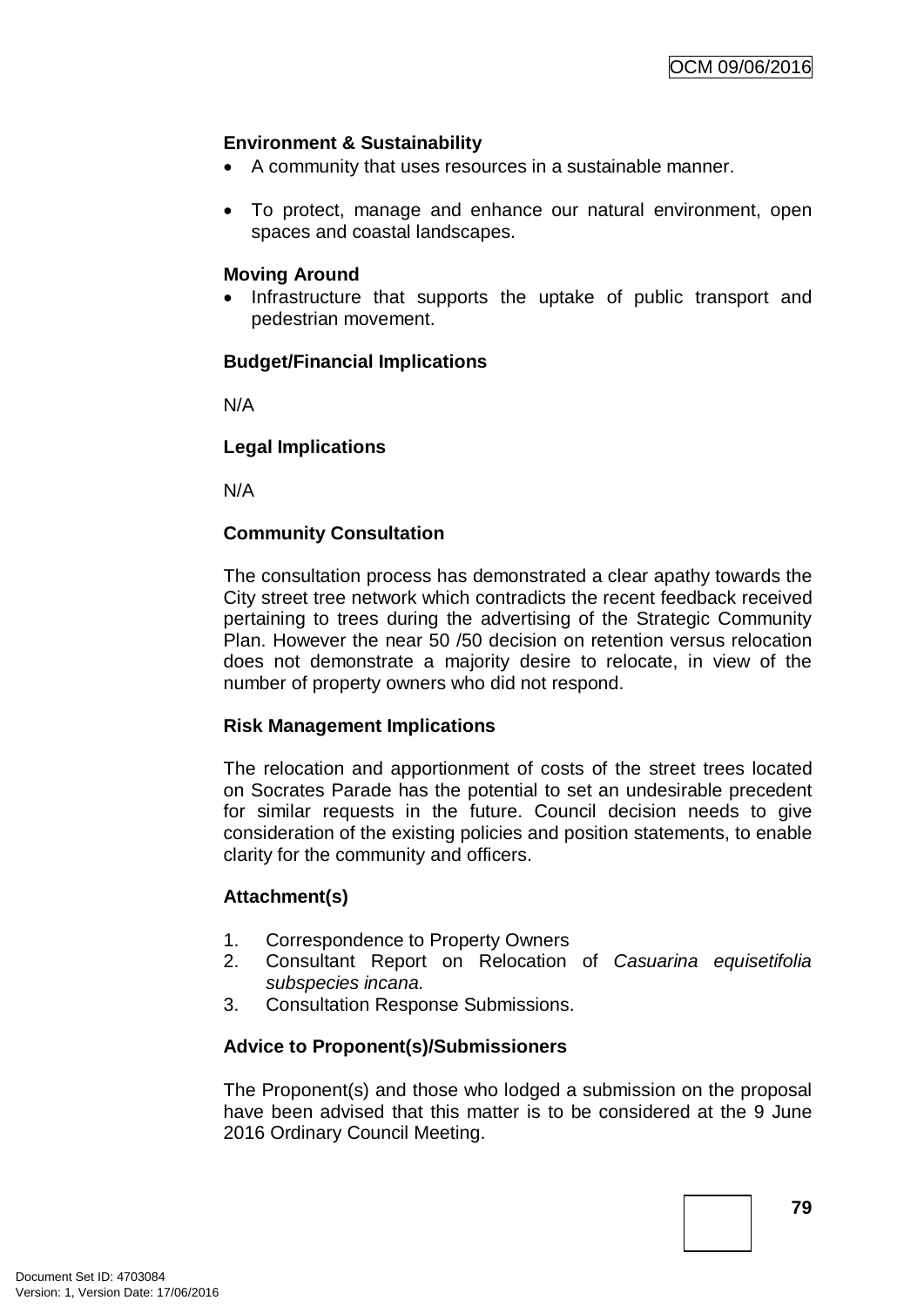## **Implications of Section 3.18(3) Local Government Act, 1995**

Nil.

CLR KEVIN ALLEN LEFT THE MEETING AT THIS STAGE THE TIME BEING 8.15 PM

## **DECLARATION OF INTEREST**

The Presiding Member advised the Meeting that he had received a declaration of interest from Clr Kevin Allen in relation to Item 16.2. The nature of the interest being that his Company undertook a tender assessment rating on behalf of the City of Cockburn, of the recommended tenderer.

## **16.2 (MINUTE NO 5819) (OCM 9/6/2016) - TENDER NO. (C100334) RFT06/2016 - ROAD CONSTRUCTION SERVICES - BERRIGAN DRIVE IMPROVEMENT WORKS AND CONSTRUCTION OF PILATUS STREET, JANDAKOT WA (RFT06/2016) (O PEREIRA) (ATTACH)**

## **RECOMMENDATION**

That Council accepts the Tender submission for Tender No. RFT 06/2016– Road Construction Services – Berrigan Drive Improvement Works and Construction of Pilatus Street, Jandakot WA from Tracc Civil Pty Ltd – Recycled Materials for the Lump Sum Contract value of \$5,068,343.49 GST Inclusive (\$4,607.584.99 Ex GST).

#### **COUNCIL DECISION**

MOVED Clr S Pratt SECONDED Clr P Eva that the recommendation be adopted.

**CARRIED 5/0**

## **Background**

The City proposes to construct the second carriageway of Berrigan Drive between the Kwinana Freeway and Jandakot Road, change the roundabout to traffic signals at the intersection with Dean Road and Jandakot Road, and construct a new road, Pilatus Street from the Berrigan Drive/Dean Road/Jandakot Road intersection to Jandakot Airport in the suburb of Jandakot, as part of the City's ongoing major

**80**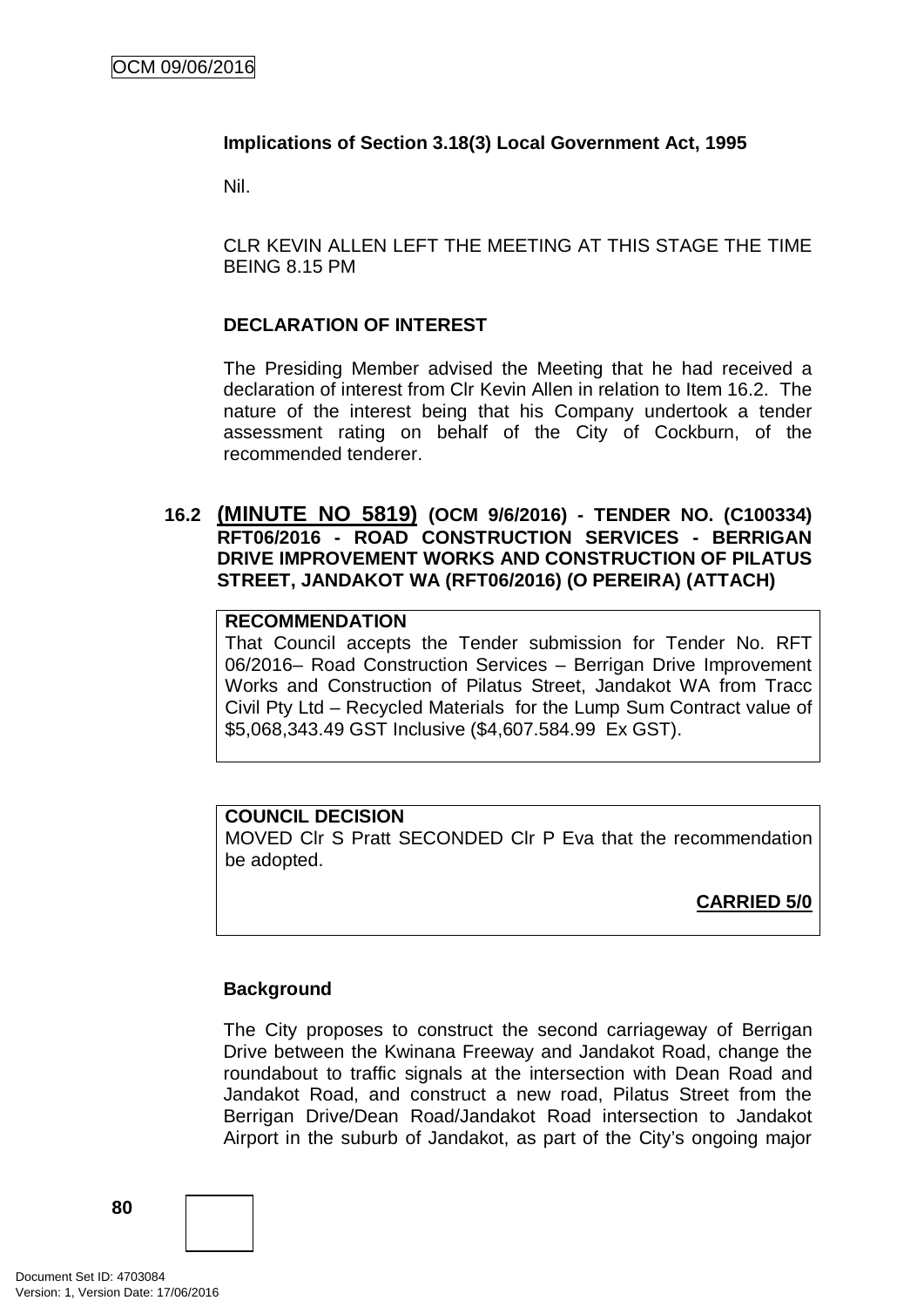roadworks program that has been designed and proposed for construction in the 2016/17 financial year.

The contract is divided into three (3) separable portions of Part I, Part II and Part III.

Part I consists of works on Berrigan Drive from Ch 00 to Ch 700 (Kwinana Freeway to Jandakot Road), and includes road widening of the existing carriageway by duplicating the two existing traffic lanes to provide two lanes in each direction, divided by a median island and on road cycling lanes on both sides of the road.

Part II consists of works from Ch 1130 to Ch 1680 (end of Pilatus Street), and includes the construction of 0.55km of new single carriageway road to tie into the existing Pilatus Street located within Jandakot Airport.

Part III consists of all other works, including the removal of the roundabout at the intersection of Berrigan Drive/Dean Road/Jandakot Road and replacing it with a new traffic signal controlled intersection, and also a new three-way intersection at Berrigan Drive north and Pilatus Street.

The scope for all three portions includes upgrading the street lighting (to be undertaken by Western Power), relocation of Telstra cables (to be undertaken by Telstra), installing stormwater drainage, and the installation of line-marking and signage (by Main Roads WA), along with landscaping.

Tender No. RFT 06/2016 – Road Construction Services – Berrigan Drive Improvement Works and Construction of Pilatus Street, Jandakot WA, was advertised on Saturday, 19th March 2016 in the Local Government Tenders section of "The West Australian" newspaper.

The Tender was also displayed on the City's e-tendering website between Saturday, 19<sup>th</sup> March 2016 and Thursday, 14 April 2016.

## **Submissions**

Tenders closed at 2:00pm (AWST) Thursday, 14 April 2016. Five (5) tender submissions were received from the following companies':

| Tenderer's Name:               | <b>Registered Business Name</b> |
|--------------------------------|---------------------------------|
| <b>Ertech Holdings Pty Ltd</b> | Ertech Pty Ltd                  |
| Georgiou Group Pty Ltd         | Georgiou Group Pty Ltd          |
| Jaxon Civil Pty Ltd            | Jaxon Civil Pty Ltd             |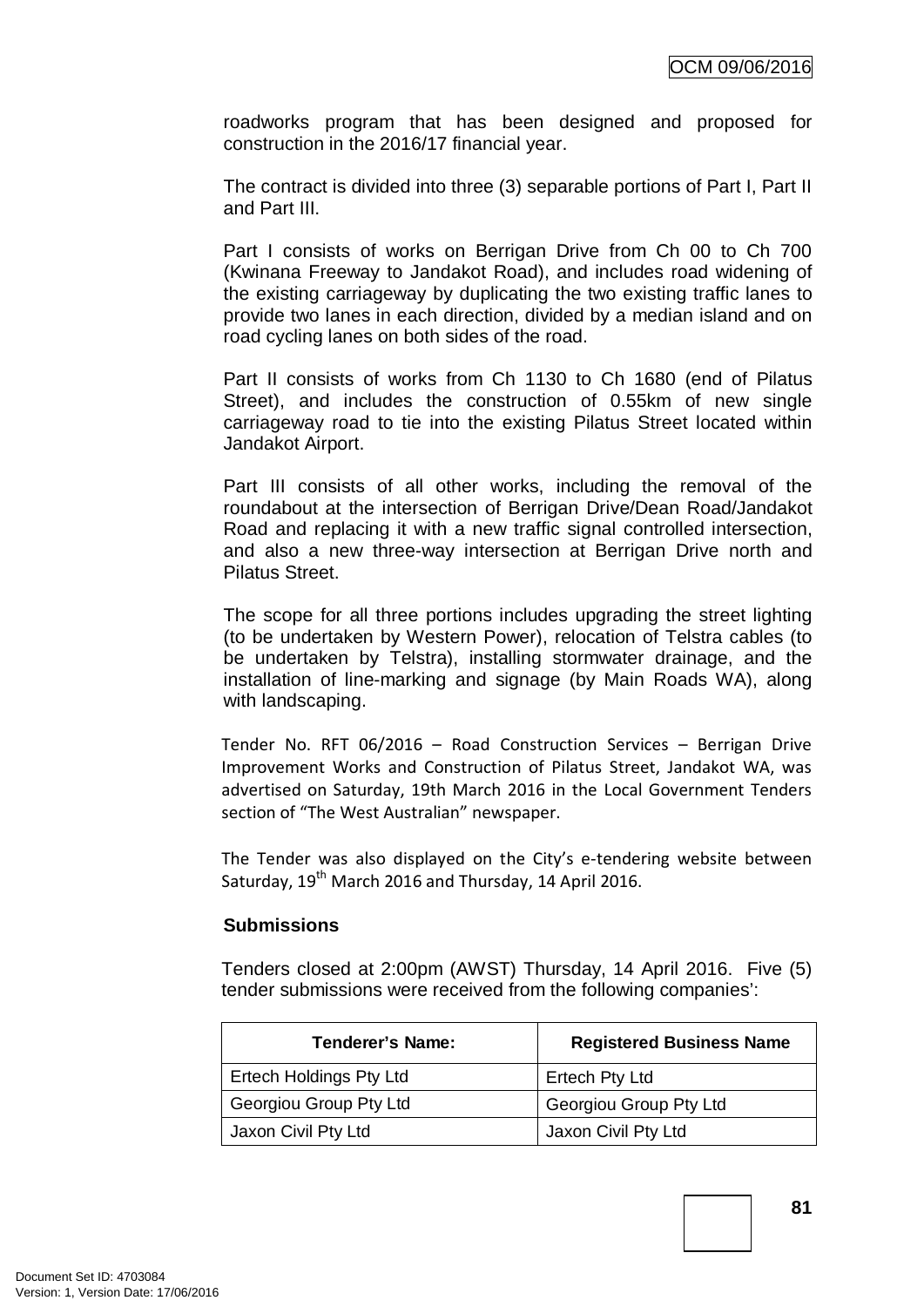| Tracc Civil Pty Ltd         | <b>Tracc Civil Pty Ltd</b>    |
|-----------------------------|-------------------------------|
| WBHO Infrastructure Pty Ltd | I WBHO Infrastructure Pty Ltd |

## **Report**

**a.** Compliance Criteria

| Criteria<br>Ref. | Description                                                                                                                |
|------------------|----------------------------------------------------------------------------------------------------------------------------|
| A                | Compliance with the Conditions of Tendering (Part 1) of this<br>Request.                                                   |
| B                | Compliance with the Specifications (Part 2) contained in this<br>Request.                                                  |
| C                | Completion of Section 3.1 - Form of Tender                                                                                 |
| D                | Completion of Section 2 - Tenderer's Contact Person                                                                        |
| E                | Compliance with Sub-Contractors Requirements and completion<br>of Section 3.3.3                                            |
| F                | Compliance with Financial Position Requirements and completion<br>of Section 3.3.5.                                        |
| G                | Compliance with Insurance Requirements and completion of<br>Section 3.3.6.                                                 |
| H                | Compliance with Qualitative Criteria requirements and completion<br>of Section 3.4.2.                                      |
| I                | Compliance with Fixed Price and completion of Section 3.5.2.                                                               |
| J                | Compliance with and completion of the Price Schedule (including<br>breakdown of Lump Sum) in the format provided in Part 4 |
| K                | Compliance with ACCC Requirements and completion of<br>Appendix A.                                                         |
|                  | Acknowledgement of any Addenda issued.                                                                                     |

## **b.** Compliant Tenders

A Compliance Criteria check was undertaken by Procurement Services, all submissions were assessed as compliant and evaluated.

**c.** Evaluation Criteria

Tenderers were assessed against the following criteria:

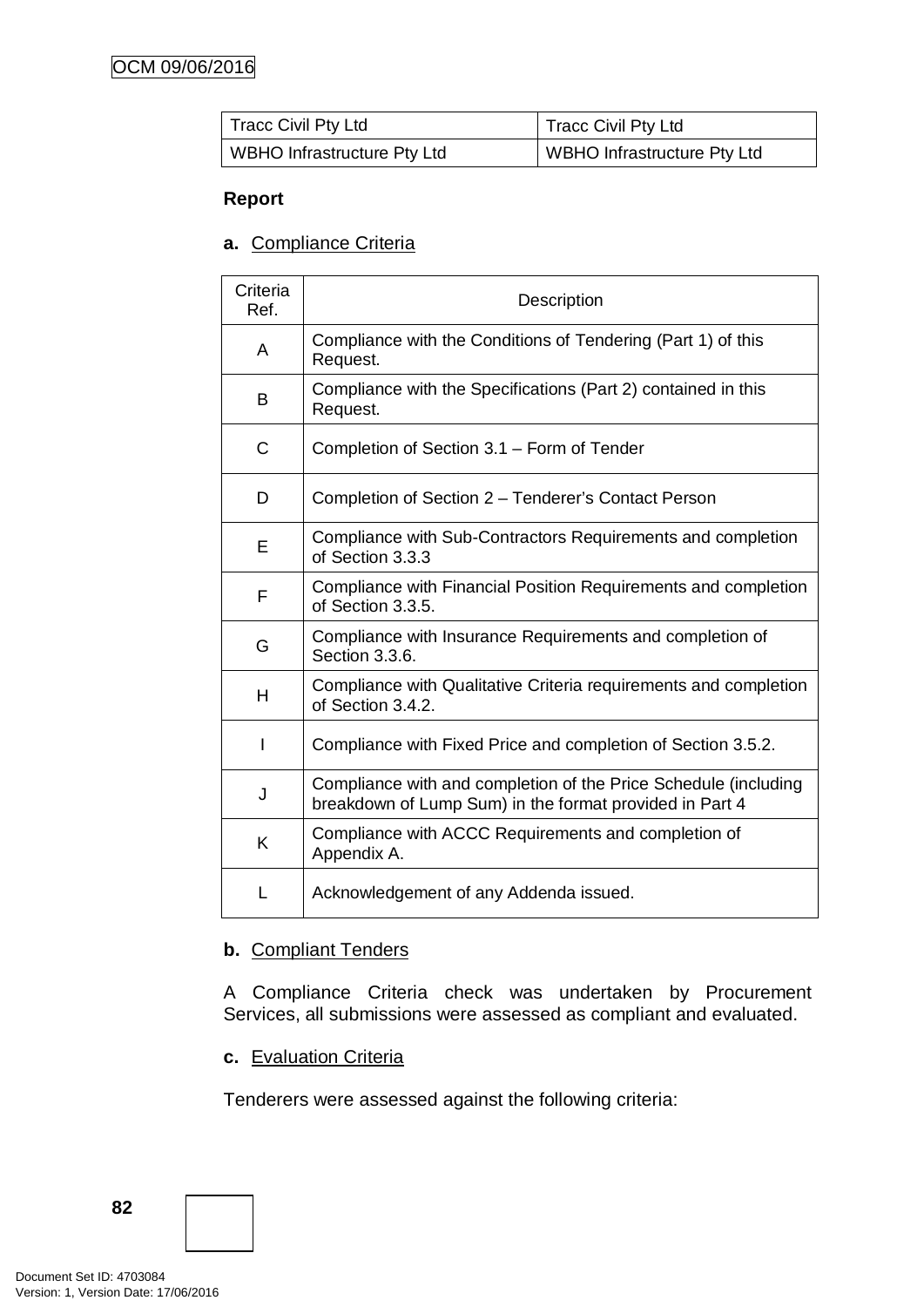| <b>Evaluation Criteria</b>       | <b>Weighing Percentage</b> |
|----------------------------------|----------------------------|
| <b>Demonstrated Experience</b>   | 25%                        |
| Tenderer's Resources             | <b>20%</b>                 |
| Methodology                      | 10%                        |
| <b>Sustainability Experience</b> | 5%                         |
| <b>Tendered Price</b>            | 40%                        |
| <b>Total Weightings</b>          | 100%                       |

## **d.** Tender Intent / Requirements

The City of Cockburn (The Principal) requires the services of a suitably qualified and experienced Road Construction Contractor for the construction of the improvement works for Berrigan Drive and the construction of Pilatus Street, Jandakot.

The requirements includes site preparation and earthworks, drainage (stormwater), roadworks, retaining walls, fencing, and completion of 'As Constructed' Drawings.

It is envisaged the construction should commence in July 2016 with the expected contract period of thirty (30) weeks.

## Evaluation Panel

The tender submissions were evaluated by the following City of Cockburn officers. The Procurement Services representative attended in a probity role only.

| <b>Name</b>                                       | <b>Position &amp; Organisation</b> |
|---------------------------------------------------|------------------------------------|
| Mr Ossie Pereira<br>(Chair)                       | Engineering Road Design Manager    |
| Mauricio<br>Nelson<br>Mr<br>(SBMG Representative) | <b>Manager Financial Services</b>  |
| Mr Ah Lek Tang                                    | <b>Road Contracts Coordinator</b>  |
| <b>Probity Role Only</b>                          |                                    |
| Mr Gary Ridgway                                   | <b>Contracts Specialist</b>        |

## **e.** Scoring Table

The below table represents the scoring of the tender submissions from a Qualitative Criteria (Non-Cost) and Cost perspective.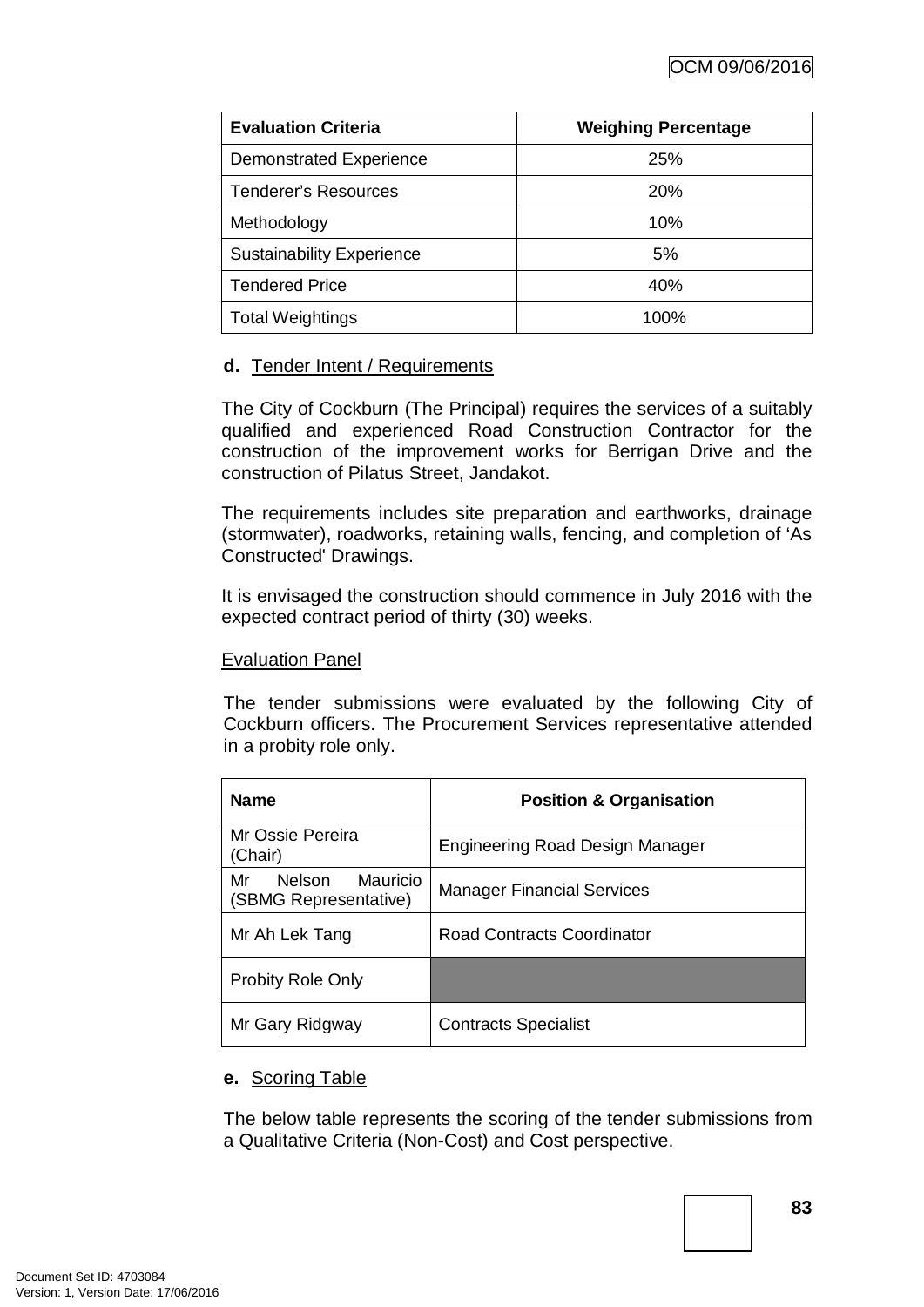The assessment panel evaluated the Qualitative Criteria of the tender submissions in the absence of the tendered prices (two-envelope system) and then the score was consolidated.

Tenderers were required to submit two (2) tender prices, one for the use of new construction materials and the other utilising recycled materials in accordance with the Waste Authority WA guidelines.

|                                           | <b>Percentage Scores</b>                            |                           |        |  |  |
|-------------------------------------------|-----------------------------------------------------|---------------------------|--------|--|--|
| Tenderer's Name                           | Qualitative<br><b>Criteria</b><br><b>Evaluation</b> | Cost<br><b>Evaluation</b> | Total  |  |  |
|                                           | 60%                                                 | 40%                       | 100%   |  |  |
| <b>Tracc Civil P/L</b>                    | 41.63%                                              | 40.00%                    | 81.63% |  |  |
| Ertech P/L                                | 45.75%                                              | 35.09%                    | 80.84% |  |  |
| <b>WBHO Infrastructure P/L</b>            | 38.65%                                              | 38.01%                    | 78.66% |  |  |
| Jaxon Civil P/L                           | 38.33%                                              | 38.63%                    | 74.96% |  |  |
| Georgiou Group P/L<br>(Alternative Price) | 43.70%                                              | 31.22%                    | 74.92% |  |  |
| Georgiou Group P/L                        | 43.70%                                              | 28.70%                    | 72.40% |  |  |

| <b>Recycled Materials</b> |                                                     |        |        |  |  |
|---------------------------|-----------------------------------------------------|--------|--------|--|--|
|                           | <b>Percentage Scores</b>                            |        |        |  |  |
| Tenderer's Name           | Qualitative<br><b>Criteria</b><br><b>Evaluation</b> | Total  |        |  |  |
|                           | 60%                                                 | 40%    | 100%   |  |  |
| <b>Tracc Civil P/L</b>    | 41.63%                                              | 40.00% | 81.63% |  |  |
| Ertech Pty Ltd            | 45.75%                                              | 35.15% | 80.90% |  |  |
| WBHO Infrastructure P/L   | 38.65%                                              | 37.83% | 76.48% |  |  |
| Jaxon Civil P/L           | 38.33%                                              | 36.12% | 74.45% |  |  |
| Georgiou Group P/L        | 43.70%                                              | 28.52% | 72.22% |  |  |

Evaluation Criteria Assessment

## *Demonstrate Experience*

Tracc Civil Pty Ltd ("Tracc") presented a vast range of projects of relevant experience and in particular five projects that involved the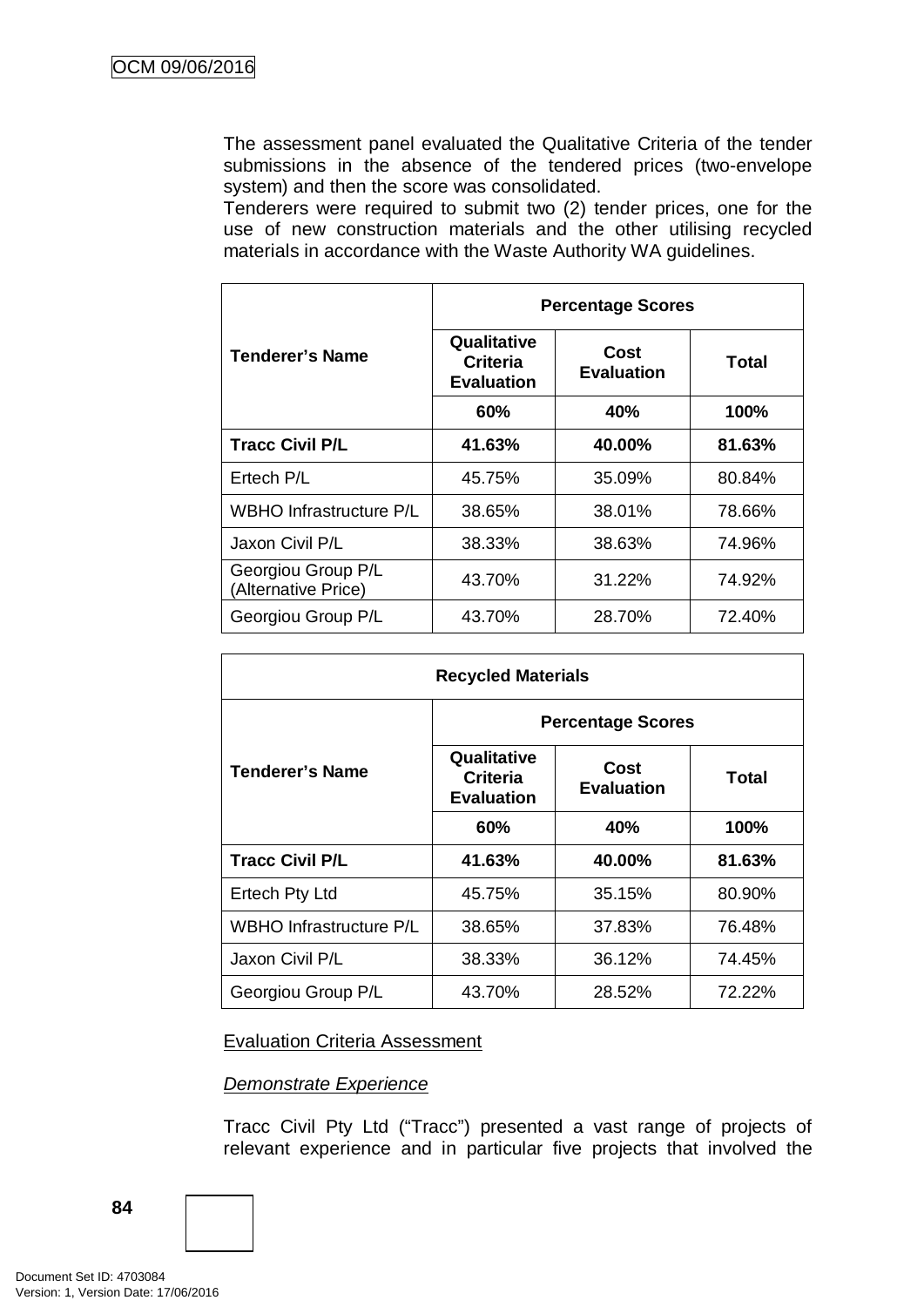same scope of works to the Berrigan Drive tender. The projects (cost range \$1.9M - \$7.8M) have been completed for the City of Swan, the City of Kwinana, the City of Rockingham and the Carey Baptist College Inc. Its submission endorsed the entire scope of the Works and demonstrated to the panel that it has identified a competent team with the appropriate level of experience required to undertake the works. Additionally, Tracc Civil also won the City of Cockburn's tender for the duplication of Beeliar Drive in Beeliar in February 2016, and construction is currently as scheduled and nearing completion.

Ertech Pty Ltd presented a vast range of projects of relevant experience and in particular five projects that involved scope of works relevant to the Beeliar Drive duplication project (cost range \$1.7M - \$6.6M).

Georgiou Group Pty Ltd presented a vast range of projects of relevant experience and provided four projects (cost range \$2.4M - \$65M) in particular that demonstrated elements relevant to the project in question.

WBHO Infrastructure and Jaxon Civil both demonstrated experience in similar projects, mostly providing details of road construction works to a lesser extent for Local Governments and Main Roads WA.

#### *Tenderer's Resources*

Tracc Civil, Ertech, Georgiou Group, WBHO Infrastructure and Jaxon Civil all scored comparatively high in this area, demonstrating that they have the key personnel with the required experience, a degree of depth in their resource pool and a capacity to undertake the work in respect to concurrent commitments.

## *Methodology*

This qualitative criteria assessed the Tenderers understanding of the project and contract requirements in regards to the key issues they see likely to be encountered and require management of.

Tracc Civil and Ertech scored marginally higher than the other Tenderers, in particular demonstrating a good understanding of the key issues likely to be encountered and proposed approach to managing such issues.

The majority of the Tenderers confirmed that the estimated thirty (30) week construction period is accurate. Jaxson Civil estimated a 24 week period whist Georgiou Group stated 37 weeks. Most Tenderers nominated a two week mobilisation period prior to commencement of the construction works.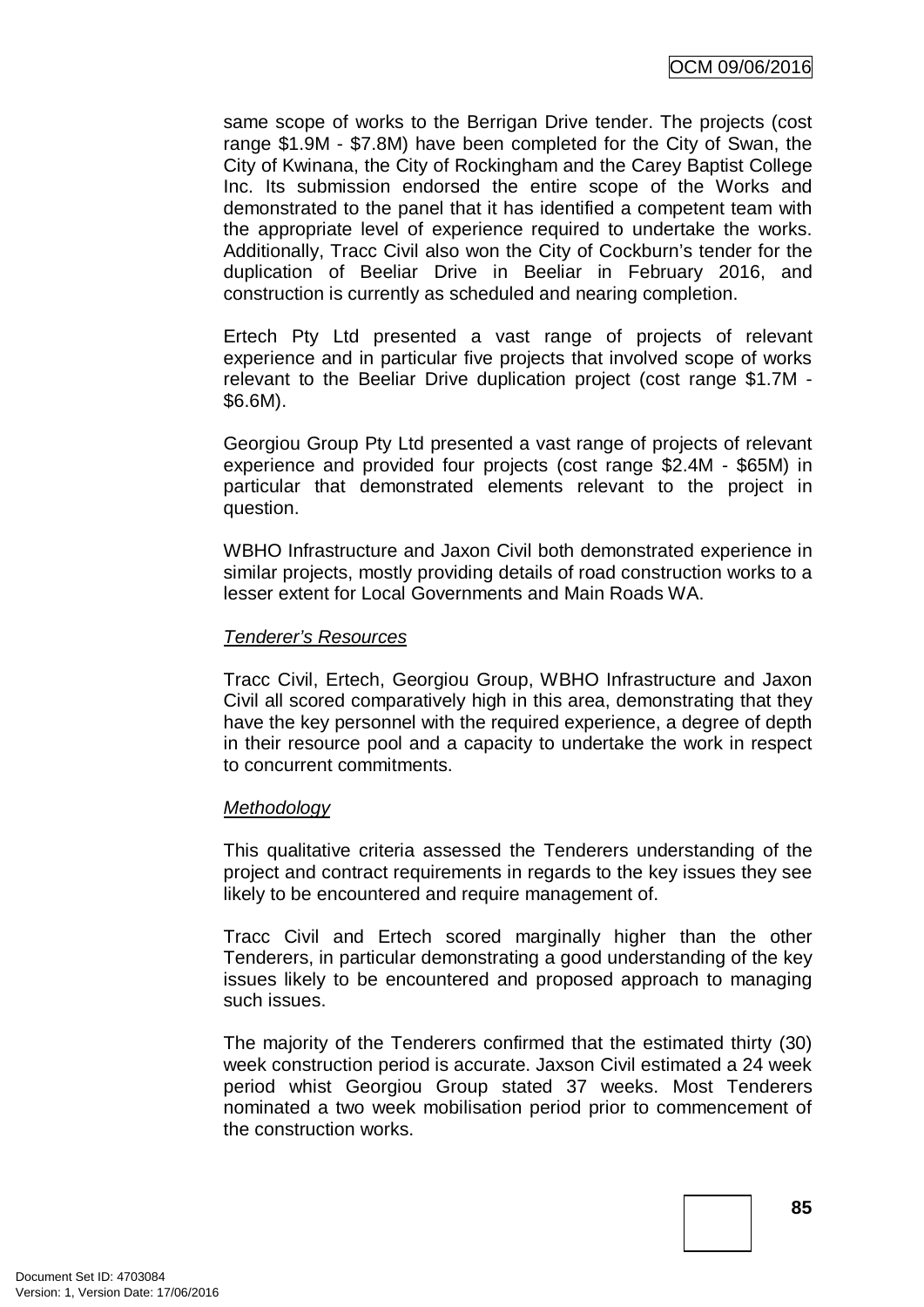### *Sustainability Experience*

Sustainability experience is centred on the company's current level of Environmental Management System certification and focus on sustainability across their organisation. All Tenderers rated well for this criterion, each having EMS certification, and/or environmental policies in place and other sound sustainability focussed practices.

#### Summation and Recommendation

The Tracc Civil submission encompassed all endeavours to meet the commercial and technical objective of the contract and is ranked the highest on the consolidated score (qualitative and tender price). It scored highly in regard to the key non-price criteria including experience, capacity, understanding of the required works and an appropriate methodology in undertaking those works.

A referee check was undertaken on Tracc Civil, where the key representatives who were contacted responded with a positive view of their methodology, organisation systems, and capacity and in respect to the Project Director and Project Manager nominated in their tender.

Based on achieving the highest combined score, together with extensive demonstrated experience, resources experience and capability, understanding of the works to be undertaken and positive referee comments, the evaluation panel recommends that Council accept Tracc Civil Pty Ltd as the best value for monies submission.

## **Strategic Plan/Policy Implications**

#### **Infrastructure**

• Community infrastructure that is well planned, managed, safe, functional, sustainable and aesthetically pleasing.

#### **Environment & Sustainability**

• A community that uses resources in a sustainable manner

#### **Moving Around**

- An integrated transport system which balances environmental impacts and community needs.
- A safe and efficient transport system.
- A defined freight transport network.
- Infrastructure that supports the uptake of public transport and pedestrian movement.

**86**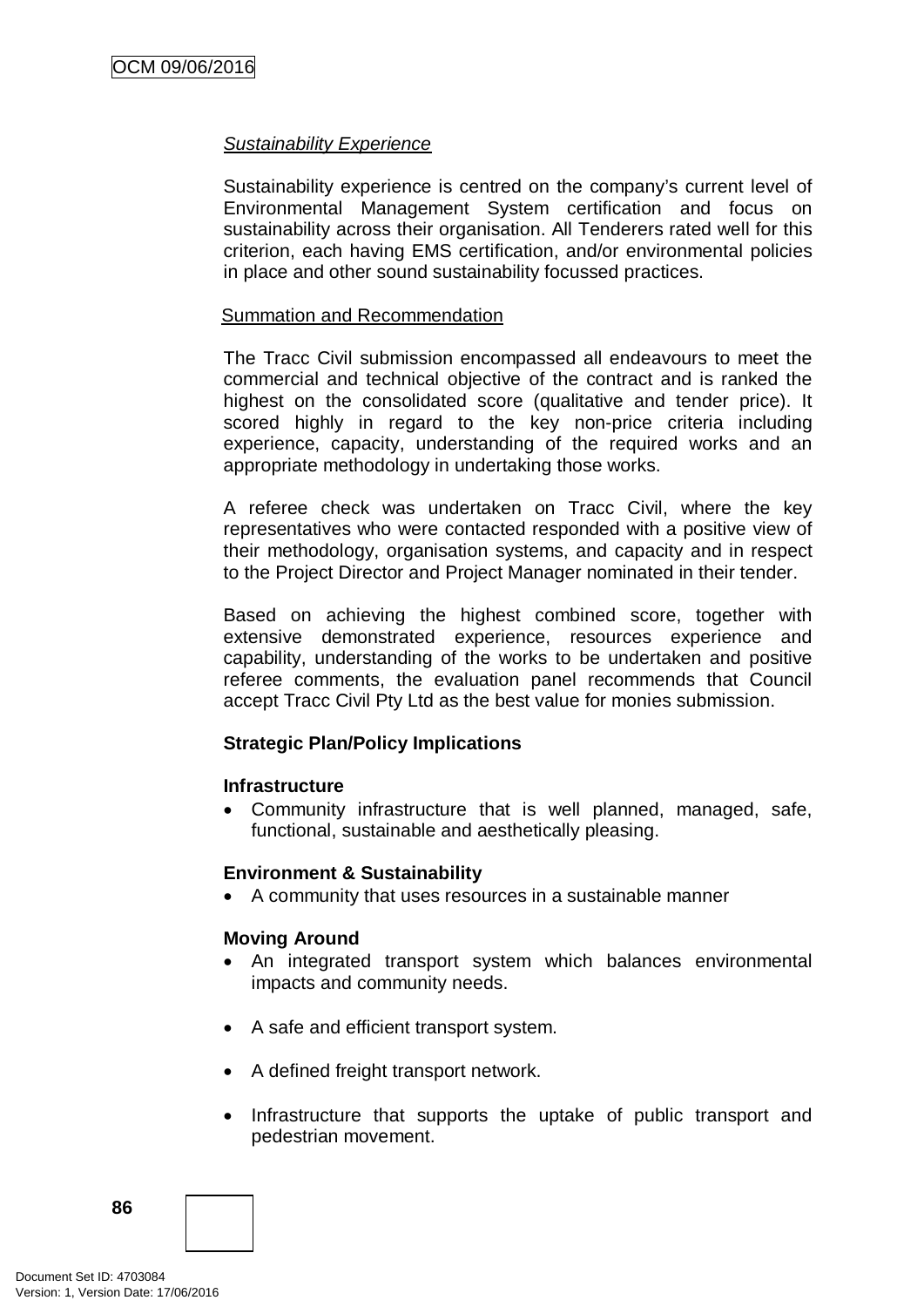### **Budget/Financial Implications**

There is currently \$3.553M allocated in the 2015/16 budget for Berrigan Drive works and additional funding will be allocated in 2016/17 when external funding agreements are finalised.

Other project costs include the supply and installation of the traffic signals (by MRWA contractor) and the service relocations (Western Power, Telstra, Water Corporation). The total project cost will be approximately \$8M, excluding land acquisition.

#### **Legal Implications**

Section 3.57 of the Local Government Act 1995 and Part 4 of the Local Government (Functions and General) Regulations 1996 was complied with.

#### **Community Consultation**

After the tender is awarded, the City and the contractor will need to notify all adjacent and surrounding land owners of the forthcoming works and manage the community concerns during the contract period.

#### **Risk Management Implications**

Failure to adopt the report recommendations will result in delays in construction that may affect the State grant funding for this project.

Failure to appoint the highest scoring applicant may create a perception of an unfair analysis procurement process, and ultimately result in an increase of cost for this project and possible time delays.

As per Procurement Policy SC38, which provides that for all tenders above \$1m, the City is to undertake a financial risk evaluation on the preferred tenderer. The City has undertaken such a financial assessment using Corporate Scorecard, a financial risk assessment agency, which is part of Veda, Australia's largest credit risk information service provider. The outcome of the financial risk assessment was that the preferred tenderer was a subtle company and sufficient financial backing to undertake the project on behalf of the City.

#### **Attachment(s)**

The following confidential attachments are provided under separate cover:

- 1. Compliance Criteria Assessment
- 2. Consolidated Evaluation Score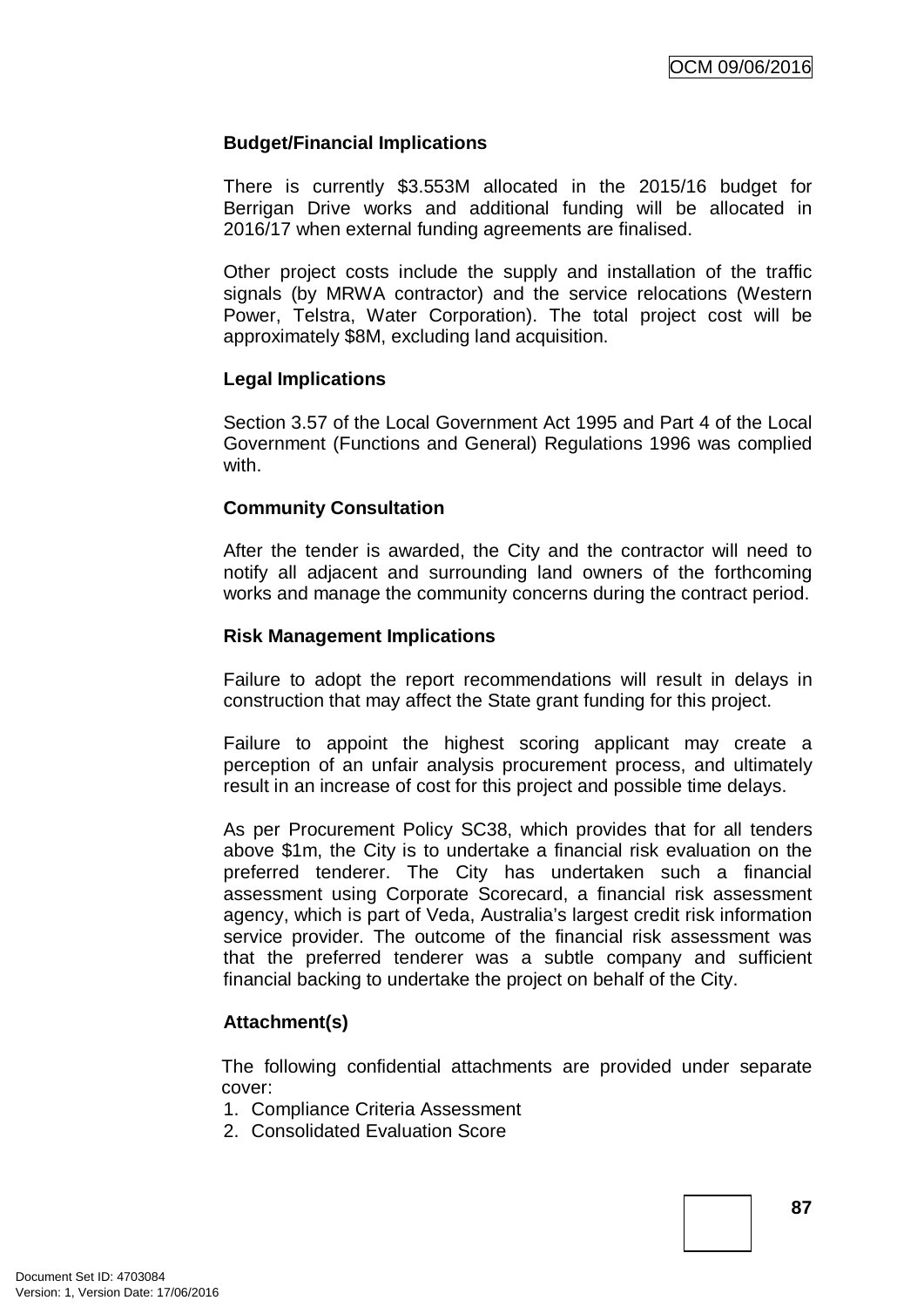3. Tendered Prices

## **Advice to Proponent(s)/Submissions**

Those who lodged a tender submission have been advised that this matter is to be considered at the Ordinary Council Meeting held on 9 June 2016 .

## **Implications of Section 3.18(3) Local Government Act, 1995**

Nil.

CLR KEVIN ALLEN RETURNED TO THE MEETING THE TIME BEING 8.16 PM.

THE PRESIDING MEMBER ADVISED CLR ALLEN OF THE DECISION OF COUNCIL WHILE HE WAS ABSENT.

## **16.3 (MINUTE NO 5820) (OCM 9/6/2016) - DRAFT WALGA AGM MOTION (028/021) (C SULLIVAN/L JAKOVCEVIC)**

#### **RECOMMENDATION**

That Council supports the Western Australian Local Government Association to:

- (1) continue to actively advocate for the implementation of a Container Deposit Scheme in Western Australia; and
- (2) include the implementation of a Container Deposit Scheme in the Associations Election Platform.

## **COUNCIL DECISION**

MOVED Clr S Pratt SECONDED Clr B Houwen that the recommendation be adopted.

**CARRIED 6/0**

## **Background**

On 19 May 2016 the following Draft WALGA AGM Motion supporting Container Deposit Schemes was received by the City.

*Local Governments in Western Australia are long term supporters of Container Deposit Schemes (CDS). By placing an economic value on empty containers, these schemes provide multiple benefits, including:*

**88**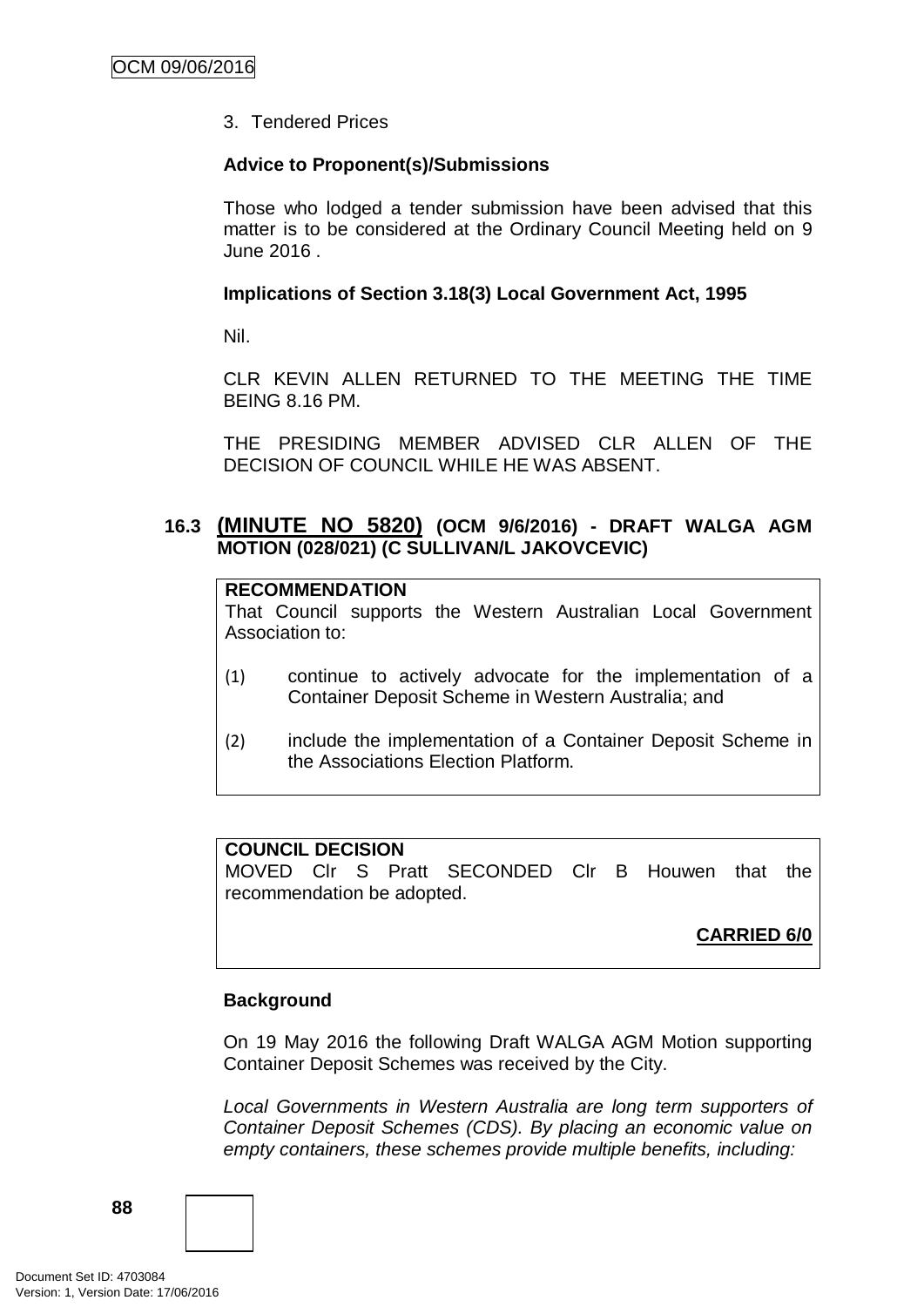#### *Shifting the cost of managing waste*

Local Governments and their ratepayers currently cover the cost of *collecting and managing containers that end up in kerbside collections, at drop off sites or as litter. Local Governments areas which attract tourists often have to manage waste generated by visitors who do not contribute financially to the 'clean-up' of various products through rates. The overall costs of managing these products need to be shifted onto the producers and consumers of products.*

*Modelling by the NSW Local Government Association showed that a CDS would result in Local Governments actually getting paid for their recycled products from the kerbside system - rather than having to pay to get it processed. This is because a CDS has the potential to reduce the uncertainty within the commodity market; it creates a 'cleaner' product, with a higher, more consistent value. It has also been found that a CDS could reduce the amount of material that is processed through the kerbside system by as much as 17% but increase the value of the remaining material by 19-47%.*

#### *Reducing the amount of litter*

*According to the 2013/14 Keep Australia Beautiful National Litter Index, WA has one of the highest volume of litter in the nation. In WA, of the top 12 littered items, 5 were beverage containers. In South Australia, beverage containers, covered by the Container Deposit Legislation (CDL), did not rate in the top 12 littered items. In SA, nearly 80% of the CDL containers that are sold are returned for the 10 cent refund. Introducing a CDS in WA would significantly reduce the amount of litter.* 

#### *Improving our recycling rate*

*Western Australia's overall waste diversion from landfill is currently 39%, the target for waste diversion for 2014/15 was 55% diversion from landfill. A CDS is one way to help increase waste diversion. In South Australia the recycling rate is over 70%. As well as recovering more containers, there are additional benefits to a CDS. Such schemes can encourage businesses to establish 'collection depots' that not only collect containers but other forms of recyclables, such as scrap metals. This means that recycling becomes more accessible to the general population.*

#### *Interstate Progress on Container Deposit Schemes*

*In 2013/14 NSW was the most littered state. The NSW Government recently announced that they will progress the implementation of a*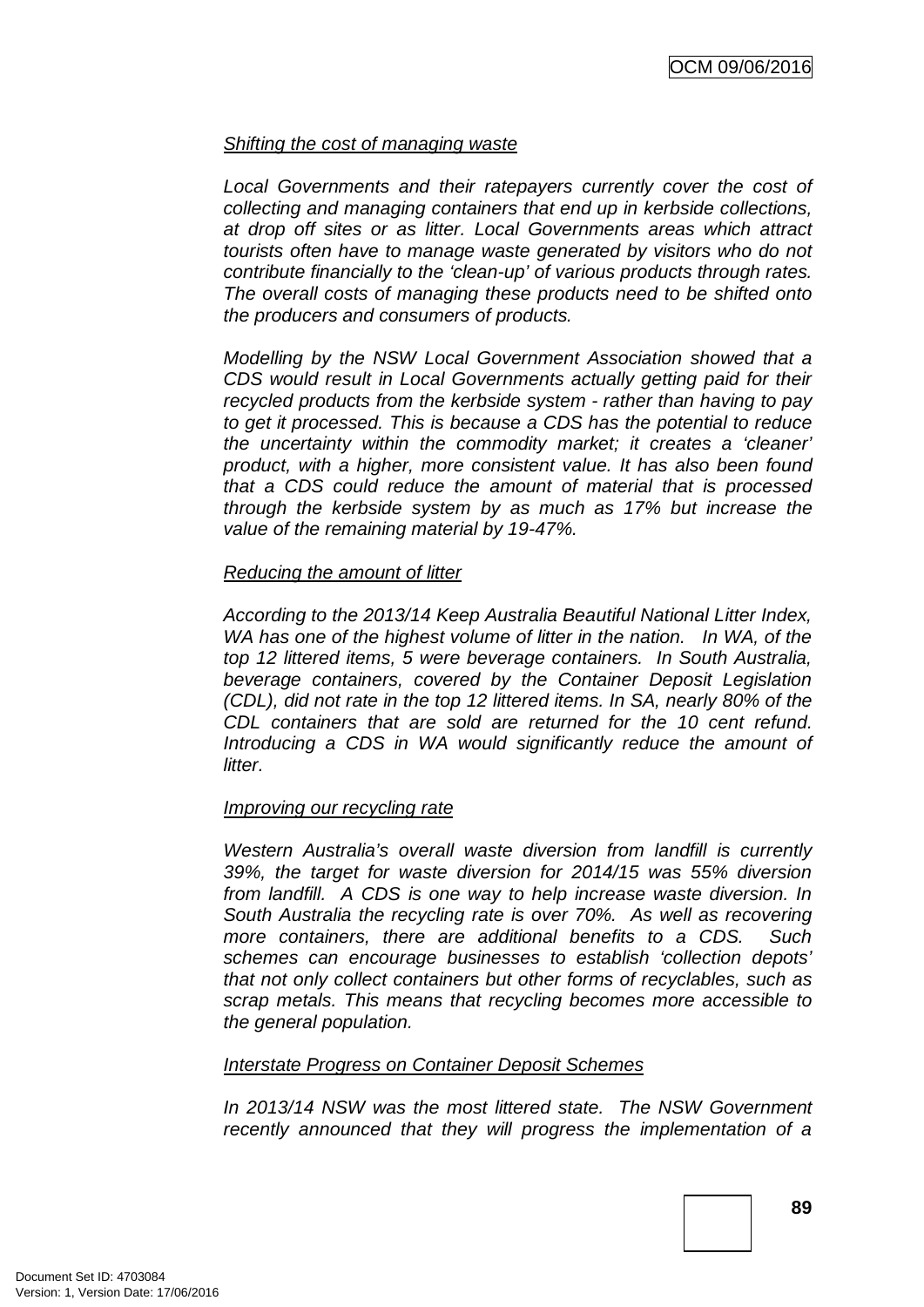*Container Deposit Scheme, with a 10c deposit and a similar range of products covered as South Australia and the Northern Territory. Queensland are also progressing the development of a Container Deposit Scheme. Previously, there was a national process in place to investigate options for managing packaging. This was the main reason given for not progressing a CDS in WA. A breakdown in the national process, and interstate developments, presents WALGA and Local Government with an opportunity to strongly advocate for a Container Deposit Scheme in Western Australia.* 

## **Submission**

N/A

## **Report**

The City Sustainability Strategy and Action Plans support such initiatives and it is recommended that all WALGA Member Councils support the Draft Motion.

## **Environment & Sustainability**

- A community that uses resources in a sustainable manner.
- Identification and minimisation of impacts to human health risk.
- Community and businesses that are supported to reduce resource consumption, recycle and manage waste.

## **Budget/Financial Implications**

N/A

## **Legal Implications**

N/A

## **Community Consultation**

N/A

## **Risk Management Implications**

The risk is that if WALGA Member Councils do not support the Draft Motion then the opportunity for a Container Deposit Scheme in WA may be lost.

**90**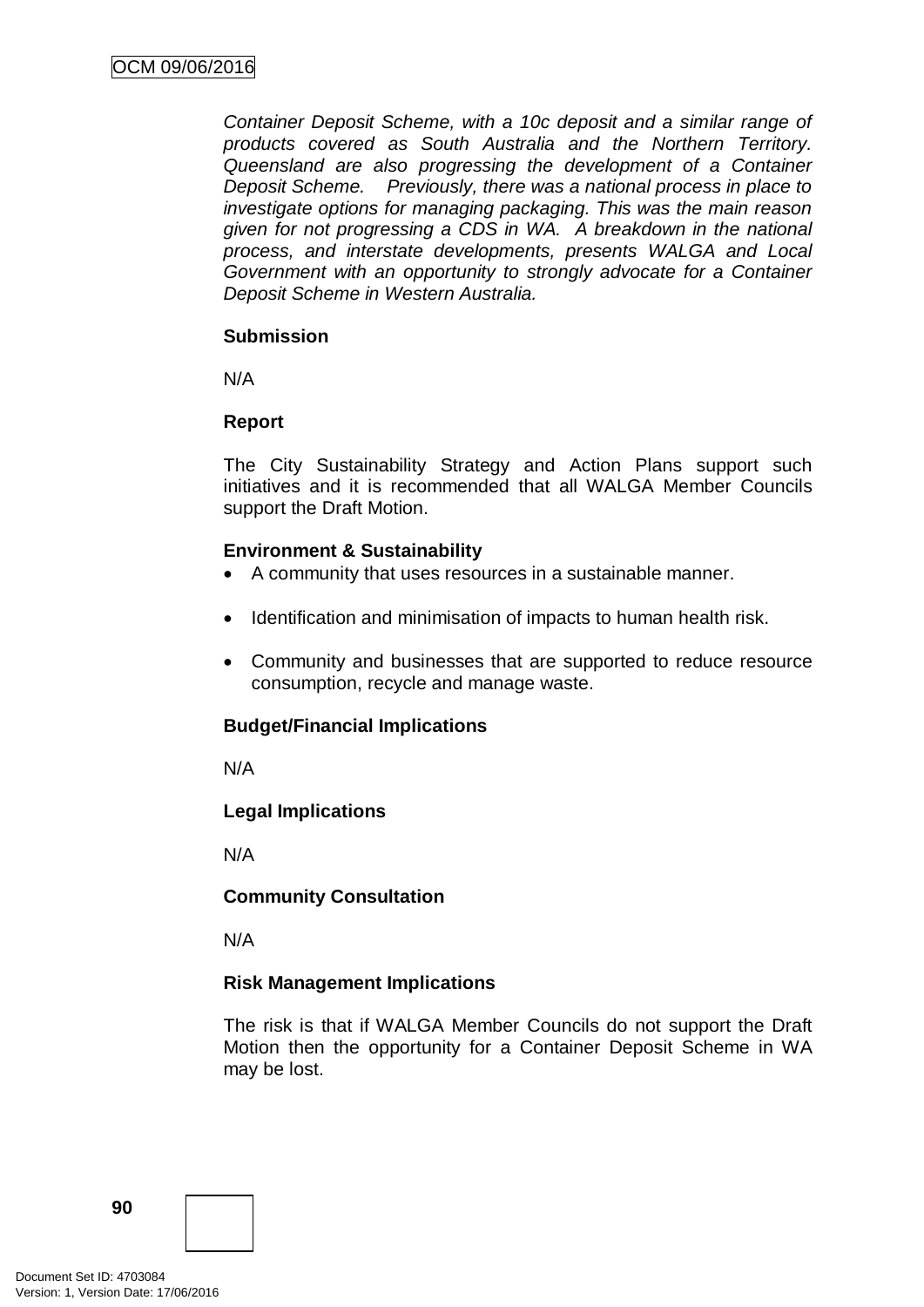## **Attachment(s)**

Nil

## **Advice to Proponent(s)/Submissioners**

The Proponent(s) have been advised that this matter is to be considered at the 9 June 2016 Ordinary Council Meeting.

## **Implications of Section 3.18(3) Local Government Act, 1995**

Nil.

## **16.4 (MINUTE NO 5821) (OCM 9/6/2016) - WASTE MANAGEMENT - GREEN WASTE THIRD BIN (167/012) (C SULLIVAN) (ATTACH)**

# **RECOMMENDATION**

That Council

- (1) endorses the Implementation Plan for the Third Bin (Green Waste);
- (2) issues a Notice of Withdrawal from the Project Participant's Agreement Regional Resource Recovery Centre Project of the Southern Metropolitan Regional Council (SMRC) prior to 30 June 2016, under clause 2.8 of that Agreement, in order to give effect to its decision to introduce this garden organic service;
- (3) remains a Member of the Project Establishment Agreement and assists the SMRC to undertake a restructure of its operations to enable transition to alternate waste disposal solutions; and
- (4) commence negotiations on a contract of service with the SMRC for the processing of MSW prior to the withdrawal of the Project Participant's Agreement taking effect.

## **COUNCIL DECISION**

MOVED Clr K Allen SECONDED Clr S Portelli that defer this item until the values provided in the report can be verified by an independent external organisation.

**MOTION LOST 1/5**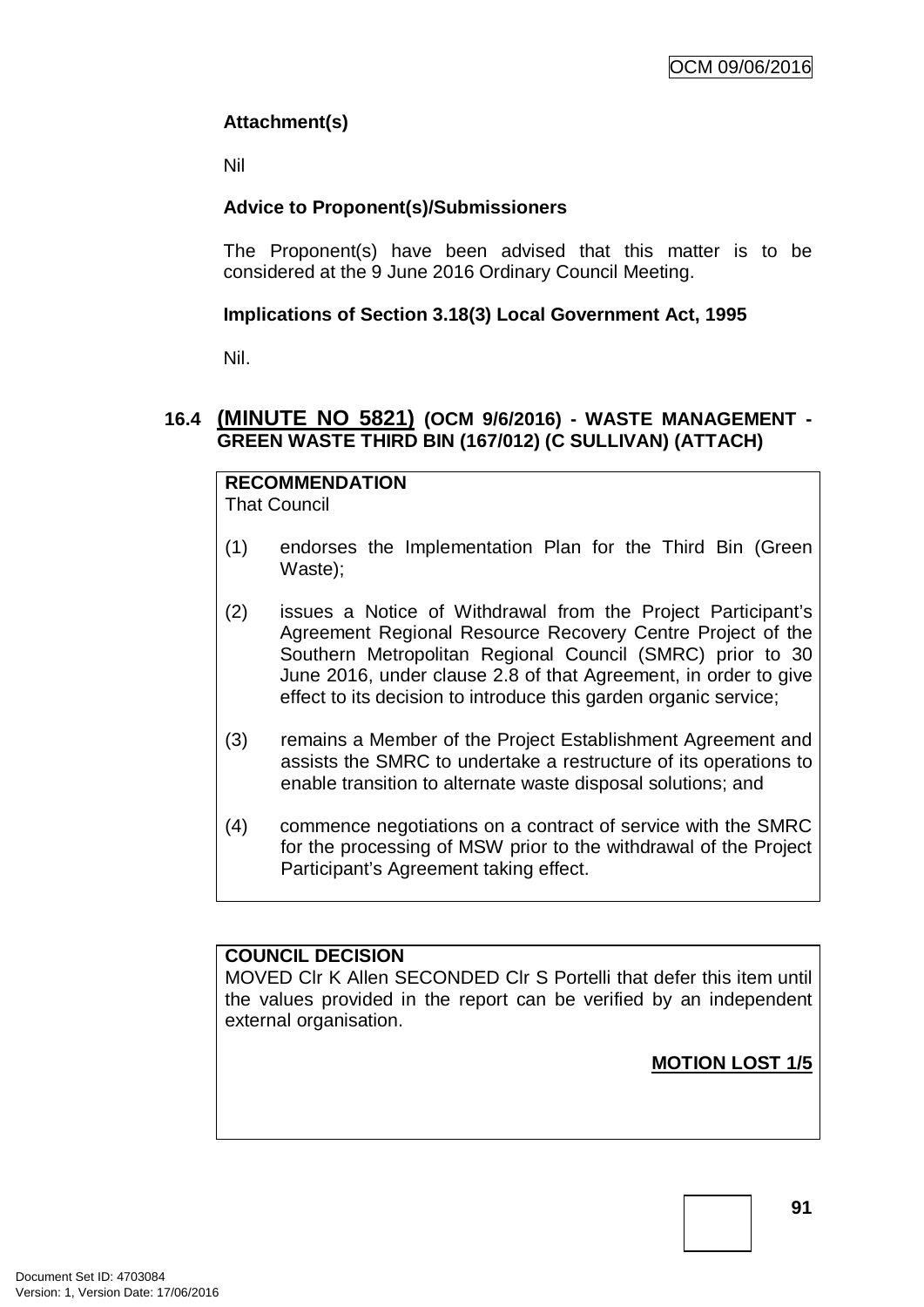MOVED Clr B Houwen SECONDED Clr S Pratt that the recommendation be adopted.

**CARRIED 5/1**

### **Background**

At the Ordinary Council Meeting 12 May 2016, Council resolved as follows (unconfirmed Minutes):

#### *That Council:*

- *(1) maintain the third (green) waste bin service in the Hamilton Hill trial area post completion of the trial;*
- *(2) make provision in the 2016/17 budget to commence the roll out of the green waste third bin across the City;*
- *(3) prepare a detailed plan for the implementation of the third (green) waste bin across the City for the period 2016/17 to 2018/19;*
- *(4) make application to the Waste Authority of WA for funding under the Better Bin Program Phase 2;*
- *(5) share the preliminary findings of the third (green) waste bin trial with the SMRC Member Councils; and*
- *(6) advise the SMRC Member Councils and the SMRC that the City will not introduce a Food Organic and Garden Organic (FOGO) collection service in future.*

Progress has been made on a number of parts in the resolution above, with a further briefing of Council at the forum of 26 May 2016. Following a meeting with representatives of the WA Waste Authority, the application for funding under the Better Bin Program is being prepared, in accordance with part (4) of the resolution above. Parts (5) and (6) of the Council resolution above have been actioned by correspondence dated 27 May 2016.

#### **Submission**

N/A

#### **Report**

#### Implementation Plan

This report addresses the implementation of the third bin green waste service across the City in relation to the rest of the waste stream and the City's current arrangements with the SMRC. Further to the three waste forums conducted with Council, a more detailed Implementation Plan has been drafted in accordance with part (3) of Council's resolution from the Ordinary Council Meeting dated 12 May 2016 and has been included as Attachment 1. Upon consideration of the

**92**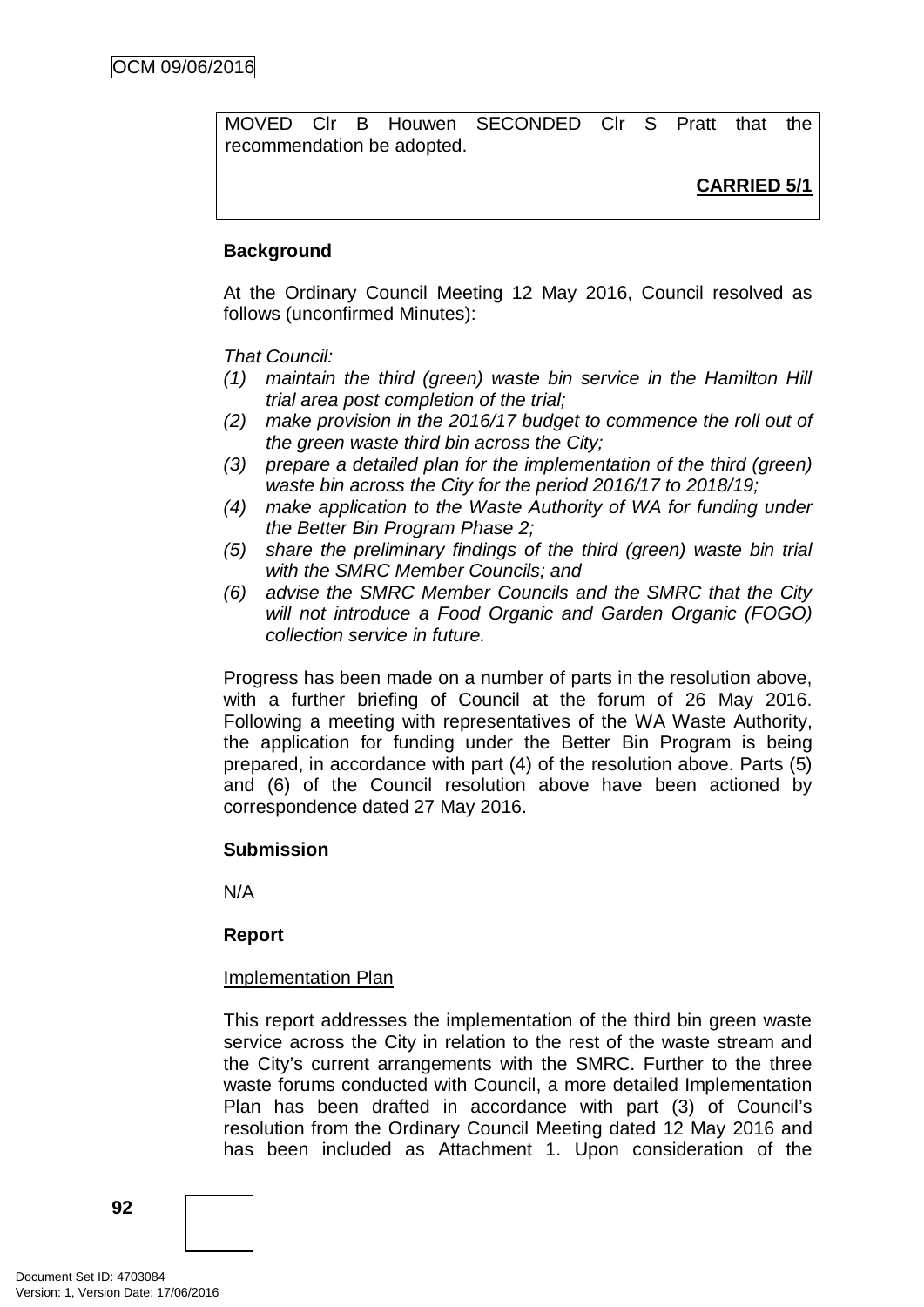operational and logistic requirements, the plan now spans four years with limited scope in 2016/17 to minimise Council's exposure to compensation costs. This matter is addressed further under Legal Implications.

## Tonnage to SMRC

Based on a four year plan, City officers have revisited the assessment of total tonnage in the waste streams in terms of delivery to the SMRC.

| Impact of 4 Year Transition to GO Bin on Tonnes to SMRC |           |           |           |           |           |
|---------------------------------------------------------|-----------|-----------|-----------|-----------|-----------|
| <b>CoC Waste</b><br><b>Streams</b>                      | $15 - 16$ | $16 - 17$ | $17 - 18$ | $18 - 19$ | $19 - 20$ |
| 3rd Bin GO<br><b>Tonnes</b>                             | 312       | 780       | 2,863     | 4,946     | 7,029     |
| <b>Recyclables</b>                                      | 13,400    | 13,802    | 14,216    | 14,643    | 15082     |
|                                                         |           | Contract  | Contract  | Contract  | Contract  |
| <b>Bulk Green Waste</b>                                 | 1,870     | 1,926     |           |           |           |
| <b>MSW</b>                                              | 28,488    | 28,020    | 25,937    | 23,854    | 21,771    |
| <b>Total SMRC</b><br>Tonnes                             | 43,758    | 29,946    | 25,937    | 23,854    | 21,771    |

The summary is presented in the Table below.

The estimate of tonnes collected in the third bin is minimised in the 16/17 year, as noted above, and reaches expected maximum in year four. All green waste collected from bulk verge collections in 16/17 is delivered to the SMRC and from 17/18 will then be processed at the Henderson Waste Recovery Precinct. All recyclables will be delivered to the SMRC as at present, the sale of the Materials Recovery Facility (MRF) is expected to be concluded in early 16/17.

#### Withdrawal from Project Participants Agreement

Following Council's resolution of 29 June 2015 to

"*(6) withdraws the City from the Project Participants Agreement for green waste with effect FY16/17, in order to be able to expand the third bin system across the remainder of the District";*

The City sought agreement from the other Project Participants (i.e. cities of Fremantle, Melville and Town of East Fremantle) to this effect; however, this was not forthcoming. Without a voluntary agreement the only option for the City to pursue Council's resolution at the least cost to ratepayers is to recommend withdrawal from all elements of the Participants Agreement.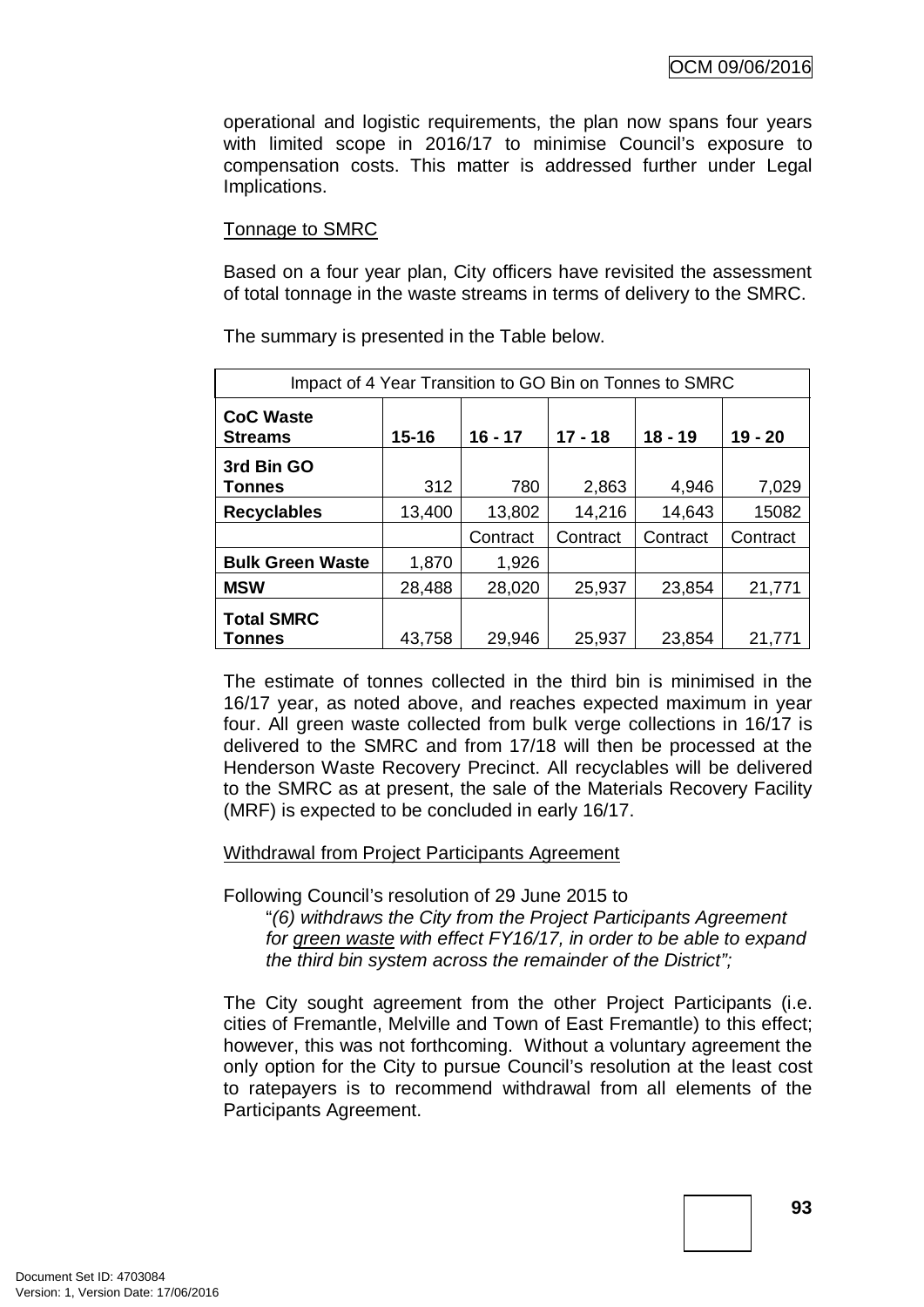The terms of the Participants Agreement require 12 months' notice before this can have full affect

The City by withdrawing from the PPA does not mean to withdraw from the Establishment Agreement and the various commitments contained therein. The City would firstly become a member similar to the City of Kwinana; secondly still deliver all MSW tonnes to the SMRC as noted in the table above on a set contract with the SMRC. The City would continue to meet its loan obligations to the SMRC in addition to other financial obligations. There is no need for the other Members to seek to wind up the SMRC.

#### Reducing the Cost of the SMRC

As the major shareholder of the SMRC, the City seeks to restructure the SMRC so as to reduce costs back to member councils. The restructure would entail lowering the overhead cost structure that drives up the fees and charges back to member Councils. For example, the Greenwaste service provided by the SMRC involves a fee of \$78 for each tonne of Greenwaste delivered to the SMRC. The members deliver 7,500 tonnes of Greenwaste to the SMRC including the City of Cockburn. The SMRC provides this Greenwaste to a commercial off-take company and earns \$20 per tonne. Overall this costs Member Councils \$735,000. This could be cost saving to Member Councils, which translates to \$8 for every residential property for the Member Councils.

The real issue is the Waste Compost Facility (WCF). Based on the current statistics, of the approximate 30,000 tonnes of MSW the City will deliver to the SMRC, 45% will go to landfill whilst the other 55% will form compost that is provided free to rural properties (inclusive of the freight cost).

As you will note from the table below, the City pays \$232 per tonne for every MSW tonne delivered to the SMRC. After processing, the SMRC will landfill 45% of the tonnes delivered to the City of Rockingham, Millar Road landfill at \$129.09 plus freight costs. The balance of 16,500 tonnes is processed into compost (with some residual glass contamination) and given away at nil cost.

|                   | Tonnes | Process Costs per<br>tonne | Total cost per process |
|-------------------|--------|----------------------------|------------------------|
| Landfilled        | 14,580 | \$129.09                   | \$1,882,145            |
| Compost           | 15,420 | \$329.30                   | \$5,077,855            |
| otal <sup>.</sup> | 30,000 | \$232.00                   | \$6,960,000            |

The amount of landfill is 48.4% which is from the latest statistics issued to Member Councils in May 2016.

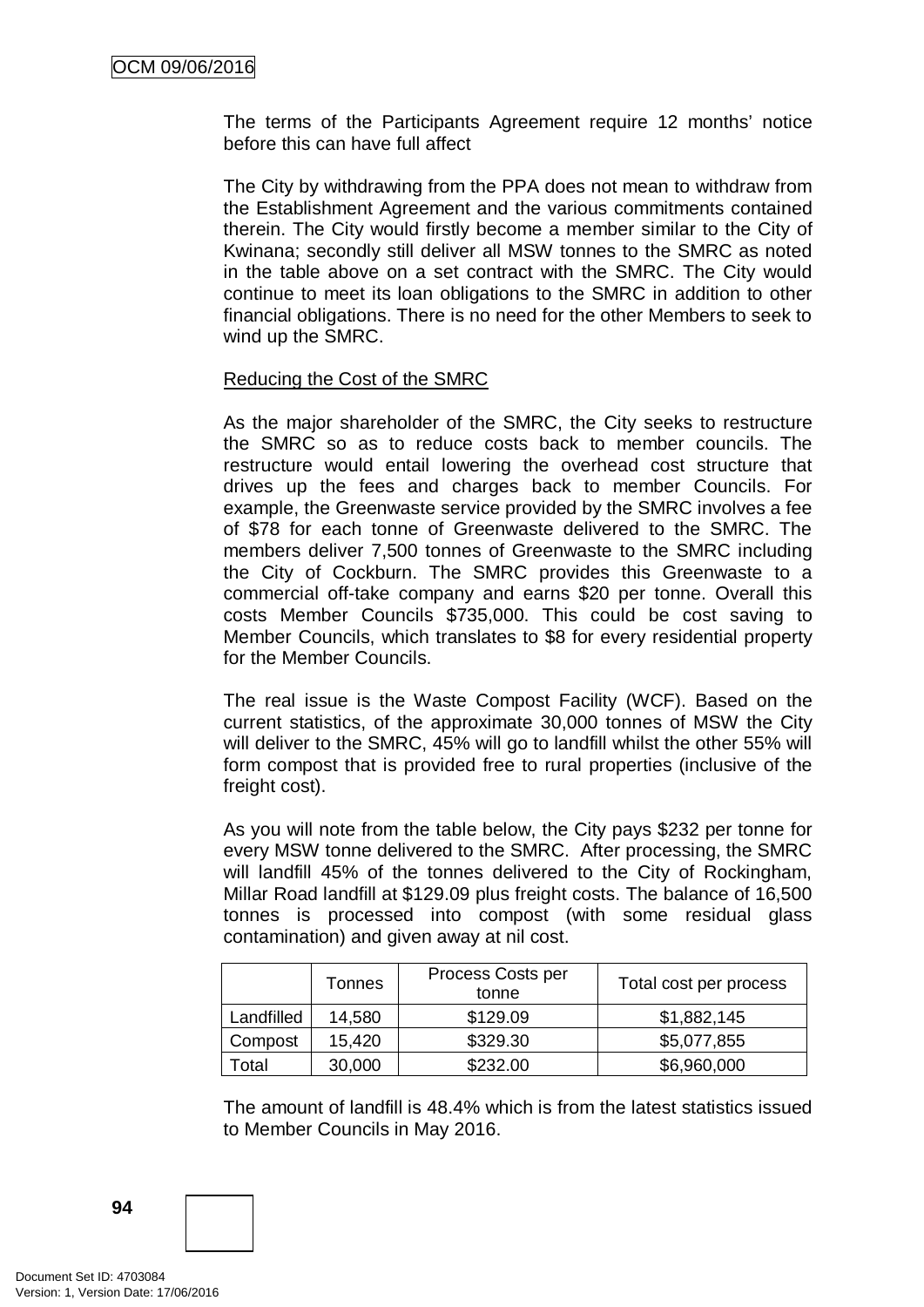The cost to process the compost is \$329 per tonne. This remains an expensive process to extract the contaminated compost product.

Tonnes **Process Costs per** tonne Total cost per process Greenwaste 9,000 \$30.00 \$270,000 Landfilled 10,500 \, \$129.09 \, \$1,355,455 Food waste | 10,500 | \$508.05 | \$5,334,545 Total | 30,000 | \$232.00 | \$6,960,000

The impact of internally process Greenwaste for the City of Cockburn is even more substantial.

As you will note the cost of processing the food waste is very expensive once you remove the Greenwaste component. The SMRC has recommended members introduce a weekly FOGO third bin. This will only increase the cost to Member Councils and ratepayers as the need to collect the third bin each week as against the fortnightly collection of the garden organics bin each fortnight. Council formally rejected this alternative as part of its 12 May 2016 decision.

As demonstrated above, the SMRC offers (and always has) a very expensive processing option for waste disposal. In part this is due to the substantial overhead cost structure of running a small Council. With the sale of the MRF and the exit from the bulk Greenwaste processing (as per the SMRC's strategic plan), this would leave the SMRC operating a single business (ie waste composting) at its Canning Vale facility.

Without significant restructuring, the SMRC will be left with a substantial overhead structure running just one of the current facilities; although in revenue terms is will be about two thirds of the current \$28M budget.

The proposed re-structure would see the SMRC slimmed down to a smaller administration, relocated to Canning Vale. It would dispose of the Booragoon office by way of sale or lease. Any profits from a sale could be directed to the renovation of the Canning Vale office and reduction of the debt on the overall entity. All Council meetings/briefings could be held at member council offices similar to the operations of the South West Group.

The cost of governance could also be minimised by adopting the South West Group model with Mayors (or delegated member) and CEO's (or delegated officer) assuming the role of the governance body.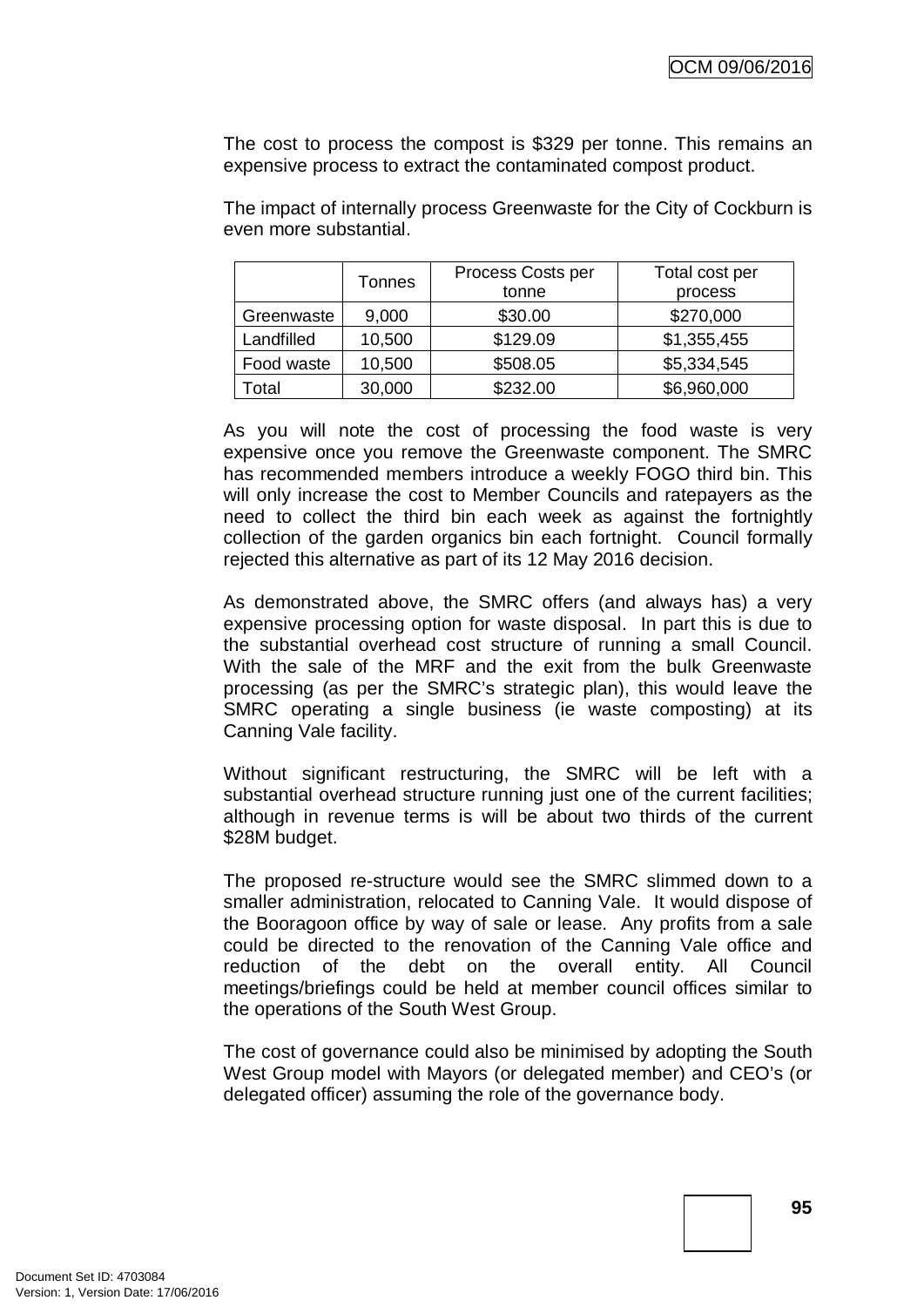Back office functions such as payroll, accounting (billings/reporting), Human resource and IT support could be provided by member councils similar to the arrangements for the South West Group. All statutory functions such as Department of Environmental Regulation licencing/maintenance could be retained by the new SMRC. Executive functions could be provided by member councils on a rotating basis through the Regional Executive Group.

The proposed savings from these changes would be substantial and could all be passed back to ratepayers in lower waste management charges (for Kwinana) and lower rates for Melville, Fremantle, East Fremantle and Cockburn, where waste is built into the rates.

#### Sale of MRF

Following advice to the SMRC of the City's decision to pursue extension of the Garden Organics service, the City received advice that the SMRC would temporarily suspend the tender for the MRF.

A copy of the SMRC correspondence has been provided as a confidential attachment under separate cover. The tender evaluation panel decided to suspend the evaluation pending further advice from the City regarding the implementation above resolution, required before 30 June 2016. The SMRC believe, based on their advice, that to vary the existing Project Participants Agreement now would materially affect the sale by tender of the MRF. This matter is discussed further under Legal Implications.

The City's view is that this action is flawed for a number of reasons:

- The City has not proposed withdrawing from the SMRC, which is reiterated in the current recommendation to Council. There is no decision that would cause the SMRC to be wound up or in other ways impedes the sale of the MRF.
- The City has provided a guarantee of 10 years supply of recyclables for the MRF tender. Upon sale, that business would operate independently of the SMRC.
- Upon the sale, the SMRC will have to undertake some restructuring to accommodate reduction in revenue and expenditure. The tender has not impact on this.
- Even if the City were to withdraw from the SMRC and the entity was to be wound up, the asset disposal process would see the SMRC seek to dispose of the MRF. The option that delivers the best price to members is to continue with the current tender process.

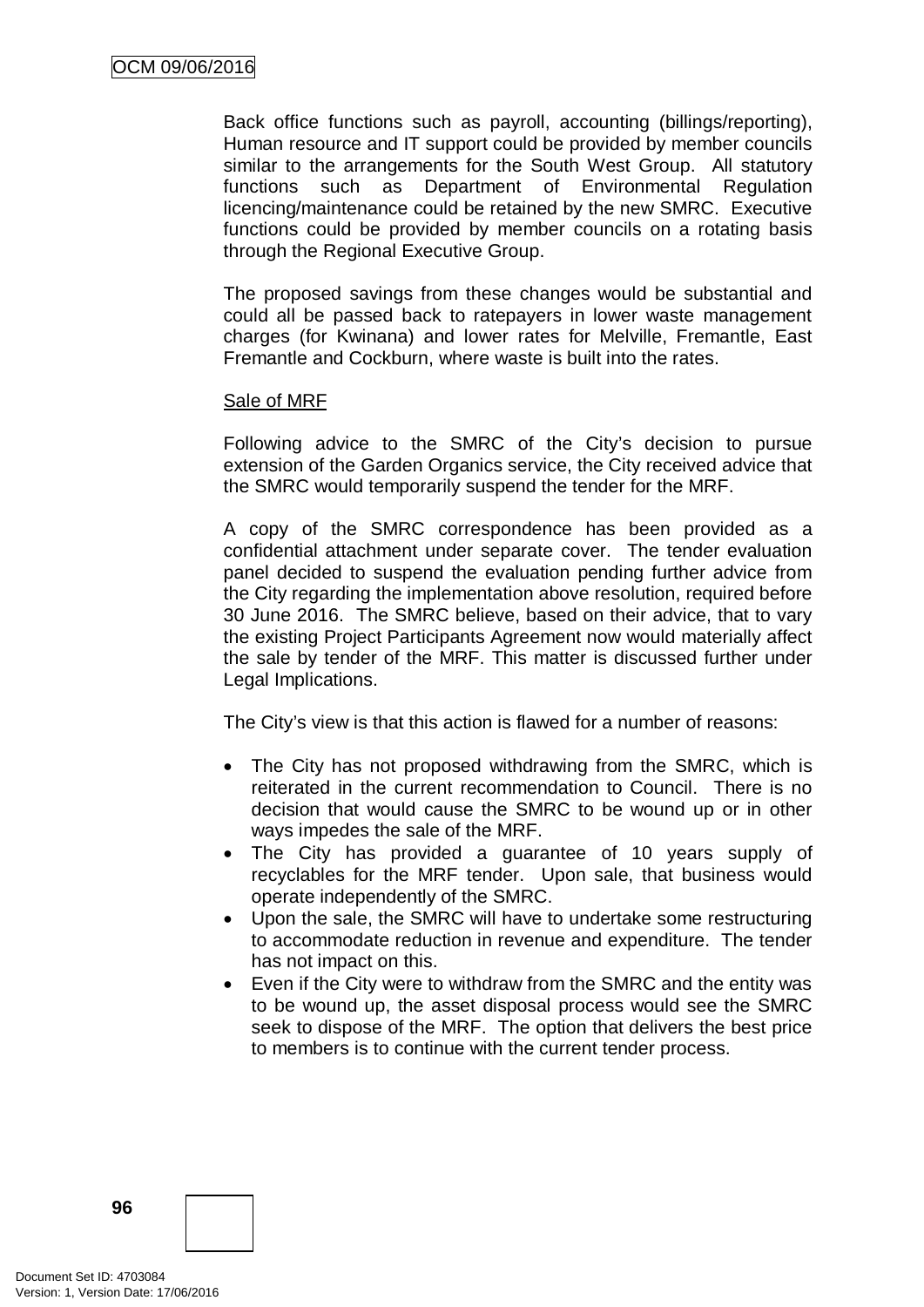### **Conclusion**

The report outlines a path for the City to pursue expansion of a Green Waste service for the benefit of residents, without causing the current SMRC waste disposal service to collapse.

It also outlines a path to restructure the SMRC and reduce the cost of waste disposal to residents of all SMRC members. This would allow transition to alternate waste disposal options, such as waste to energy, in a way that minimises the costs of step change from one waste disposal system to another at the appropriate time.

Council's authorisation of the CEO to negotiate a new Waste Disposal Agreement with SMRC for MSW processing will ensure seamless transition of this service.

#### **Strategic Plan/Policy Implications**

#### **Leading & Listening**

• Manage our financial and infrastructure assets to provide a sustainable future.

#### **Environment & Sustainability**

- A community that uses resources in a sustainable manner.
- Community and businesses that are supported to reduce resource consumption recycle and manage waste.

## **Budget/Financial Implications**

Provision has been made on the draft 2016/17 budget to commence the roll out of the third bin service for green waste, in accordance with part (2) of Council's resolution at the February 2016 OCM. A detailed cost estimate of the roll out of the service is included as Attachment 1, for Council's consideration in the future budgets. A summary of the estimated costs over the four year plan is presented in the Table below.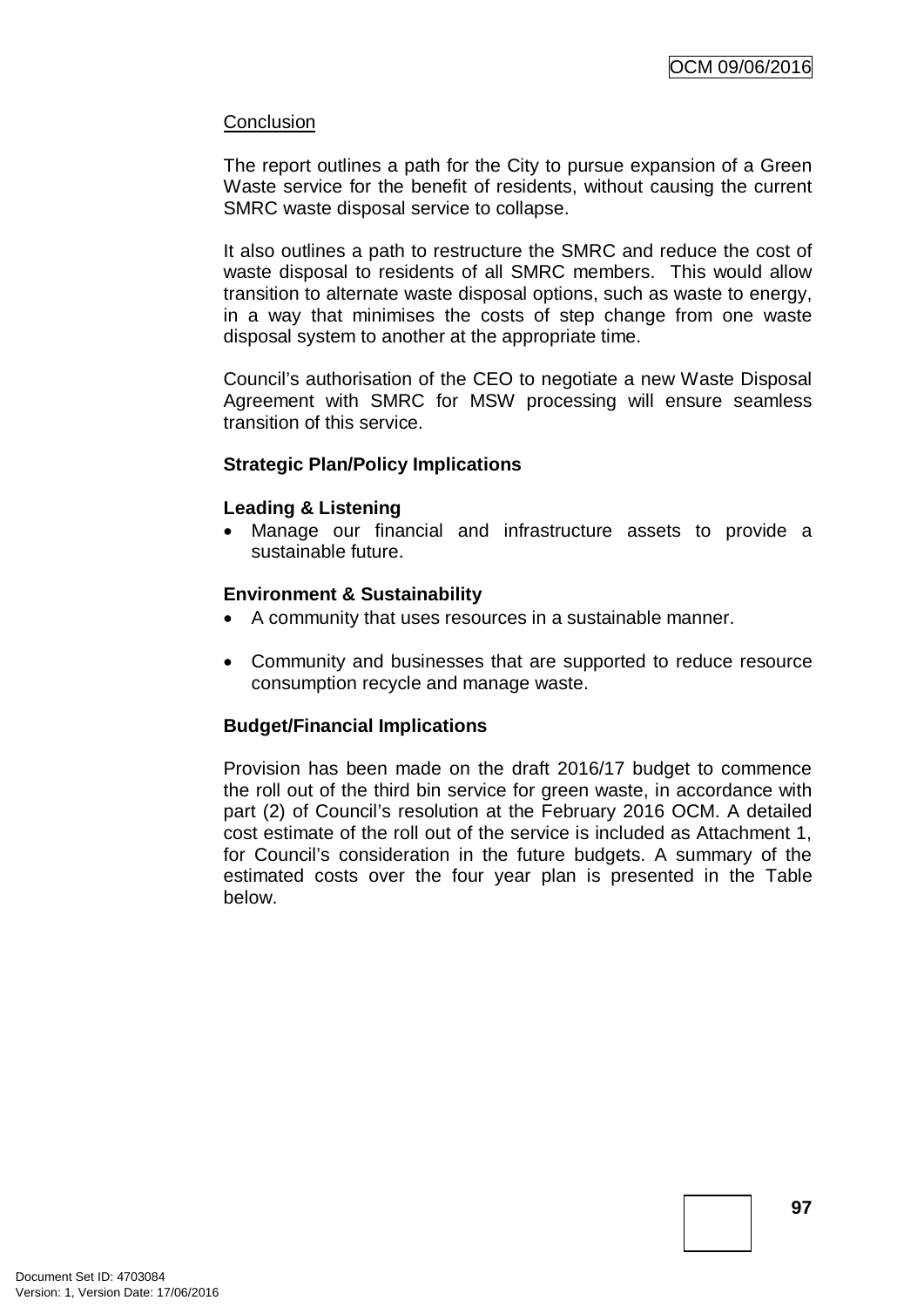| 3 Bin Roll Out Costs Across the City                          | Year 0<br>(2016) | 2017                     | 2018                     | 2019                     | 2020                     |
|---------------------------------------------------------------|------------------|--------------------------|--------------------------|--------------------------|--------------------------|
|                                                               |                  | 1st Yr<br><b>Rollout</b> | 2nd Yr<br><b>Rollout</b> | 3rd Yr<br><b>Rollout</b> | 4th Yr<br><b>Rollout</b> |
| <b>Capital Cost Outlays</b>                                   | \$546,667        | \$1,160,956              | \$560,956                | \$560,956                |                          |
| <b>Annual Operational Costs including</b><br><b>WAFUNDING</b> |                  | \$264.427                | \$823.941                | \$1,176,254              | \$1,538,951              |
| <b>Annual Savings</b>                                         |                  | \$194.637                | \$935,005                | \$1,355,690              | \$1,776,376              |
|                                                               |                  |                          |                          |                          |                          |
| <b>Net Annual Cash Flow</b>                                   |                  | $-51.230.746$            | $-5449,892$              | $-5381,520$              | \$237,424                |
| <b>Discounted Cash Flow</b>                                   |                  | $-51, 172, 139$          | $-5408.065$              | $-5329.571$              | \$195,330                |
| Net Present Value (upto end 2020)                             |                  | $-51,714,446$            |                          |                          |                          |
| <b>Annual Discount Rate</b>                                   | 5.0%             |                          |                          |                          |                          |
| Inflation Rate for Rent fr 2016 onwards                       | 1.5%             |                          |                          |                          |                          |

## **Legal Implications**

Withdrawal from the PPA for the RRRC would be based on the requirements of Project Participants Agreement Regional Resource Recovery Centre Project clause 2.8, which requires the Member to give notice of the intention to withdraw under clause 8.10 of the Establishment Agreement and also clause 8.11 of the Establishment Agreement, which states:

*The withdrawal of a Project Participant shall take effect:*

- *(a) From the end of the financial year in which notice under clause 8.10 has been given by the Project Participant to the Regional Local Government: or*
- *(b) On any earlier date agreed by the Project Participants*

Under part (a) of the above clause, if Council chooses not to issue to notice until after 30 June 2016, then the compulsory 12 month notice period would not begin until 30 June 2018. This would result in a higher value of any compensation payable to the SMRC during that time for green waste not provided to the SMRC, which the City believes to be payable at the rate for green waste processing.

With reference to the correspondence from the SMRC dated 23 May 2016 (refer Confidential Attachment), the SMRC asserts that a decision by Council is need prior to 30 June 2016 due to the expiry date for the tender validity period of the submissions received for the sale of the MRF. The independent advice received by the SMRC on this matter defines this issue as being material information that the Procuring Entities must disclose to the bidders during the evaluation process to maintain the integrity of the evaluation.

As discussed at the waste forums, the intention is not to withdraw from the Establishment Agreement, which allows the City to retain membership of the SMRC. All recyclables collected would be sent to the MRF at the SMRC property based on the MOU signed by all the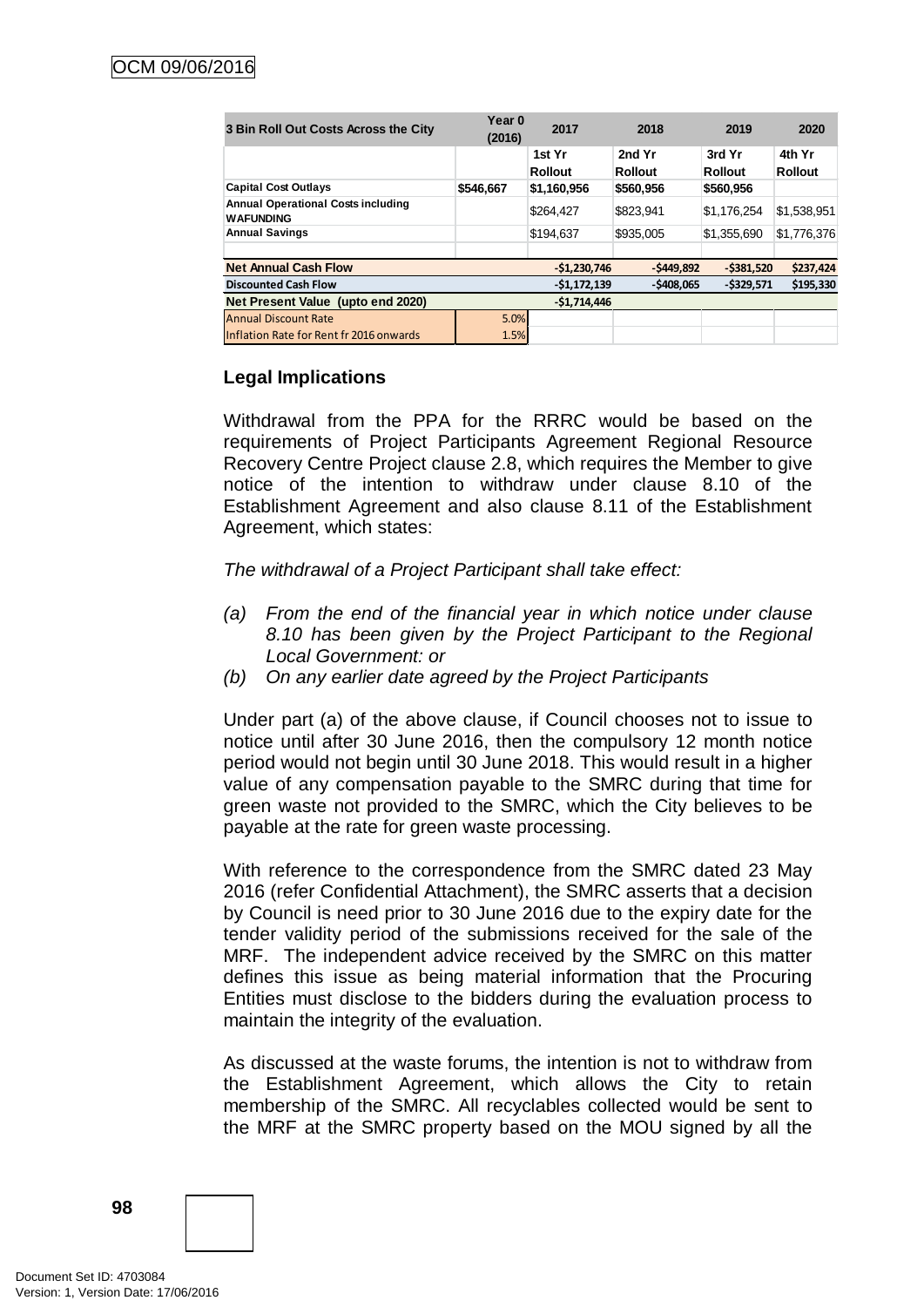Members to supply recyclables to the MRF for a period of ten years after the sale of the MRF to a private sector operator.

The City would enter a service agreement to keep sending all MSW collected to the Resource Recovery Centre at the SMRC as currently happens until such time as an energy from waste option becomes viable. Essentially, the City's membership of the SMRC would become the same status as the City of Kwinana.

## **Community Consultation**

Community consultation and education will be carried out in 2016/17 to raise awareness of the new service across the City, in particular the areas additional to the existing trial area in Hamilton Hill. Further consultation and education will follow in the following years to complete the introduction of the service.

#### **Risk Management Implications**

A risk analysis based on the City's Risk Management Framework has been carried out. The framework requires risks to be assessed under different categories which are strategic, operational, financial, hazard and project. The risks for this project feature all the categories except hazard and are presented and assessed below.

| <b>Risk</b> | <b>Risk</b>           | Description                          | Response                             |
|-------------|-----------------------|--------------------------------------|--------------------------------------|
| Category    |                       |                                      |                                      |
| Strategic   | Failure<br>at         | SCP/CBP                              | project<br>Manage<br>the<br>to       |
|             | Strategic             | not<br>outcomes                      | requirements of the action           |
|             | Delivery              | satisfied                            | plans                                |
|             |                       |                                      | Manage external parties to           |
|             |                       | External                             | all legal and legislative            |
|             |                       | environment                          | requirements                         |
|             | Failure<br>of         | changes<br>Level of service          |                                      |
| Operational | Implementation        |                                      | Measure service delivery to<br>KPI's |
|             |                       | Waste<br>tonnes                      | Education and auditing               |
|             |                       | recovered                            |                                      |
|             |                       |                                      | Staff training and monitor           |
|             |                       | Service<br>Customer                  | KPI's                                |
|             |                       | inadequate                           |                                      |
| Financial   | Cost escalations      | Impact on<br>future                  | Tracking to cost estimates           |
|             |                       | budgets – whole of                   | within whole of BU                   |
|             |                       | service                              |                                      |
| Project     | Project<br>Management | Timeframes missed<br>Project<br>cost | implementation<br>Tracking<br>plan   |
|             |                       | increase                             | Milestone<br>spend<br>and            |
|             |                       | Integration<br>with                  | tracking to budget                   |
|             |                       | existing<br>service                  | Mange database<br>BU<br>in           |
|             |                       | fails                                | with<br>database<br>rates<br>to      |
|             |                       |                                      | ensure accuracy.                     |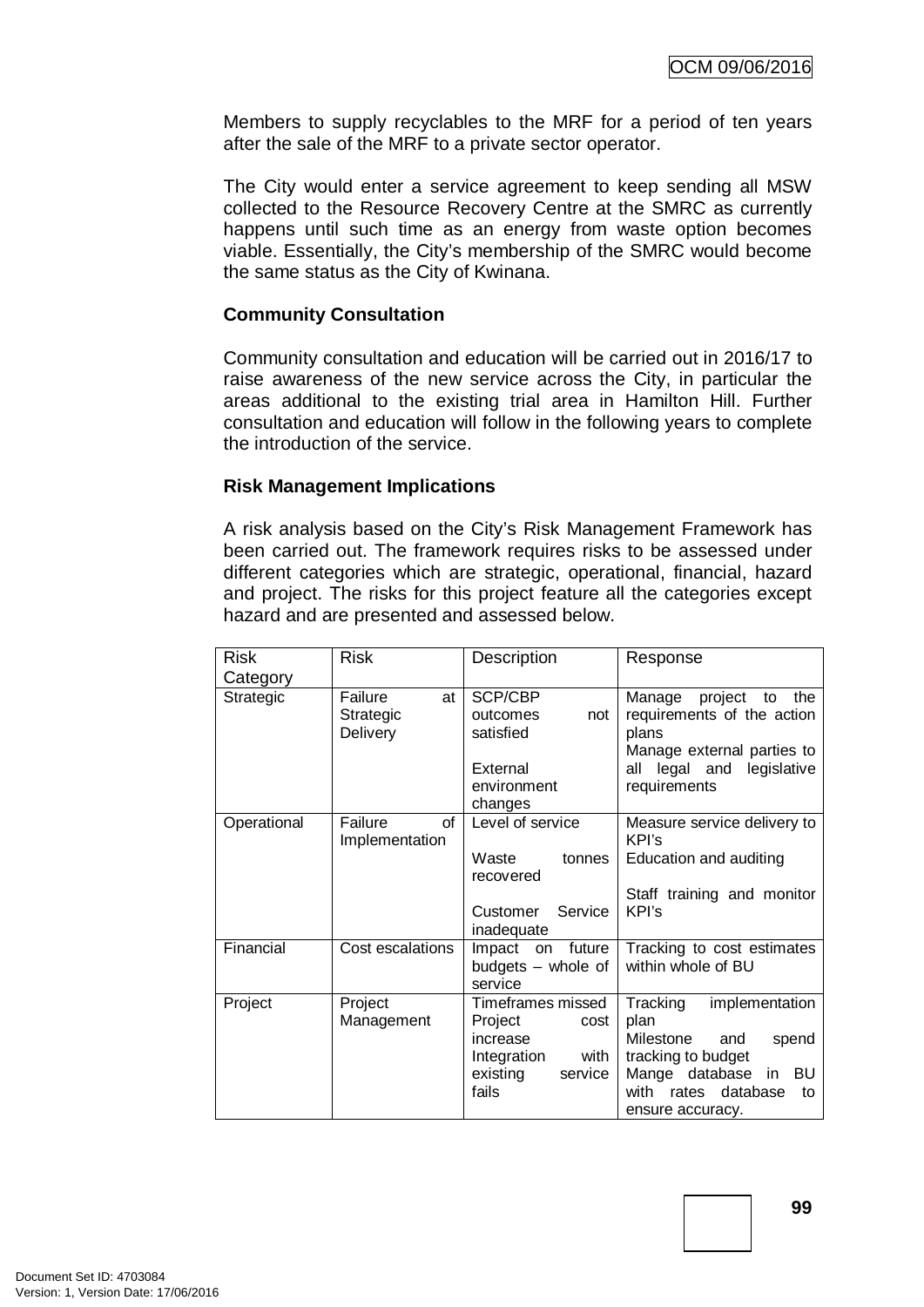## **Attachment(s)**

- 1 Implementation Plan Third Bin (Green Waste)
- 2 SMRC correspondence dated 23 May 2016 (Confidential attachment supplied under separate cover.

## **Advice to Proponent(s)/Submissioners**

The City has advised the SMRC members CEO's and the SMRC CEO that this item would come to the June Ordinary Council Meeting.

## **Implications of Section 3.18(3) Local Government Act, 1995**

Nil.

## **16.5 (MINUTE NO 5822) (OCM 9/6/2016) - TENDER NO. RFT 03/2016 - PRE-MIXED CONCRETE - SUPPLY AND DELIVERY (RFT 03/2016) (C MACMILLAN) (ATTACH)**

#### **RECOMMENDATION**

That Council accepts the tender submitted by WA Premix, for Tender No. RFT 03/2016 – Pre-Mixed Concrete – Supply and Delivery for an estimated total lump sum of (\$850,000 GST exclusive) (\$935,000 GST Inclusive) for the three (3) year contract period, based on the schedule of rates submitted.

#### **COUNCIL DECISION**

MOVED Clr S Pratt SECONDED Clr B Houwen that the recommendation be adopted.

**CARRIED 6/0**

## **Background**

The current Pre-Mixed concrete supply contract has concluded and subsequently RFT 03/2016 Pre-Mixed Concrete – Supply and Delivery was advertised on Wednesday 17 February 2016 in the Local Government Tender Section of The West Australian newspaper.

The Tender was also displayed on the City of Cockburn's E-tendering website from 17 February 2016 to Thursday, 3 March 2016 inclusive.

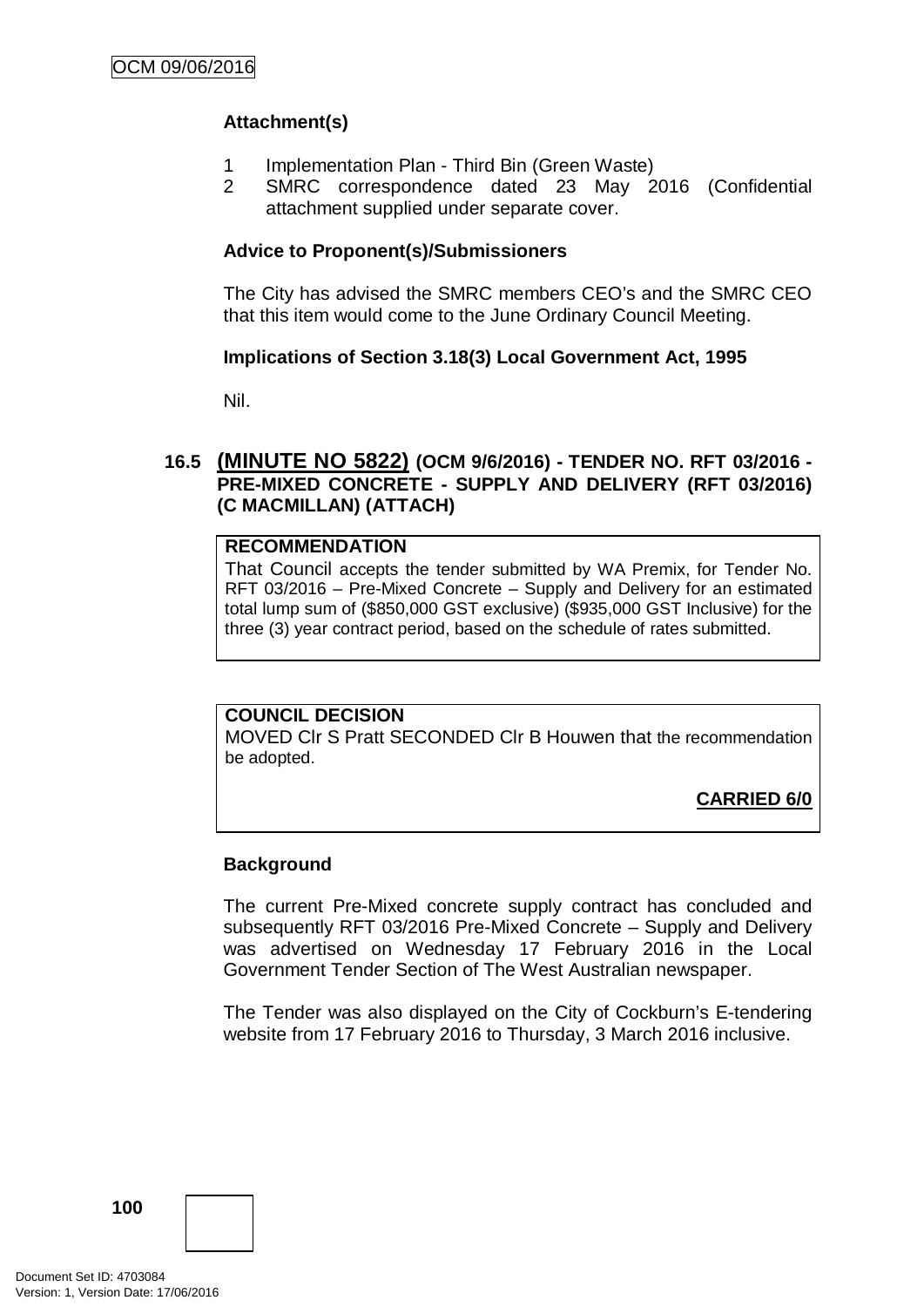## **Submission**

Tenders closed at 2:00 p.m. (AWST) on Thursday, 3rd March 2016; tender submissions were received from the following Two (2) companies:

|    | <b>Tenderer Name</b>        | <b>Trading Name</b>         |
|----|-----------------------------|-----------------------------|
|    | WA PREMIX                   | WA PREMIX                   |
| -2 | <b>TDC Concrete Pty Ltd</b> | <b>TDC Concrete Pty Ltd</b> |

## **Report**

## Compliance Criteria

The following criteria were used to determine whether the submissions received were compliant.

|     | <b>Compliance Criteria</b>                                                                                |  |  |
|-----|-----------------------------------------------------------------------------------------------------------|--|--|
| (a) | Compliance with the Conditions of Tendering – Part 1 of this<br>Request.                                  |  |  |
| (b) | Compliance with the Specification – Part 2 contained in the<br>Request.                                   |  |  |
| (c) | Completion and submission of Form of Tender – Clause 3.1.                                                 |  |  |
| (d) | Compliance with Insurance Requirements and completion of<br>Clause 3.2.8.                                 |  |  |
| (e) | Compliance with Qualitative Criteria<br>Requirements<br>and<br>completion of Clause 3.3.2.                |  |  |
| (f) | Compliance with Fixed Price and completion of Section 3.4.2.                                              |  |  |
| (g) | Compliance with Sub-Contractor requirements and completion<br>of Section 3.6.                             |  |  |
| (h) | Compliance with and completion of the Price Schedule – Part 4,<br>in the format provided in this Request. |  |  |
| (i) | Compliance with ACCC Requirements and completion<br>Οf<br>Appendix B.                                     |  |  |
| (i) | Acknowledgement of any Addenda issued.                                                                    |  |  |

## Compliant Tenderers

All Tenderers were deemed compliant and evaluated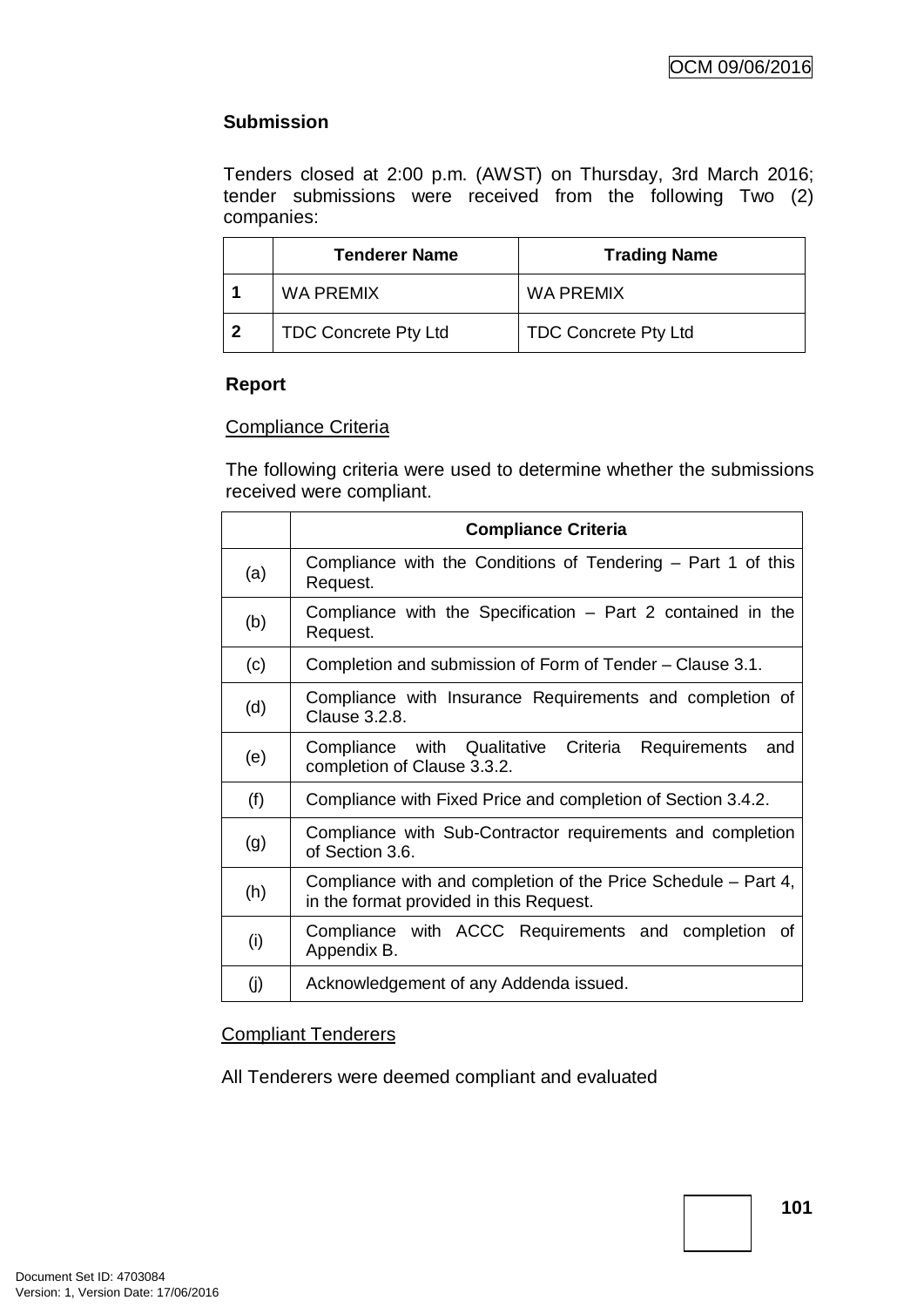## Evaluation Criteria

Tenders were assessed against the following criteria:

| <b>Evaluation Criteria</b>     | Weighting<br>Percentage |  |
|--------------------------------|-------------------------|--|
| <b>Demonstrated Experience</b> | 20%                     |  |
| Demonstrated Safety management | 15%                     |  |
| Delivery / Supply Services     | 20%                     |  |
| Sustainability                 | 5%                      |  |
| <b>Tendered Price</b>          | 40%                     |  |
| ΤΟΤΑL                          | 100%                    |  |

#### Tender Intent/Requirements

The City of Cockburn (The Principal) is seeking a suitably experienced and equipped Contractor(s) for the manufacture, supply and delivery of Pre-Mixed Concrete; in the main of N20-20mm stone with 80mm nominal slump and kerbing mix; to the Principal's Operations Centre in Bibra Lake, WA or to any other site throughout the City of Cockburn area.

The proposed Contract shall be in place for a period of three (3) years from the date of award; with Principal instigated options to extend the period for a subsequent one (1) year period and up to an additional twelve (12) months after that, to a maximum of five (5) years.

## Evaluation Panel

Tender submissions were evaluated by the following City of Cockburn staff:

- 1. Colin MacMillan Works Coordinator Roads (Chairman)
- 2. Jadranka Kiurski Manager, Engineering Services (SBMG Representative)
- 3. Terry Green Infrastructure Asset Manager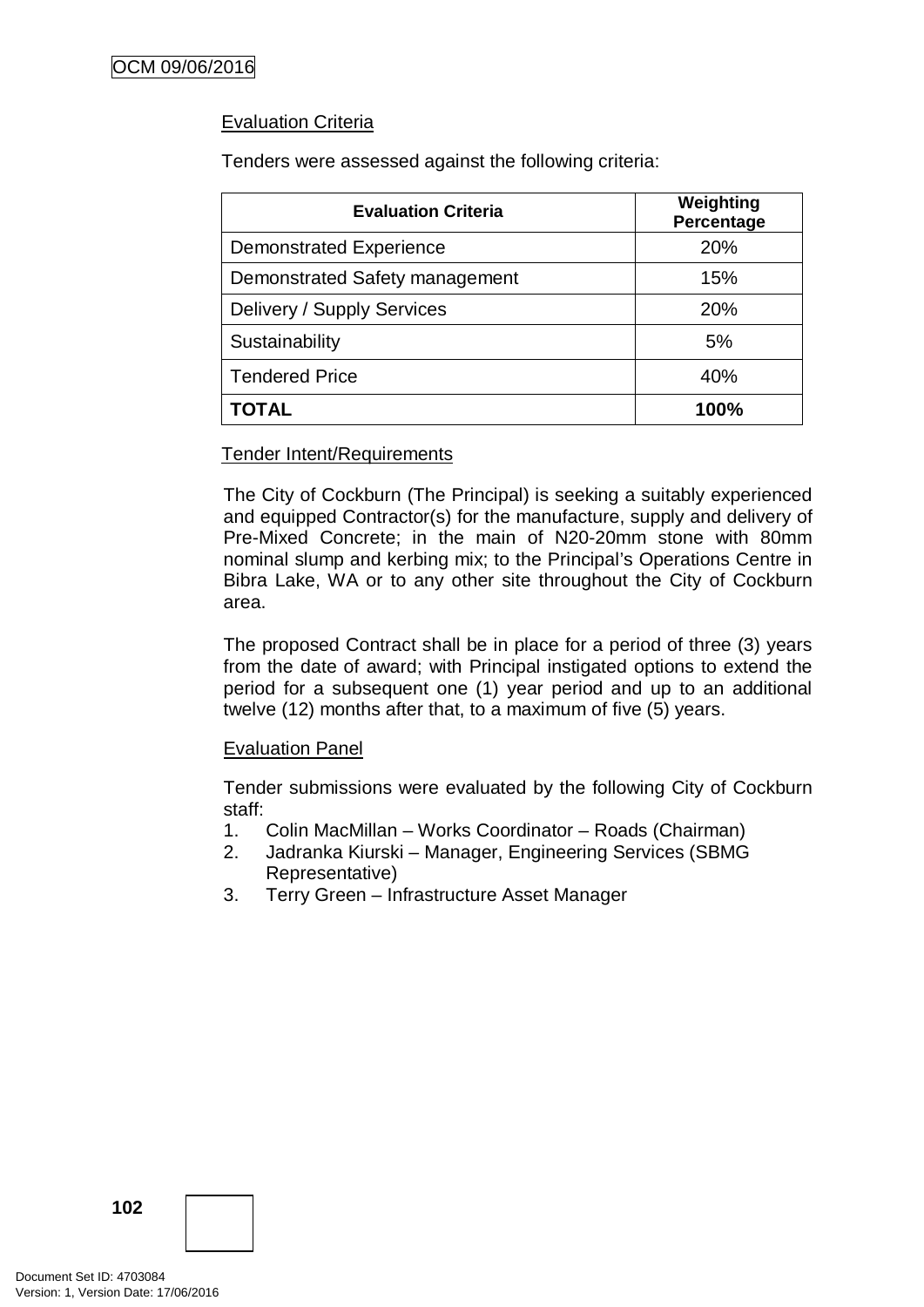## Scoring Table - Combined Totals

|                        | <b>Percentage Scores</b>  |                                        |              |  |
|------------------------|---------------------------|----------------------------------------|--------------|--|
| <b>Tenderer's Name</b> | Cost<br><b>Evaluation</b> | <b>Non - Cost</b><br><b>Evaluation</b> | <b>Total</b> |  |
|                        | 40%                       | 60%                                    | 100%         |  |
| <b>WA PREMIX**</b>     | 40.00                     | 44.00                                  | 88.00        |  |
| TDC                    | 35.29                     | 12.50                                  | 47.79        |  |

*\*\*Recommended Submission*

## Evaluation Criteria Assessment

1. Demonstrated Experience

WA Premix are the current successful tender and have demonstrated they have the capacity to meet road service's needs, referees were consulted and WA Premix received a combined rating of 9.5 out of ten (3 referees). Comments were "reliable delivery, always accommodating, and good relationship with all staff from batchers to truck drivers". Provided a Quality Management System certificate.

TDC Concrete failed to supply referee contact details, submission indicated they could supply council with pre-mixed concrete requirements. Provided a Quality Management System certificate.

2. Demonstrated Safety Management

WA Premix provided Safety management plan including Safety plan, internal policies OH&S Compliance Certificate and Safe work Method statements. Referees reported no safety concerns or incidents.

TDC Concrete provided Integrated Risk Management Policy and internal policies.

3. Delivery / Supply Services

WA Premix plant is located in Bibra Lake industrial area. Referees consulted scored them 10 out of 10 for delivery of concrete very reliable. WA premix showed deliver response times for all deliveries and if provided 24hrs notice they would be able to deliver on time.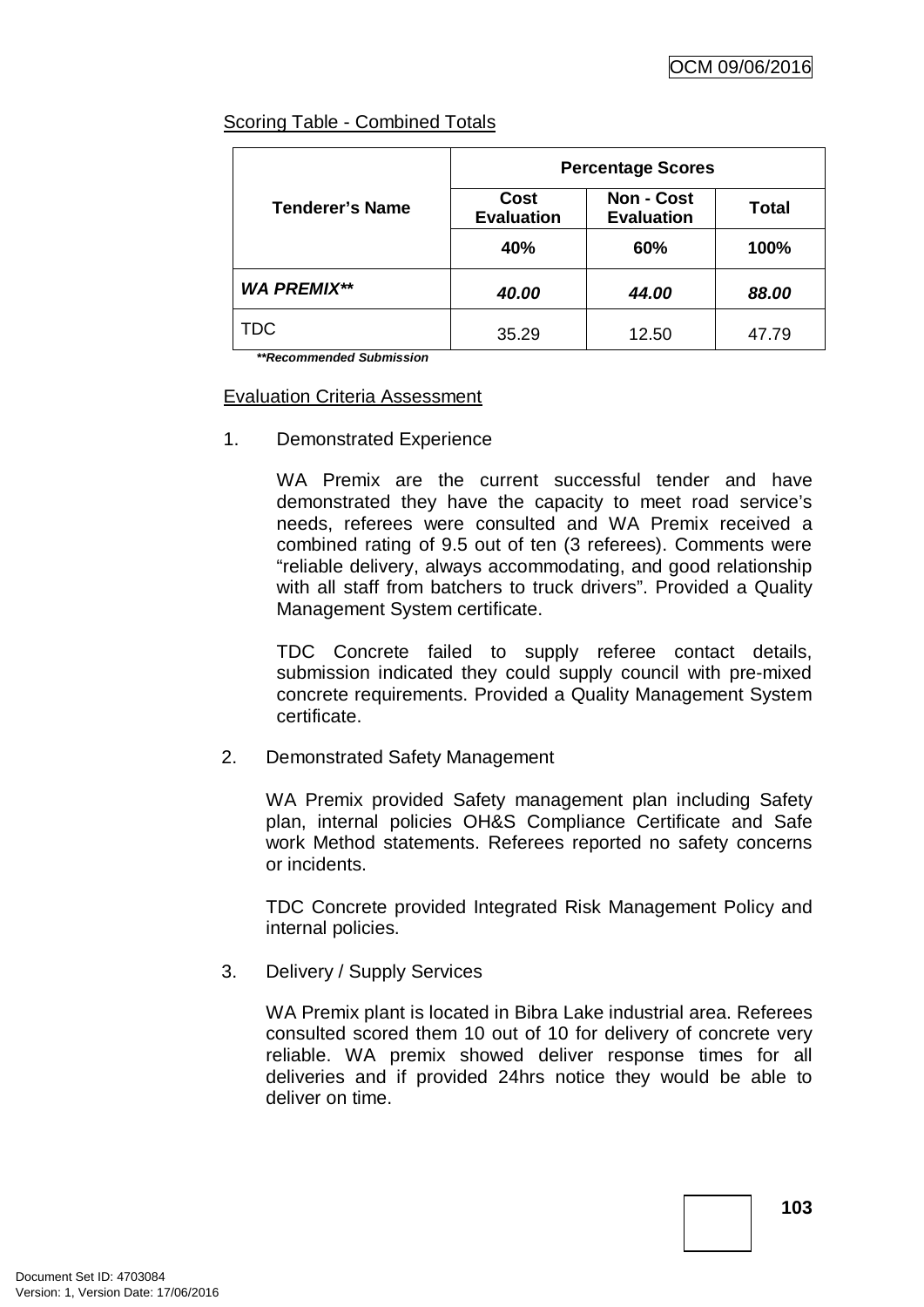TDC plant is located in Bibra Lake industrial area. TDC did not provide details of delivery response times.

4. Sustainability Experience

WA Premix provided Environmental Policy, Environmental Management Compliance Certificate (ISO) and three Sustainable initiatives implemented. Reuse water to limit use of potable water Eco Frog Trial planned to commence from May 2016.

TDC provided Environmental Management Compliance Certificate (ISO).

5. Summation

WA PREMIX provides the best overall score against the assessment criteria at a competitive price and has proven to be competent in supply of pre mixed concrete products.

The Evaluation Panel recommends to Council that the submission by WA Premix for RFT 03/2016 – Pre-mixed Concrete, be supported.

## **Strategic Plan/Policy Implications**

#### **Moving Around**

- An integrated transport system which balances environmental impacts and community needs.
- Facilitate and promote healthy transport opportunities.
- A safe and efficient transport system.
- A defined freight transport network.
- Infrastructure that supports the uptake of public transport and pedestrian movement.

#### **Budget/Financial Implications**

Premixed concrete supply will be funded from operational footpath maintenance, crossover and capital works budgets. The estimated spend was calculated using historical data and available funding from future budgets.

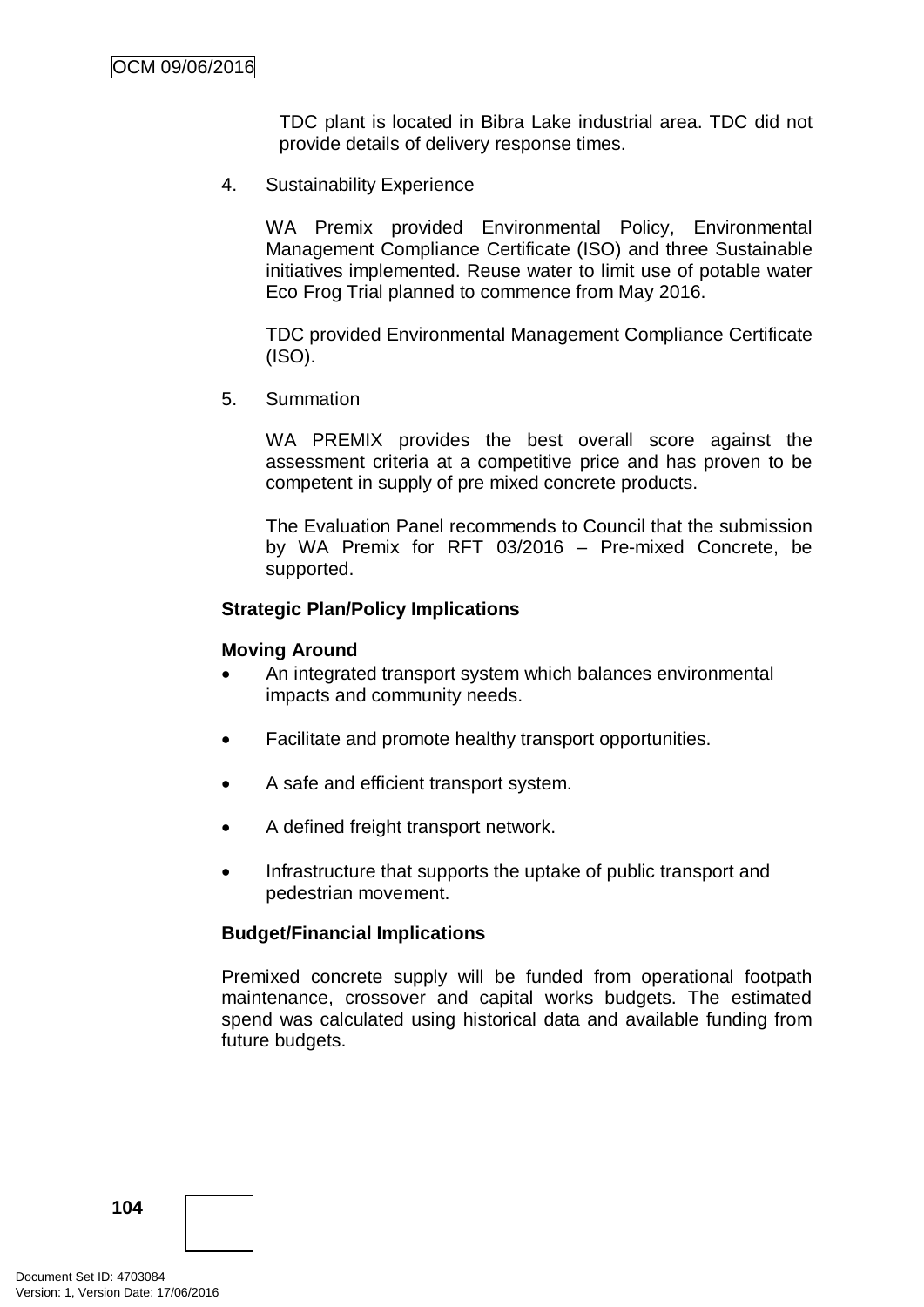## **Legal Implications**

Section 3.57 of the Local Government Act 1995 and Part 4 of the Local Government (Functions and General) Regulations 1996 refers.

## **Community Consultation**

N/A

### **Risk Management Implications**

Negative risks if council do not support the recommendation; noncompliance with council purchasing policy, current tender has expired and cost of readvertising and time to retender.

Recommended tenderer has proven they can meet council demand, no adverse risk in supporting recommendation.

#### **Attachments**

The following Confidential Attachments are provided under a separate cover:

- 1. Compliance Criteria Assessment
- 2. Consolidated Evaluation Sheet
- 3. Tendered Prices

### **Advice to Proponent(s)/Applicants**

Those who lodged a tender submission have been advised that this matter is to be considered at the 9 June 2016 Council Meeting.

### **Implications of Section 3.18(3) Local Government Act 1995**

Nil.

### **17. COMMUNITY SERVICES DIVISION ISSUES**

Nil

### **18. EXECUTIVE DIVISION ISSUES**

Nil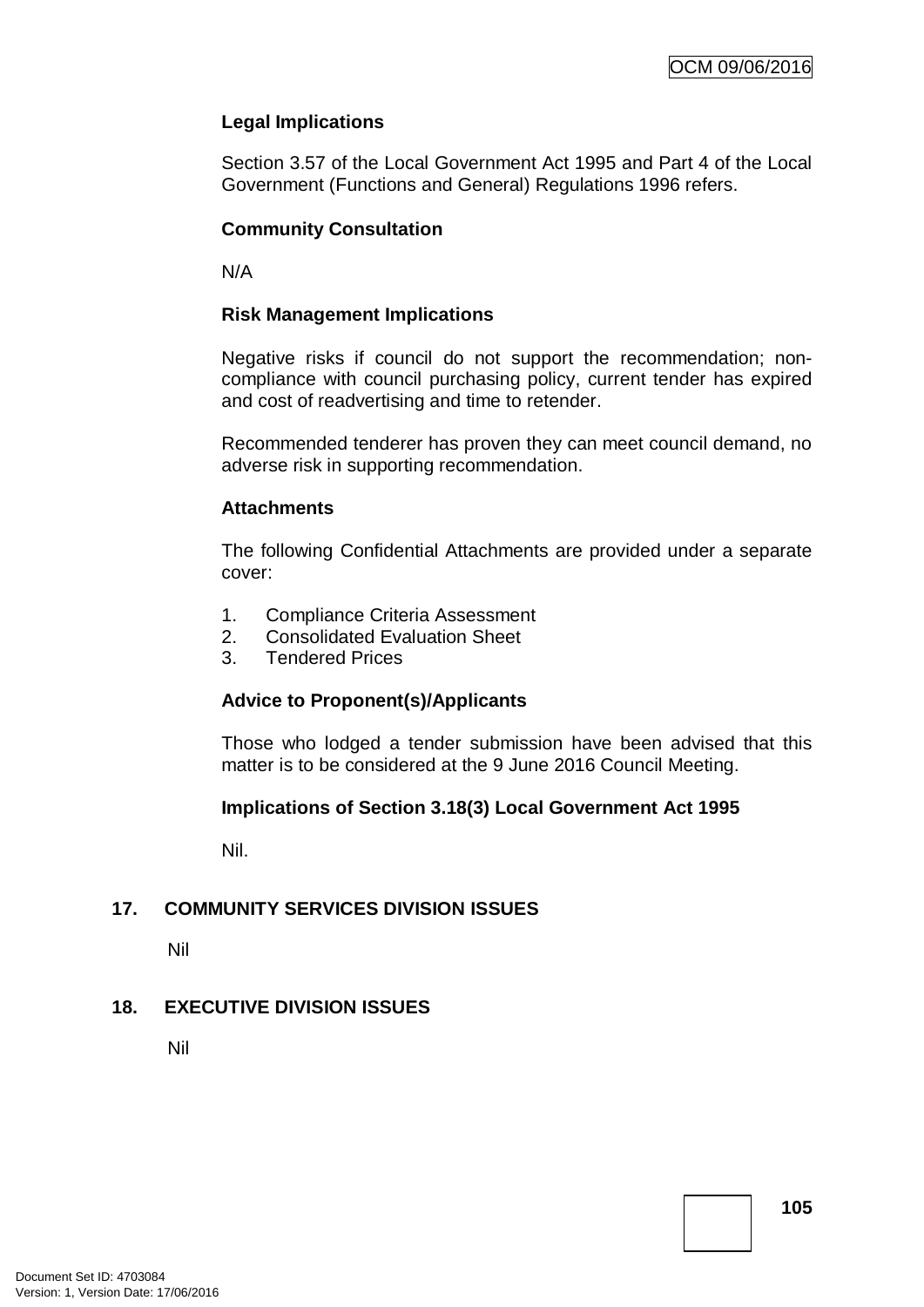#### **19. MOTIONS OF WHICH PREVIOUS NOTICE HAS BEEN GIVEN**

## **19.1 (MINUTE NO 5823) (OCM 9/6/2016) - ROE 8/PERTH FREIGHT LINK (163/004) D GREEN (ATTACH)**

#### **RECOMMENDATION**

That Council requires all matters relating to the Roe Highway (Stage 8) and/or the Perth Freight Link projects to be referred to the Council for its consideration and determination.

#### **COUNCIL DECISION**

MOVED Mayor L Howlett SECONDED Clr S Pratt that the recommendation be adopted.

**CARRIED 6/0**

#### **Background**

By email received on 2 June 2016 Mayor Howlett provided the following Notice of Motion for consideration at the June 2016 Ordinary Council Meeting:

"That Council has all matters relating to Roe 8 and/or the Perth Freight Link referred to the Council for its consideration and determination"

The reason provided in the Notice of Motion was:

"The Council needs to ensure that all matters relating to Roe 8 and/or the Perth Freight Link are brought before Council given the importance of this matter to the community."

A copy of the Notice of Motion is attached.

#### **Submission**

N/A

### **Report**

Since 2015, matters associated with this subject have been brought before Council on two separate occasions – in May 2015 and June 2015. Copies of Action Sheets related to the decisions of Council on those occasions are attached.

**106**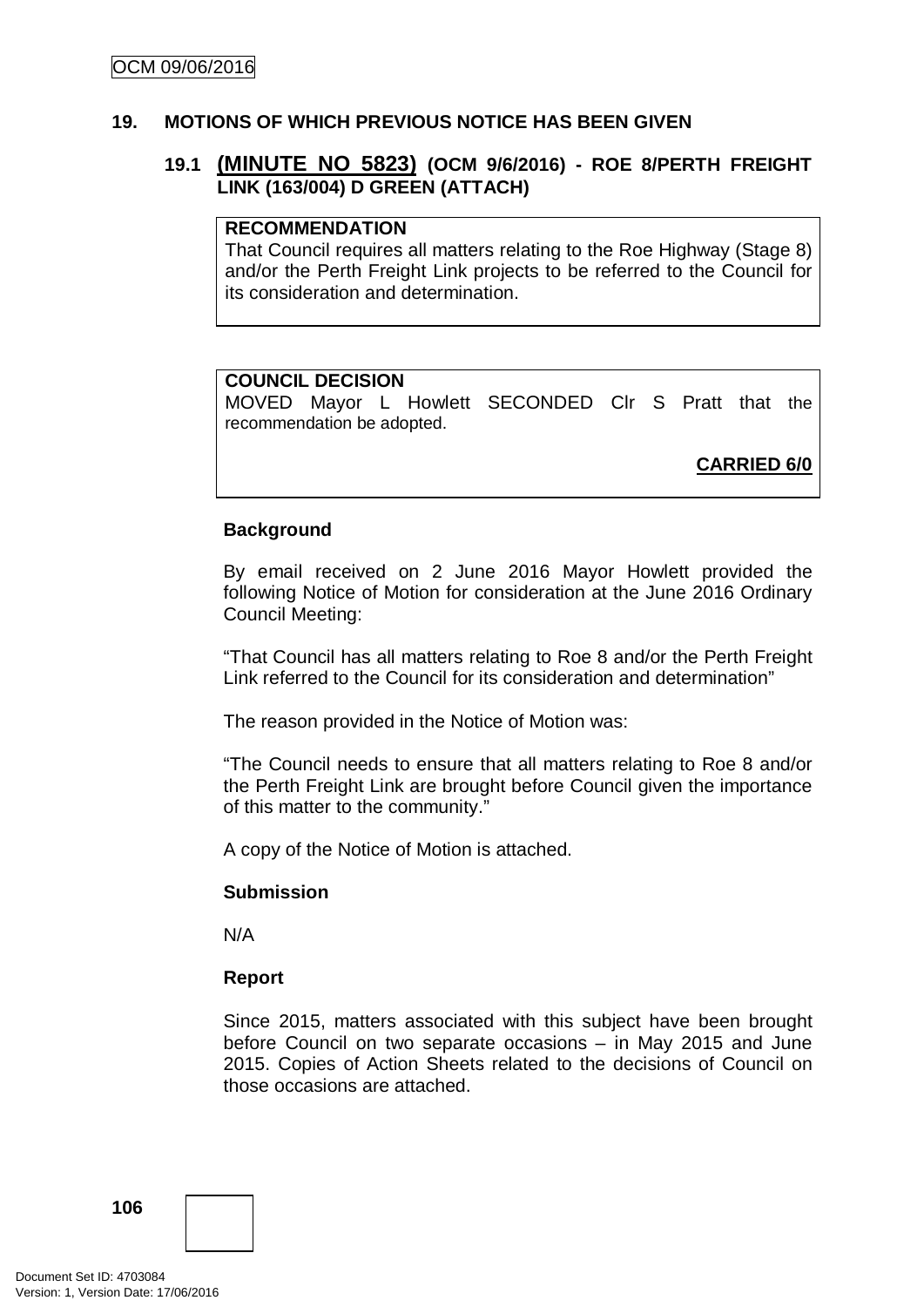As the issues surrounding the progression of Roe 8 and the Perth Freight Link remain topical in the community and are regularly the subject of political statements referenced to the forthcoming Federal and State Elections, it is appropriate that any issues which require the input of the City of Cockburn on this matter are submitted for full consideration by Council.

## **Strategic Plan/Policy Implications**

## **Growing City**

• To grow our City in a sustainable way by: using land efficiently, protecting the natural environment and conserving biodiversity.

### **Infrastructure**

• Community infrastructure that is well planned, managed, safe, functional, sustainable and aesthetically pleasing.

### **Community & Lifestyle**

• Conservation of our heritage and areas of cultural significance

### **Leading & Listening**

• Effective advocacy that builds and manages relationships with all stakeholders.

### **Environment & Sustainability**

• To protect, manage and enhance our natural environment, open spaces and coastal landscapes.

### **Moving Around**

• A defined freight transport network.

### **Budget/Financial Implications**

N/A

### **Legal Implications**

The State Government proposal to construct the Roe Highway (Stage 8) within the City of Cockburn is currently subject to an appeal by the State against legal proceedings which have halted the project.

### **Community Consultation**

N/A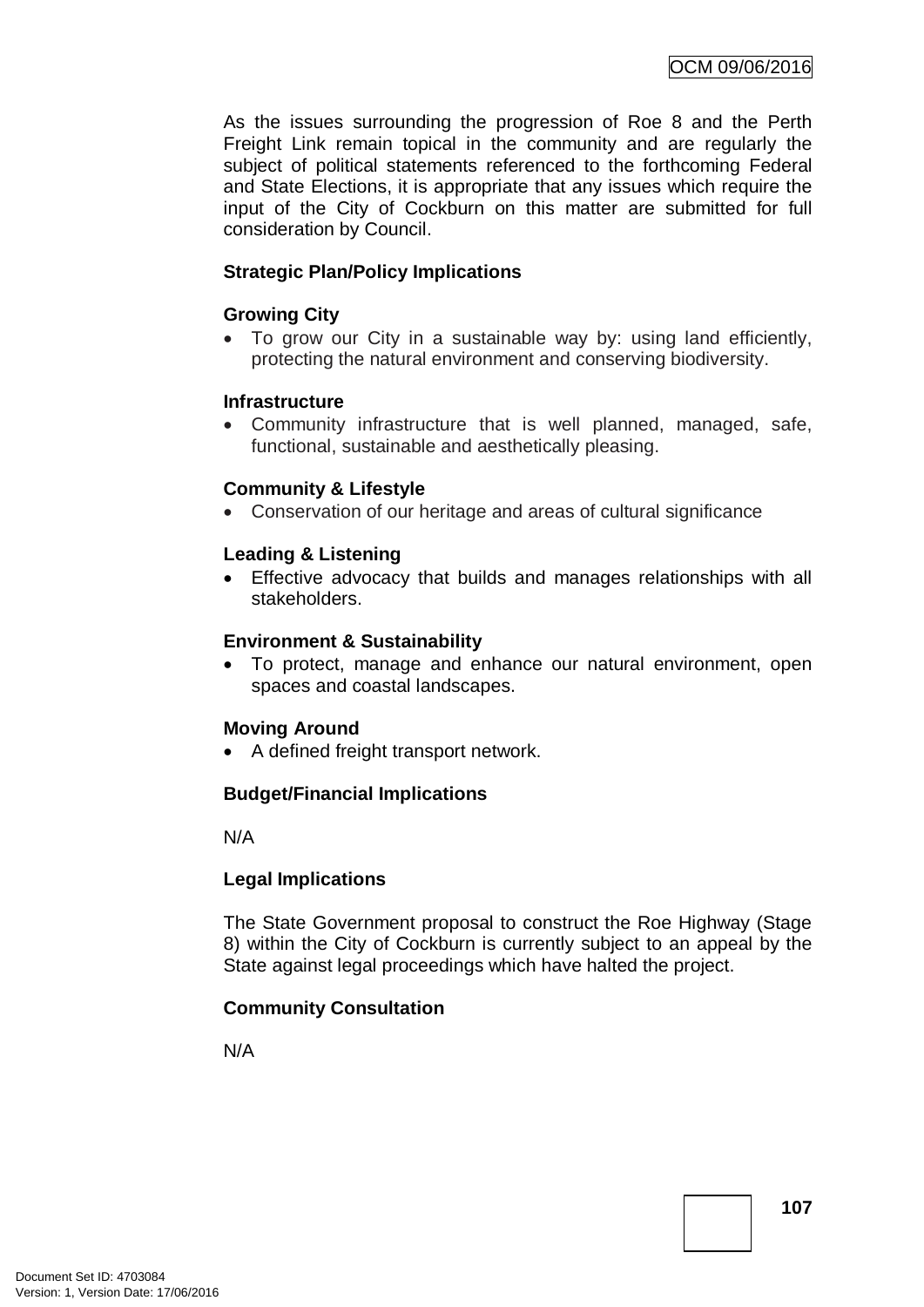## **Risk Management Implications**

There is a moderate reputational "brand" risk associated with decisions made by Council which may impact on this subject.

#### **Attachment(s)**

- 1. Notice of Motion submitted by Mayor Howlett
- 2. Copy of Council decision and relevant Action Sheet from 14 May 2015 Meeting
- 3. Copy of Council decision and relevant Action Sheet from 11 June 2015 Meeting

### **Advice to Proponent(s)/Submissioners**

N/A

### **Implications of Section 3.18(3) Local Government Act, 1995**

Nil.

## **20. NOTICES OF MOTION GIVEN AT THE MEETING FOR CONSIDERATION AT NEXT MEETING**

Nil

## **21. NEW BUSINESS OF AN URGENT NATURE INTRODUCED BY COUNCILLORS OR OFFICERS**

Nil

### **22 (OCM 9/6/2016) - MATTERS TO BE NOTED FOR INVESTIGATION, WITHOUT DEBATE**

Clr Portelli – Proposal to install a second cricket pitch at Atwell Reserve.

### **23. CONFIDENTIAL BUSINESS**

Nil

**108**